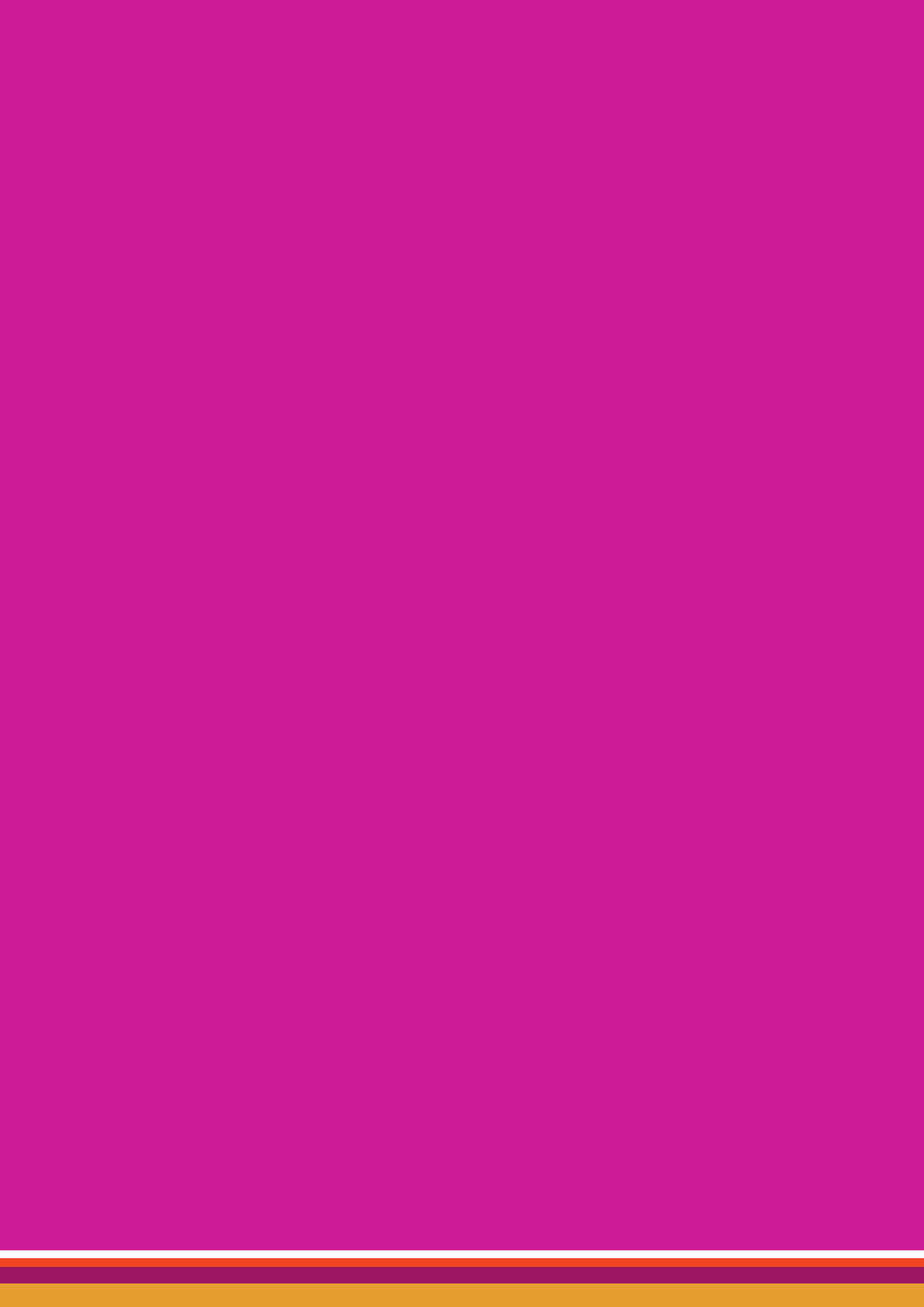

## **Acknowledgements**

This Strategic Guide and Toolkit to *Developing and Applying Women, Peace and Security Practice in Northern Ireland/Ireland* was commissioned by the Community Foundation for Northern Ireland (CFNI). It is the culmination of the *Women and Peacebuilding: Sharing the Learning* project funded by the Special EU Programmes Body responsible for Peace III funding in Northern Ireland/Ireland.

The authors would like to thank those who contributed to the learning project: the women who shared their views and experiences over the two years of the project and the public sector officials who were interviewed. Several officials also submitted examples of practice.

We are grateful to the senior departmental officials, Commissioners and Chief Executives of non-departmental public bodies (NDPBs) who took part in the Reference Groups in Northern Ireland and Ireland and attended several meetings to advise on the Guide. We thank the CFNI Expert Panel of gender experts who accompanied the project and reviewed this Guide.

Ministers, officials and NDPBs in Northern Ireland, Ireland and the UK are encouraged to consider how best to proceed with the recommendations as outlined in this Guide. The enthusiasm and generosity we met in the course of our work augers well for this.

## **Bronagh Hinds and Debbie Donnelly**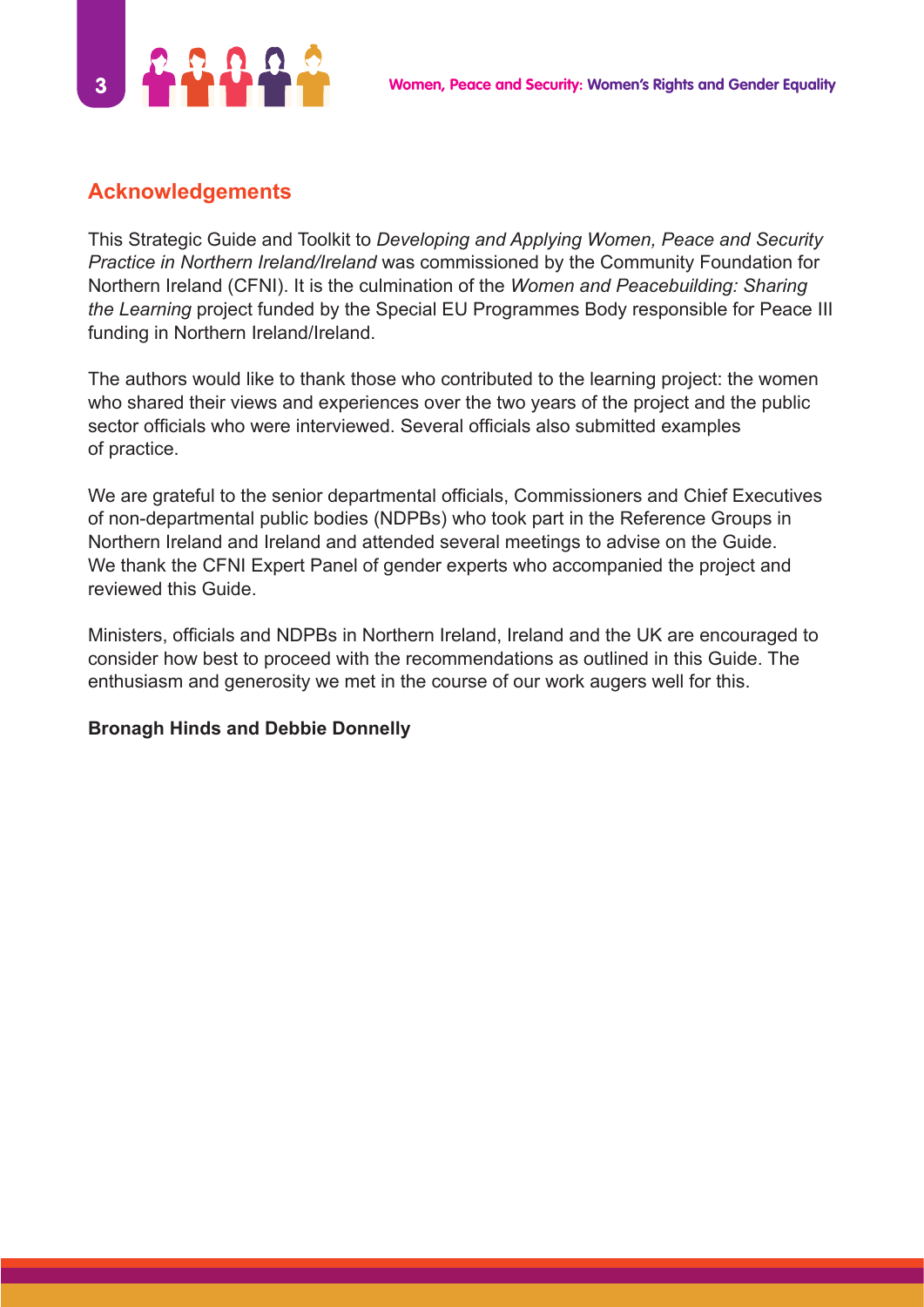

# **List of Abbreviations and Terms**

| <b>BIPB</b>   | <b>British Irish Parliamentary Body</b>                            |
|---------------|--------------------------------------------------------------------|
| <b>BPA</b>    | <b>Beijing Platform for Action</b>                                 |
| <b>CEDAW</b>  | Convention on the Elimination of All Forms of Discrimination       |
|               | <b>Against Women</b>                                               |
| <b>CPA</b>    | <b>Commissioner for Public Appointments</b>                        |
| <b>CSW</b>    | UN Commission on the Status of Women                               |
| <b>DFAT</b>   | Department of Foreign Affairs and Trade (Ireland)                  |
| <b>DHSSPS</b> | Department of Health and Social Services and Public Safety (NI)    |
| <b>DOJ</b>    | Department of Justice (NI)                                         |
| <b>ECNI</b>   | Equality Commission for Northern Ireland                           |
| <b>NDPBs</b>  | Non-departmental public bodies                                     |
| NI.           | Northern Ireland                                                   |
| <b>NIHRC</b>  | Northern Ireland Human Rights Commission                           |
| <b>NIWEP</b>  | Northern Ireland Women's European Platform                         |
| <b>North</b>  | Northern Ireland                                                   |
| <b>NWCI</b>   | National Women's Council of Ireland                                |
| <b>OFMdFM</b> | Office of the First Minister and Deputy First Minister             |
| South         | Ireland                                                            |
| s75           | Section 75 equality obligations of the Northern Ireland (1998) Act |
| <b>UNSCR</b>  | <b>United Nations Security Council Resolution</b>                  |
| <b>UNSG</b>   | <b>United Nations Secretary General</b>                            |
| <b>WINI</b>   | Women's Information Northern Ireland                               |
| <b>WPS</b>    | Women, Peace and Security                                          |
| <b>WRDA</b>   | Women's Resource and Development Agency                            |
|               |                                                                    |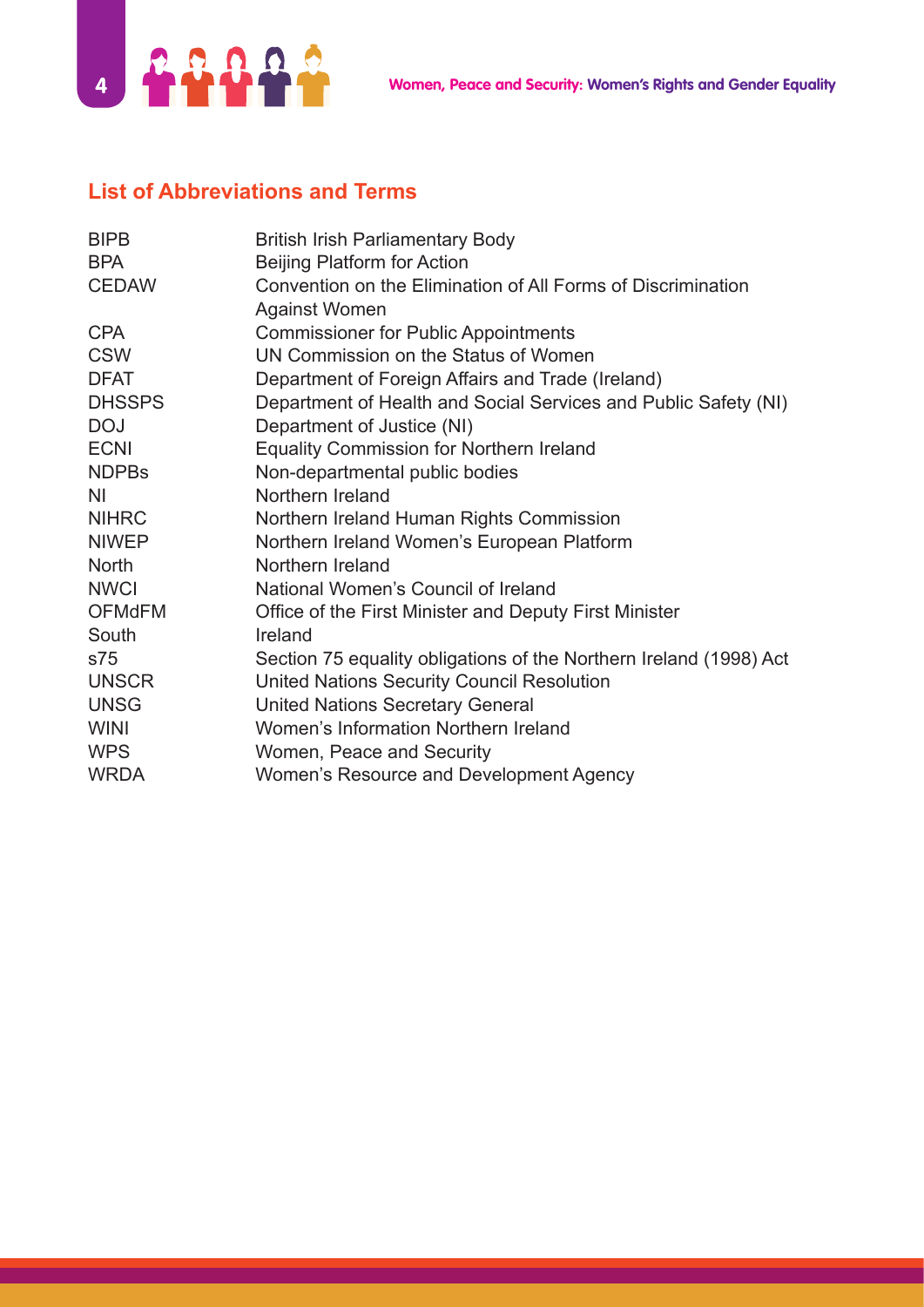

# **CONTENTS**

| <b>Executive Summary</b>                                                            |                                                                                                                                                                                                                                                                                                                              | 6                                            |
|-------------------------------------------------------------------------------------|------------------------------------------------------------------------------------------------------------------------------------------------------------------------------------------------------------------------------------------------------------------------------------------------------------------------------|----------------------------------------------|
| <b>Chapter 1</b>                                                                    | The Women, Peace and Security Guide and<br>Women and Peacebuilding Project                                                                                                                                                                                                                                                   | 9                                            |
| <b>Chapter 2</b>                                                                    | Northern Ireland/Ireland:<br>Relevance and Role of UNSCR 1325                                                                                                                                                                                                                                                                | 13                                           |
| <b>Chapter 3</b>                                                                    | <b>Gender Perspectives:</b><br><b>Key Concepts and Terms</b>                                                                                                                                                                                                                                                                 | 25                                           |
| <b>Chapter 4</b>                                                                    | <b>WPS Strategic Thematic Framework:</b><br><b>Outcomes and Recommendations</b><br>Prevention, Framework of Security and Rights<br><b>Participation and Representation</b><br>Protection, Realisation of Rights, Economic<br>and Social Justice<br>Relief, Recovery, Reconstruction, Legacy<br><b>Promotion and Advocacy</b> | 30<br>31<br>33<br>36<br>37<br>39             |
| <b>Chapter 5</b>                                                                    | <b>Concluding Remarks</b>                                                                                                                                                                                                                                                                                                    | 41                                           |
| <b>Appendices</b><br>1<br>$\overline{2}$<br>3<br>4<br>5<br>6<br>$\overline{7}$<br>8 | UNSCR 1325 Themes Mapped for NI/I<br><b>Principles</b><br><b>Gender Analysis Steps</b><br><b>Gender Perspective Framework</b><br><b>Mainstreaming Gender Perspectives</b><br><b>Gender Budgeting Tools</b><br><b>Illustrative Indicators</b><br><b>Illustrative Practice Examples</b>                                        | 45<br>54<br>55<br>56<br>57<br>58<br>59<br>63 |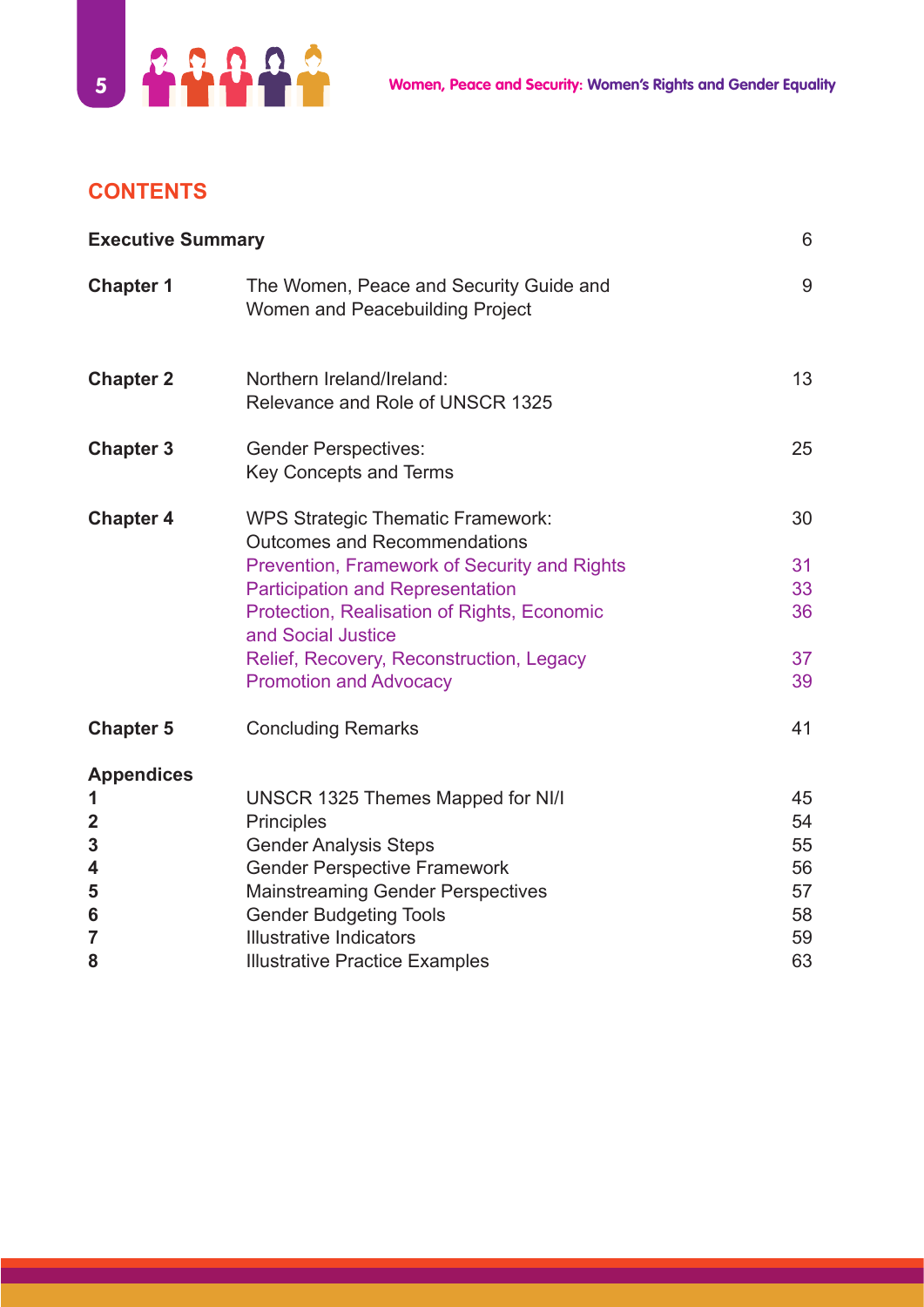

# **EXECUTIVE SUMMARY BACKGROUND TO THE WOMEN, PEACE AND SECURITY GUIDE**

This Strategic Guide and Toolkit to *Developing and Applying Women Peace and Security Practice Ireland/Northern Ireland* (Guide) is the culmination of the *Women and Peacebuilding: Sharing the Learning* project which was funded under the European Union's (EU) PEACE III Programme during 2013 and 2014. It was developed as a cross border (Northern Ireland and the border counties of Ireland) and multi-dimensional initiative by the Community Foundation for Northern Ireland (CFNI) in partnership with the Women's Resource and Development Agency (WRDA), the National Women's Council for Ireland (NWCI) and the Foundations for Peace Network. The content of the Guide was informed by the views of the approximately 800 women who participated in the project as well as by the various outputs of the project. A thematic summary of the women's perspectives alongside an analysis of those of the public sector officials is contained in Appendix 1.

# **PURPOSE OF THE GUIDE**

The purpose of this Guide is to assist those working in the public sectors in Northern Ireland and Ireland to enhance the protection of women's rights and advance gender equality. It aims to help women's realisation of the peace commitments and benefits of the Belfast/Good Friday Agreement through the effective application of the principles of the United Nations Security Council Resolution (UNSCR) 1325 and the domestic incorporation of obligations such as the *Convention on the Elimination of All Forms of Discrimination Against Women* (CEDAW). The Guide is modelled on the themes within the UN women, peace and security monitoring framework which makes this thematic approach unique since it shows how the UN frameworks can be applied in a wholly domestic situation.

## **INTRODUCTION TO THE GUIDE**

Four chapters, supplemented by a number of appendices, make up this Strategic Guide and Toolkit. Chapter 1 introduces the Guide and outlines its background and scope. It sets out the methodology (1.3) and summarises the Women and Peacebuilding: Sharing the Learning project along with its outputs (1.4-1.8).

## **INTERNATIONAL AND NATIONAL CONTEXTS**

Information on the international context and the relevance to Northern Ireland/Ireland of the women, peace and security obligations and principles are provided in Chapter 2 where UNSCR 1325 (2.2) and CEDAW (2.3) are more fully explained. The monitoring themes for Northern Ireland/Ireland established in this Guide are mapped against the UN monitoring themes in the Women, Peace and Security Thematic Mapping table (2.2). Chapter 2 considers the UK's and Ireland's UNSCR 1325 mechanisms and implementation arrangements (2.5 and 2.6); the domestic gender equality strategies and their relationship to UNSCR 1325 principles and application (2.6), including between the Section 75 equality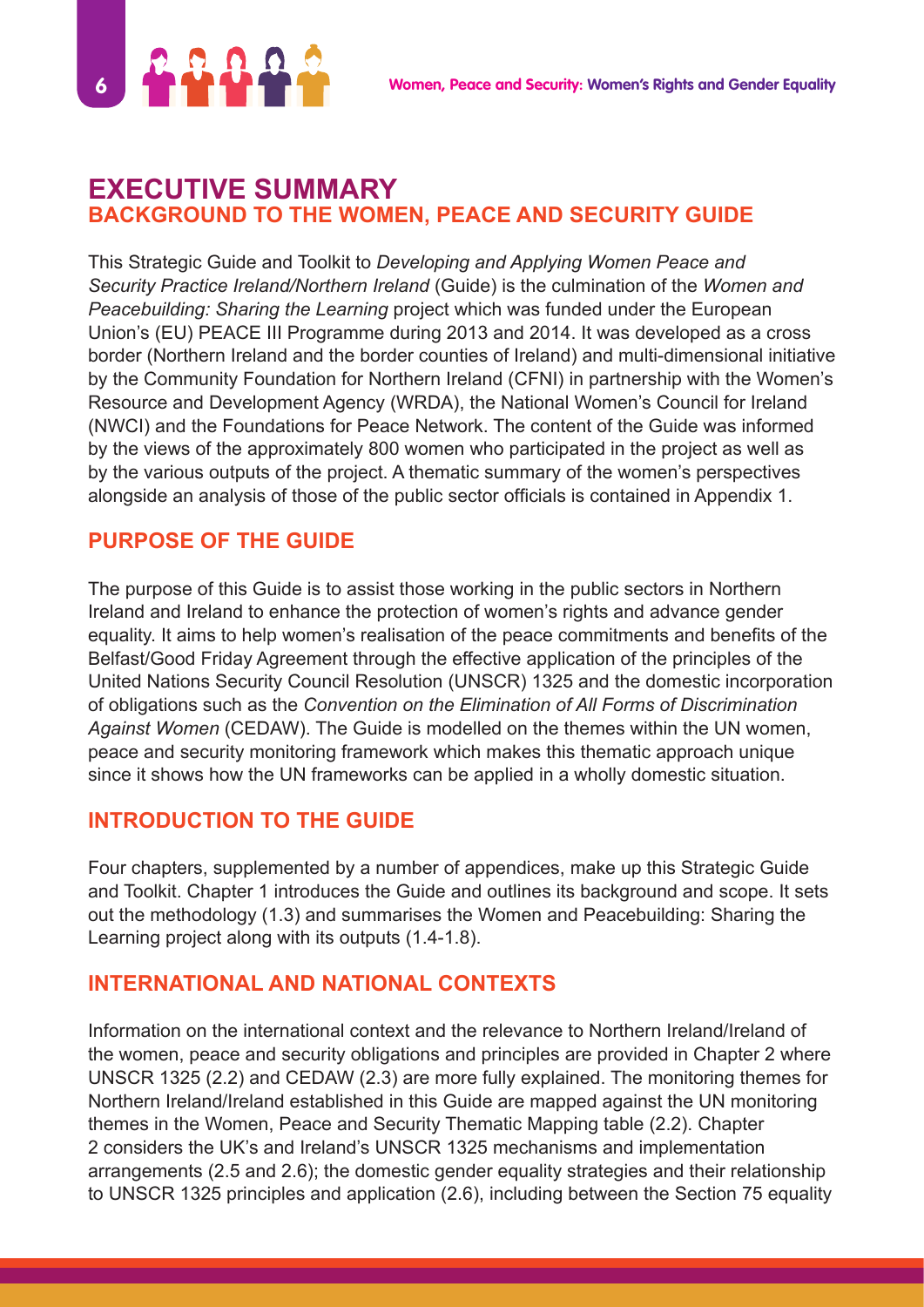

duty, CEDAW and UNSCR 1325 (2.7). The business benefits of women's inclusion on boards and in senior decision making roles are also outlined in this section (2.9).

# **KEY CONCEPTS AND TERMS**

Chapter 3 sets out a summary of the key concepts, terms and approaches important to the achievement of gender equality. The descriptions include gender (3.2), gender equality (3.3), gender analysis (3.4), gender perspective (3.5), gender mainstreaming (3.6) and gender responsive budgeting (3.7). Appendices 2-6 provide guiding tools in support of these concepts and readers should find these particularly useful.

# **STRATEGIC THEMATIC FRAMEWORK**

Chapter 4 outlines a Strategic Thematic Framework for Women, Peace and Security for Northern Ireland/Ireland based on the principles and themes in the UN resolutions and UN and EU monitoring frameworks. A number of outcomes and supporting recommendations under each of the five themes are presented to support political leaders and policy makers in delivering peace commitments and benefits to women. These are as follows: Prevention, Framework of Security and Rights; Participation and Representation; Protection, Realisation of Rights, Economic and Social Justice; Relief, Recovery, Reconstruction, Legacy; and Promotion and Advocacy.

Informed by the full range of outputs from the *Women and Peacebuilding: Sharing the Learning* project, the outcomes and recommendations are for the consideration of the UK and Irish governments, the Northern Ireland Executive, local government, public agencies and arms length bodies. Where relevant, particular organisations have been identified. Appendix 7 provides a suite of illustrative indicators which have been drawn from UN and EU frameworks.

# **OUTCOMES AND RECOMMENDATIONS**

The following paragraphs summarise the outcomes and the recommendations that are set out in Chapter 4 and refer to views expressed in the Concluding Remarks (Chapter 5).

**Prevention** of conflict through gender sensitive strategies and support for rights highlight the imperative of clear leadership on women and their contribution to peace and security issues, the need to raise awareness of rights and UNSCR1325 matters including the right for women to feel safe and able to have their voices heard, and the importance on ongoing engagement with women on women, peace and security issues.

The *Gender Equality Strategy* in Northern Ireland and the Ireland's National Action Plan for Implementation of UNSCR 1325 can be the key drivers to show political and administrative commitment to embedding women peace and security issues and gender perspectives in the appropriate range of government policies and strategies.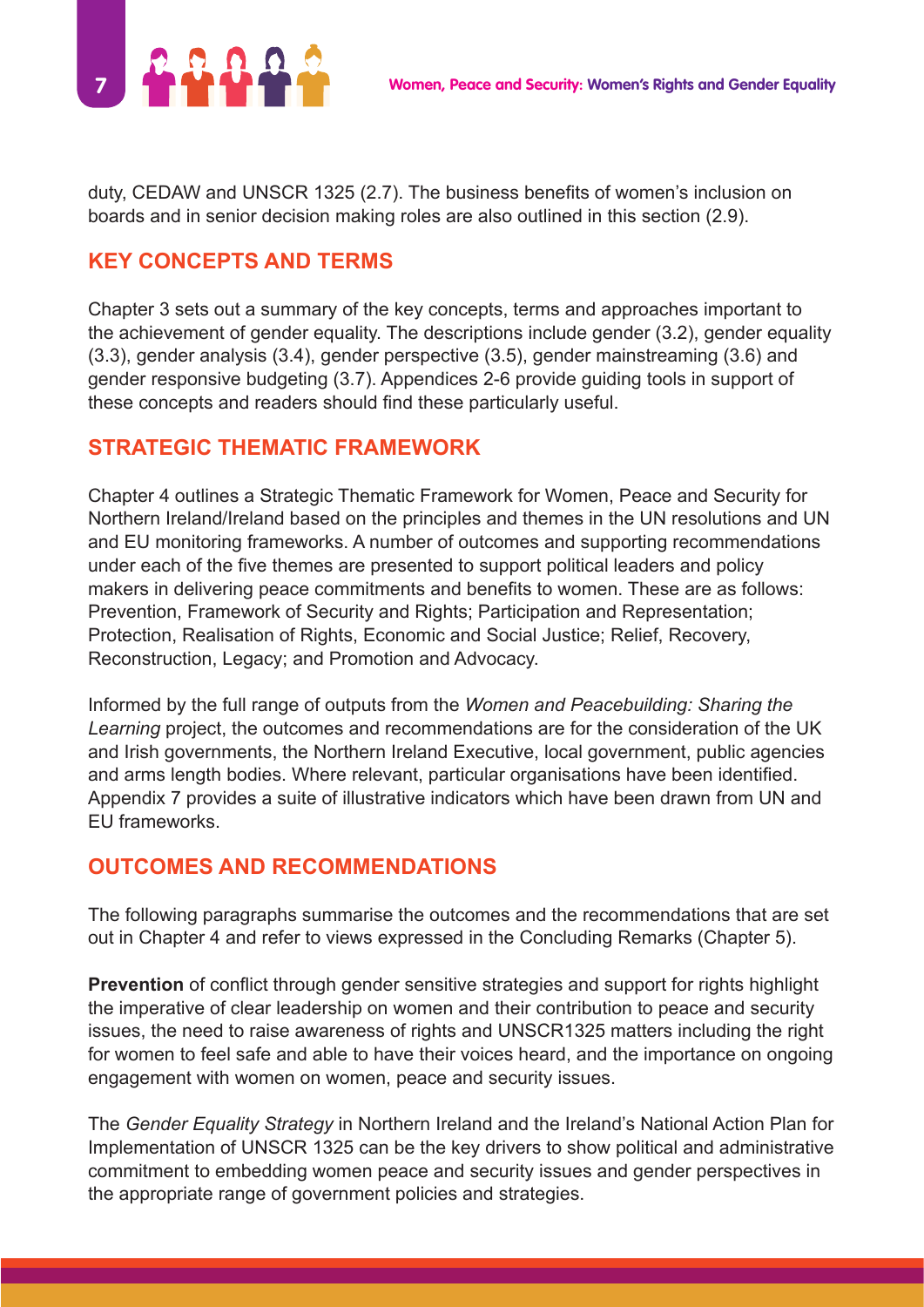

Through ensuring that a fuller range of views is available, decision making, business performance and governance benefit from visibly increased **participation and representation** by women in politics and public life. Similarly, peacebuilding approaches benefit from the inclusion of women in all aspects of programmes and initiatives. For example, local government reform in Northern Ireland, particularly the introduction of community planning, provides opportunities for greater involvement of women in decisions about their local areas.

**Protection** of women was a key thread throughout the *Women and Peacebuilding: Sharing the Learning* project. In moving forward in building peace women should be confident in their own safety and that of their children; attaining this fundamental right benefits the whole of society. The outcomes and recommendations address women's physical and mental health, domestic and sexual abuse, economic wellbeing and responsibility towards women who have fled conflict-afflicted communities, regions and states.

**Reconstruction** and dealing with legacy issues post conflict are significant challenges but should include the issues that women have raised through this project. They focus on the centrality of ensuring women's experiences of the conflict are heard and provide input to debates about the future. In pointing to the future the Guide addresses the importance of increasing women's economic independence and participation, a reinvigorated policy analysis process that includes gender analysis and gender responsive budgeting, and the inclusion of women as beneficiaries of future EU and Peace funding.

Women's experience in peacebuilding, within their communities and strategically, can benefit governments and other organisations as they seek to build and secure the peace. There are many lessons to be shared across communities and governments that can help deliver the commitments set out in the Belfast/Good Friday Agreement.

It is critical to all the above themes that women's rights and equality are **promoted and championed** and this is addressed in the final set of outcomes and recommendations. These focus on the incorporation of international frameworks and obligations into domestic policy and strategy, including the Programme for Government in Northern Ireland, and the sharing of good practice on gender equality across organisations. Governments and other bodies are encouraged to make use in domestic and international arenas of the expertise that women in the north and south of Ireland have developed in peace building.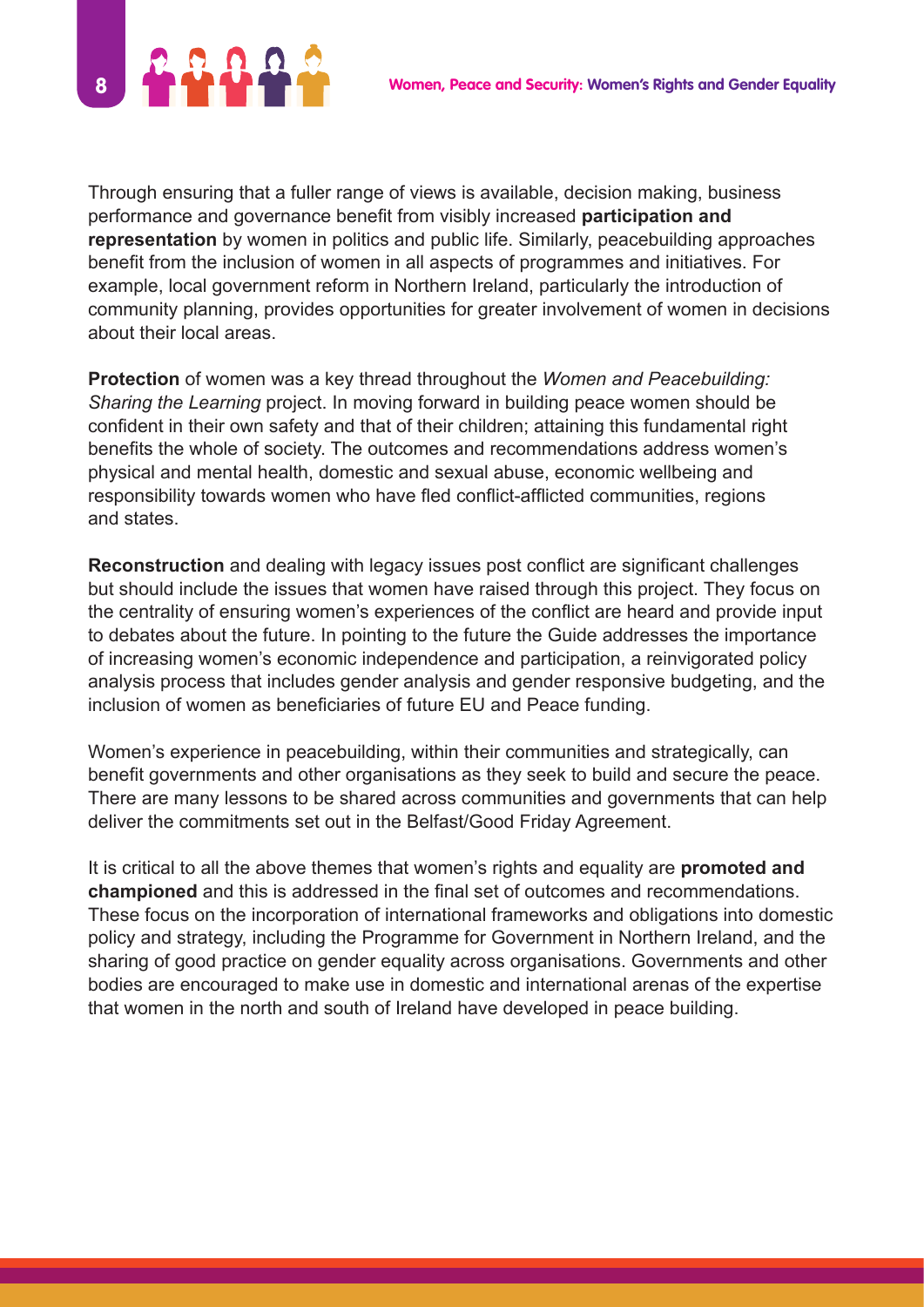

## **CHAPTER 1 THE WOMEN PEACE AND SECURITY GUIDE AND WOMEN AND PEACEBUILDING PROJECT**

#### **1.1 Introduction**

This chapter outlines the background to the Strategic Guide and Toolkit (Guide) to *Developing and Applying Women, Peace and Security Practice in Northern Ireland/Ireland.*  It sets out the main purpose of the Guide, the approach taken and the key influences in its development.

This Strategic Guide and Toolkit is a product of *Women and Peacebuilding: Sharing the Learning,* an initiative funded by the Special EU Programmes Body in Northern Ireland/ Ireland under the EU's PEACE III Programme. The Community Foundation for Northern Ireland (CFNI) commissioned independent consultants to prepare this Guide within the United Nations (UN) women, peace and security framework addressing issues under the UN Security Council Resolution (UNSCR) 1325 and supporting resolutions. The Guide is a culmination of, and has been informed by, all the work undertaken during the project, the various parts of which are explained below (1.4-1.8).

This Guide has specific relevance for Northern Ireland but there are also elements that apply to Ireland and some have a cross-border significance. The Guide offers a practical example of where local experience can benefit from the implementation of UN standards, and where UN understanding of women, peace and security can be augmented by detailed local experience.

#### **1.2 Purpose of the Guide and Toolkit**

The purpose of this Guide is to assist the public sector in Northern Ireland and Ireland to enhance protection of women's human rights and advance gender equality as central to building sustainable peace and development. It aims to assist the realisation of the peace commitments and benefits of the Belfast Good Friday Agreement by women, and society generally, through effective application of the spirit and principles of UNSCR 1325 on women, peace and security and domestic incorporation of States' international human rights obligations, such as the UN *Convention on the Elimination of All Forms of Discrimination Against Women* (CEDAW). As such, the Guide raises issues for the consideration of the Northern Ireland Executive and the governments of Ireland and the UK. Achievement of a sustainable peace, made more lasting by the increased participation of women benefits all, not just women.

As the key objective of this Guide is to seek to influence policy, institutional thinking and change concerning women in the context of peace and security it is directed at public policy makers in Northern Ireland and Ireland. It is applicable to and can be adopted and adapted by the full range of public sector actors, such as government departments, local government, non-departmental public bodies, policing and security bodies and publicly appointed local or neighbourhood committees. It is also useful to political parties, trade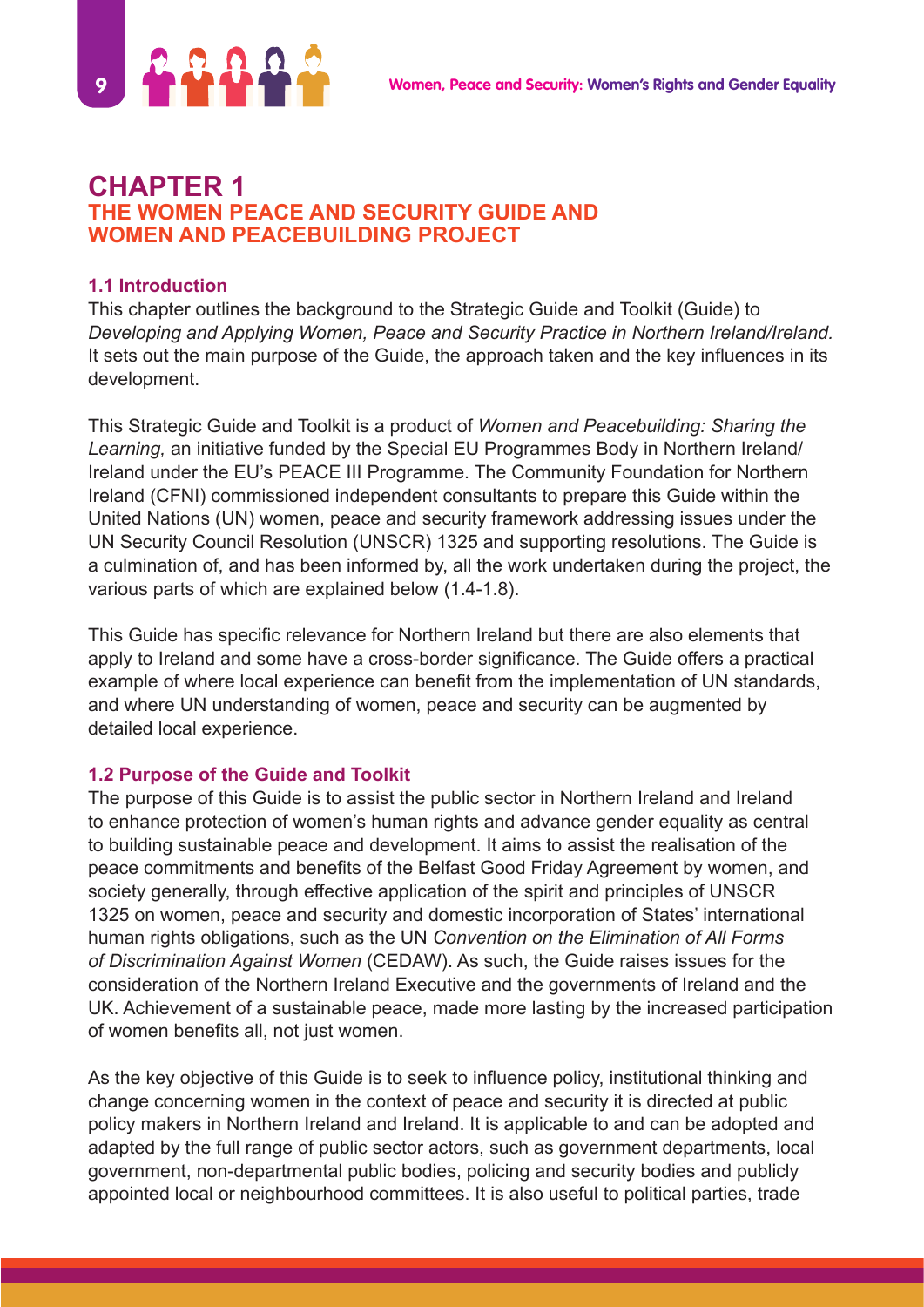

unions, the women's sector, the youth sector and the community and voluntary sector for self-application and for holding public policy to account; and to the many victims and survivors, as well as citizens generally. The Guide is unique in that it is the first such work to translate the international women, peace and security framework into a wholly domestic application aimed solely at domestic rather than international actors.

The Guide can inform the Northern Ireland *Gender Equality Strategy* and departmental action plans, as well as other strategies and policies, and show how these might take account of women, peace and security. It can equally inform future iterations of *Ireland's National Action Plan for Implementation of UNSCR 1324*, which includes actions and indicators in relation to the conflict on the island of Ireland.

"Sustainable and durable peace requires the participation of women and girls, as well as the integration of gender perspectives in all reconstruction processes. Reconstruction efforts which are based on human rights principles, including non-discrimination, can avoid perpetuating situations of inequality and discrimination and lead to the creation of more equitable and sustainable societies."

**UN Secretary General<sup>1</sup>** 

**1.3 Development and Scope of the Women, Peace and Security Guide and Toolkit** This Strategic Guide is modelled on the main themes of the monitoring framework for the UNSCR 1325 on Women, Peace and Security.<sup>2</sup> It has been informed by the full range of outputs from the *Women and Peacebuilding: Sharing the Learning* project including a Baseline Study, engagement with women and consultations with the public sector in Northern Ireland and Ireland.

This Guide was developed using the following methodology:

- (i) Desk research on international and domestic materials, including UN and EU documents, 1325 National Action Plans, national and international indicators, women's rights and gender equality literature, the project's baseline report, reports of women's engagement seminars and public sector stakeholder consultations.
- (ii) Review and analysis of information from the desk research to identify priority areas for inclusion and strategies and approaches that could be considered for adoption.
- (iii) Data gathering and collection of practice examples from stakeholders.
- (iv) Public sector stakeholder engagement throughout as a touch stone on relevance and applicability to the Northern Ireland/Ireland contexts.

<sup>1</sup> *Women, Peace and Security, Study submitted by the Secretary-General pursuant to Security Council resolution 1325 (2000),* p111, United Nations, 2002, http://www.un.org/womenwatch/daw/public/eWPS.pdf,

<sup>2</sup> S/Res/1325 (2000), http://daccess-dds-ny.un.org/doc/UNDOC/GEN/N00/720/18/PDF/N0072018.pdf?OpenElement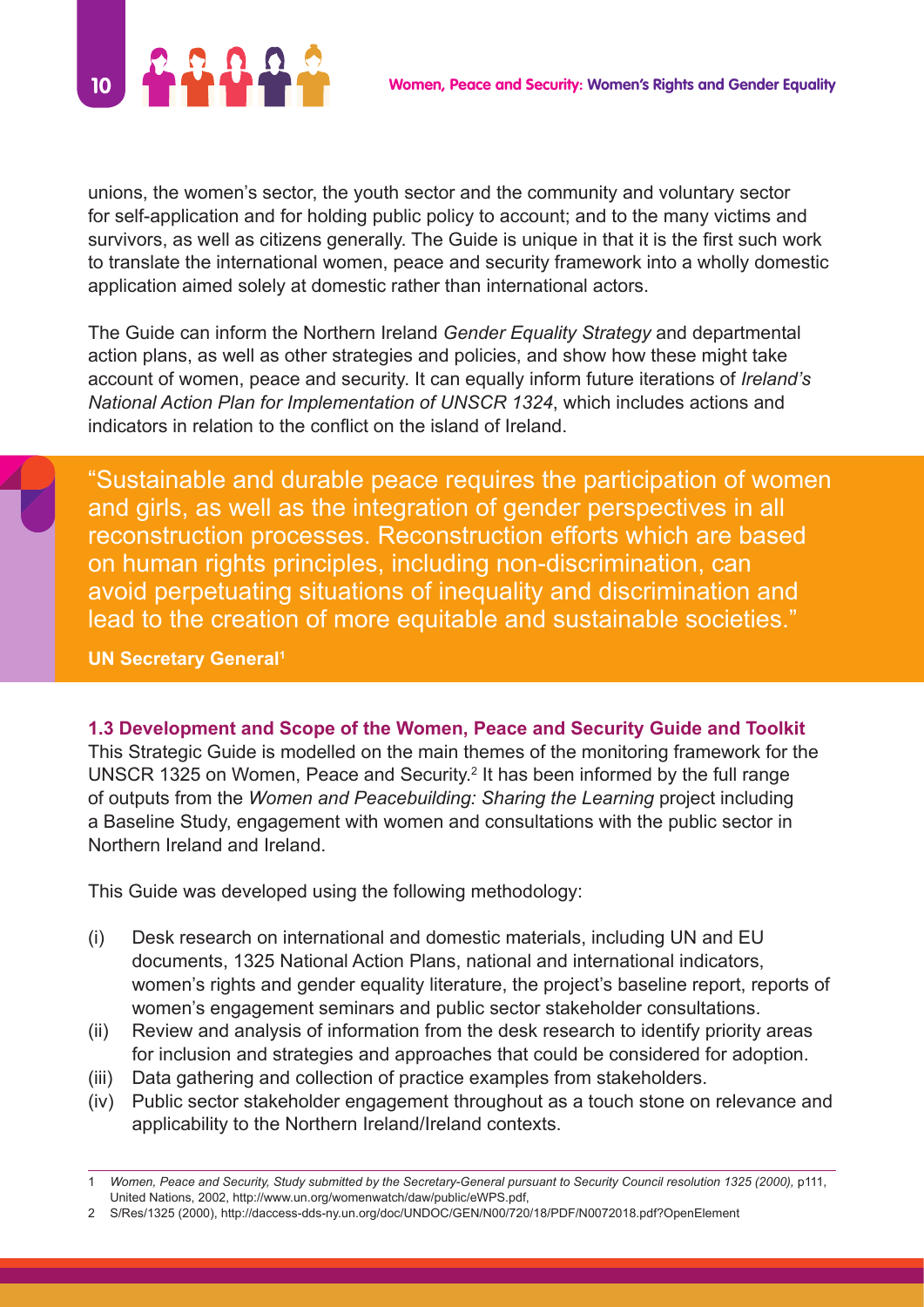

(v) Following analysis of all of the above, development of the Strategic Guide and Toolkit containing explanations of the international context and obligations on women, peace and security rights and equality, explanation of key concepts, and a framework of desired outcomes and recommendations for consideration.

This Strategic Guide and Toolkit covers the international and national context for women, peace and security, perceptions of women affected by the Northern Ireland conflict, analysis of stakeholders' views as well as tools to improve gender awareness and application in policy making and programmes. It is accompanied by examples of practice submitted by the public sector. The Guide includes sets of localised outcomes and recommendations on the five UN women, peace and security themes, around which government departments, agencies, local government and others can build objectives and specific actions. Illustrative indicators are included, along with examples of governance and monitoring arrangements.

#### **1.4 Women and Peacebuilding Project**

*Women and Peacebuilding: Sharing the Learning* was a cross-border multi-dimensional initiative that ran over the years 2012-2014 collecting data, experiences and views. Working with community-based women across Northern Ireland and the border counties of Ireland, the project:

- empowered women with the confidence to appreciate their capacity for resilience and their contribution to peacebuilding and conflict transformation;
- offered networking opportunities with women from other conflict zones and expanded awareness of peacebuilding approaches and strategies;
- examined the impact of marginalisation on Roma and refugee/asylum seeking women;
- developed the issues identified by women into Policy Briefs to inform institutional thinking.

#### **1.5 Consultation with women**

The project gathered learning from women who lived through conflict and civil unrest in Northern Ireland and Ireland and the subsequent periods of the peace process. Fourteen local seminars were held in different locations along with two regional conferences over the two-year period and an end-of-project conference. These events engaged approximately 800 women who reflected on their experiences of the conflict and identified matters of interest and concern to them. The rich experiences of these women were written up and used to inform this Guide.<sup>3</sup>

#### **1.6 Consultation with statutory departments, agencies and institutions**

Twenty-four interviews were carried out with government departments and agencies in Northern Ireland to inform a public sector stakeholder report.<sup>4</sup> A corresponding exercise

<sup>3</sup> WRDA Women and Peacebuilding Project, http://www.wrda.net/Women-and-Peace-Building.aspx

<sup>4</sup> B Hinds, D Donnelly, *Women and Peacebuilding: Sharing the Learning Project, Consultation with Statutory Sector Stakeholder, Community Foundation for Northern Ireland,* December 2013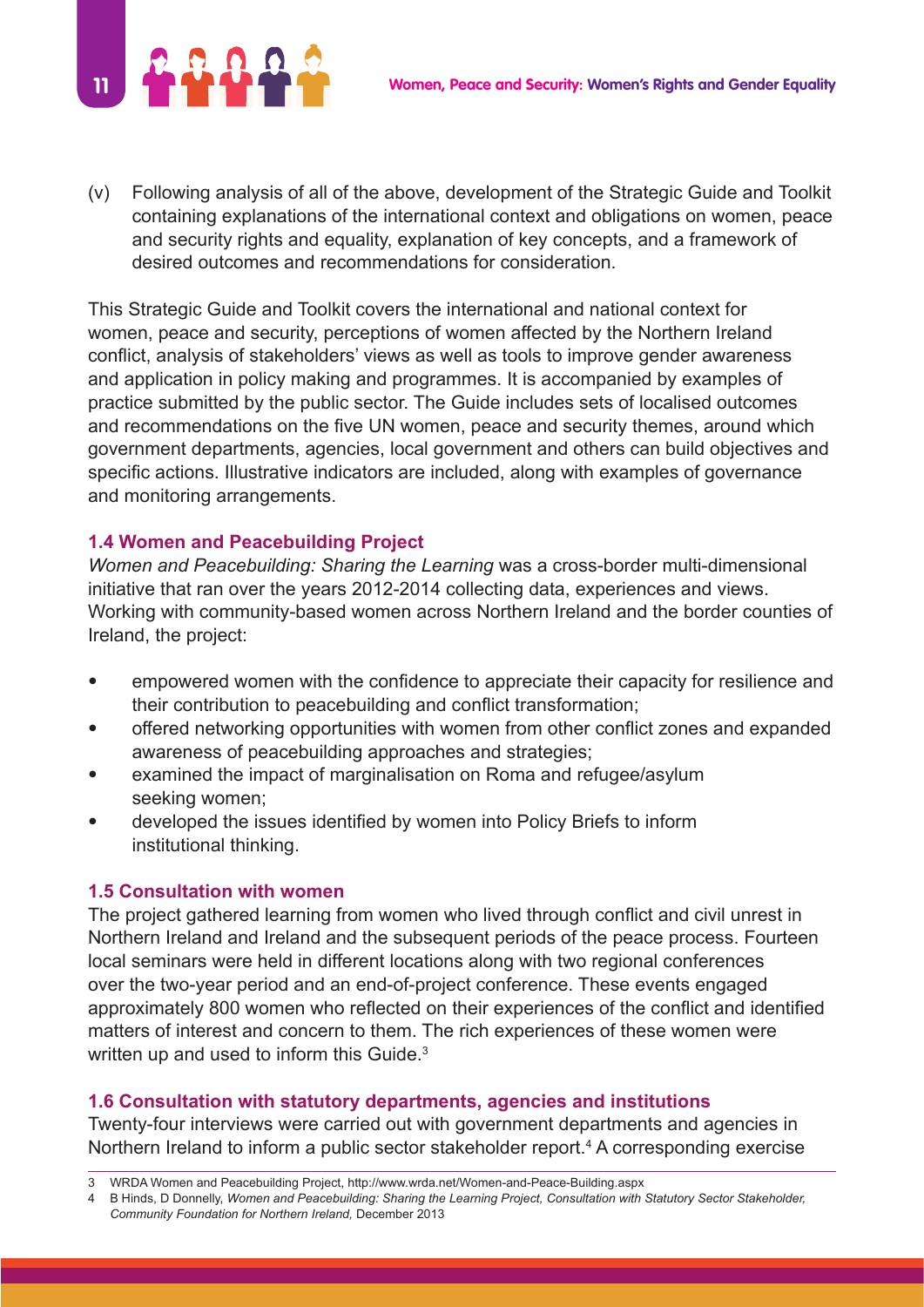

was conducted in Ireland.<sup>5</sup> As part of the process of development of this Guide, a Public Sector Reference Group comprising a number of senior civil servants, commissioners, and chief executives of key non-departmental public bodies in Northern Ireland met to discuss its direction to ensure relevance and applicability. This was mirrored by a similar process in Ireland that saw officials from the Department of Foreign Affairs and the Chair of the 1325 Monitoring Committee in Ireland participating.

#### **1.7 Expert Panel**

The *Women and Peacebuilding: Sharing the Learning* project was aided throughout by an Expert Panel. This comprised of gender experts who are academics and practitioners from domestic and international non-governmental organisations and was chaired by Professor Monica McWilliams.

#### **1.8 Baseline Study**

The project partners conducted a Baseline Study to inform the project.<sup>6</sup> The Baseline Study reviewed information relevant to the principles of UNSCR 1325 and the UK and Ireland National Action Plans on 1325. It reviewed the policies of the main institutions active on 1325 and analysed current initiatives. It identified gaps and opportunities in an implementation process in Northern Ireland and assessed models from elsewhere that would be of benefit to this process. The Baseline Study informed the development of this Strategic Guide and Toolkit for *Developing and Applying Women, Peace and Security Practice in Northern Ireland and Ireland*.

<sup>5</sup> S Lynch, *Inputs from Statutory Organisations and CSOs in the South of Ireland for the Gender and Peacebuilding Toolkit for UNSCR 1325 for Peace III Project,* Community Foundation for Northern Ireland, February 2014

<sup>6</sup> K McMinn, C O'Rourke, *Baseline Study on UNSCR 1325, Women and Peacebuilding: Sharing the Learning,* Community Foundation for Northern Ireland, December 2012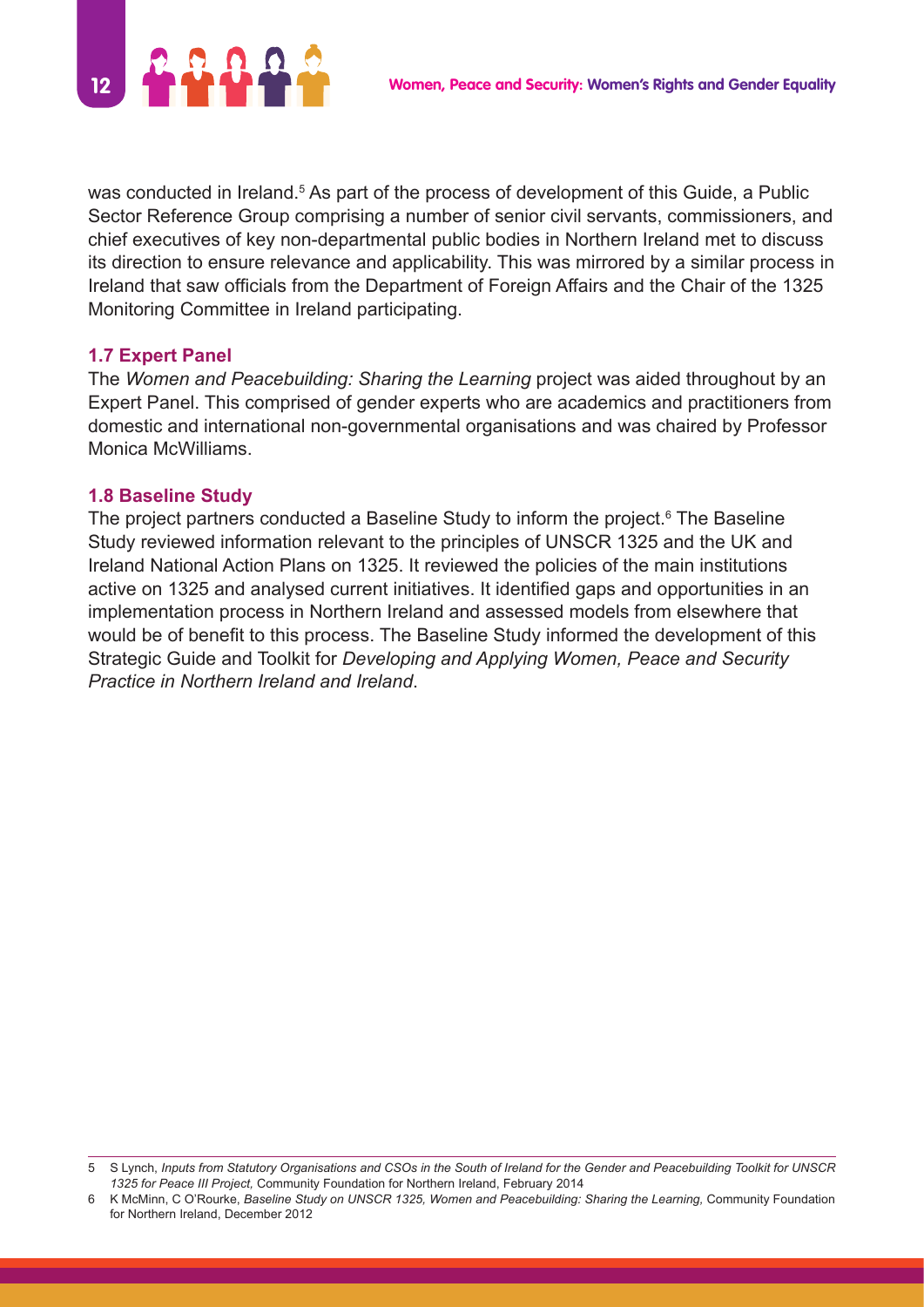

# **CHAPTER 2 NORTHERN IRELAND/IRELAND: RELEVANCE AND ROLE OF UNSCR 1325**

## **2.1 Introduction**

This chapter provides information on the international context and obligations for women's human rights and gender equality in relation to women, peace and security. It refers to the EU and Member State implementation of international standards and outlines UK and Ireland UNSCR1325 mechanisms for the implementation of the international resolution. It analyses the relevant Northern Ireland and Ireland domestic strategies and obligations and the relationship of these to UNSCR 1325 principles and the application of women, peace and security frameworks.

#### **2.2 UNSCR 1325**

UNSCR 1325 recognises that women's and girls' experiences of armed conflict are different from men's and boys'. The impact of conflict on women and girls is different because of their gender and societal context which makes their security concerns different. So too are women's responses to the conflict, peacebuilding and reconstruction process. Importantly, UNSCR 1325 recognises that women and girls have critical roles to play as active agents in conflict prevention and resolution, peace negotiations, peacebuilding and post-conflict reconstruction.

The Resolution calls for States (and the UN itself) to:

- increase the number of women in decision making and their participation in conflict resolution and peacebuilding;
- protect women and girls in conflict and post-conflict situations, especially from gender-based violence; and
- adopt a gender perspective on peace making, peace keeping and peacebuilding.

UNSCR 1325 is the first of a number of reinforcing resolutions that guide work to promote and protect women in conflict and post-conflict situations.<sup>7</sup> The Security Council adopted these to address its concern about *"persistent obstacles to women's full involvement in the prevention and resolution of conflicts and their participation in post-conflict public life. It acknowledged that the marginalisation of women can delay or undermine the achievement of sustainable peace, security and reconciliation"*. 8

Whilst the UNSCR1325 resolution was adopted in 2000, it gained new focus in 2010 when the UN Secretary General (UNSG) set out global indicators to track implementation and to serve as a common reporting base by UN entities, international and regional organisations

<sup>7</sup> UN Security Council resolutions 1820 (2008), 1888 (2009), 1889 (2009), 1960 (2010), 2106 (2013), 2122 (2013). Resolution 2122 is described as a roadmap for a more systematic approach to the implementation of commitments on women, peace and security: UN Women, Press Release, *UN Security Council adopts new resolution, urges women's full inclusion in peace talks and transitional justice,* http://www.unwomen.org/en/news/stories/2013/10/press-release-on-adoption-of-wps-resolution

<sup>8</sup> S/2010/173. http://www.securitycouncilreport.org/atf/cf/%7B65BFCF9B-6D27-4E9C-8CD3-CF6E4FF96FF9%7D/WPS%20 S2010%20173.pdf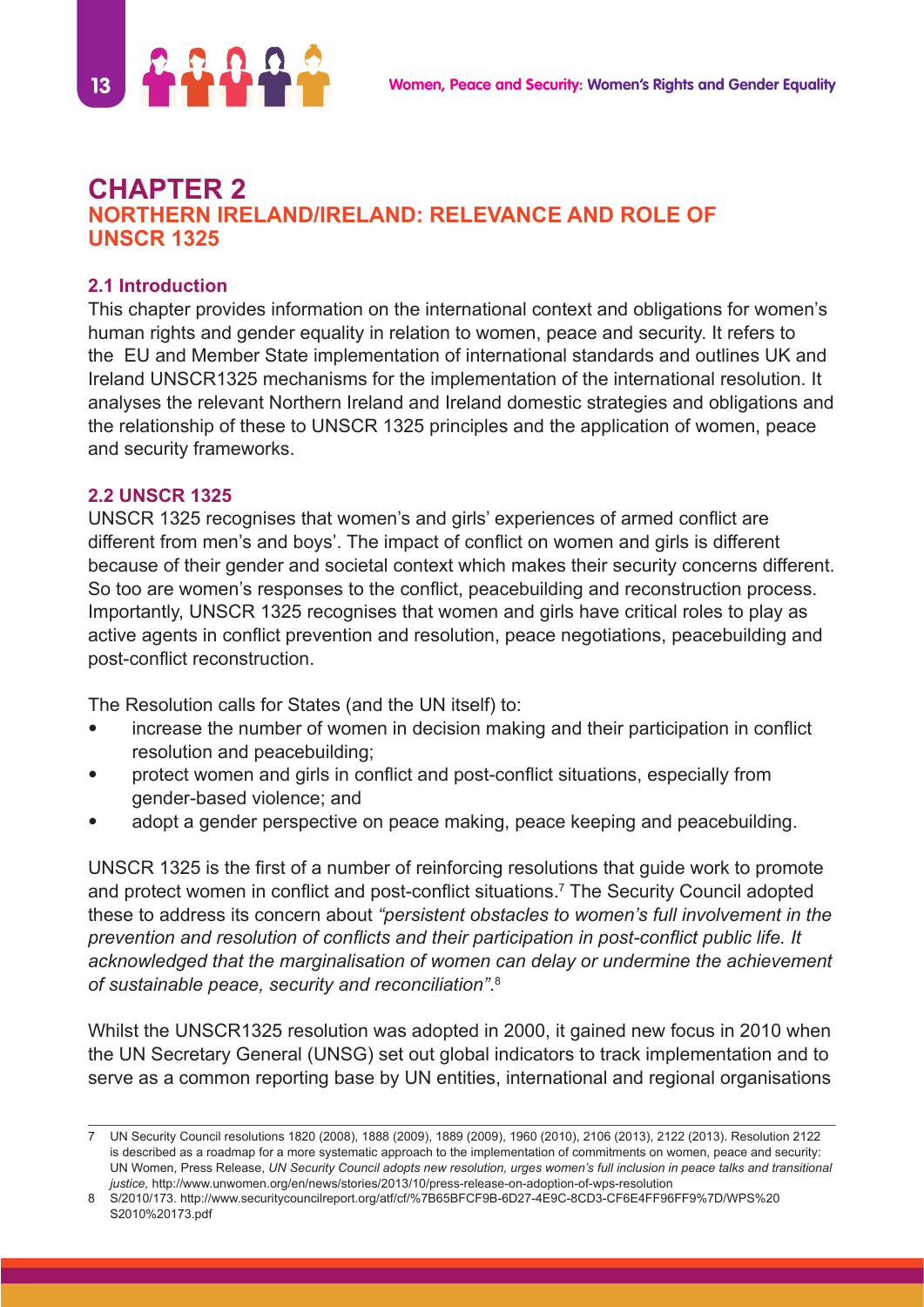

and Member States.<sup>9</sup> The UNSG has proposed a high level review on women, peace and security during 2015. The Security Council commitment includes an Action Plan and monitoring framework, based on the following themes:

(a) **Prevention:** mainstream a gender perspective into all conflict prevention activities and strategies, develop effective gender sensitive early warning mechanisms and institutions, and strengthen efforts to prevent violence against women, including various forms of gender-based violence.

(b) **Participation:** promote and support women's active and meaningful participation in all peace processes as well as their representation in formal and informal decision-making at all levels; improve partnership and networking with local and international women's rights groups and organisations; recruit and appoint women to senior positions.

(c) **Protection:** strengthen and amplify efforts to secure the safety, physical or mental health, well-being, economic security and/or dignity of women and girls; promote and safeguard human rights of women and mainstream a gender perspective into the legal and institutional reforms.

(d) **Relief and recovery:** promote women's equal access to aid distribution mechanisms and services, including those dealing with the specific needs of women and girls in all relief recovery efforts.

In addition, promotion and advocacy to champion and promote women rights and inclusion is a cross-cutting action in the UN resolutions, the EU process and national actions plans, to provide leadership and attention to the implementation of the 1325 principles and approach in all arenas, strategies and policies.

The UNSCR 1325 themes are mapped for Northern Ireland/Ireland below. This mapping appears at the top of each theme in Chapter 4 where they are linked to outcomes and recommendations. The Northern Ireland/Ireland descriptors for the themes are also used in Appendix 1 to situate women's and public sector perspectives on the themes.

<sup>9</sup> S/2010/498. http://www.securitycouncilreport.org/atf/cf/%7B65BFCF9B-6D27-4E9C-8CD3-CF6E4FF96FF9%7D/WPS%20S%20 2010%20498.pdf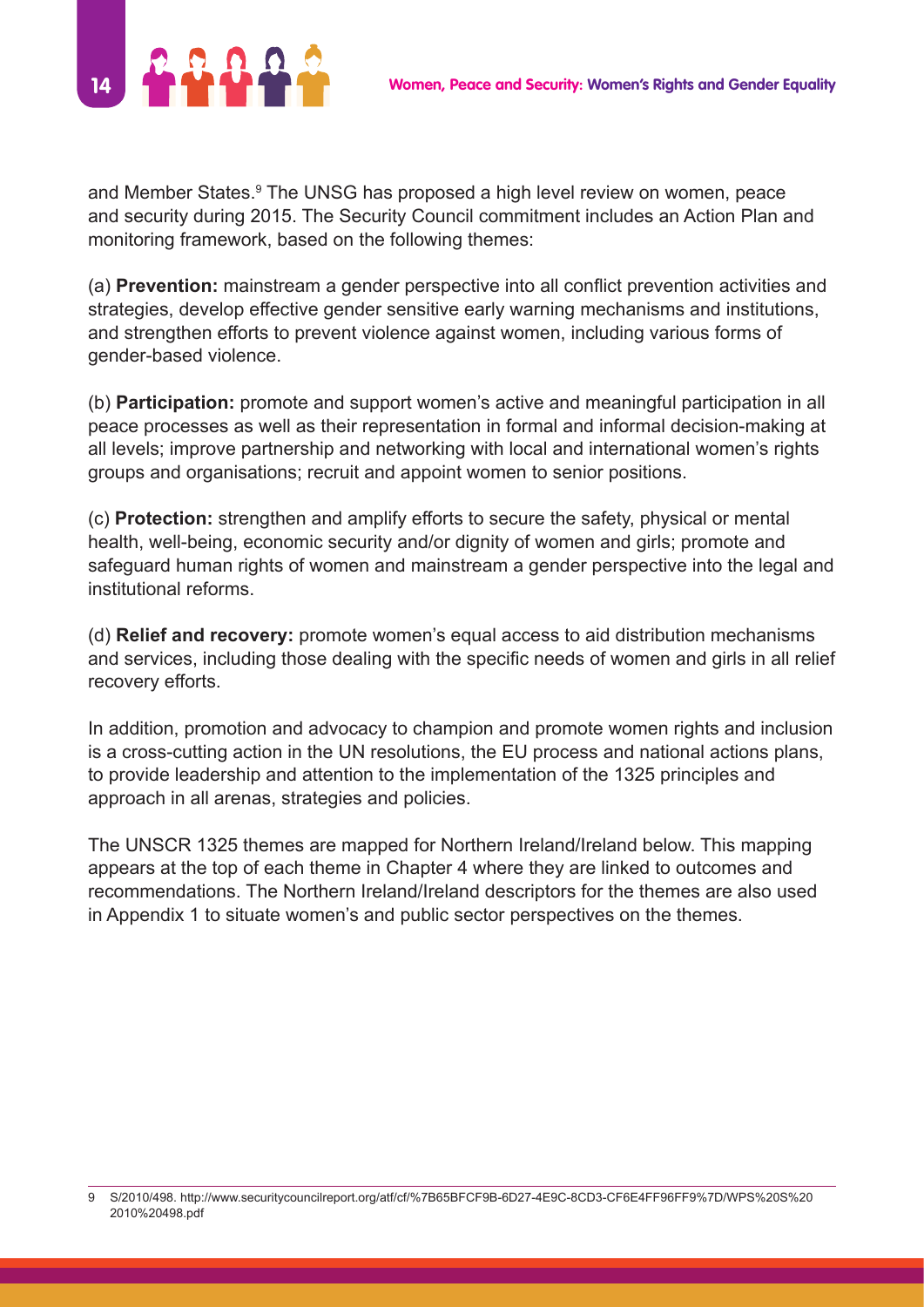

## **Women, Peace and Security Thematic Mapping**

| <b>THEME</b>                                                                                    | <b>UN</b>                                                                                                                                                                                                                                                                                                                                                                       | <b>NORTHERN IRELAND/IRELAND</b>                                                                                                                                                                                                                                                                                                            |
|-------------------------------------------------------------------------------------------------|---------------------------------------------------------------------------------------------------------------------------------------------------------------------------------------------------------------------------------------------------------------------------------------------------------------------------------------------------------------------------------|--------------------------------------------------------------------------------------------------------------------------------------------------------------------------------------------------------------------------------------------------------------------------------------------------------------------------------------------|
| 1. Prevention,<br><b>Framework of</b><br><b>Security and Rights</b>                             | Mainstream a gender<br>perspective into all<br>conflict prevention<br>activities and strategies;<br>develop effective gender-<br>sensitive early warning<br>mechanisms and<br>institutions; strengthen<br>efforts to prevent violence<br>against women, including<br>various forms of gender-<br>based violence.                                                                | Mainstream a gender perspective<br>into all conflict prevention activities<br>and strategies; provide a secure<br>environment that prevents violence<br>against women; protect and<br>advance women's human rights<br>and gender equality in government<br>strategies.                                                                     |
| 2. Participation and<br><b>Representation</b>                                                   | Promote and support<br>women's active and<br>meaningful participation<br>in all peace processes<br>as well as their<br>representation in formal<br>and informal decision-<br>making at all levels;<br>improve partnership and<br>networking with local and<br>international women's<br>rights groups and<br>organisations; recruit and<br>appoint women to senior<br>positions. | Promote and support women's<br>active and meaningful participation<br>in all post-conflict processes;<br>advance women in formal<br>and informal decision-making;<br>ensure gender balanced political<br>representation; appoint women<br>to senior positions; improve<br>partnership and networking with<br>women's rights organisations. |
| 3. Protection,<br><b>Realisation of Rights,</b><br><b>Economic and Social</b><br><b>Justice</b> | Strengthen and amplify<br>efforts to secure the<br>safety, physical or mental<br>health, well-being,<br>economic security and/<br>or dignity of women<br>and girls; promote and<br>safeguard human rights of<br>women and mainstream<br>a gender perspective into<br>the legal and institutional<br>reforms.                                                                    | Provide safety and security for<br>women, and address gender-<br>based violence; provide physical<br>and mental well-being, economic<br>opportunity and social justice<br>for women; drive cultural and<br>institutional change to protect and<br>advance women's human rights in<br>practice.                                             |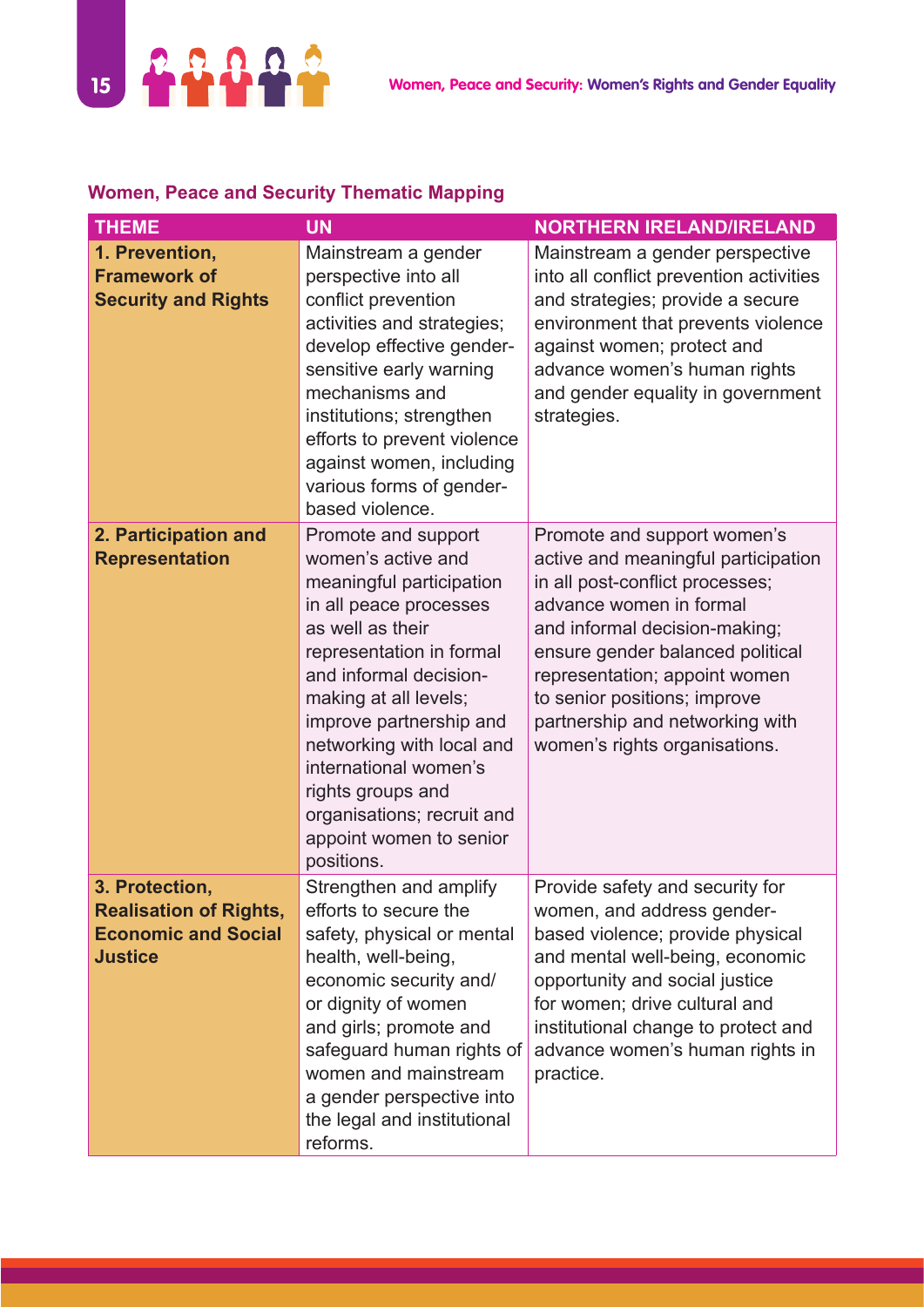

| <b>THEME</b>                                                    | <b>UN</b>                                                                                                                                                                                                                                                                                                             | <b>NORTHERN IRELAND/IRELAND</b>                                                                                                                                                                                                                                                                                                                    |
|-----------------------------------------------------------------|-----------------------------------------------------------------------------------------------------------------------------------------------------------------------------------------------------------------------------------------------------------------------------------------------------------------------|----------------------------------------------------------------------------------------------------------------------------------------------------------------------------------------------------------------------------------------------------------------------------------------------------------------------------------------------------|
| 4. Relief, Recovery,<br><b>Reconstruction,</b><br><b>Legacy</b> | Promote women's equal<br>access to aid distribution<br>mechanisms and<br>services, including those<br>dealing with the specific<br>needs of women and<br>girls in all relief recovery<br>efforts.                                                                                                                     | Ensure gender balance in all<br>mechanisms and arrangements<br>in dealing with the past; apply<br>gendered perspectives when<br>addressing legacies of the past and<br>social and economic reconstruction;<br>include women equally with men in<br>budget and funding considerations<br>as they relate to women, peace and<br>security principles. |
| <b>5. Promotion and</b><br><b>Advocacy</b>                      | Champion and promote<br>women's rights and<br>inclusion as a cross-<br>cutting action in the<br>UN resolutions, the EU<br>process and national<br>actions plans, to provide<br>leadership and attention<br>to the implementation of<br>the 1325 principles and<br>approach in all arenas,<br>strategies and policies. | Promote UNSCR 1325 principles<br>and international obligations and<br>standards on women's rights.<br>Champion women rights, inclusion<br>and gender perspectives as<br>a cross-cutting action to give<br>leadership in attending to the<br>implementation of the 1325<br>principles and approach in all<br>arenas, strategies and policies.       |

#### **2.3 Convention on the Elimination of All Forms of Discrimination Against Women**

Women, Peace and Security resolutions are part of the broader international legal and policy framework addressing women and girls, including in conflict contexts. These include the *Convention on the Elimination of All Forms of Discrimination Against Women* (CEDAW), under which UN Member States are periodically examined on their progress on women's rights and gender equality by a committee of independent experts. The CEDAW reporting process includes reporting on progress on implementing UNSCR 1325;<sup>10</sup> the *Beijing Platform for Action* (BPfA) which has persuasive force in recommending that States base their policies on "twelve critical areas of concern";<sup>11</sup> and the agreed conclusions of the annual meetings of the UN Commission on the Status of Women (CSW) which in 2013 (CSW57) comprehensively addressed violence against women including in situations of conflict.<sup>12</sup>

The 2014 CSW session (CSW58) on the Millennium Development Goals for women and girls<sup>13</sup> called for gender equality as a stand-alone goal in the post-2015 development

<sup>10</sup> CEDAW Convention http://www.ohchr.org/Documents/ProfessionalInterest/cedaw.pdf; CEDAW Process http://www.ohchr.org/EN/ HRBodies/CEDAW/Pages/CEDAWIndex.aspx

<sup>11</sup> World Conferences of Women and the Beijing Platform for Women http://www.unwomen.org/en/how-we-work/intergovernmentalsupport/world-conferences-on-women

<sup>12</sup> UN Women http://www.unwomen.org; UN Commission on the Status of Women http://www.unwomen.org/en/csw CSW58 2014 Agreed Conclusions http://www.un.org/ga/search/view\_doc.asp?symbol=E/CN.6/2014/L.7

<sup>13</sup> E/CN.6/2014/L.7, *Challenges and achievements int he implementation of the Millenium Development Goals for women and girls, Agreed Conclusions,* 25 March 2014, http://www.un.org/ga/search/view\_doc.asp?symbol=E/CN.6/2014/L.7&referer=http://www. unwomen.org/co/csw/csw58-2014&Lang=E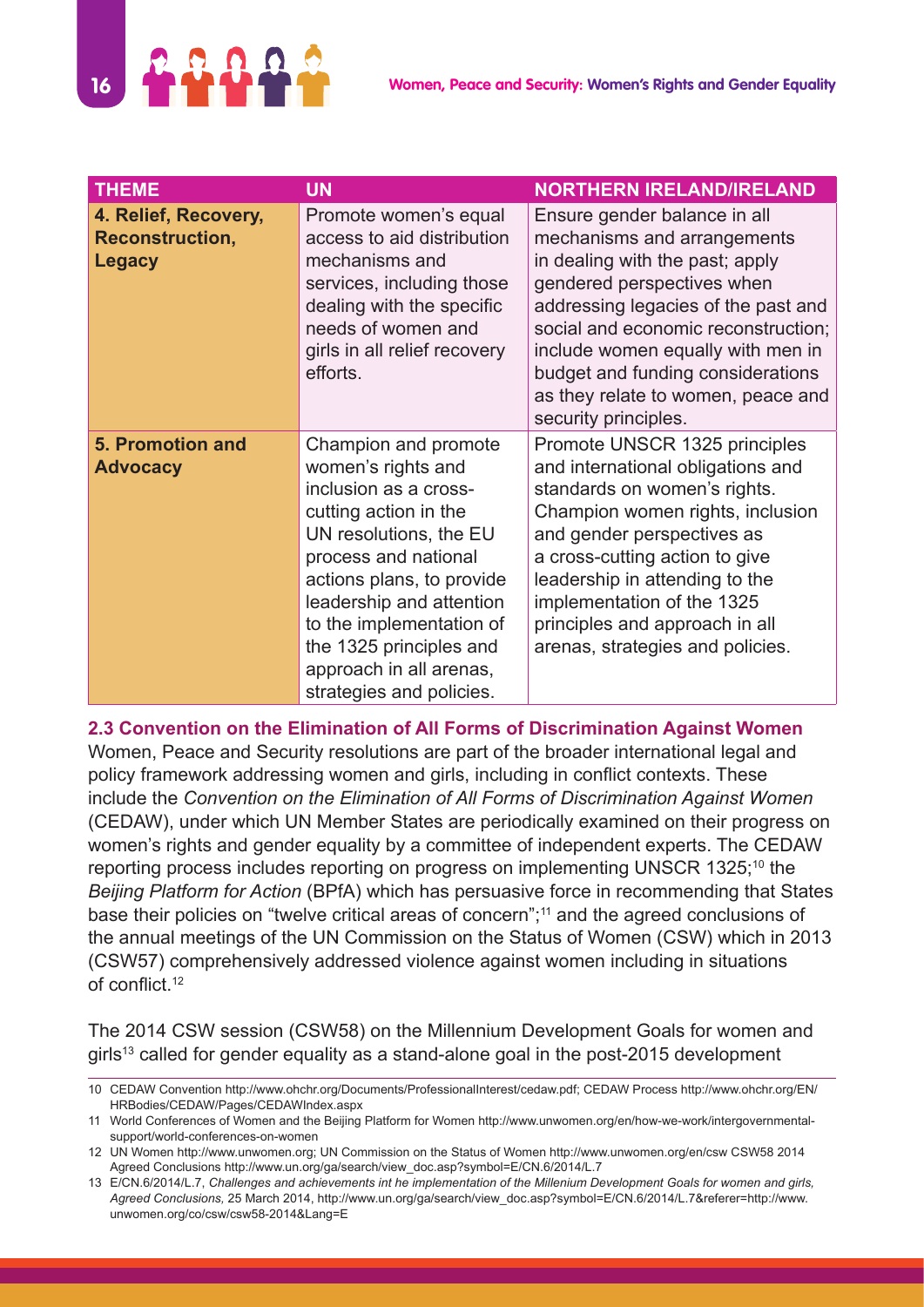

agenda, designing development for peace by integrating women, peace and security in the sustainable development goals and strengthening women's participation in peace processes for sustainable peace and development.14

The CEDAW Committee passed a significant recommendation in 2013 covering women in post-conflict contexts<sup>15</sup> reiterating *"the need for a concerted and integrated approach that places the implementation of the Security Council agenda on women, peace and security into the broader framework of the implementation of the Convention and its Optional Protocol"*. The recommendation referred to the Convention's reporting procedure, under article 18, by which States parties *"are required to report on measures that they have adopted to implement the provisions of the Convention, including in conflict prevention, conflict and post-conflict situations …. to consolidate the Convention and the agenda of the Council and therefore broaden, strengthen and operationalise gender equality".*<sup>16</sup>

The CEDAW Committee recommends that plans and strategies to implement women, peace and security are compliant with the Convention; adequate budgets are allocated for implementation; and implementation reflects substantive equality (i.e. equality outcomes). It also recommends that these take account of the impact of conflict and post-conflict contexts on all the Convention rights; and Governments enhance collaboration with civil society working on women, peace and security.

The Committee recommends that *"States parties should report on the legal framework, policies and programmes that they have implemented to ensure the human rights of women in conflict prevention, conflict and post-conflict situations. States parties should collect, analyse and make available sex-disaggregated statistics, in addition to trends over time, concerning women, peace and security. States parties' reports should address actions inside and outside their territory in areas under their jurisdiction …. insofar as they concern women and conflict prevention, conflict and post-conflict situations"*. 17

#### **2.4 EU Implementation - Women, Peace and Security**

Building on European Union's (EU) gender equality instruments and policies, the Council of the EU adopted the *Comprehensive Approach to EU Implementation on women, peace*  and security,<sup>18</sup> followed by indicators agreed in 2010.<sup>19</sup> EU attention is increasingly focused on effective implementation, monitoring and evaluation.

The Comprehensive Approach recognises that the equal participation of men and women *"is both an essential goal and means to help prevent and resolve conflicts and promote*

<sup>14</sup> S Neuman, Report on the 58th Session of the Commission on the Status of Women, March 10-21 2014, Peacewomen, http://www. peacewomen.org/assets/file/csw58report\_final\_april25.pdf

<sup>15</sup> CEDAW/C/GC/30, General Recommendation No.30 on women in conflict prevention, conflict and post-conflict situations, CEDAW Committee, 1 November 2013, http://www.ohchr.org/Documents/HRBodies/CEDAW/GComments/CEDAW.C.CG.30.pdf

<sup>16</sup> CEDAW/C/GC/30, General Recommendation No.30, III Application of the Convention to conflict prevention, conflict and post-conflict situations, D Convention and Security Council agenda on women, peace and security, paras 26 & 27, p7.

<sup>17</sup> CEDAW/C/GC/30, General Recommendation No.30, V Conclusion A Monitoring and Reporting,para 83, pp23-24.

<sup>18</sup> Council of the European Union 15671/1/08, Comprehensive Approach to EU Implementation of UNSCR 1325 and 1820 on women, peace and security,1 December 2008, http://www.consilium.europa.eu/ueDocs/cms\_Data/docs/hr/news187.pdf

<sup>19</sup> Council of the European Union 11948/10, 14 July 2010, https://www.consilium.europa.eu/ueDocs/cms\_Data/docs/hr/news272.pdf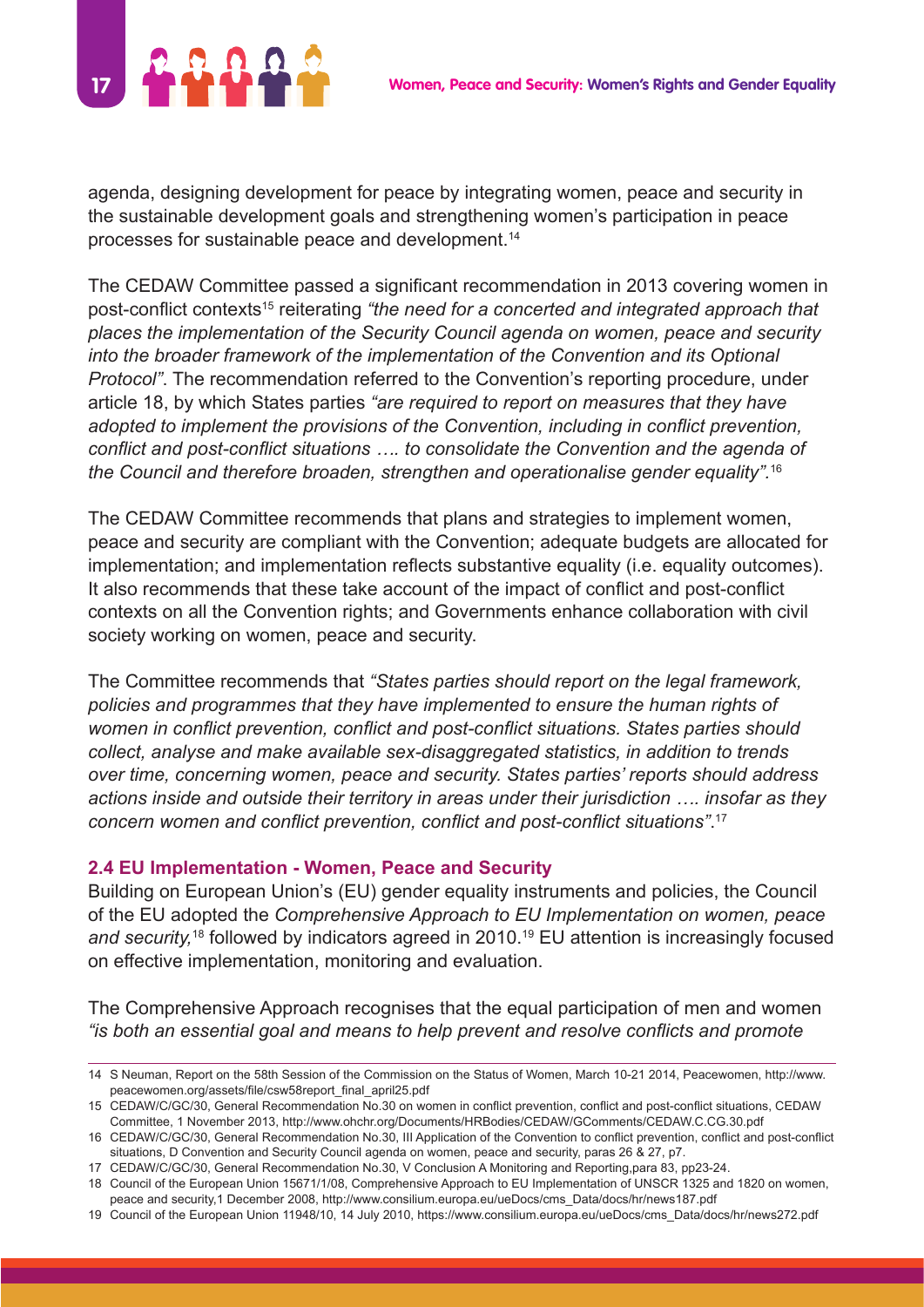

*a culture of inclusive and sustainable peace."* It acknowledges *"[t]here is a close link between the prevention of sexual and gender-based violence and the opportunities made available to women to participate politically, to achieve a sustainable livelihood and to feel secure in their communities during and after conflict."* It stresses the importance of women's equal and full participation as **active agents** in conflict resolution, peacebuilding and post-conflict reconstruction.<sup>20</sup>

"The EU considers peace processes as opportunities to promote women's empowerment, gender equality, gender mainstreaming and respect for women's rights within resulting peace agreements and in its interventions will seek to ensure that these issues are integrated and prioritised in the subsequent peace building and post conflict reconstruction phase."

**European Council21**

The Comprehensive Approach established a Women, Peace and Security Task Force to promote a coherent approach on gender equality and security across relevant Council Secretariat and Commission services and EU Member States. An open exchange between Member States on national implementation is organised annually to share best practices and identify joint interests taking into account difficulties encountered and lessons identified for the future.<sup>22</sup>

#### **2.5 National Implementation - Women, Peace and Security**

National implementation of UNSCR 1325 is through 1325 National Actions Plans (NAPs).<sup>23</sup> In the main, NAPs are a new and still evolving process, "living documents" that are reviewed and adjusted over time with the engagement of multiple stakeholders. Minimum standards are: clearly defined outputs and impact, an allocated budget, clear lines of responsibility, timelines, coordinating or oversight bodies, transparent reporting and monitoring mechanisms and substantive civil society involvement.<sup>24</sup>

#### **2.6 UK/Northern Ireland/Ireland**

There is an Associate Parliamentary Group on Women, Peace and Security in Westminster, an All Party Group on UNSCR 1325 in the Northern Ireland Assembly and a UNSCR 1325 National Action Plan Monitoring Committee in Ireland. The UK and Ireland have 1325 National Action Plans, and the Belfast Good Friday Agreement enshrined

24 S Dharmapuri, A Survey of UN 1325 National Action Plan Mechanisms for Implementation, Monitoring, Reporting and Evaluation, Carr Centre for Human Rights Policy, Harvard Kennedy School of Government, November 2011; E Danielsson, Ranking the Nordic National Action Plans for the implementation of UN Security Council Resolution 1325 on Women, Peace and Security, undated; EPLO, UNSCR 1325 in Europe: 21 case studies of implementation, 2010; JM Fritz, S Doering, F Belgin Gumru, Women, Peace, Security and National Action Plans, Journal of Applied Social Science, Spring 2011.

<sup>20</sup> Council of the European Union 15671/1/08 Rev 1, pp2-3 paras1 & 2.

<sup>21</sup> Council of the European Union 15671/1/08, p13 para 25.

<sup>22</sup> Council of the European Union 15671/1/08, p15 para 28.

<sup>23</sup> Europe leads the world's regions in adopting NAPs with 24 European countries having NAPS, among them the UK and Ireland.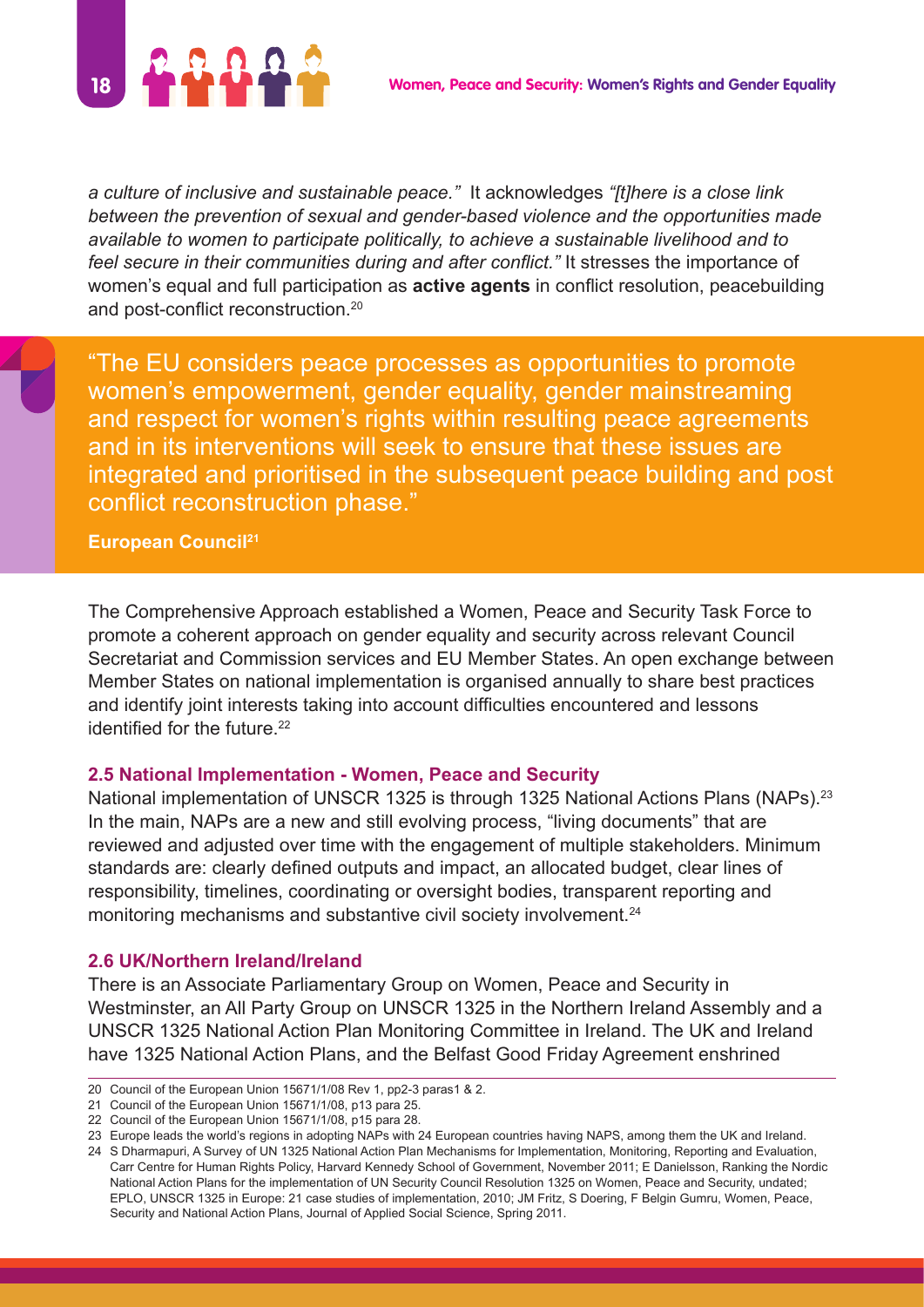

specific commitments to women on political and public life, in addition to the range of rights, safeguards and opportunities.<sup>25</sup>

"The parties affirm their commitment to the mutual respect, the civil rights and the religious liberties of everyone in the community. Against the background of the recent history of communal conflict, the parties affirm in particular:

- the right to equal opportunity in all social and economic activity, regardless of class, creed, disability, gender or ethnicity;
- the right of women to full and equal political participation."

**Belfast/Good Friday Agreement Human Rights Commitments26**

*Ireland's National Action Plan for Implementation of UNSCR 1325*, reviewed in 2013, includes a domestic/island application with actions related to refugees/asylum seekers from areas affected by conflict living in Ireland and to Northern Ireland.27 The *UK Government National Action Plan on UNSCR 1325 Women, Peace and Security*, also reviewed in 2013, focuses on international work in specific jurisdictions and does not have a domestic application element.<sup>28</sup>

The UK's Seventh Periodic Report on CEDAW29 acknowledged *'there are no plans to integrate provisions relating to the implementation of UNSCR 1325 in Northern Ireland into the UK's National Action Plan. Nevertheless, some aspects of UNSCR 1325, such as women's participation in peace building and political processes, are relevant to all states. Also, the UK Government will continue to work towards increasing the representation of women in Northern Ireland in public and political life.'* <sup>30</sup>

The CEDAW Committee concluded that it remained *'concerned at the low representation of women in the post-conflict processes in Northern Ireland and the failure to fully implement Security Council Resolution 1325 (2000).<sup>331</sup> It urged the UK Government to* 

30 UK Seventh Periodic Report, p61, para 301.

<sup>25</sup> The Agreement, 10 April 1998. The Agreement also addressed decommissioning, security, policing and justice, prisoners and victims. https://www.gov.uk/government/publications/the-belfast-agreement

<sup>26</sup> The Agreement, Rights Safeguards and Equality of Opportunity, Human Rights, Para 1, 1998.

<sup>27</sup> B Hinds, K McMinn, Mid-Term Progress Report, Implementation of Ireland's National Action Plan for UNSCR 13225, 2001-2014, Department of Foreign Affairs, May 2013, https://www.dfa.ie/media/dfa/alldfawebsitemedia/ourrolesandpolicies/int-priorities/ Progress-Report-UNSCR-1325.pdf

<sup>28</sup> UK National Action Plan on Women, Peace & Security, Final Annual Review, Foreign and Commonwealth Office, October 2013, https://www.gov.uk/government/uploads/system/uploads/attachment\_data/file/259411/NAP\_Review\_2013.pdf

<sup>29</sup> United Nations CEDAW, United Kingdoms' Seventh Periodic Report, Submitted June 2011. https://www.gov.uk/government/uploads/ system/uploads/attachment\_data/file/85456/7th-cedaw-report.pdf

<sup>31</sup> CEDAW/C/GBR/CO/7, UK Concluding Observations, 26 July 2013, para 42. http://www.wrda.net/Documents/CEDAW%20 Committee's%20examination%20of%20the%20UK%20government%202013.pdf

<sup>32</sup> CEDAW/C/GBR/CO/7 26 July 2013, para 43.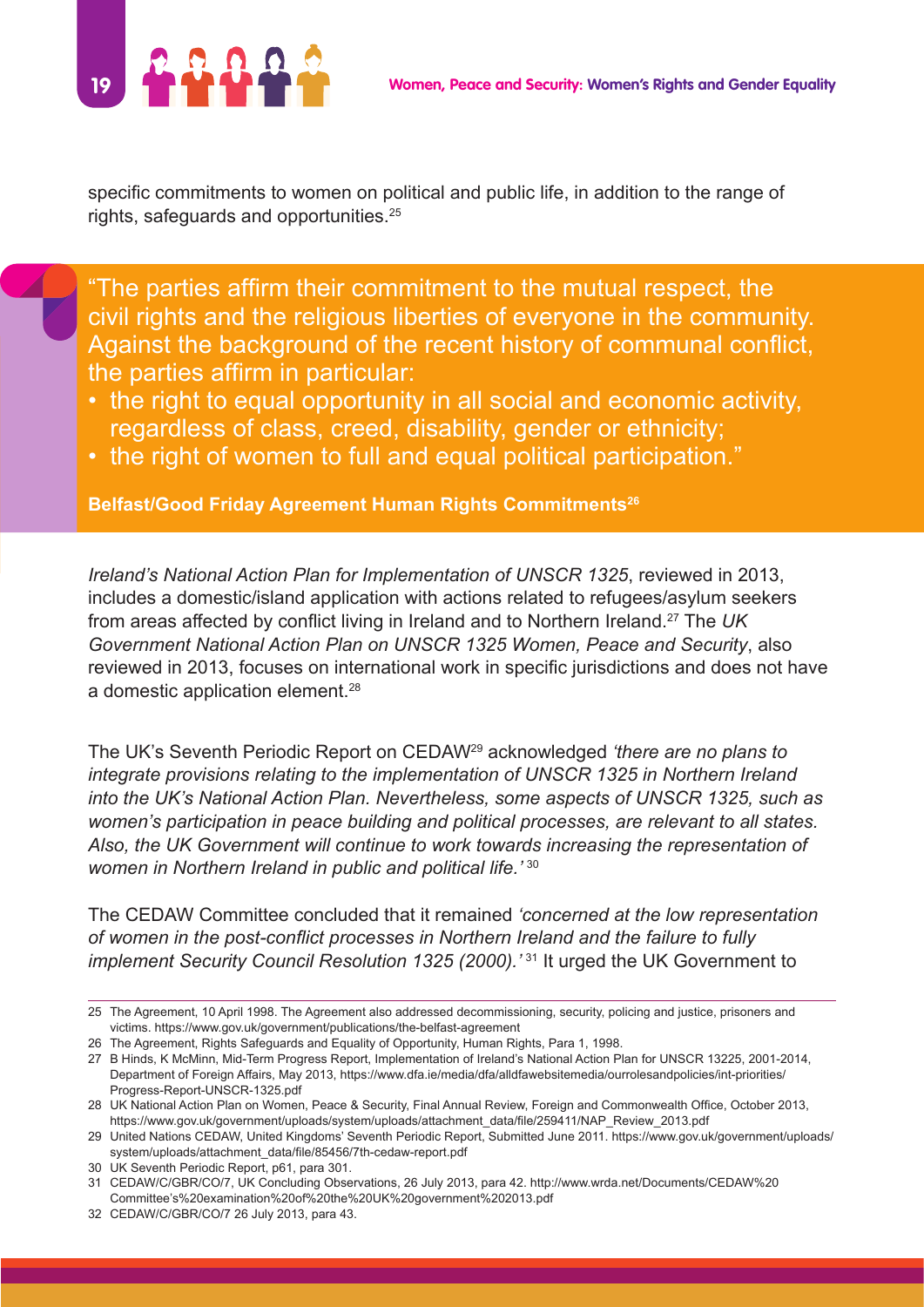

*'ensure the participation of women in the post-conflict process in Northern Ireland, in line with Security Council Resolution 1325 (2000).'* <sup>32</sup>

Concluding observations in 2013 to the UK, including Northern Ireland, covered temporary special measures to address under-representation of women in decision-making positions, participation in political and public life, violence against women, economic empowerment, health, women in prison, socio-economic disadvantage and multiple discrimination. The Committee expressed concern that Northern Ireland does not have the same remit of equality protections as in Britain.<sup>33</sup>

#### **2.6 Domestic gender strategies and UNSCR 1325**

In Ireland the *National Women's Strategy 2007–2016* links with the twelve "critical areas of concern" included in the Beijing Platform for Action 1995. Domestic, overseas and international objectives are brought together demonstrating Ireland's consistent approach to applying policies to advance women and gender equality at home and abroad. A key learning in developing the *National Women's Strategy* is that the achievement of the objectives *"requires an increased awareness of gender mainstreaming within public policy formulation",* understanding that this encompasses not just the role of women but *"the impact of all policy from the perspective of both the male and the female population of Ireland".* The strategy outlines multiple actions to combat violence against women in Ireland, to address trafficking of women and children, and to increase the number of women in decision-making positions in Ireland.<sup>34</sup>

Ireland's *National Strategy on Domestic, Sexual and Gender–based Violence 2010–2014* sets the framework for tackling violence against women, including people living in Ireland who may have encountered sexual violence as a weapon of conflict or other forms of gender-based violence in other countries.35

The Northern Ireland *Gender Equality Strategy 2006-2016* is the Northern Ireland Executive's primary mechanism to tackle gender inequality and mainstream gender equality.36 Supported by departmental action plans, with separate plans for women and men, the strategy recognises that *"treating men and women the same - that is being 'gender neutral' - is not the solution to eradicating gender inequality."* The strategy identifies peacebuilding as an area for action and it directly relates this to the "critical areas of concern" identified as part of the Beijing Platform for Action (BPA) including: violence against women, effects of armed conflict or other kinds of conflict on women, and promotion and protection of the human rights of women. The strategy also acknowledges the relationship of UNSCR 1325 and the BPA. In doing so there is a recognition of the importance of women, peace and security principles in transition from conflict.

<sup>33</sup> The additional protection for women in Britain comes under the Single Equality Act 2010 which does not apply to Northern Ireland. The Committee also noted that the mandate of the national machinery for equality, the UK Government Equalities Office, does not extend to Northern Ireland, CEDAW/C/GBR/CO/7 26 July 2013, para 28.

<sup>34</sup> Department of Justice and Equality, National Women's Strategy 2007- 2016,

<sup>35</sup> Department of Justice and Equality, National Strategy on Domestic, Sexual and Gender-based violence 2010-2014

<sup>36</sup> The Gender Equality Strategy http://www.ofmdfmni.gov.uk/index/equality-and-strategy/equality-human-rights-social-change/genderequality/gender-equality-strategy-2006-2016.htm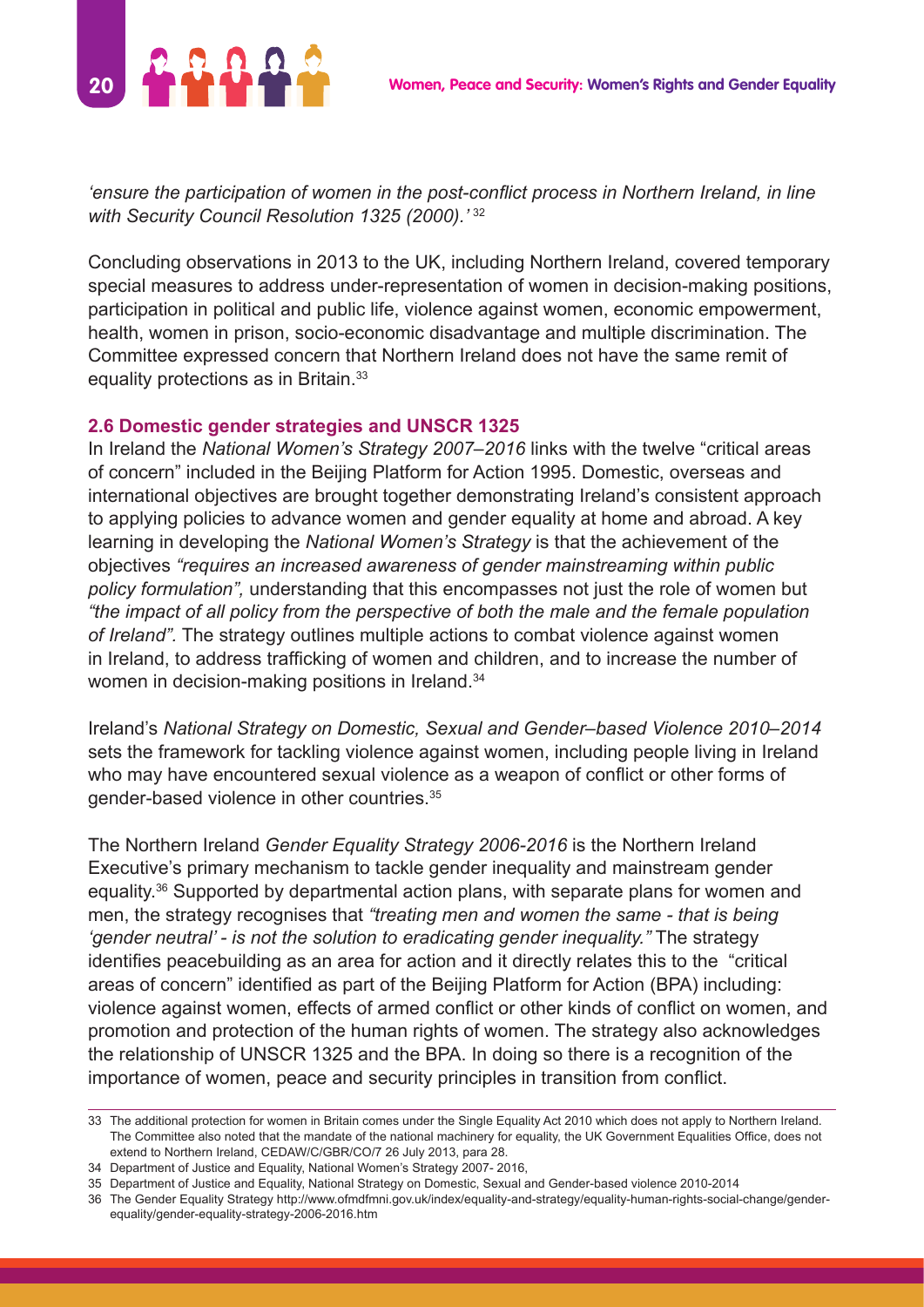

Among the strategy's peacebuilding objectives are the achievement of better data collection; gender balance in government appointments; active and equal participation of women and men in peacebuilding, civil society, economy and government; and economic equality. The strategy also seeks to eliminate gender-based violence.

Northern Ireland's domestic and sexual violence strategy, *Stopping Domestic and Sexual Violence and Abuse in Northern Ireland 2013-2020,* has five strands covering twenty-eight priority areas. The strands focus on driving change through leadership and partnership, prevention and early intervention, delivering change through responsive services, support to achieve equality of access and positive outcomes, and response and timely protection, and justice.

#### **2.7 Statutory Equality Duties & UNSCR 1325**

The *Northern Ireland (1998) Act* underpinning the Belfast/Good Friday Agreement created the Northern Ireland Human Rights Commission and the Equality Commission for Northern Ireland37. The legislation, implementing the Agreement's proposals, placed a statutory equality duty (Section75) on public authorities which obliges them to pay due regard to the need to promote equality of opportunity across nine equality grounds. The 1998 Agreement also led to Ireland establishing a Human Rights Commission in addition to the existing Equality Authority and introducing the *Equal Status Act 2000* covering nine equality grounds. More recently these two organisations have merged to form the Irish Human Rights and Equality Commission.

"It is envisaged that there would be a joint committee of representatives of the two Human Rights Commissions, North and South, as a forum for consideration of human rights issues in the island of Ireland."

#### **Belfast/Good Friday Agreement Human Rights Commitments38**

In guidance on the implementation of statutory s75 equality duties the Equality Commission for Northern Ireland (ECNI) aims to shift the focus of attention to equality of opportunity from process to outcomes. This is in line with international obligations under CEDAW whose Committee noted with concern the varying levels of understanding of the concept of substantive equality that resulted only in the promotion of equality of opportunity and equal treatment, and of gender neutrality in the interpretation of statutory equality duties in the UK. The CEDAW Committee advocates results-based and action-oriented equality schemes, mainstreaming gender equality into all policies and processes and awareness raising to broaden understanding of the content and meaning of substantive equality to achieve the practical realisation of equality between women and men as CEDAW requires. The Committee also recommends the development of mechanisms and

<sup>37</sup> The Northern Ireland Human Rights Commission was newly created under the legislation. The Equality Commission was created by merging four existing equality bodies into one.

<sup>38</sup> The Agreement, Rights Safeguards and Equality of Opportunity, Human Rights, Para 10, 1998.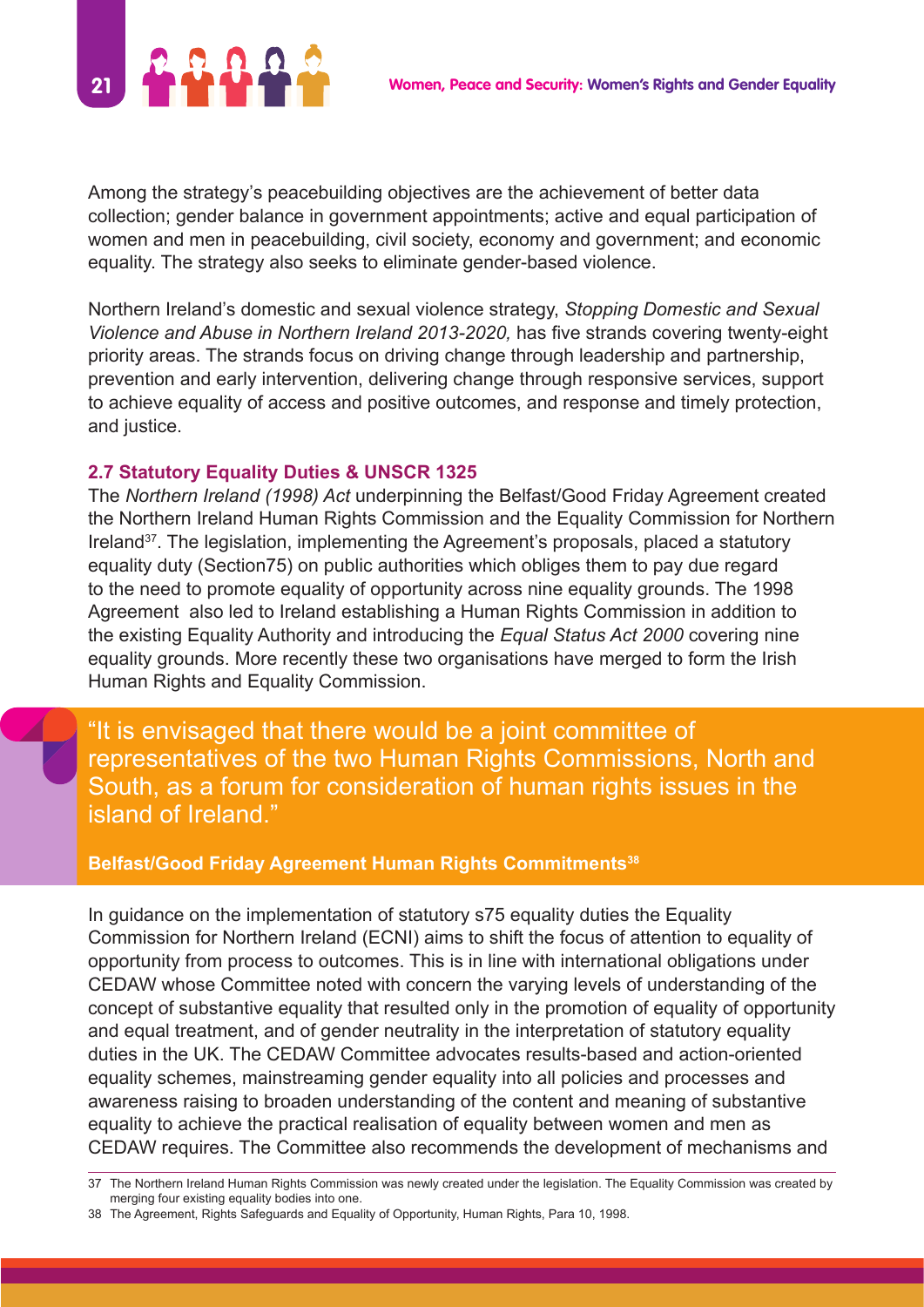

capacity to monitor implementation, evaluate results and ensure accountability.<sup>39</sup> The ECNI suggests that areas that are most critical to equality and where the greatest inequality exists should be identified and public authorities should set outcomes to address these inequalities.40 Within the area of peace building a number of inequalities affecting women in Northern Ireland have been identified and documented not least in the CEDAW monitoring and in the voices of women who participated in the *Women and Peacebuilding: Sharing the Learning* project. UNSCR 1325 and its strategic monitoring arrangements provide an opportunity to identify outcomes for women, and for the benefit of society in general, in Northern Ireland that cut across all s75 categories. Such an approach would mean that delivery on the peacebuilding outcomes would also deliver the respective s75 duties for women.

Q: How does UNSCR 1325 relate to s75? A: A focus on 1325 - women, peace and security - will help delivery of s75 duties for women and meet international obligations.

#### **2.8 Domestic Monitoring Arrangements**

A Monitoring Group was formed to oversee the implementation of *Ireland's National Action Plan for the implementation of UNSCR 1325* (NAP)*.* 41 The Monitoring Group comprises representatives from a range of government departments and agencies including the Defence Forces and An Garda Siochana, civil society groups and academia. Membership is split 50/50 between government and non-government representatives. The aim is to have the group comprise of individuals with experience and expertise on issues relevant to UNSCR 1325.

It is chaired by an independent appointee from outside government and meets twice yearly to consider three main issues: review the progress of the NAP; keep up-to-date with emerging issues and policies related to UNSCR1325; and make recommendations for new objectives based on lessons learned. The Department of Foreign Affairs and Trade has the responsibility for monitoring issues identified through the NAP process.

Whilst there is not a matching arrangement in Northern Ireland to oversee gender equality, there are examples elsewhere within Northern Ireland Departments, such as the Department of Justice and the Department of Health and Social Services and Public Safety governance arrangements for the domestic and sexual violence strategy.

<sup>39</sup> CEDAW/C/UK/CO/6, UK Concluding Observations, pp4-5, paras 264-265, 10 July 2008, http://daccess-dds-ny.un.org/doc/UNDOC/ GEN/N09/555/92/PDF/N0955592.pdf?OpenElement

<sup>40</sup> Realising outcomes from the Section 75 Equality Duties: Advice to Public Authorities, Equality Commission for Northern Ireland, March 2011, http://www.equalityni.org/ECNI/media/ECNI/Publications/Employers%20and%20Service%20Providers/ RealisingOutcomesfromS75AdvicetoPAs2011.pdf?ext=.pdf

<sup>41</sup> Ireland's National Action Plan for the Implementation of UNSCR 1325, 1011-2014: https://www.dfa.ie/media/dfa/alldfawebsitemedia/ ourrolesandpolicies/int-priorities/National-Action-Plan-UNSCR-1325.pdf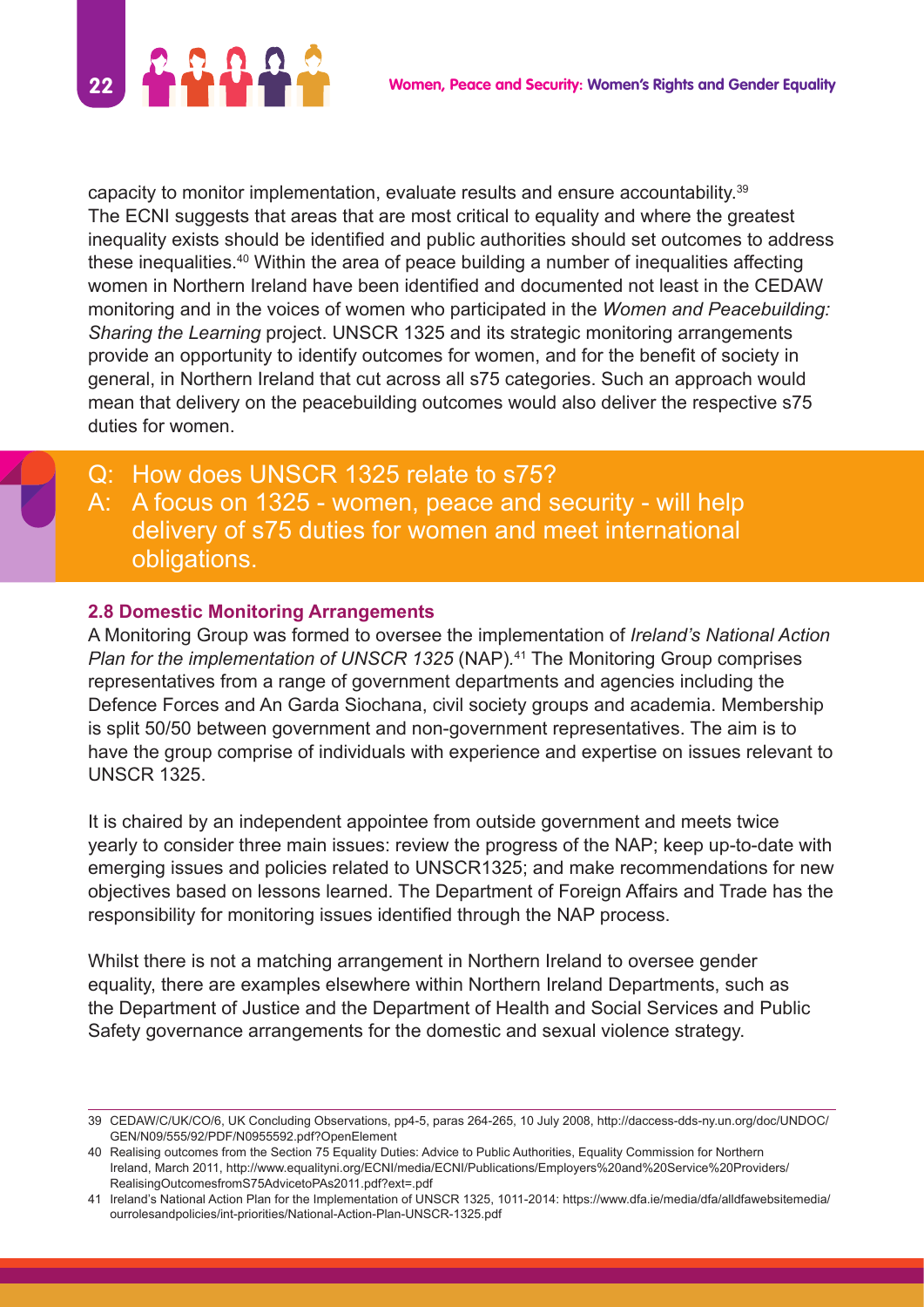

#### **2.9 Business Benefits - Women's Inclusion**

*The under-representation of women in senior roles and at board level impacts the performance, governance and reputation of companies, as they fail to attract and retain the widest possible range of talent.*  **Women on Boards** Davies Review Annual Report 2014

There is a clear focus within the senior management of the Northern Ireland Civil Service (NICS) on the benefits of gender balance both within the senior ranks of the Civil Service and on public boards. Whilst the achievement of diverse workplaces and boards is a desirable goal, a primary focus is to improve business by ensuring that a range of perspectives is included in decision-making.

This view is supported by a growing body of international research which recognises that gender balance makes good business sense. Such evidence, whilst dealing mainly with private sector business performance, may also be applicable to the performance of public sector bodies and community based organisations. The issues are similar: maximise the effectiveness of decision-making and business performance through the full use of the talent pool available.

Studies have demonstrated that having a range of different perspectives results in better business performance;<sup>42</sup> with the studies showing that there is a relationship between women's representation on boards and improved performance in a range of areas including financial, environmental, social and governance. These studies also show that companies with a "critical mass" of female executives perform better than those with no women in top management positions.<sup>43</sup> To illustrate this point one particular study<sup>44</sup> was able to show that profit margins are significantly larger in companies that have at least three women directors, and that both male and female directors were more active when at least three women directors were in attendance. Similarly, another study demonstrated that on average, for every £1 invested in a business, those with all-male boards have a loss of 2% on their investment and those with two or more women make a return of 6% on their investment.45

One explanation of the improved performance comes from studies on the leadership behaviours of women and men. The study<sup>46</sup> analysed leadership behaviours used more by women, those used more by men, and those used equally by women and men. They

<sup>42</sup> Women Matter, McKinsey & Company, 2007

<sup>43</sup> Alice H. Eagly, Johannesen-Schmidt, and Van Engen, Transformational, Transactional, and Laissez-Faire Leadership Styles, 2003; McKinsey analysis

<sup>44</sup> Does the Gender of Directors Matter?, Miriam Schwartz-Ziv January 8, 2013

<sup>45</sup> Mining for talent 2014: A review of women on boards in the mining industry

<sup>46</sup> Alice H. Eagly, Johannesen-Schmidt, and Van Engen, Transformational, Transactional, and Laissez-Faire Leadership Styles, 2003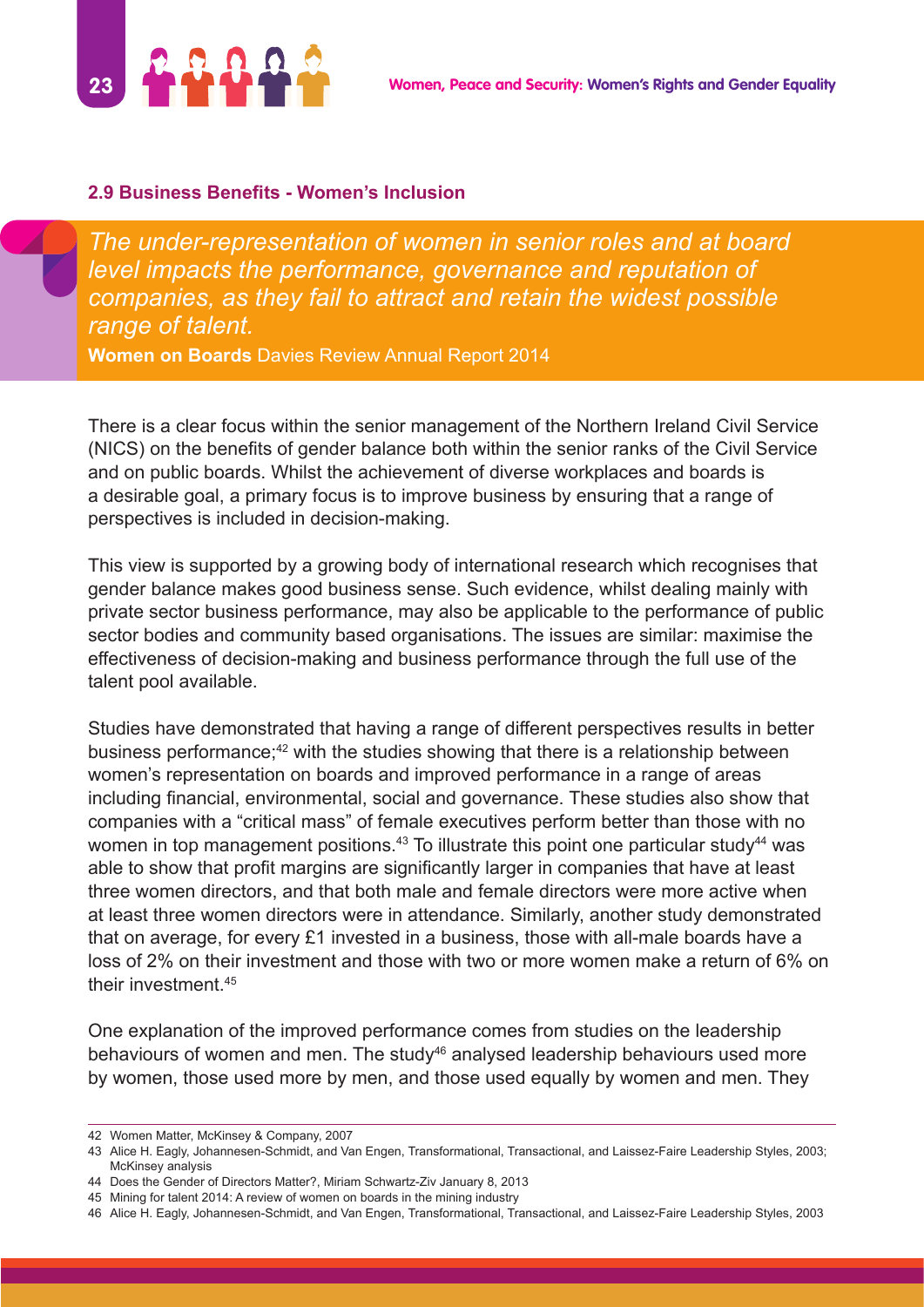

found that, typically, the behaviours women use include: people development, expectations and rewards, role model, inspiration and participative decision-making. The authors argue that these can be translated into elements of successful business performance such as direction, accountability, capacity development, team leadership, productive working environment and values. The elements of a successful business that men's leadership behaviours typically affect are co-ordination and control, and external orientation.

Such studies and analyses reinforce the importance of increasing women's participation in public and private business, yet women are still outnumbered and are increasingly so as they rise through the hierarchy of organisations. A challenge for all involved is not only to address glass ceilings, but the leak at each key point in the pipeline that supplies those that occupy the top positions.

#### **2.10 Women's and Public Sector Perspectives**

A summary of the concerns and perspectives of the almost 800 women who participated in the *Women and Peacebuilding: Sharing the Learning* project are summarised in **Appendix 1**. A summary of the analysis of the consultation with the public sectors is also included in this appendix. These have been presented within the themes set out in accordance with the Northern Ireland/Ireland Women, Peace and Security Thematic Mapping table in section 2.2.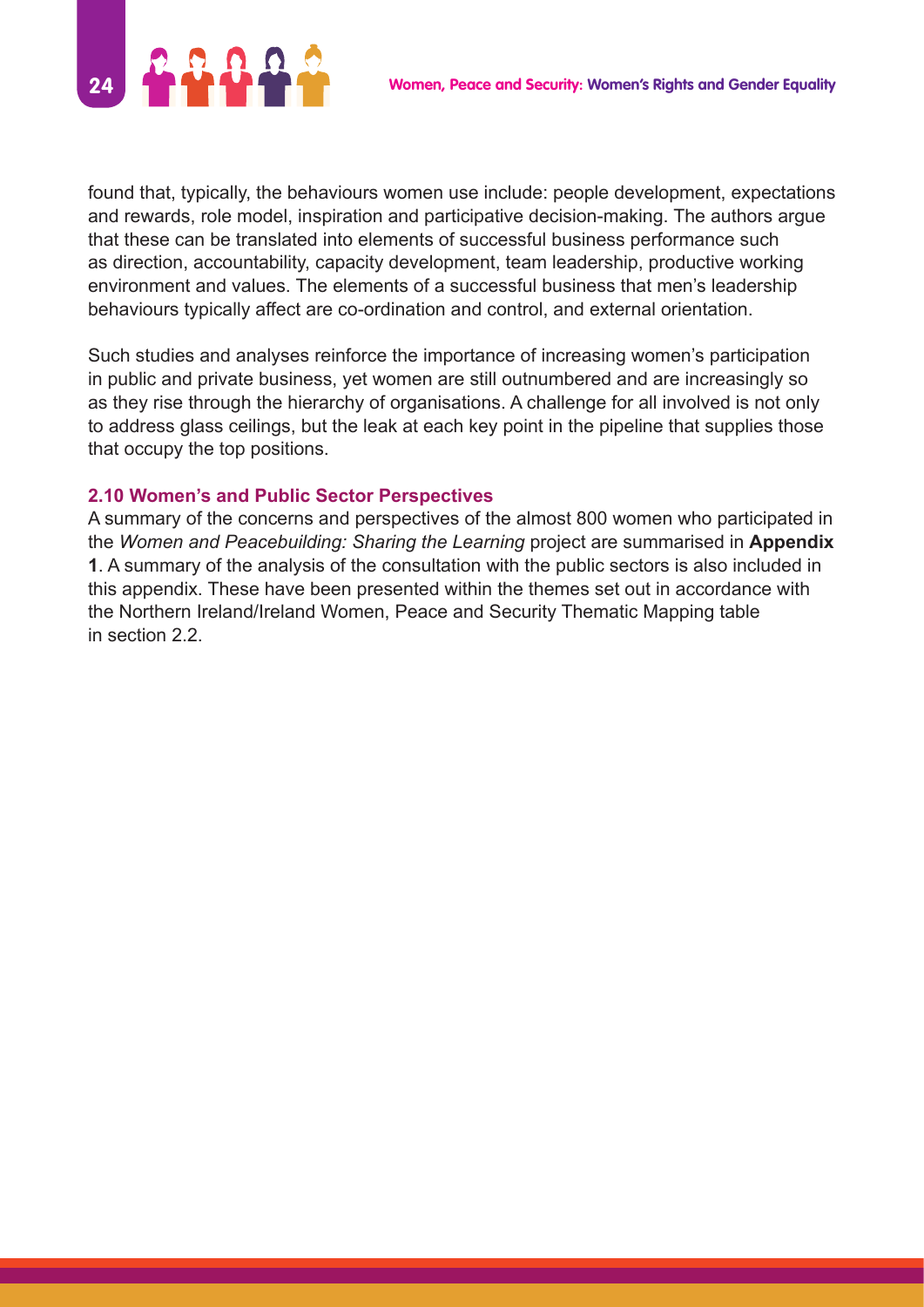

# **CHAPTER 3 GENDER PERSPECTIVES: KEY CONCEPTS AND TERMS**

#### **3.1 Introduction**

This chapter sets out to increase understanding of the key terms and approaches that are used to embed gender equality and greater realisation of women's human rights. The descriptions include gender, gender equality, gender analysis, gender perspective, gender mainstreaming and gender budgeting.<sup>47</sup> These are further explained by a number of tools in the appendices which also show how these work in practice. The chapter responds directly to the need identified by some policy makers to develop more awareness and accuracy on the difference between these concepts which should also enable them to apply and mainstream gender equality more effectively.

Women's participation is just the starting point. Designing policy that takes account of gender analysis, gender perspectives and gender impacts, and that evidences delivery of positive benefits for women and men equally is more than participation.

#### **3.2 Gender**

Often gender is taken to mean male and female, and gender analysis often refers to the difference between men and women. However the issue of gender and gender perspectives is more than the difference between the sexes.

Gender refers to the roles and responsibilities of men and women that are created in our families, our societies and our cultures, and the expectations held about the characteristics, aptitudes and likely behaviours of women and men (femininity and masculinity). Gender roles and expectations are learned. They can change over time and they vary within and between cultures. *"The socially constructed roles as ascribed to women and men, as opposed to biological and physical characteristics. Gender roles vary according to socio-economic, political and cultural contexts, and are affected by other factors, including age, race, class and ethnicity. Gender roles are learned and are changeable."*<sup>48</sup>

The concept of gender needs to be understood clearly as a cross-cutting socio-cultural variable. It is an overarching variable in the sense that gender can also be applied to all other cross-cutting variables such as race, class, age, ethnic group, etc. In using a gender approach the focus is not on individual women and men but on the system which determines gender roles and responsibilities, access to and control over resources, and decision-making potentials.49

<sup>47</sup> In addition to the references sources, this work also drew on Source: http://peacewomen.org/pages/about-1325/key-gender-terms, 48 United Nations, Women, Peace and Security, Study submitted by the Secretary-General pursuit to Security Council Resolution 1325

<sup>(2000),</sup> p4, 2002, http://www.un.org/womenwatch/daw/public/eWPS.pdf

<sup>49</sup> UN Factsheet, Important concepts underlying gender mainstreaming, http://www.un.org/womenwatch/osagi/pdf/factsheet2.pdf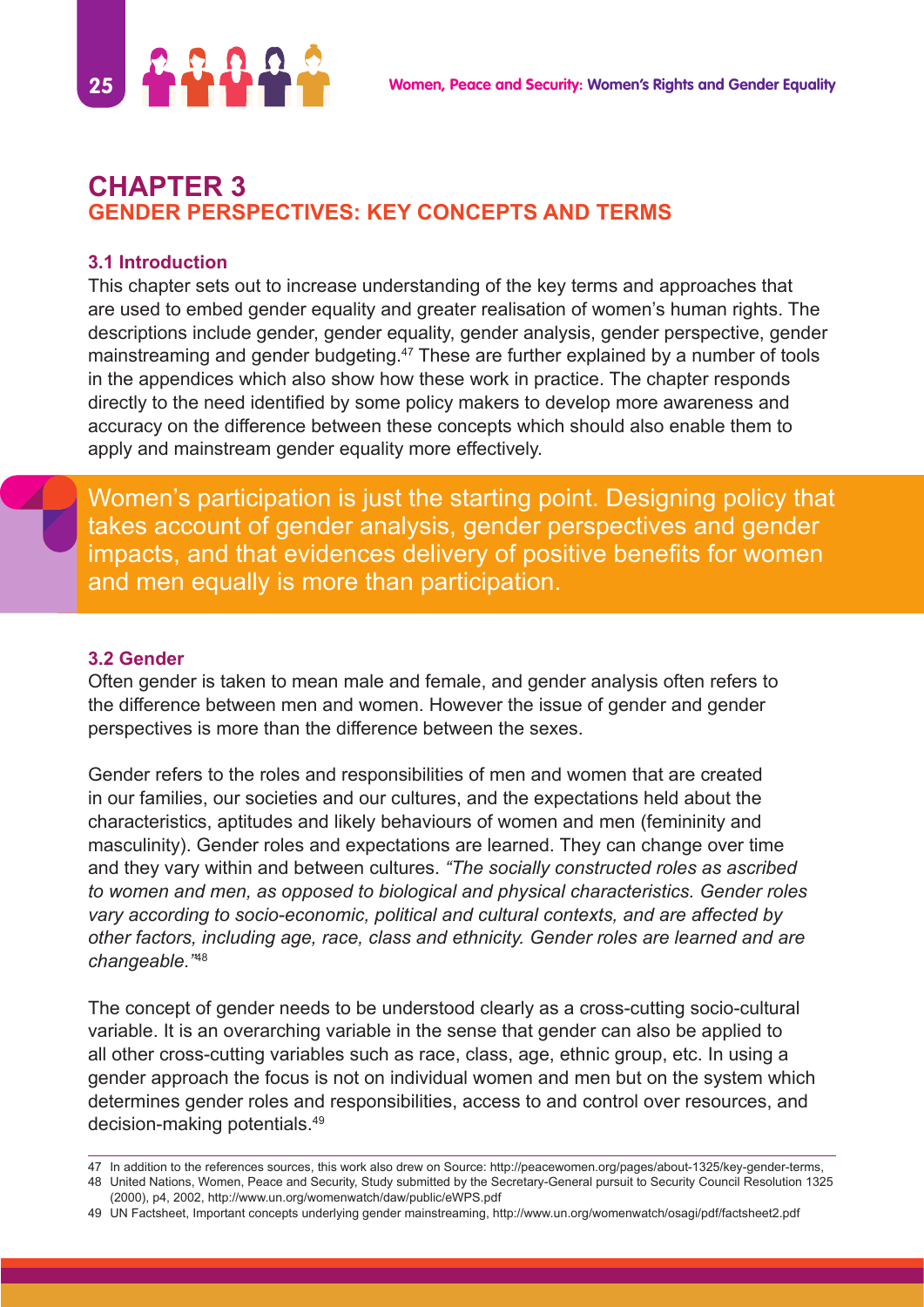

#### **3.3 Gender Equality**

Gender equality *"Is a goal to ensure equal rights, responsibilities and opportunities of women and men, and girls and boys, which has been accepted by Governments and is enshrined in international agreements and commitments."* 50 Progress is made through according equal consideration to the interests, needs and priorities of women and men - this does not imply non-differentiation between the sexes, but rather the elimination of adverse discrimination based on sex, dismantling of barriers to availing of opportunities and promotion of measures to redress gender disadvantage.<sup>51</sup>

Equality between women and men has both quantitative and qualitative aspects. The quantitative aspect refers to the desire to achieve equitable representation of women – increasing balance and parity, while the qualitative aspect refers to achieving equitable influence on establishing priorities and outcomes for women and men.<sup>52</sup> **Appendix 2** outlines eight principles as the starting point for effective work towards gender parity.<sup>53</sup>

#### **3.4 Gender Analysis**

Whilst analysis and collection of data based on sex is critically important to policy development and review processes, gender analysis should not only focus on the differences between the sexes, but also on the relevant societal context, including the multi-dimensional nature of the differences. A focus on gender not only reveals information about women's and men's different experiences, it also sheds light on ingrained assumptions and stereotypes about men and women, the values and qualities associated with each, and the ways in which power relationships can change.

Gender analysis is the first critical step in gender-responsive planning, budgeting and programming. It

- Involves the collection and analysis of sex-disaggregated information:
- Examines the differences and commonalities and interactions between women and men.
- Examines women's and men's specific activities, conditions, needs, access to and control over resources, and access to development benefits and decision-making.
- Studies the linkages of these and other factors in the larger social, economic, political and environmental context.

<sup>50</sup> UN, WPS Sec-Gen Study, p4 quoting UN Office of the Special Advisor on Gender Issues and Advancement of Women, *Gender Mainstreaming: An overview,* (New York, United Nations, 2001), p1.

<sup>51</sup> Definition used by United Nations Population Fund, UNFPA

<sup>52</sup> UN Factsheet, *Important concepts underlying gender mainstreaming,* http://www.un.org/womenwatch/osagi/pdf/factsheet2.pdf

<sup>53</sup> Based on the eight guiding principles in UNESCO's Gender Mainstreaming Implementation Framework (GMIF) for 2002-2007, p9, http://unesdoc.unesco.org/images/0013/001318/131854e.pdf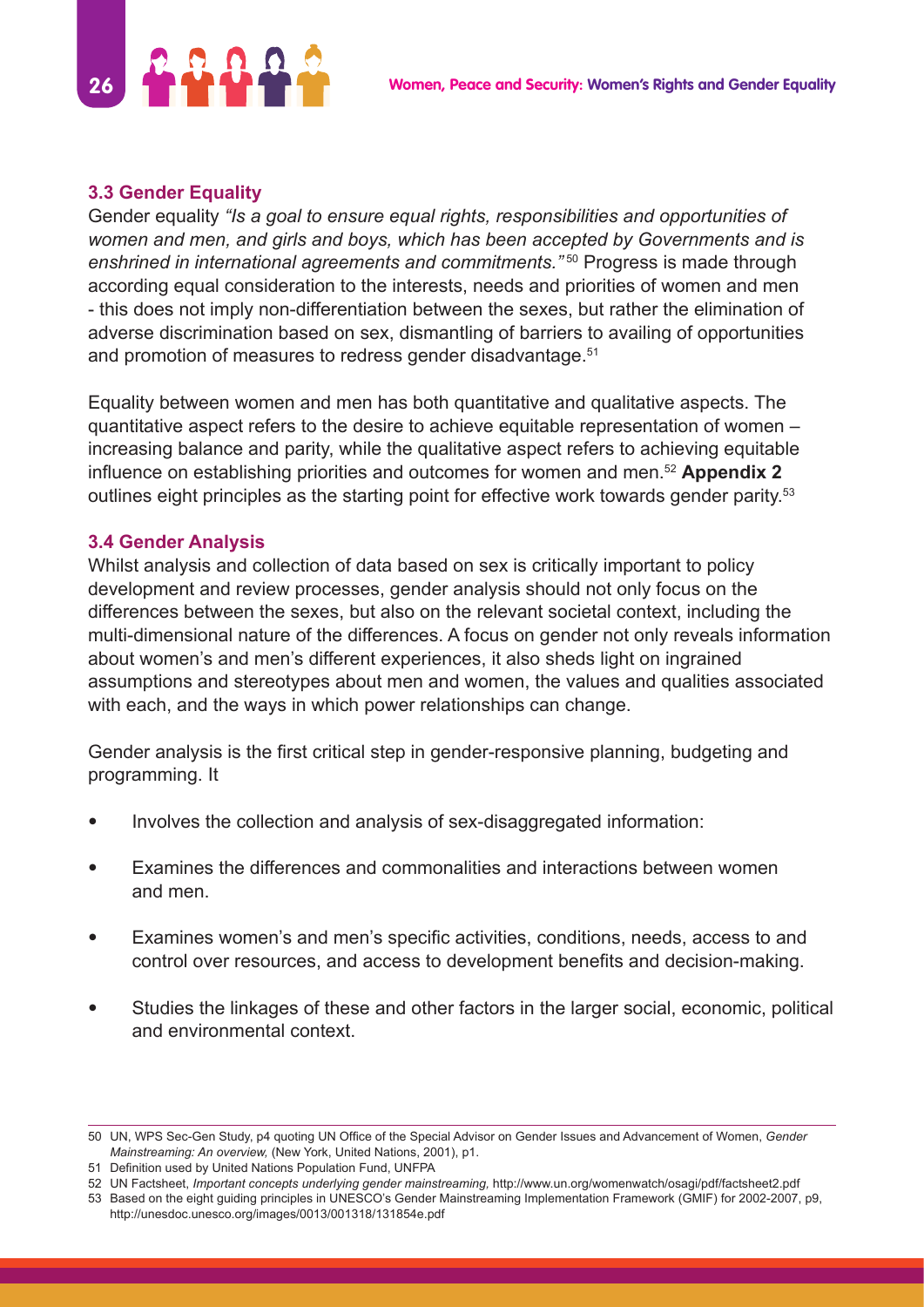

Gender analysis explores women's and men's differences (e.g. experiences, knowledge, talents and needs) so that policies, programmes and projects can identify and meet their different needs.<sup>54</sup> To conduct a gender analysis the core issues to be addressed include: (i) women's and men's roles; (ii) factors that shape gender roles and the gender division of work; (iii) access to and control over resources and opportunities and their system of distribution; (iv) access to and participation in decision-making processes; (v) men's and women's practical and strategic needs and interests.55 **Appendix 3** provides a short guide on steps to consider in undertaking a gender analysis.

In considering peacebuilding and emergence from conflict, it is recognised that societies need to understand the differing experiences of women and men as part of the conflict and their needs post conflict.

#### **3.5 Gender Perspective**

Gender perspective means considering the analysis of the impact of gender on people's opportunities, social roles and interactions. Existing gender disparities in aspects of life such as employment, poverty, education, conflict prevention, safety and security, public life and decision-making must be considered to understand the immediate needs, as well as the long-term interests, of women and men. A gender sensitive understanding of policy, programme or process will expose gender-based differences in status, power and benefits. **Appendix 4** provides a short summary of what gender perspective is and is not.

An approach that has been used in an attempt to address issues of stereotyping is the concept of gender neutrality. In some instances this has developed to positively open up potential career options, for example terms such as fire fighter. However, there are risks if this concept is carried over to public policy where decisions and actions have to be gender aware – where differences of impacts upon men and women need to be recognised and acted upon. For example, the pitfalls of 'gender neutrality' can be seen concretely in gender-based violence. An increasing number of men's groups and commentators argue that violence in intimate relationships should be treated as gender neutral, the underlying assumption being that women's violence against men is pervasive and equivalent to men's violence against women. On the contrary, the structural inequalities of power between women and men in economic, social and cultural spheres form the broader context in which violence against women needs to be understood. The weight of evidence globally is that men are the perpetrators of violence in intimate relations over 90% of the time. It is essential that organisations and individuals working on violence in intimate relationships address the gender-based inequalities of power which underpin violence.

<sup>54</sup> Drawn from UNESCO's Gender Mainstreaming Implementation Framework (GMIF) for 2002-2007, p10, http://unesdoc.unesco.org/ images/0013/001318/131854e.pdf

<sup>55</sup> Drawn from UNESCO's Gender Mainstreaming Implementation Framework (GMIF) for 2002-2007, pp10-11, http://unesdoc.unesco. org/images/0013/001318/131854e.pdf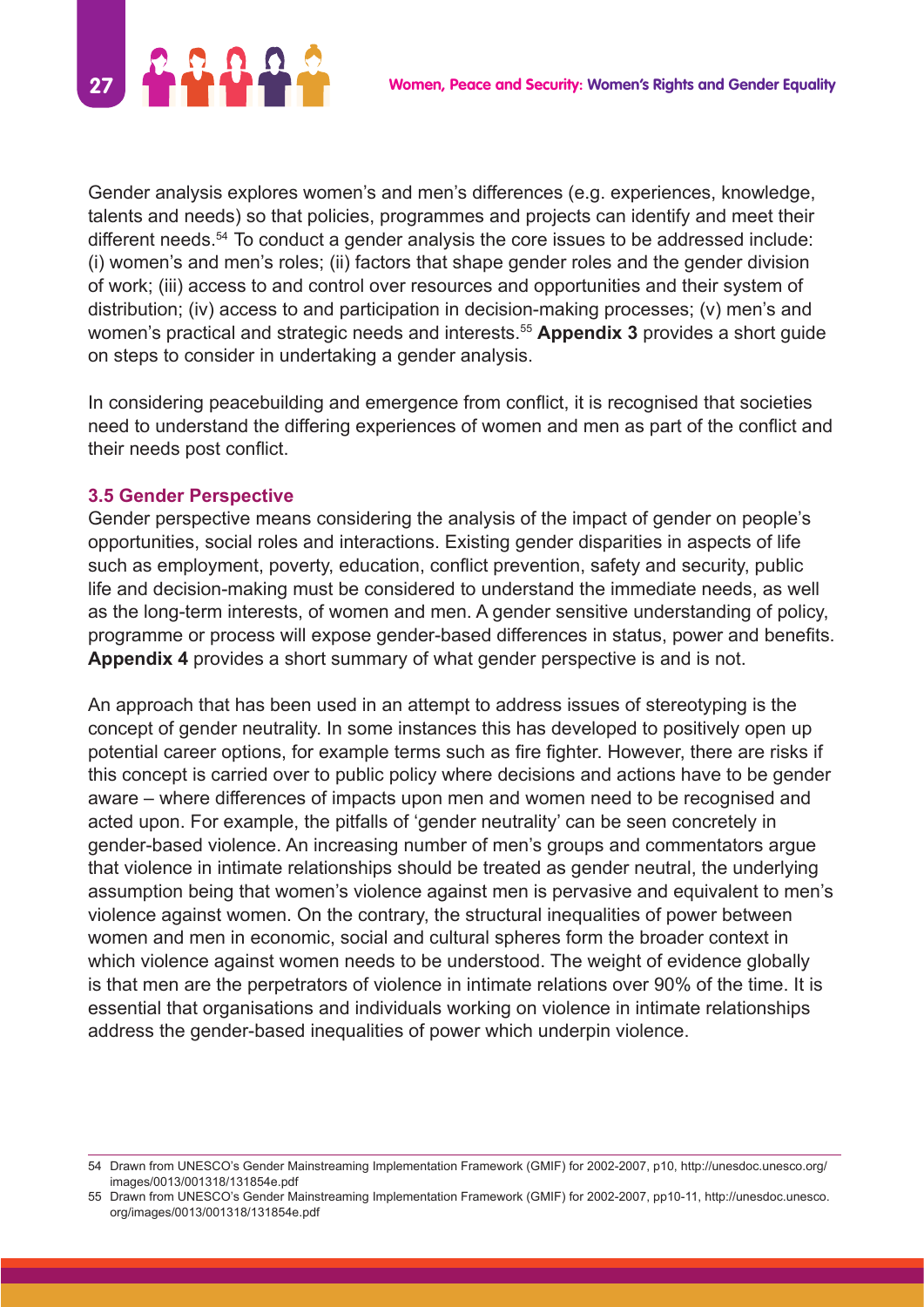

#### **3.6 Gender Mainstreaming**

Mainstreaming is a process, rather than a goal. It consists of bringing what can be seen as marginal into the core and main policy development and decision-making process.<sup>56</sup>

Gender mainstreaming is not achieved by adding a women's or gender equality component to an existing activity, or by simply increasing women's participation. It entails bringing women's as well as men's perceptions, experience, knowledge and interests to bear on policy-making, planning and decision-making including on the financial allocations that deliver on decisions.

Gender mainstreaming is *"the process of assessing the implications for women and men of any planned action, including legislation, policies or programmes, in any area and at all levels. It is a strategy for making women's as well as men's concerns and experiences an integral part of the design, implementation, monitoring and evaluation of policies and programmes in all political, economic and societal spheres, so that women and men benefit equally, and inequality is not perpetuated. The ultimate goal is to achieve gender equality."* <sup>57</sup>

The *Beijing Platform for Action* (1995) established the mandate for mainstreaming as the main global strategy for promoting gender equality in all the critical areas of concern, including in relation to women affected by conflict. Mainstreaming involves seeing gender equality perspectives as relevant in analysis, data collection and other activities to ensure that all processes take into account the contributions, priorities and needs of the entire stakeholder group, women as well as men. Gender needs to be mainstreamed into research, analysis, policy development as well as operational activities and in all areas of peace support operations.58

**Appendix 5** identifies what could be considered and addressed for effective gender mainstreaming.

## **3.7 Gender Budgeting**

There are a number of tools that have been used successfully in other jurisdictions to mainstream gender into policy frameworks. Gender responsive budgeting is one such tool and is defined by the Council of Europe as *"Gender responsive budgeting is an application of equality mainstreaming in the budgetary process. It means a gender based assessment of budgets, incorporating a gender perspective at all levels of the budgetary process and restructuring revenues and expenditures in order to promote gender equality."* <sup>59</sup>

<sup>56</sup> Based on UNESCO's Gender Mainstreaming Implementation Framework (GMIF) for 2002-2007, p5, http://unesdoc.unesco.org/ images/0013/001318/131854e.pdf

<sup>57</sup> Agreed Conclusions *1997/2, 33rd Meeting of the UN Economic and Social Council, 18th July 1997.* Report to the General Assembly of the Economic and Social Council 1997 A/52/3, 18 September 1997, http://www.un.org/documents/ga/docs/52/plenary/a52-3.htm; Chapter 4 Extract on Gender Mainstreaming http://www.un.org/womenwatch/daw/csw/GMS.PDF

<sup>58</sup> Factsheet on *The Development of the Gender Mainstreaming Strategy,* http://www.un.org/womenwatch/osagi/pdf/factsheet3.pdf

<sup>59</sup> http://www.coe.int/t/dghl/standardsetting/equality/03themes/gender-mainstreaming/EG-S-GB(2004)RAPFIN\_en.pdf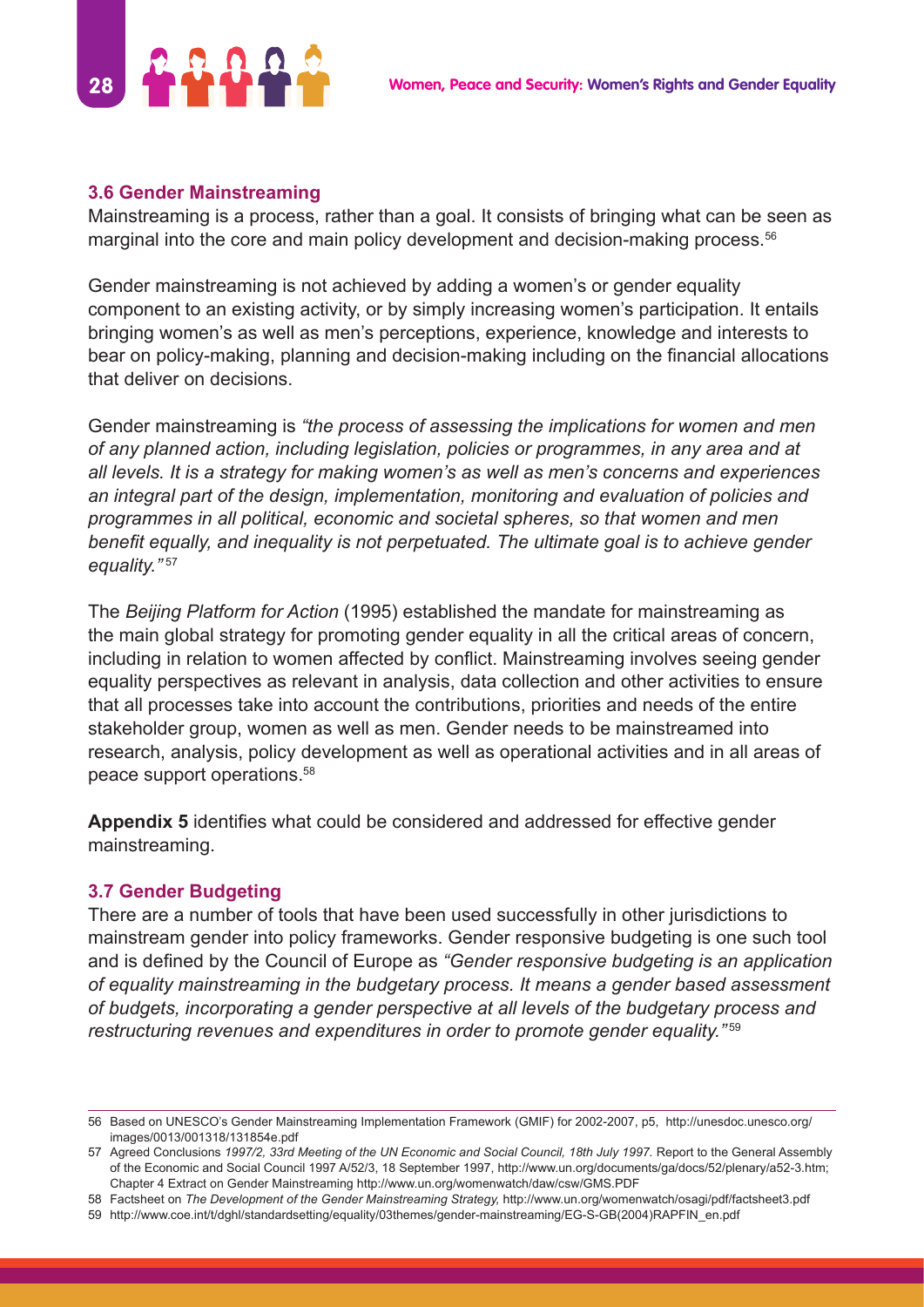

Gender responsive budgeting involves all stages of the budgetary and policy process and seeks to raise awareness of the impact of governmental decisions on women by identifying the implications of public finance decisions which are often presented as gender neutral. Gender-based budgeting presupposes a robust gender analysis and assessment of budgets and policies and thus seeks to make the impact of budgets and policies on women more visible and transparent. Gender responsive budgeting is an integral element in gender mainstreaming. A short guide to gender budgeting tools can be found in **Appendix 6.**

#### **3.8 Practice Examples**

**Appendix 8** provides a range of illustrative practice examples from the public sector in Northern Ireland. These demonstrate the work underway and offer guidance to government departments and organisations on the application of gender perspectives, gender responsive budgeting, encouraging participation and addressing women's security and safety issues.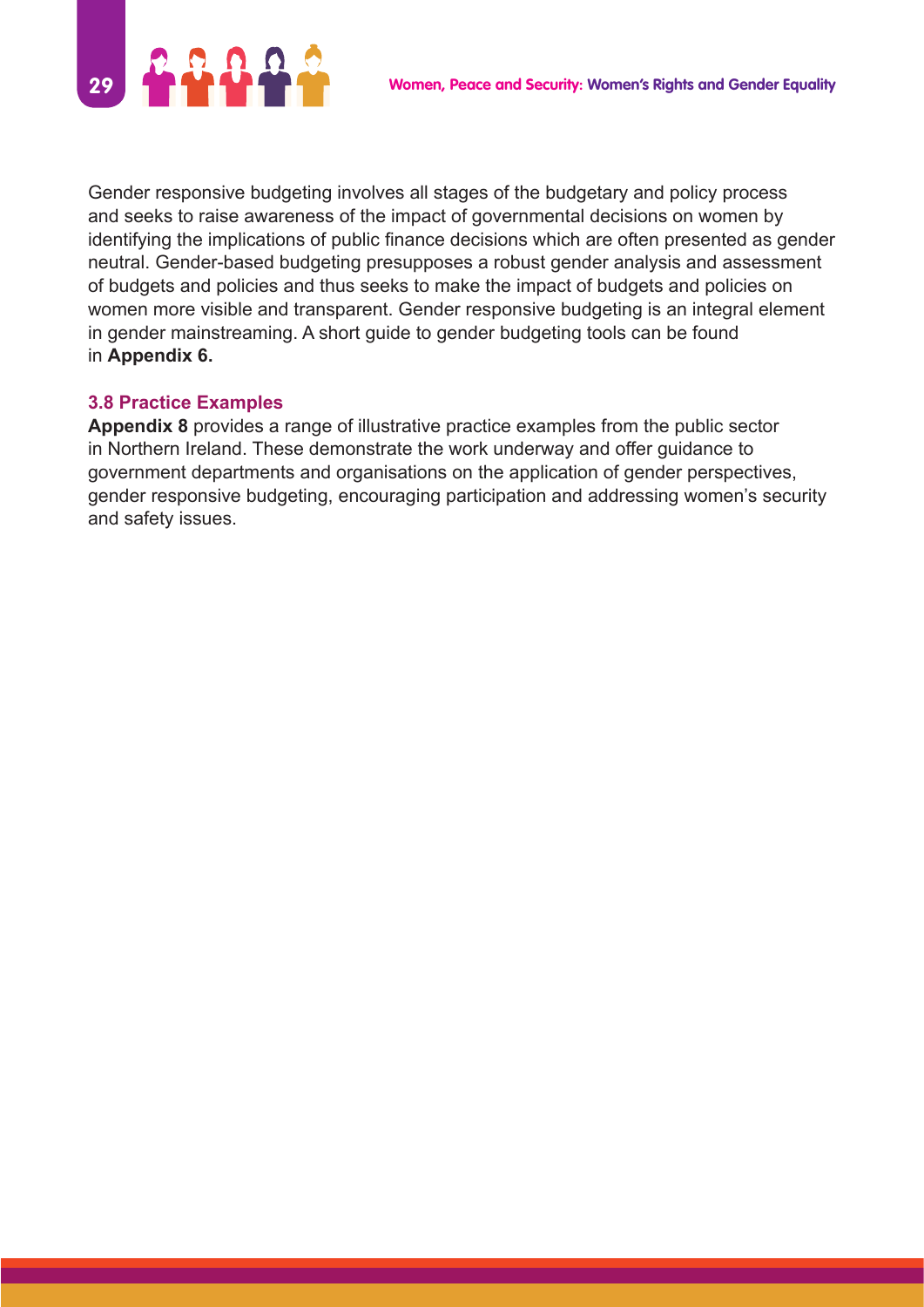

# **CHAPTER 4 WOMEN PEACE AND SECURITY STRATEGIC THEMATIC FRAMEWORK: OUTCOMES AND RECOMMENDATIONS**

## **4.1 Introduction**

This chapter outlines a Strategic Thematic Framework for Women, Peace and Security incorporating outcomes and recommendations that are in line with 1325 principles and themes in the Security Council resolutions and the UN and EU monitoring frameworks. This Women, Peace and Security Strategic Thematic Framework situates the principles and themes in the context of the Northern Ireland conflict to arrive at relevant localised outcomes and recommendations. The outcomes and recommendations are informed by previous chapters, and particularly by the women and public sector stakeholders' perspectives in **Appendix 1**.

This Guide can inform the Northern Ireland *Gender Equality Strategy* and its departmental action plans, as well as other strategies and policies, on how these might take account of women, peace and security. It can equally inform future iterations of *Ireland's National Action Plan for Implementation of UNSCR 1325*, which includes actions and indicators in relation to the conflict on the island of Ireland. This Strategic Thematic Framework will allow the UK Government and the Northern Ireland Executive to meet their obligations on women, peace and security under CEDAW.

The purpose is to assist political leaders and policy makers in delivering to women, and therefore communities generally, on the peace commitments and benefits resulting from the Belfast/Good Friday Agreement, its outworkings and post-conflict developments. The outcomes and recommendations can be adapted to fit particular bodies and circumstances, and can be used by the range of public actors: government departments, local government, non-departmental public bodies, policing and security bodies and local neighbourhood committees. They are also useful to political leaders. **Appendix 7** provides an illustrative list of potential indicators which have been drawn from the UN and EU monitoring frameworks.

The following are outcomes and recommendations according to the five women, peace and security themes for the consideration of the UK and Irish governments, the NI Executive, local government, public agencies and arms length bodies. Where relevant, particular organisations have been identified.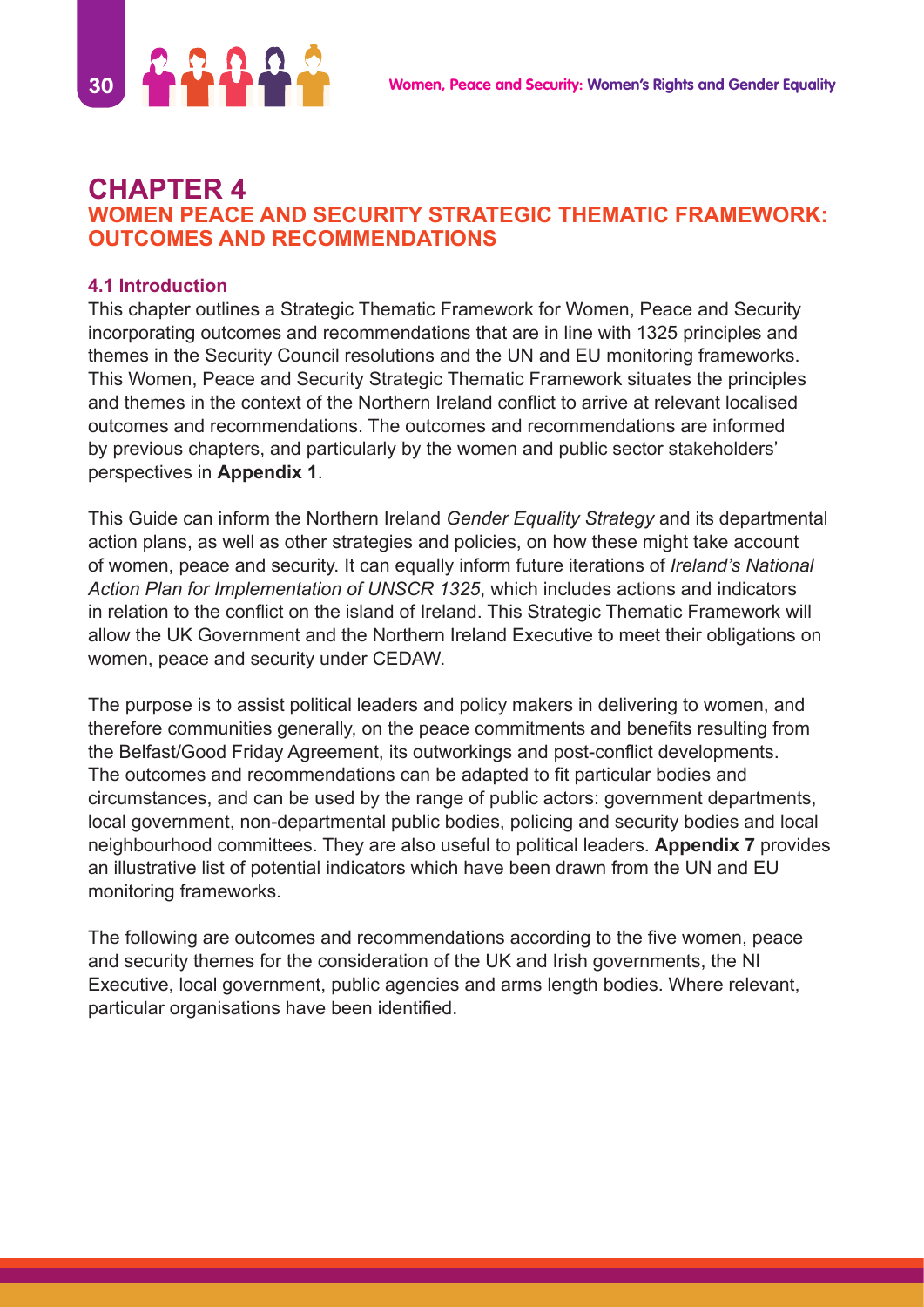

## **4.2 Prevention, Framework of Security and Rights**

| <b>THEME</b>                                                        | UN                                                                                                                                                                                                                                                                                                                | <b>NORTHERN IRELAND/IRELAND</b>                                                                                                                                                                                                                                     |
|---------------------------------------------------------------------|-------------------------------------------------------------------------------------------------------------------------------------------------------------------------------------------------------------------------------------------------------------------------------------------------------------------|---------------------------------------------------------------------------------------------------------------------------------------------------------------------------------------------------------------------------------------------------------------------|
| 1. Prevention,<br><b>Framework of</b><br><b>Security and Rights</b> | Mainstream a gender<br>perspective into all<br>conflict prevention<br>activities and strategies;<br>develop effective<br>gender-sensitive early<br>warning mechanisms<br>and institutions;<br>strengthen efforts to<br>prevent violence against<br>women, including<br>various forms of<br>gender-based violence. | Mainstream a gender perspective<br>into all conflict prevention activities<br>and strategies; provide a secure<br>environment that prevents violence<br>against women; protect and advance<br>women's human rights and gender<br>equality in government strategies. |

**Goal 1: Prevention of conflict through gender sensitive strategies and support for women's and girls' human rights.**

#### **OUTCOMES**

- **1. Clear and visible leadership on women, and their essential contribution to peace and security issues.**
- **2. All available governmental and inter-governmental mechanisms, across all sectors, used to deliver effective gender sensitive programmes to build and sustain peace.**
- **3. Raised awareness of relationship between national and international equality and human rights obligations and UNSCR1325 by senior civil servants and senior executives in NDPBs.**
- **4. Improved human rights protections for women.**
- **5. All impediments are removed to provide for an environment where women feel safe in their communities and feel able to have their voices heard.**
- **6. Effective models of women's engagement in strategy development and governance are replicated across the public sector.**

#### **RECOMMENDATIONS**

1. The office of the First Minister and deputy First Minister should make a statement of commitment to address the needs and interests of women during transition from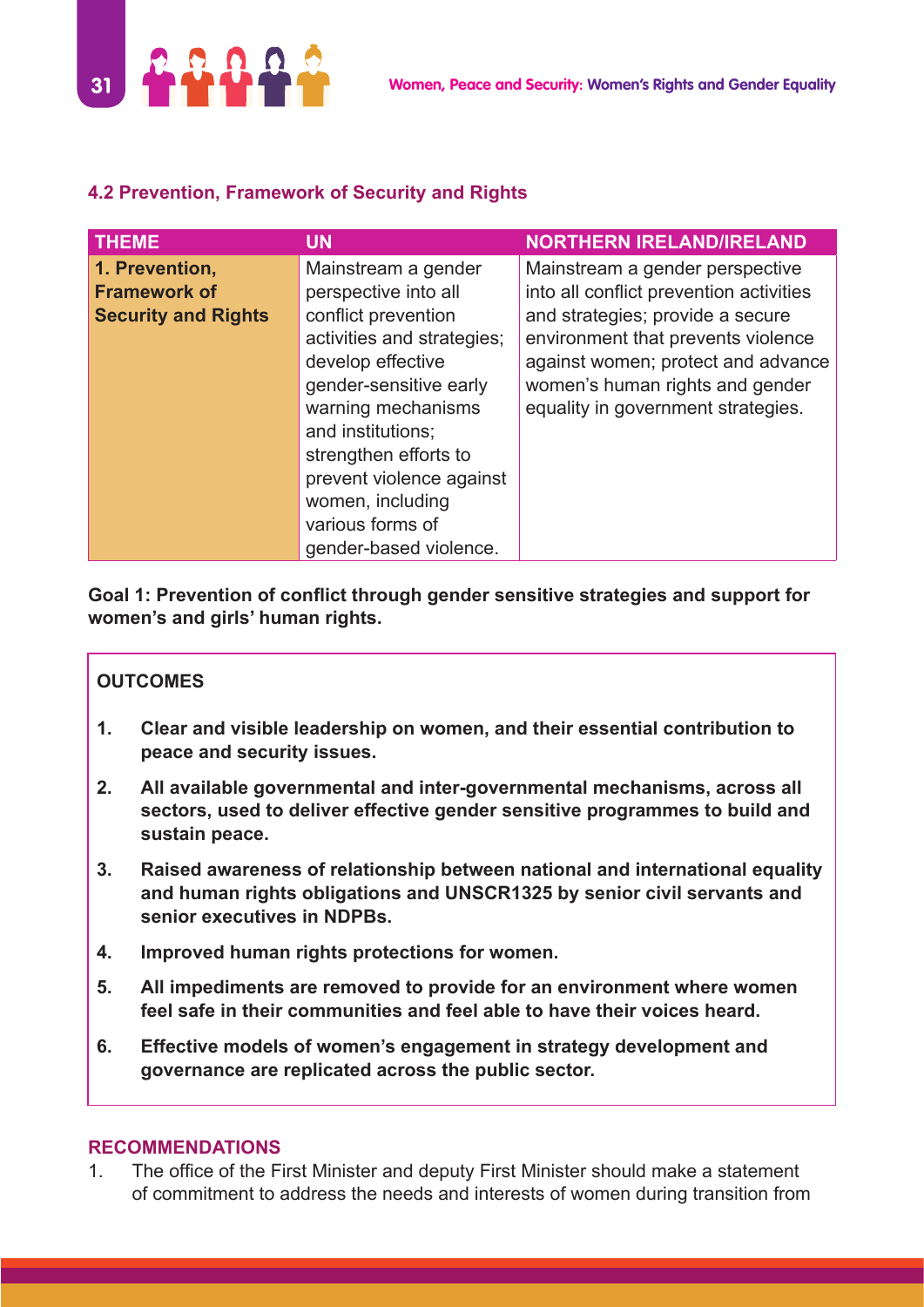

and post conflict. The *Gender Equality Strategy* should incorporate the principles and thematic framework that address prevention, participation, protection, reconstruction and legacy, and advocacy in support of women, peace and security. It should be supported by robust departmental Gender Action Plans with identifiable budgets, targets with timetables and monitoring arrangements with an annual reporting mechanism to the Executive.

- 2. Gender perspectives should be included in, and inform, all peace building strategies, institutions and arrangements. A clear commitment to women's inclusion in all conflict resolution and transition/post-conflict transformation arrangements should be evident. Furthermore, the role and contribution of women to peacebuilding throughout the 'troubles' and into the post-conflict period should be recorded, recognised and built upon.
- 3. The Northern Ireland Executive, the office of the First Minister and deputy First Minister, the Northern Ireland Human Rights Commission and the Equality Commission for Northern Ireland should put in place effective mechanisms to raise awareness on women's human rights and gender equality in peace and security matters. As public authorities move to a more outcome focused approach to the implementation of s75, gender should be treated as an issue that cuts across all other dimensions of equality.
- 4. Comprehensive training should be provided for senior governmental and nondepartmental executives on the international gender equality and human rights obligations, including the principles of UNSCR 1325 and the reinforcing resolutions.
- 5. The North South Ministerial Council should progress the commitments and spirit of the Belfast/Good Friday Agreement on women's participation and gender perspectives. Where appropriate, the Northern Ireland Executive and the Irish Government should seek to develop a synergy between the respective women/ gender equality strategies so that both governments can clearly demonstrate delivery of peace benefits for women.
- 6. A future Bill of Rights for Northern Ireland, proposed in the Belfast/Good Friday Agreement and the St Andrews Agreement, should offer increased protection and promotion of women's human rights including participation in political and public life and freedom from gender-based violence and abuse.
- 7. Provision should be made by government representatives and officials at all levels to empower women and increase their capacity and advocacy to promote women's human rights and directly assist in the development of gender perspectives in policy making and strategic planning. Political representatives and government/ local government officials should make provision for women to be included in local/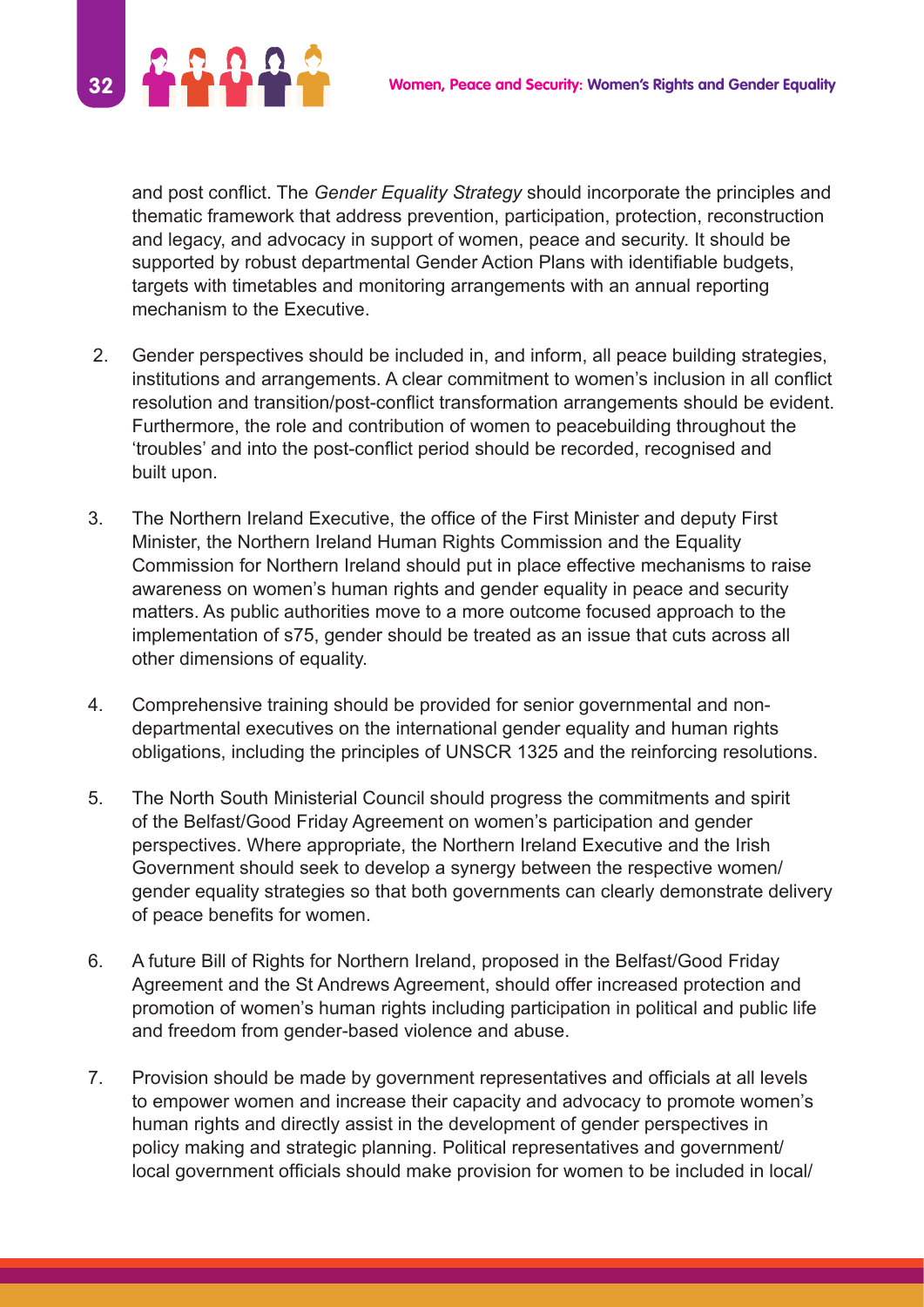

community decision-making and ensure they hold meetings with local women/ women's groups and organisations when visiting local communities.

- 8. Those involved in community safety and peacebuilding programmes should address the fears of women at community level on issues such as the continuing influence of paramilitaries, anti-social activities, and drugs. Officials and public representatives should work with local women to establish an environment free from paramilitary influence and to provide a secure environment in which women feel safe to live and take on active roles and leadership.
- 9. Gender specific data should be improved across government departments and arms length bodies, and gender disaggregated data and analysis should be available for the development and monitoring of any new strategy. Gender responsive budgeting and analysis should be developed and made available to assist in the delivery of policy outcomes and plans.
- 10. Public representatives and officials should encourage greater collaboration between community/voluntary organisations, researchers and the public sector by developing a framework using the five substantive themes (prevention, participation, protection, reconstruction, and advocacy) to monitor the extent to which women's participation, mainstreaming of gender perspectives, and gender responsive analysis and budgeting are included within their area of work.

| <b>THEME</b>                                  | <b>UN</b>                                                                                                                                                                                                                                                                                                                                                                       | <b>NORTHERN IRELAND/IRELAND</b>                                                                                                                                                                                                                                                                                                            |
|-----------------------------------------------|---------------------------------------------------------------------------------------------------------------------------------------------------------------------------------------------------------------------------------------------------------------------------------------------------------------------------------------------------------------------------------|--------------------------------------------------------------------------------------------------------------------------------------------------------------------------------------------------------------------------------------------------------------------------------------------------------------------------------------------|
| 2. Participation and<br><b>Representation</b> | Promote and support<br>women's active and<br>meaningful participation<br>in all peace processes<br>as well as their<br>representation in formal<br>and informal decision-<br>making at all levels;<br>improve partnership and<br>networking with local and<br>international women's<br>rights groups and<br>organisations; recruit<br>and appoint women to<br>senior positions. | Promote and support women's<br>active and meaningful participation<br>in all post-conflict processes;<br>advance women in formal<br>and informal decision-making;<br>ensure gender balanced political<br>representation; appoint women to<br>senior positions; improve partnership<br>and networking with women's rights<br>organisations. |

#### **4.3 Participation and Representation**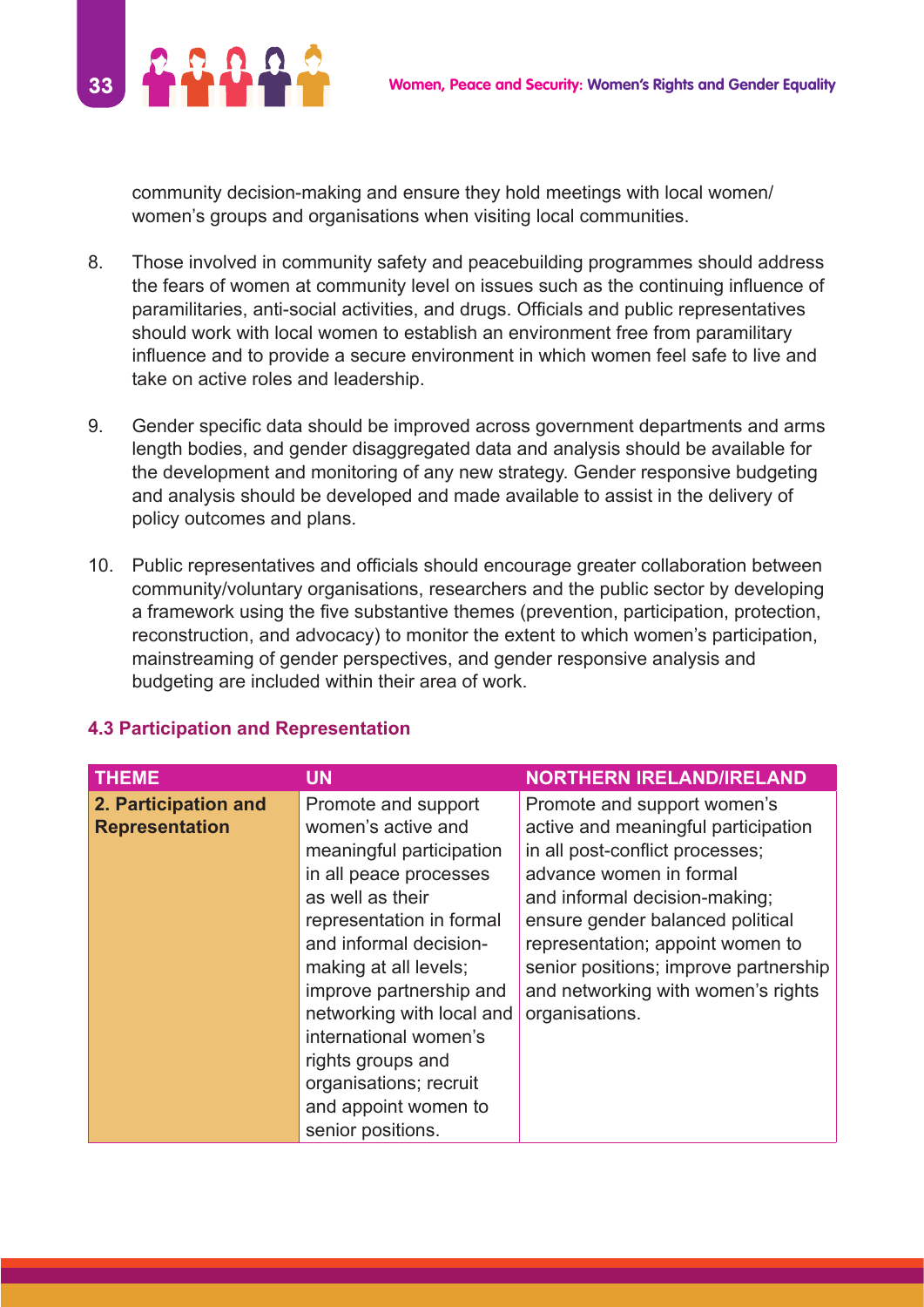

**Goal 2: Women participate equally with men; and gender equality is promoted in decision-making processes.**

#### **OUTCOMES**

- **1. Within five years a significant increase in women's representation in political and public life.**
- **2. Women fully and equally participating in politics, decision-making, leadership, management, peacebuilding strategies, programmes and activities, public sector reform, peacebuilding negotiations, governance and implementation of locally negotiated cross community/peace agreements.**
- **3. A substantial Increase in the participation of women in the new local government arrangements including community planning.**
- **4. The reestablishment of the Civic Forum in Northern Ireland and the establishment of the North South Consultative Forum, both with gender balanced representation.**

#### **RECOMMENDATIONS**

- 1. A commitment to increase the number of women in decision-making positions should be stated in Programmes for Government and complemented by a range of measurable actions. Actions by the governments, political parties and local authorities in Northern Ireland and Ireland should tackle the under-representation of women in policy making and elected chambers, and build women's leadership and visibility to enrich democracy, policy debate and decision-making.
- 2. The Diversity Initiative promoted by the Office of the Commissioner for Public Appointments in Northern Ireland should be formally adopted by political and administrative leaders and implemented in a cross-cutting and integrated manner.
- 3. Consider the adoption of quotas/targets to increase the number of women in public appointments and as election candidates. Strategies to increase women's representation should include steps to reach women from culturally diverse backgrounds and disadvantaged communities.
- 4. Political parties and governments should commit to implementing the commitments on women in the Belfast/Good Friday Agreement.
- 5. The model of gender action planning developed by the Women in Local Councils (WILC) initiative should be considered by political parties and central and local government as a mechanism to address the under-representation of women in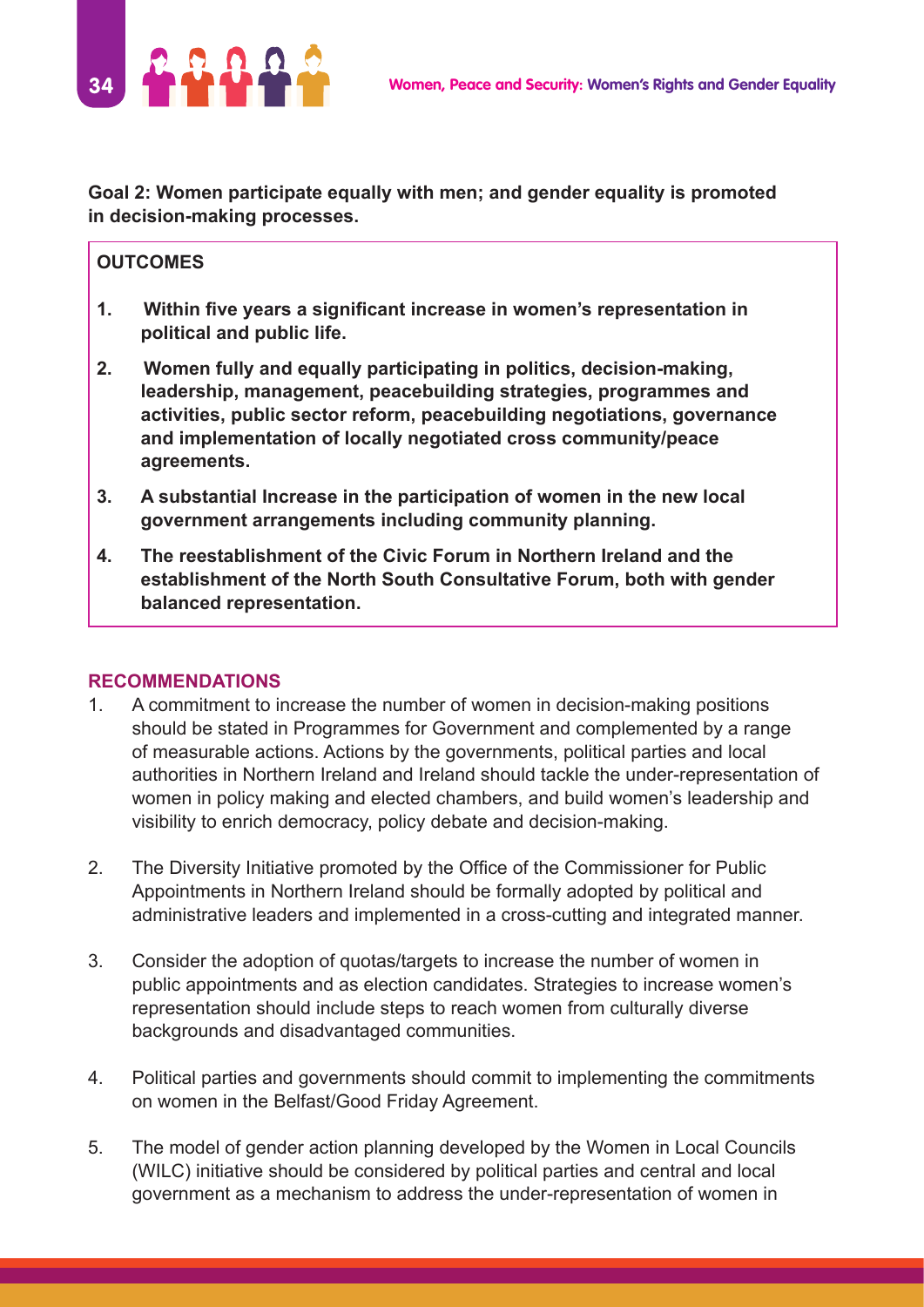

politics nationally, regionally and locally. (This initiative is explained in Appendix 8 as an illustrative practice example).

- 6. There should be greater North/South lesson-sharing and collaboration on tackling the underrepresentation of women, such as on quotas and affirmative action measures in Ireland, the Women in Local Councils initiative in Northern Ireland and strategies for the participation of women and women's organisations in community planning in both jurisdictions.
- 7. Women's groups and organisations should be adequately resourced to ensure that women within local communities are included in community planning arrangements and developments. Increased information on local government developments should be provided to these groups so that women become more aware of the opportunities for their participation in Ireland and Northern Ireland.
- 8. The Judicial Appointments Commission should set targets to achieve greater gender equality in appointments.
- 9. The UK Government, working with the Northern Ireland Executive and the Northern Ireland Office, should put in place an Action Plan to address all the CEDAW Committee's recommendations including on women's low representation in postconflict processes in Northern Ireland. CEDAW recommended the UK government to *"Ensure the participation of women in the post conflict process in Northern Ireland in line with the Security Council Resolution 1325 (2000)".*<sup>60</sup>
- 10. The Civic Forum as provided for in the Belfast/ Good Friday Agreement should be reestablished by the Northern Ireland Executive and helped to engender the interest of an increased number of women in civic issues of public interest. The North South Consultative Forum should be established with similar aims in relation to increased women's participation in public life.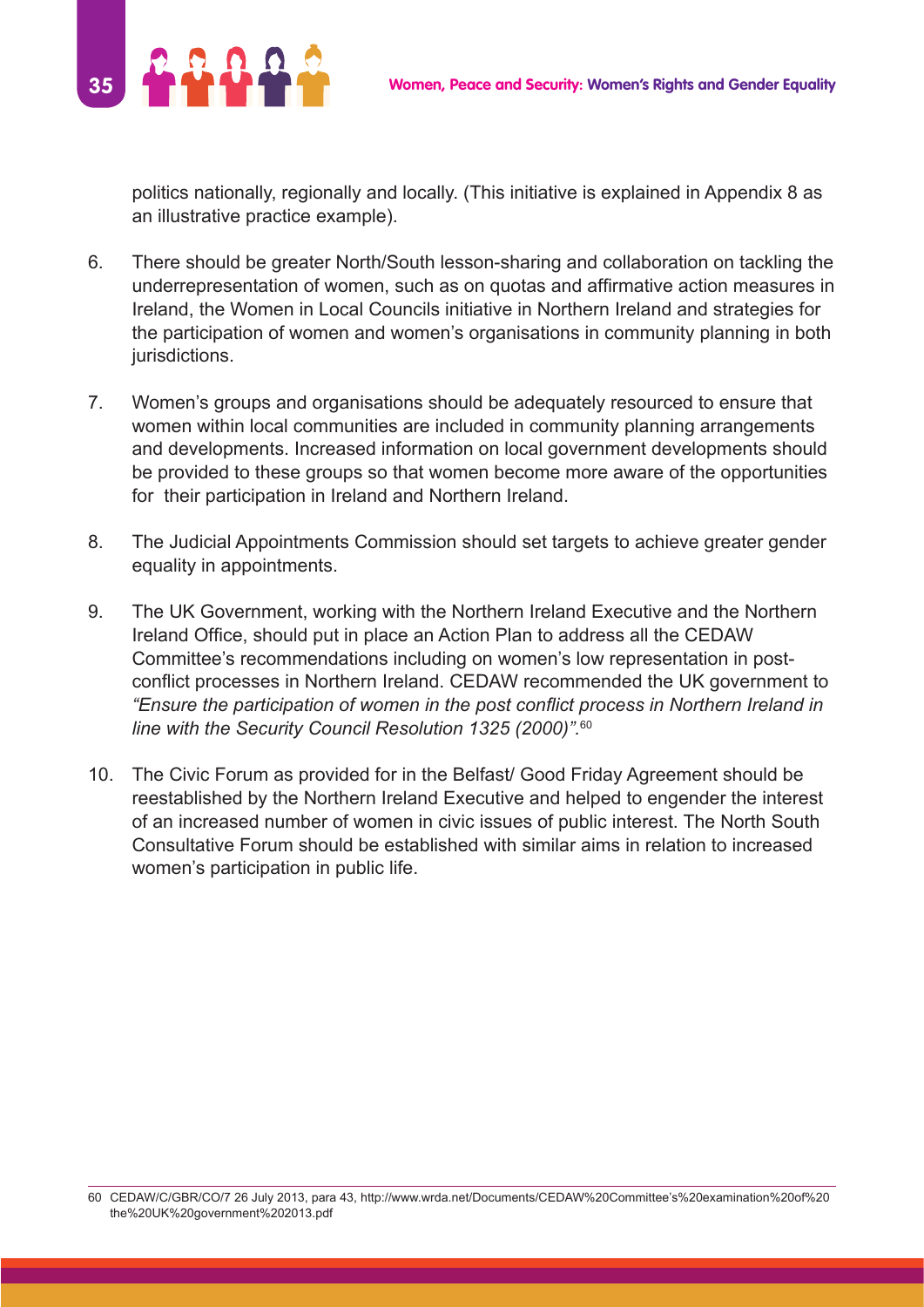

## **4.4 Protection, Realisation of Rights, Economic and Social Justice**

| <b>THEME</b>                  | UN                         | <b>NORTHERN IRELAND/IRELAND</b>     |
|-------------------------------|----------------------------|-------------------------------------|
| 3. Protection,                | Strengthen and amplify     | Provide safety and security for     |
| <b>Realisation of Rights,</b> | efforts to secure the      | women, and address gender-          |
| <b>Economic and Social</b>    | safety, physical or        | based violence; provide physical    |
| <b>Justice</b>                | mental health, well-       | and mental well-being, economic     |
|                               | being, economic security   | opportunity and social justice      |
|                               | and/or dignity of women    | for women; drive cultural and       |
|                               | and girls; promote         | institutional change to protect and |
|                               | and safeguard human        | advance women's human rights in     |
|                               | rights of women and        | practice.                           |
|                               | mainstream a gender        |                                     |
|                               | perspective into the legal |                                     |
|                               | and institutional reforms. |                                     |

**Goal 3: Women's and girls' safety, health and economic well-being are protected.**

## **OUTCOMES**

- **1. (a) Increased reporting of domestic and sexual abuse, and (b) improved case outcomes, including a reduction in the time taken for cases to be heard in the courts.**
- **2. Women feel safe in their communities.**
- **3. Recognition that women's mental health suffered disproportionately as a direct result of conflict and civil unrest. Improved women's well being and mental health, including from the impact of Post Traumatic Stress Disorder.**
- **4. Recognition of a duty of care towards those women who have fled conflict affected communities, regions and states.**

#### **RECOMMENDATIONS**

- 1. The Government of Ireland should sign and ratify the Council of Europe *Convention on Preventing and Combating Violence Against Women.* The UK Government should ratify the Convention.
- 2. Ensure that the *Domestic and Sexual Violence Strategy* helps to put in place a clear legal framework that provides women with protection from, and redress for, gender specific harm.
- 3. Advance the work on the introduction of specialist Domestic Violence Courts in Northern Ireland.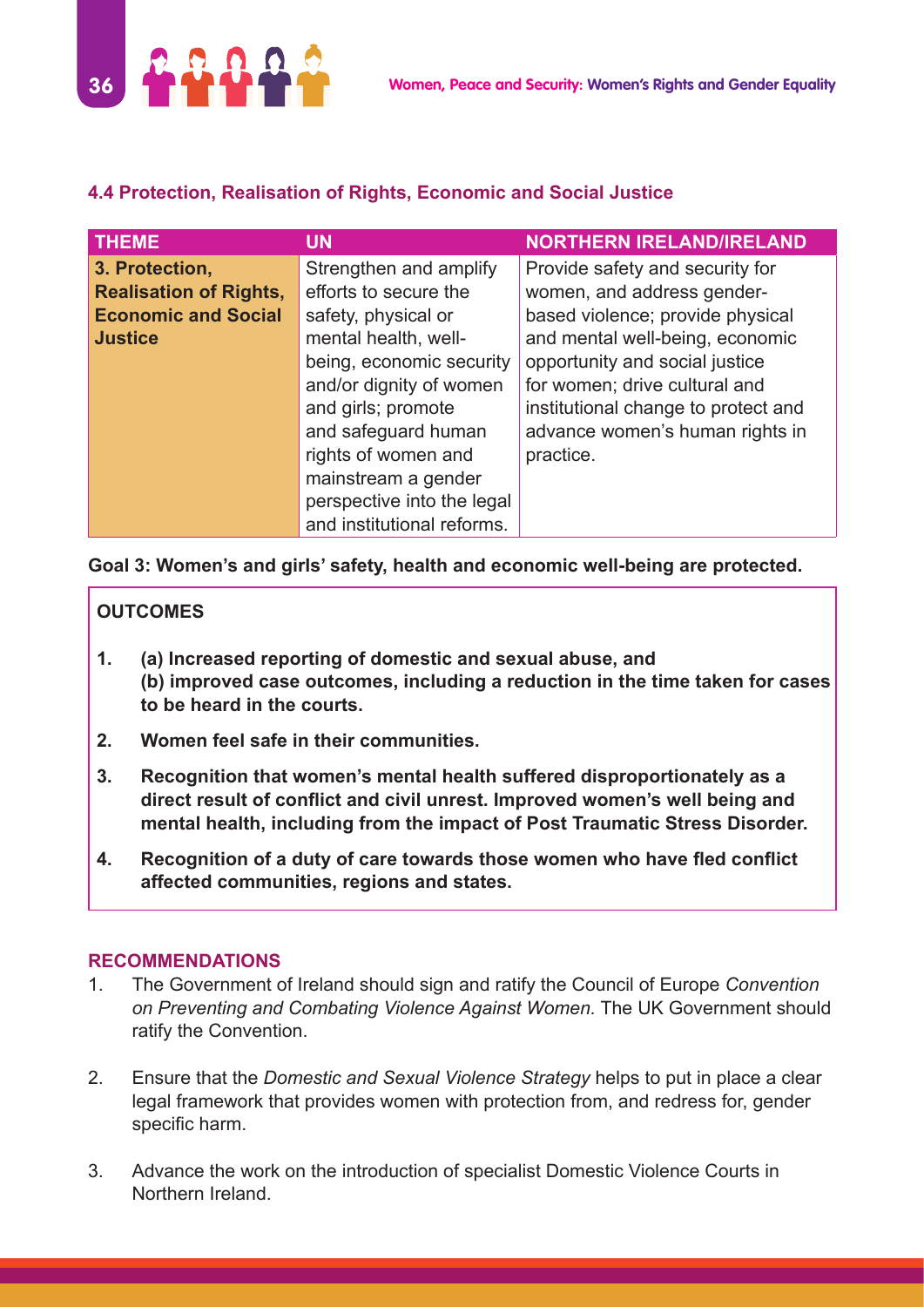

- 4. Ensure that there is a specific focus on domestic violence and sexual abuse and the impacts of anti-social behaviour and drugs within the criminal justice system and Policing and Community Safety Partnerships.
- 5. The criminal code in Ireland should be reviewed to enable it to define, and deal specifically, with issues of domestic violence.
- 6. The Northern Ireland Executive and the Government of Ireland should work with civil society organisations to ensure that the appropriate polices and resources are in place to better protect and provide for female asylum seekers, refugees, women immigrants and those with insecure visa status who are victims of domestic and sexual violence, abuse and trafficking. Greater cross-border collaboration by government representatives and officials on this issue should be made a priority.
- 7. Provide support and opportunities to women's networks and organisations to enable confidence, resilience and solidarity to be built amongst local women to counteract paramilitary influence affecting their communities.Work to establish an environment free from paramilitary influence as a matter of priority to guarantee safety for women to speak out on matters affecting their communities.
- 8. Greater support, including financial support, should be available for women, women's groups and networks to manage the mental health challenges resulting from the conflict and civil unrest and the continuing challenges of paramilitarism and genderbased violence, abuse and threat.

| <b>THEME</b>           | UN                           | <b>NORTHERN IRELAND/IRELAND</b>     |
|------------------------|------------------------------|-------------------------------------|
| 4. Relief, Recovery,   | Promote women's equal        | Ensure gender balance in all        |
| <b>Reconstruction,</b> | access to aid distribution   | mechanisms and arrangements         |
| Legacy                 | mechanisms and               | in dealing with the past; apply     |
|                        | services, including those    | gendered perspectives when          |
|                        | dealing with the specific    | addressing legacies of the past and |
|                        | needs of women and           | social and economic reconstruction; |
|                        | girls in all relief recovery | include women equally with men in   |
|                        | efforts.                     | budget and funding considerations.  |

#### **4.5 Relief, Recovery, Reconstruction and Legacy**

**Goal 4: Women's and girls' specific reconstruction and legacy needs are met; and women's capacities to act as agents in reconstruction and recovery are reinforced.**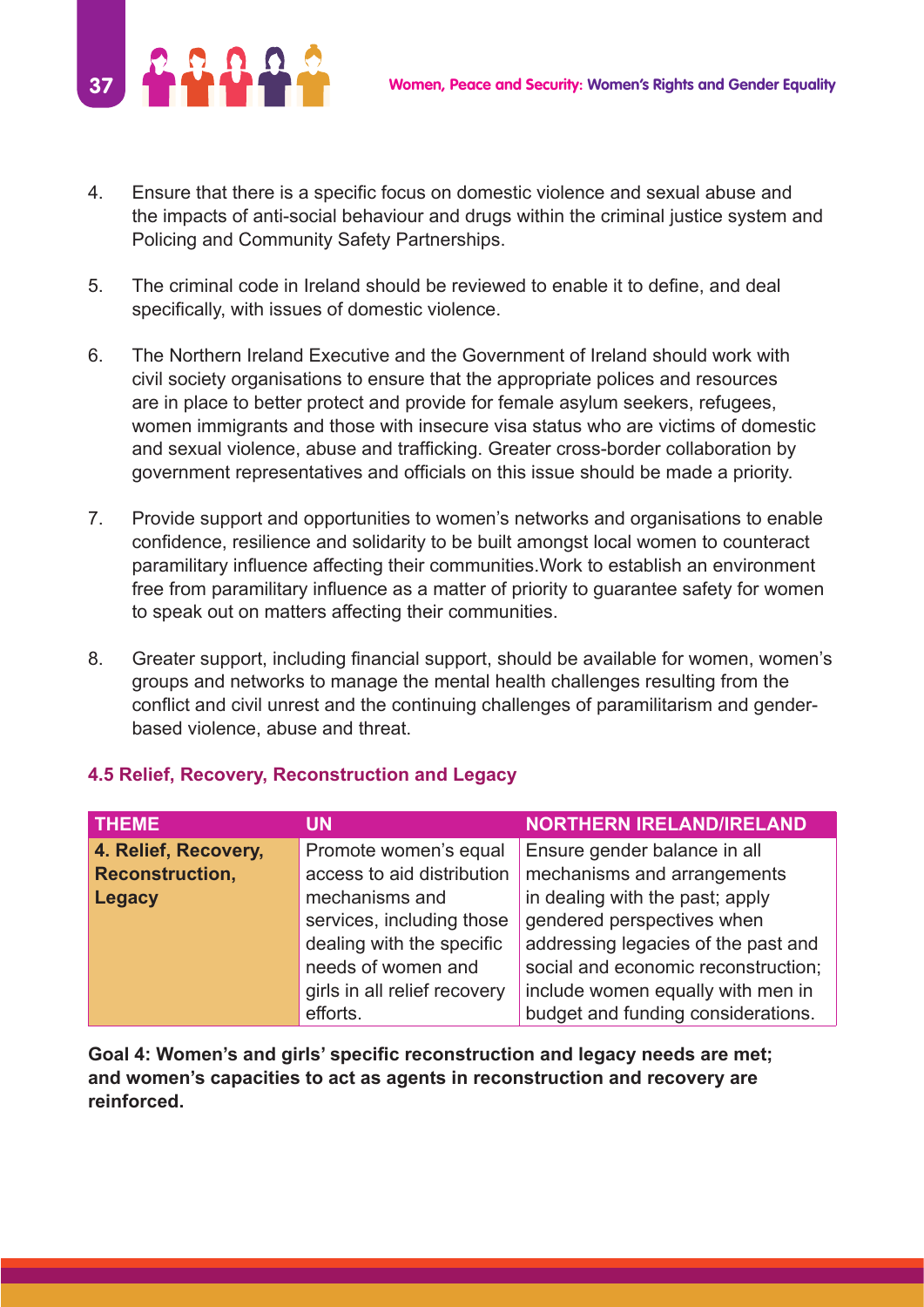

#### **OUTCOMES**

- **1. Greater understanding of women's experiences of conflict and needs in terms of recovery and and reconstruction. Women's voices more prominent in debates about the future and on the legacy of the past.**
- **2. Key peacebuilding and reconstruction strategies informed by women's perspectives.**
- **3. Increased economic independence and participation of women in the economy through the reduction in economic inactivity, the pay gap, and accessible and affordable childcare.**
- **4. Gender analysis and gender responsive budgeting applied to the Programme for Government and specific government initiatives and programmes for reconstruction and development with evidenced outcomes for women.**
- **5. Women extensively and visibly included as beneficiaries in European funding, including peace funding.**

#### **RECOMMENDATIONS**

- 1. Undertake conflict mapping to demonstrate the experiences of women affected by the conflict in Northern Ireland and Ireland and address direct and indirect gender harms and abuses that resulted from the conflict.
- 2. Gender perspectives should inform all strategies and measures for victims/ survivors of the conflict to ensure that the needs and rights of women receive due consideration; with additional measures focused on particular needs of women when identified.
- 3. Explicitly reference women and incorporate gender perspectives into key peacebuilding strategies such as *Delivering Social Change*, *Together: Building a United Community*, and other peace building and post-conflict reconstruction strategies such as the economic strategy.
- 4. Develop a gender perspective to inform reconstruction work in interface areas within a broader context of peacebuilding and community development.
- 5. The voices and views of women should be actively facilitated in initiatives designed to address the legacy of the conflict and the remaining challenges to conflict resolution. Provide an environment in which women can safely and confidently speak about their experiences and trauma. Mechanisms and arrangements that are established to tackle these issues should be gender balanced.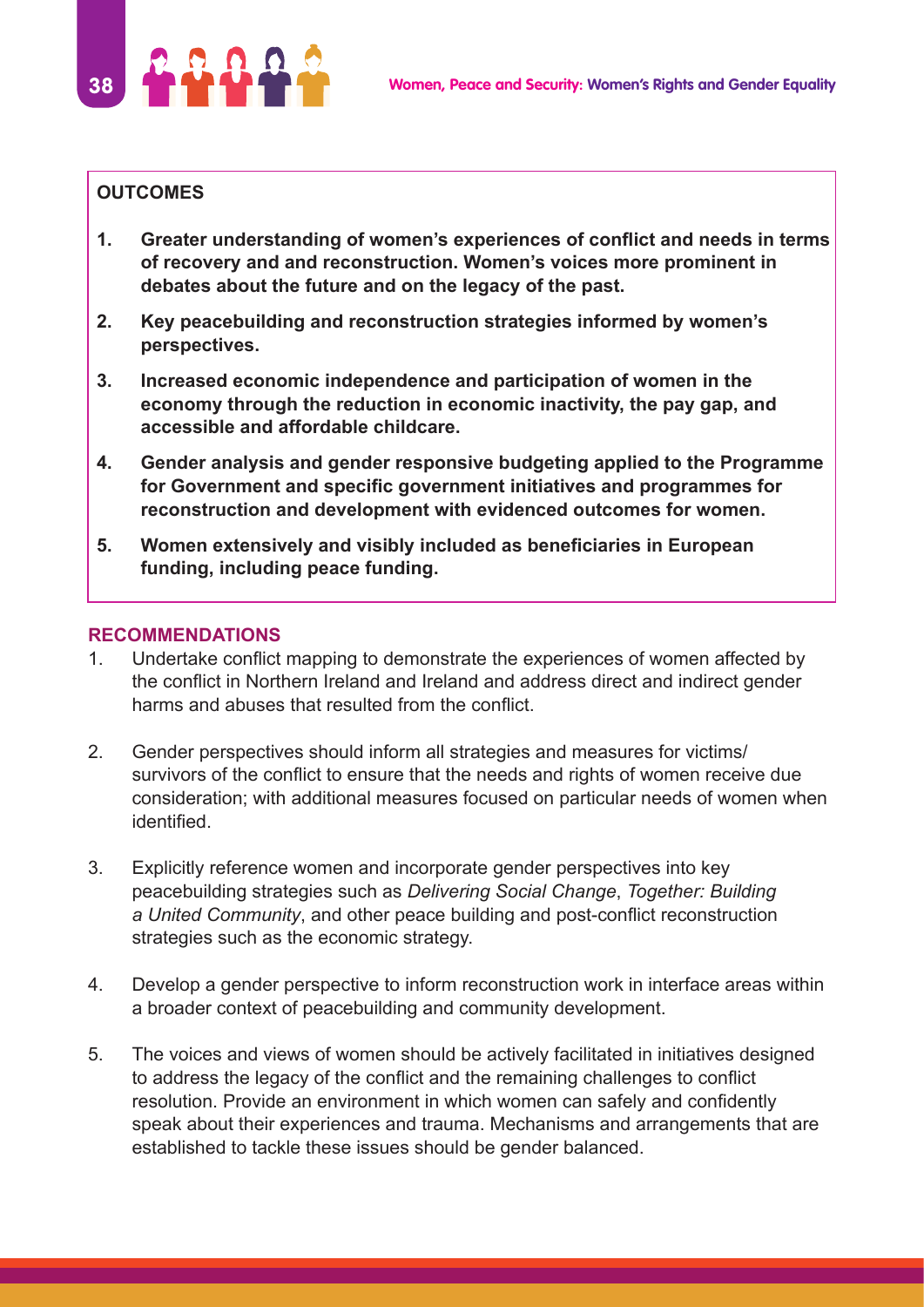

- 6. Within five years have policies and procedures in place to actively address the economic disadvantage of women in terms of employment and income, including an affordable childcare supply to meet the needs of working women in urban and rural areas.
- 7. Systematically adopt gender analysis and gender responsive budgeting across Government strategies and programmes and monitor the impacts for women.
- 8. Include specific references to women as beneficiaries in future European, including peace, funding. Where funding is focused on young people, young women should be specifically mentioned.

#### **4.6 Promotion and Advocacy**

| <b>THEME</b>            | <b>UN</b>                 | <b>NORTHERN IRELAND/IRELAND</b>      |
|-------------------------|---------------------------|--------------------------------------|
| <b>5. Promotion and</b> | Champion women rights,    | Promote UNSCR 1325 principles        |
| <b>Advocacy</b>         | inclusion and gender      | and international obligations and    |
|                         | perspectives as a cross-  | standards on women's rights.         |
|                         | cutting action in the     | Champion women rights, inclusion     |
|                         | UN resolutions, the EU    | and gender perspectives as a cross-  |
|                         | process and national      | cutting action to give leadership in |
|                         | actions plans, to provide | attending to the implementation of   |
|                         | leadership and attention  | the 1325 principles and approach in  |
|                         | to the implementation of  | all arenas, strategies and policies. |
|                         | the 1325 principles and   |                                      |
|                         | approach in all arenas,   |                                      |
|                         | strategies and policies.  |                                      |

**Goal 5: Women's rights and inclusion is championed and gender sensitive policy-making is routinely done.**

#### **OUTCOMES**

- **1. Inclusion of international obligations and frameworks on gender equality into policy and strategy, including Programmes for Government and intergovernmental arrangements.**
- **2. Lessons on women's empowerment and gender equality are shared across government and agencies North and South.**
- **3. Women's experience and expertise in conflict and peacebuilding included within the domestic and international arenas.**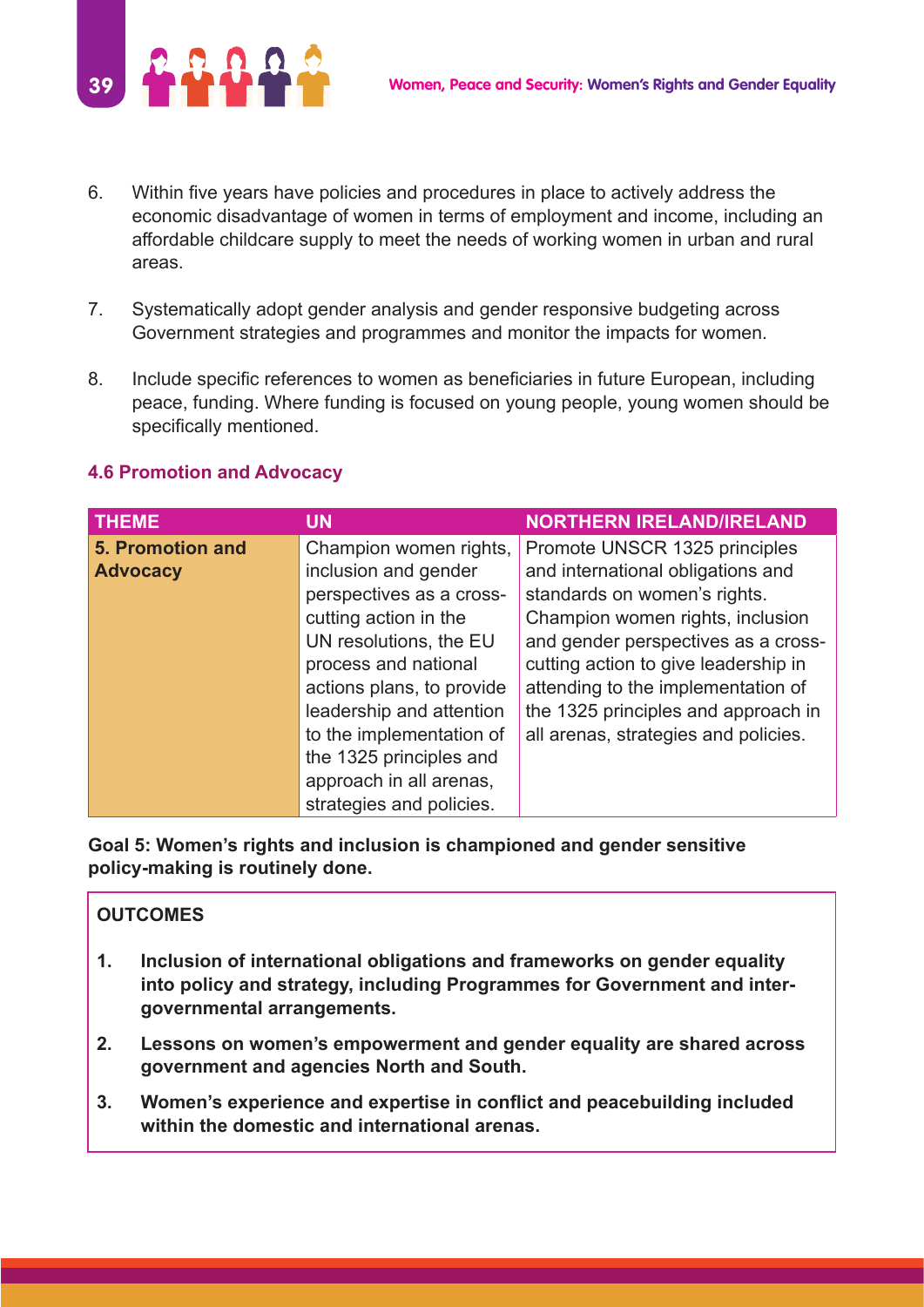

#### **RECOMMENDATIONS**

- 1. Incorporate a focus on women, peace and security (UNSCR 1325) into the current work of institutions and bodies set up through the Belfast/Good Friday agreement such as the North South Ministerial Council, the British-Irish Council and the British-Irish Parliamentary Assembly. Such a focus should also be incorporated into the work of the Joint Committee on the Implementation of the Good Friday Agreement.
- 2. Develop a trilateral approach between the British and Irish Governments and the Northern Ireland Executive to build cooperation in implementing the spirit and principles of UNSCR 1325, addressing the impact of the conflict on women in both jurisdictions and demonstrating delivery of peace commitments and benefits for women.
- 3. Establish a Gender Equality Monitoring Committee, under an independent chair with access to government, comprising 50/50 government and non-government sectors whose remit includes monitoring progress on women, peace and security.
- 4. Share the lessons on Change Champions in the Women in Local Councils initiative across government and agencies North and South.
- 5. Central and local government and public bodies in Northern Ireland and Ireland should encourage and support advocacy by the women's sector North and South on governmental strategy, policy and programme development.
- 6. Strategic women's organisations (such as, but not exclusively, National Women's Council of Ireland, NI Women's European Platform, Women's Resource and Development Agency and Women's Information NI) should work to increase their individual and collective capacity for advocacy and to build influence through sharing their skills and expertise on women's rights and gender equality with the public sector. They should enhance their strategic collaboration by identifying a number of specific opportunities annually for clear and consistent advocacy on a cross-border basis on behalf of women.
- 7. Deploy women's experience, skills and expertise in conflict and peacebuilding gained in Northern Ireland/Ireland within the international arena. Include skilled women in commissions, missions and delegations and promote their expertise where appropriate to international organisations.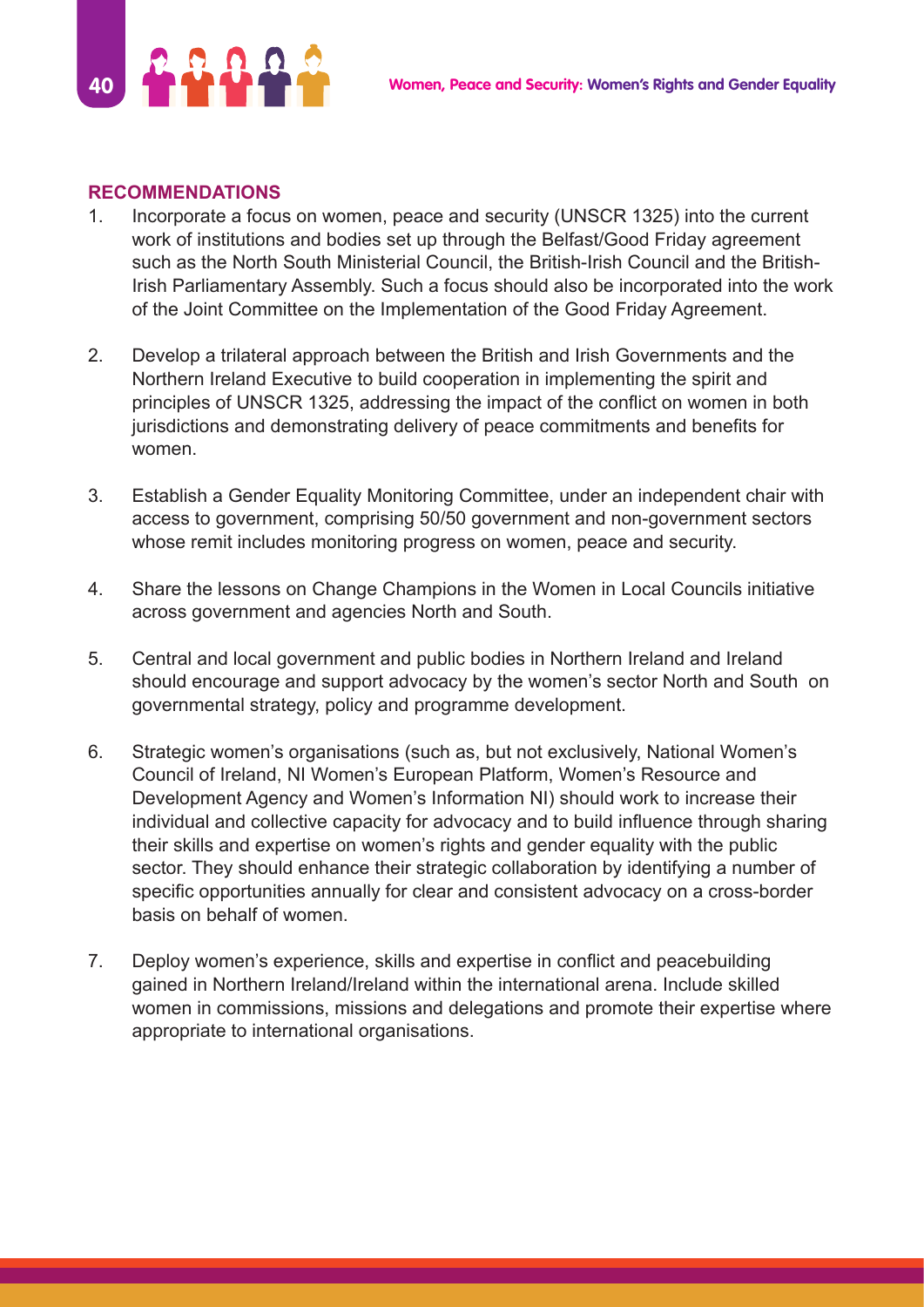

# **CHAPTER 5 CONCLUDING REMARKS**

This Strategic Guide and Toolkit draws on the evidence contained in the outputs from the *Women and Peacebuilding: Sharing the Learning* project, including the material gathered in workshops and conferences from the large number of women (800) who participated. The authors placed this evidence in the context of UNSCR 1325 and its supporting resolutions, along with the monitoring frameworks developed by the UN and the EU in relation to the issues of women, peace and security matters. The content of the Guide has been informed in discussion with the project's Expert Panel and the reference groups of senior officials in Northern Ireland and Ireland.

The overall aim of the Guide is to inform public policy on women, peace and security issues so as to benefit women and through them society more generally. The Guide seeks to provide a clear pathway to achieve the realisation of commitments and benefits resulting from the Belfast/Good Friday Agreement and international women, peace and security obligations and frameworks such as CEDAW and UNSCR 1325. The Guide presents the issues thematically throughout based on the UNSCR 1325 monitoring framework and has been sensitised specifically for application in the Northern Ireland and Ireland domestic contexts. The Guide reflects the information and views of women and public sector stakeholders who participated in the project, and the framework of outcomes and supporting recommendations are based on the material gathered throughout the project.

Delivering the outcomes and addressing the recommendations will require an increased awareness of women, peace and security commitments and frameworks within the public sector. In keeping with the thematic approach the concluding remarks are situated within the five themes: in short, Prevention, Participation, Protection, Reconstruction, Promotion and Advocacy.

#### **Prevention and Framework of Security and Rights**

Political leadership was identified by women as a key success factor in translating their women, peace and security issues into peacebuilding policies and supporting programmes. A clear statement from the Office and the First Minister and deputy First Minister, which incorporates the vision and principles contained in this thematic framework to address the needs, concerns and aspirations of women in building and sustaining the peace would be an important cornerstone on which to build confidence in government commitment to women.

The *Gender Equality Strategy* in Northern Ireland and the *National Women's Strategy* and *1325 National Action Plan* in Ireland can provide the mechanisms to establish the inclusion of the women, peace and security principles in domestic public policy and provide action plans and the relevant monitoring arrangements to deliver the vision.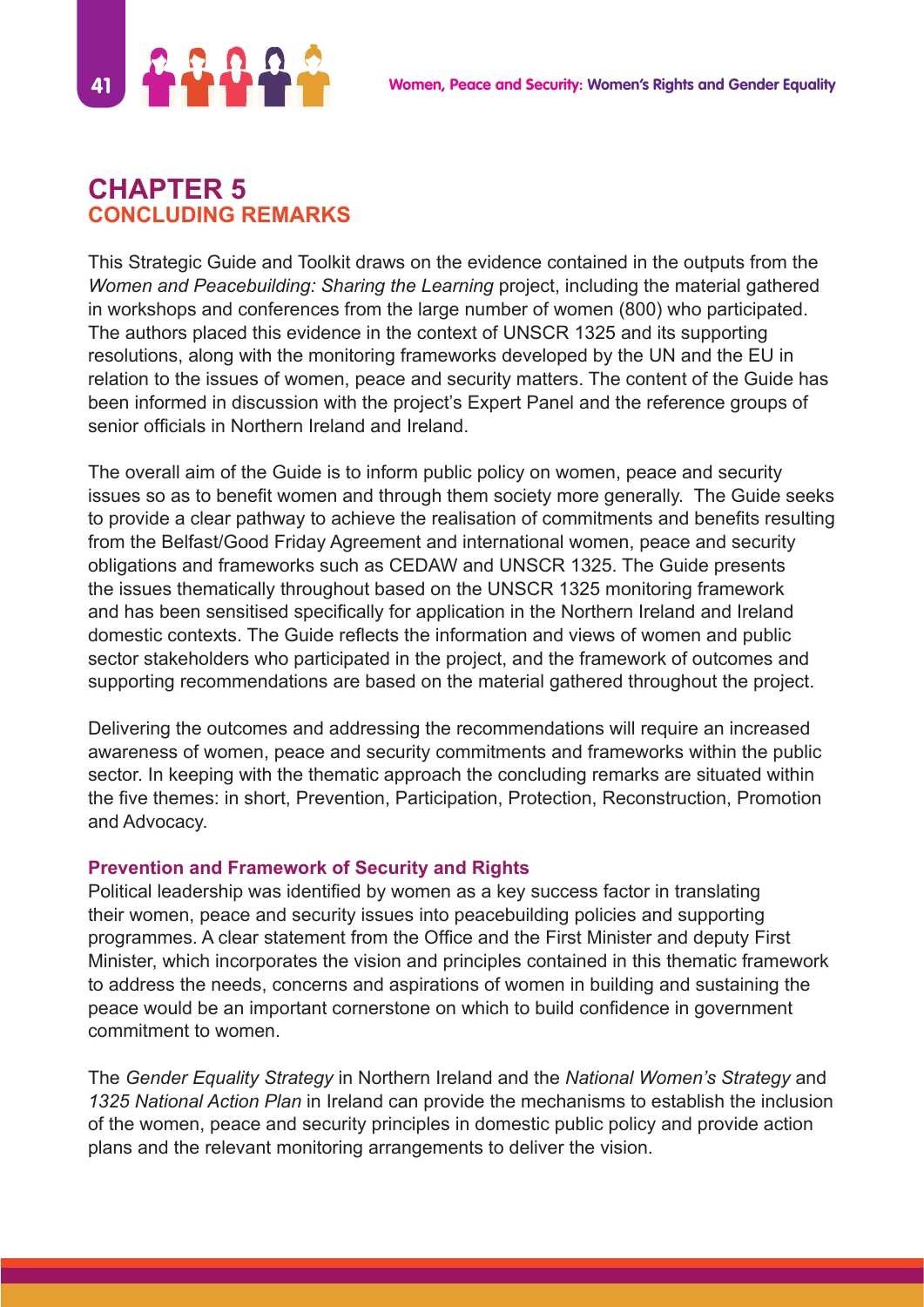

Through the inclusion of gendered perspectives in all peace keeping and peacebuilding strategies, programmes and funding arrangements, governments, individually and collaboratively through the North/South and East/West arrangements between the governments in these islands, have an opportunity not only to deliver on commitments to women, but by extension benefit society as a whole.

Many women spoke of their fears in relation to what they perceived to be increasing levels of domestic and sexual violence throughout the project engagement. They also made reference to the restrictions place on them by paramilitaries and other power brokers within their own communities in Northern Ireland. These real fears reinforce the need to ensure that not only governments but also local politicians include women's voices in the work that they do, and that women's rights are protected and promoted.

A robust gendered evidence base should be further developed to support the monitoring of peacebuilding strategies, programmes and funding. All evaluations and assessments should be published. There would be value in the public sectors collaborating with the strategic women's organisations and gender experts to develop a monitoring framework which addresses the women, peace and security themes as outlined in this Guide.

#### **Participation and Representation**

There is a significant underrepresentation of women in senior decision-making positions in politics and public life. This underrepresentation prevents the public sectors from benefiting from the inclusion of women on boards and in senior executive positions. Equal participation of women in senior roles is not about diversity alone, it should be viewed as a business imperative. A growing body of research has documented the benefits of including women, and in the private sector there has been demonstrable business benefits. There should be a clear commitment in Programmes for Government to significantly increase women's participation within the next five years, with a view to equalisation in the future.

Whilst the inclusion of women in senior positions is a critical success factor for society, involvement of women in local community peacebuilding and actions is similarly important. Women should have equal representation in all new community planning arrangements and developments as more effective policies and programmes have been developed where there has been constructive engagement with women and the women's sector. Sharing good practice on meaningful engagement and creating a space for women's voices as part of a wider civil society policy forum could be beneficial for government. The Belfast/Good Friday Agreement promised a Civic Forum and a North/South Consultative Forum.

Political parties may find it helpful to consider the Women in Local Councils (WLC) initiative which provided a model for gender action planning to address underrepresentation at local government level.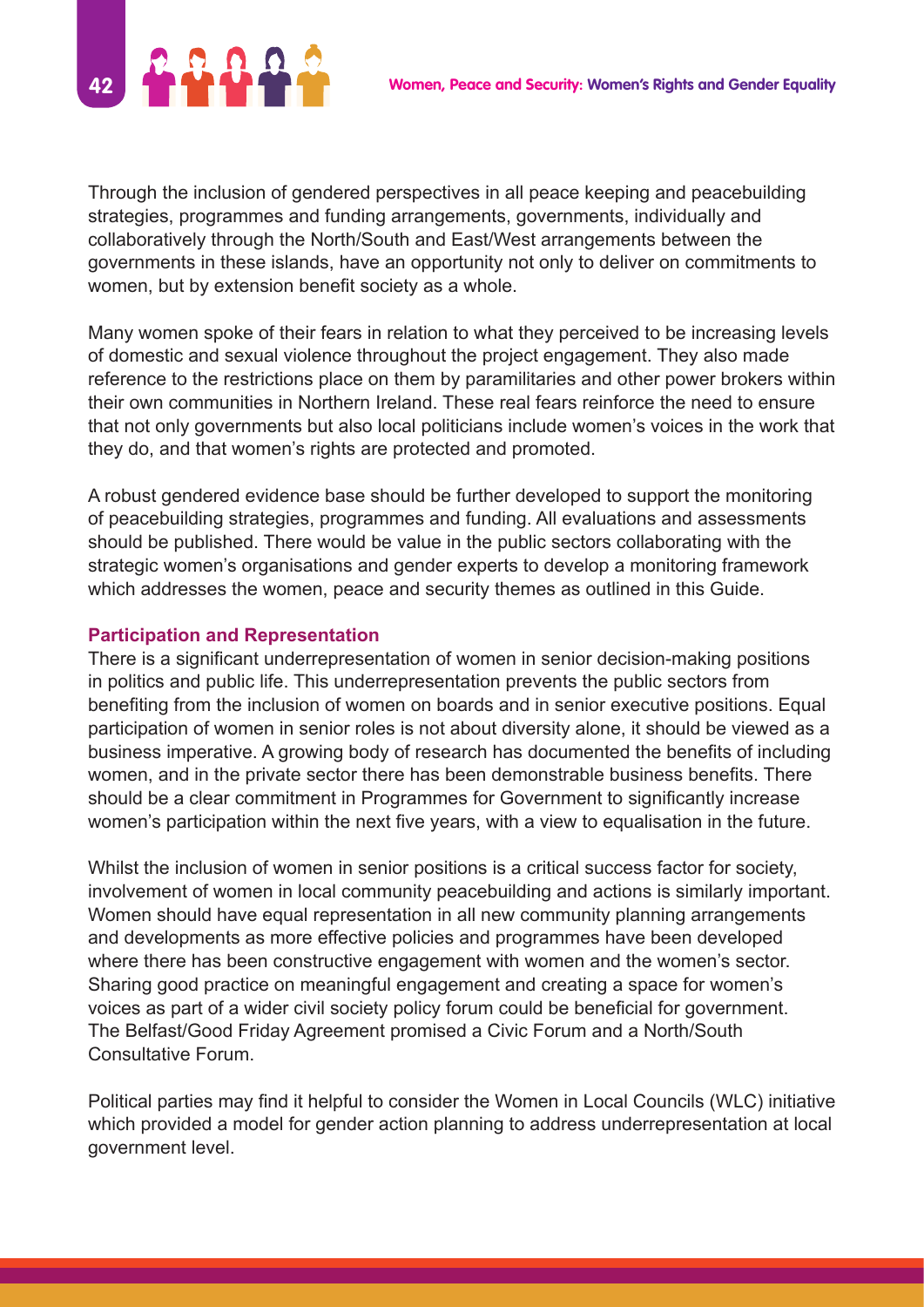

#### **Protection, Realisation of Rights, Economic and Social Justice**

A key strand of all women, peace and security resolutions and frameworks is the need to protect women's physical and mental wellbeing. The increase in incidents of domestic and sexual violence, much still unreported, is of considerable concern for many women. Domestically, the imperative is to ensure that women feel safe and that, when they are victims, they are treated with dignity and care, including through reducing the time taken for cases to be heard at court.

Women's mental health has suffered disproportionately as a direct consequence of 'the troubles'; this appears to be especially so for Post Traumatic Stress Disorder (PTSD), which has yet to be officially recognised or addressed. In moving forward, society depends on women's well-being improving, including in relation to mental health where dealing with the impact will require appropriate resources. Government could form a cost effective partnership with women's organisations to address the mental health challenges which have resulted from the conflict.

#### **Relief, Recovery, Reconstruction and Legacy**

Equality of inclusion for women in efforts to build a sustainable peace is a critical element of reconstruction and dealing with the legacy of the conflict in Northern Ireland. Such an indicator is used in many of the women, peace and security monitoring frameworks such as UNSCR 1325 and its supporting resolutions, the OECD and the World Bank.

Whilst the UN specifically refers to relief and recovery, the authors view that reconstruction and dealing with the conflict legacy are an important extension for governments to consider. The reconstruction of Northern Ireland and addressing legacy issues is central to the *Delivering Social Change* agenda and the *Together: Building a United Community* strategy. It is clear that many women have much to offer to these based directly on their experiences within communities during and post 'the troubles'. Women's role and contribution to peacebuilding should be recognised and built upon to benefit the implementation of peacebuilding strategies.

Economic growth and development, as part of peacebuilding and reconstruction, can only be maximised through the increased participation of women, from all sections of society, in the labour market and in growing businesses. A concerted focus over the next few years on arrangements, including child care, to reduce women's economic inactivity, increase economic participation and encourage entrepreneurship is an important element for a permanent transition from conflict. Similarly, the mentoring of young women through educational and youth policies to encourage their aspirations is critical to future social and economic success.

Introduction of gender responsive budgeting that sits alongside other policy development tools, such as gender analysis, can provide additional relevant sensitised information on the impact or potential impact of policies and programmes.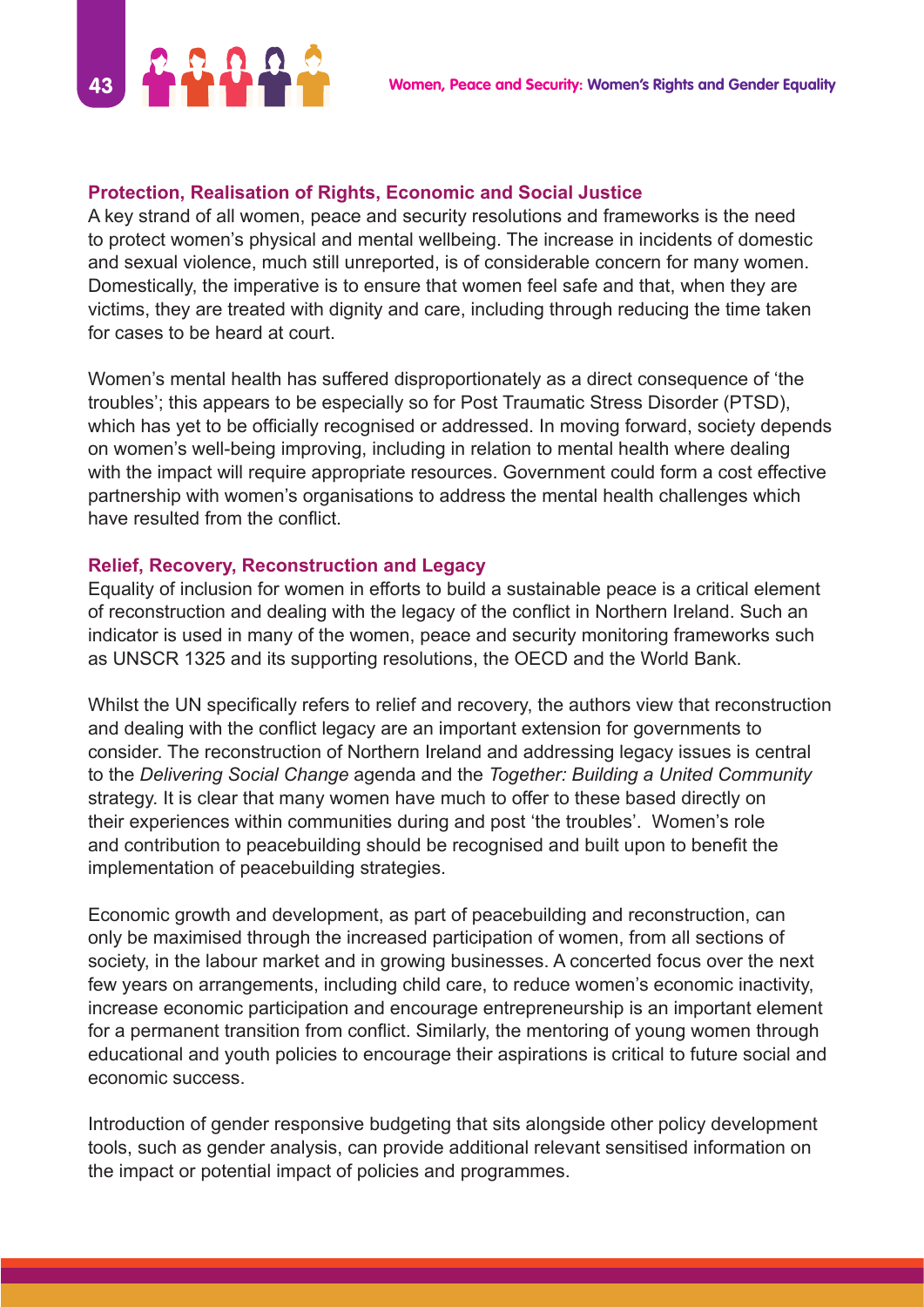

#### **Promotion and Advocacy**

Unless the principles of women, peace and security are promoted and championed not much will change for women, or broader society. Governments have a central role in this. Inclusion of women, peace and security principles, international obligations and frameworks in domestic policy and strategy, including Programmes for Government, and inter-governmental arrangements would provide clear statements of intent to women and to society generally.

Governments can benefit from the advice and advocacy offered by strategic women's organisations such as the National Council of Women in Ireland (NCWI), the Women's Resource and Development Agency (WRDA), the Northern Ireland Women's European Platform (NIWEP) and Women's Information Northern Ireland (WINI). Such organisations need support and funding to sustain and enhance their partnerships and collaborative work.

It is envisaged that national and international peacebuilding efforts could benefit from the experience women in Northern Ireland/Ireland gained during and after 'the troubles', and the governments of Ireland, Northern Ireland and the UK might consider utilising this asset in their international engagements on peace and development. Similarly, the administrations North and South could learn from each other and draw on international lessons to deliver the women, peace and security benefits of UNSCR 1325 to women in Northern Ireland/Ireland in the spirit of the Belfast/Good Friday Agreement.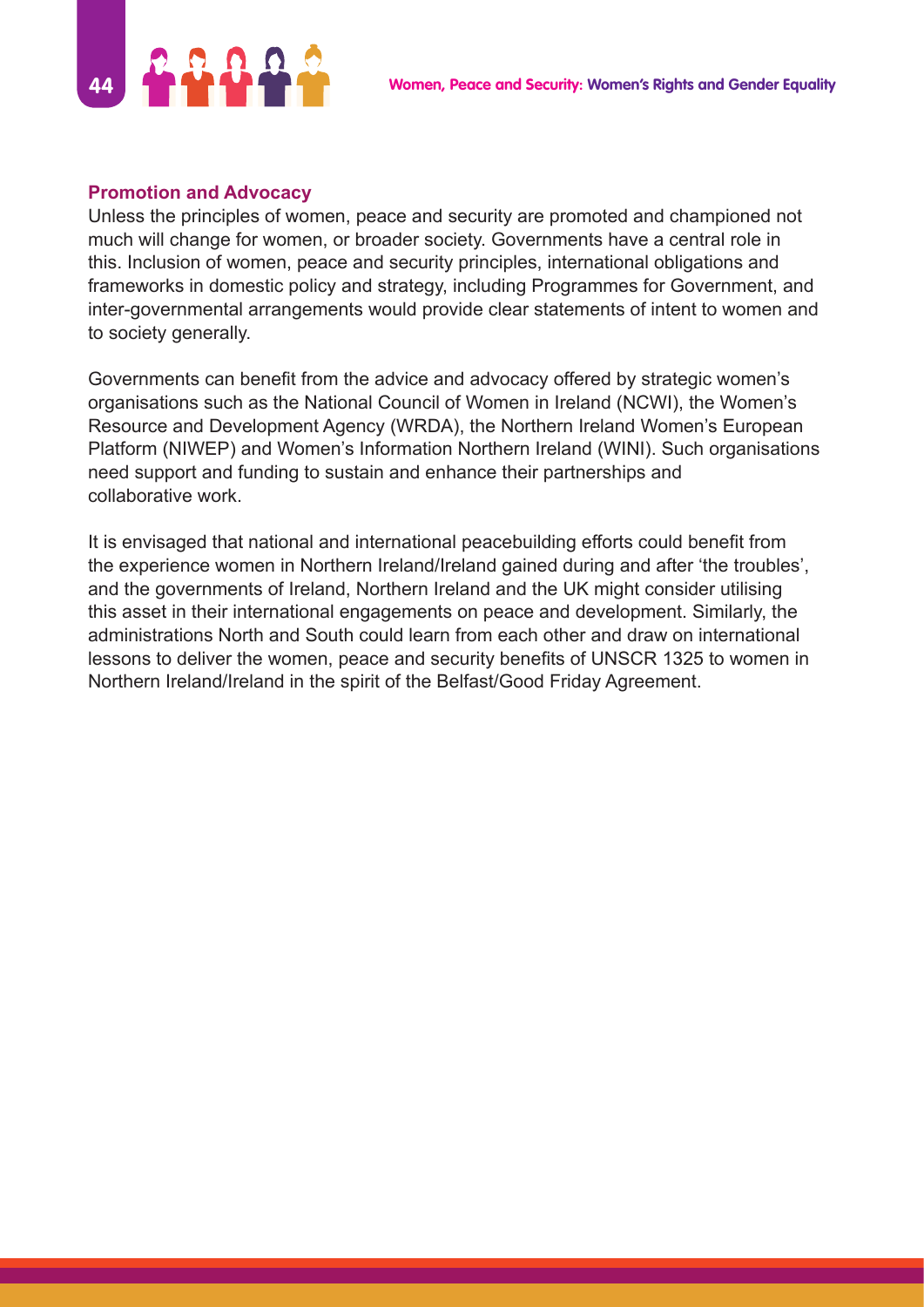

# **Appendix 1 WOMEN, PEACE AND SECURITY THEMES: WOMEN'S AND PUBLIC SECTOR PERSPECTIVES**

#### **1. Introduction**

This appendix addresses the five themes central to the delivery of UNSCR 1325 principles and women, peace and security in Northern Ireland/Ireland. It sensitises the UN 1325 principles and themes to the context of the Northern Ireland conflict. Women's perspectives from the extensive two-year consultation in the *Women and Peacebuilding: Sharing the Learning* project illuminate the themes. The appendix also draws on the analysis of the public sector stakeholder consultations.

#### **2. Prevention and Framework of Security and Rights**

| <b>THEME</b>                                                        | <b>UN</b>                                                                                                                                                                                                                                                                                                          | <b>NORTHERN IRELAND/IRELAND</b>                                                                                                                                                                                                                                     |
|---------------------------------------------------------------------|--------------------------------------------------------------------------------------------------------------------------------------------------------------------------------------------------------------------------------------------------------------------------------------------------------------------|---------------------------------------------------------------------------------------------------------------------------------------------------------------------------------------------------------------------------------------------------------------------|
| 1. Prevention,<br><b>Framework of</b><br><b>Security and Rights</b> | Mainstream a gender<br>perspective into all<br>conflict prevention<br>activities and strategies;<br>develop effective<br>gender-sensitive early<br>warning mechanisms<br>and institutions;<br>strengthen efforts to<br>prevent violence against<br>women, including<br>various forms of gender-<br>based violence. | Mainstream a gender perspective<br>into all conflict prevention activities<br>and strategies; provide a secure<br>environment that prevents violence<br>against women; protect and advance<br>women's human rights and gender<br>equality in government strategies. |

#### **Women's Perspectives**

While it is acknowledged that political leadership is seen internationally as better than it was fifteen years ago, since the signing of the Belfast/Good Friday Agreement, women consistently spoke about the lack of leadership and delays in or absence of decisions. Instances of leadership failure were viewed as indicative of the fragility of the peace process, and this was a cause of considerable concern for individuals and within communities. Positively, women said that politicians should lead on issues and try not to appeal to the lowest common denominator.

Women feel disempowered within communities, that their voices are not heard and there is little interest in their views. They referred to the difficultly of circumnavigating the community 'gate-keepers' who prevent them from getting access to influencing decisions. This raises the imperative to challenge approaches that keep community gatekeepers in place.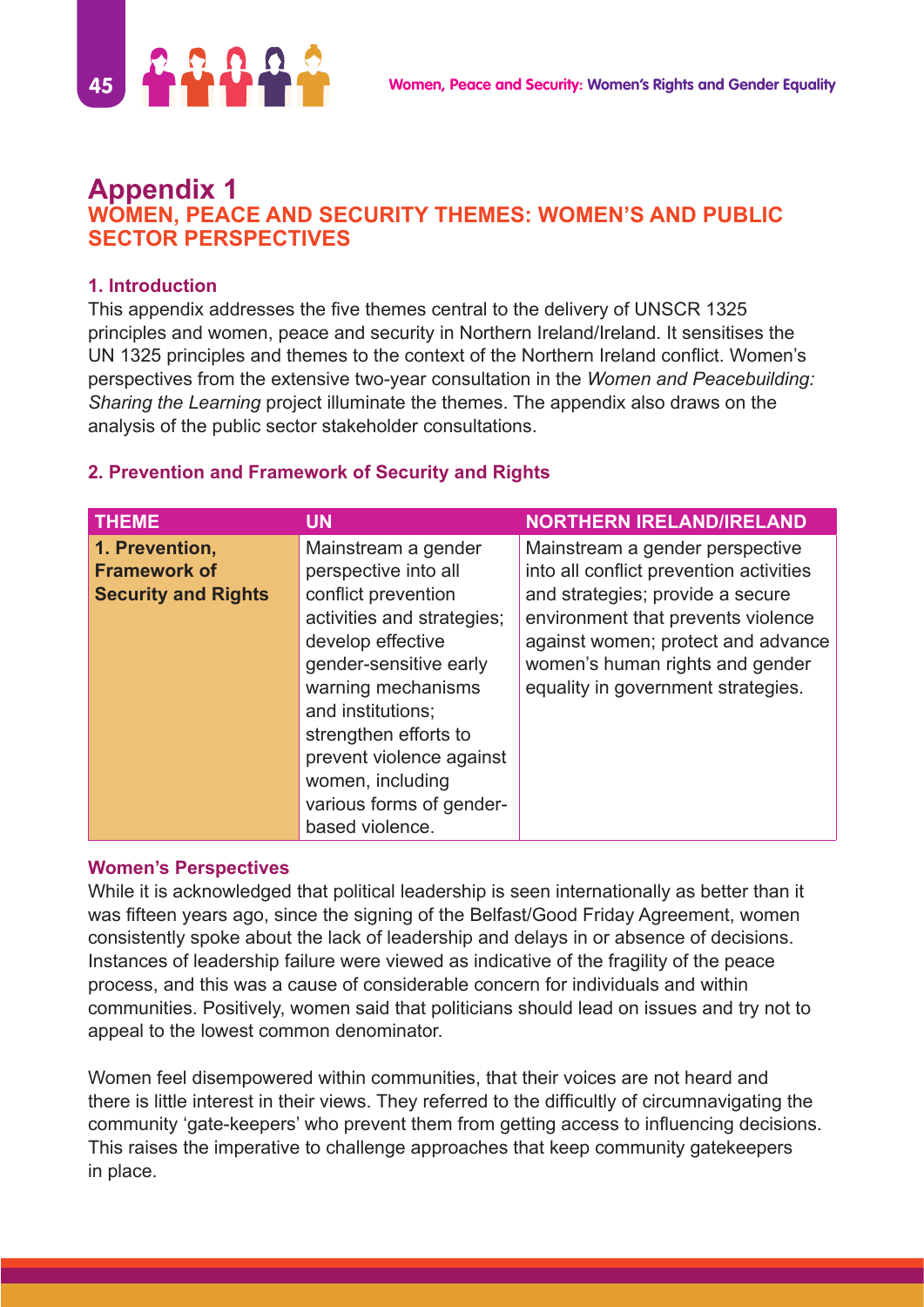

During the 'troubles' there was a high level of inter-community fear; now the fear is experienced most strongly within communities. The fear is of personal harm and harm to children in some communities if women speak out. A constant concern for the women participating in this project is the apparent lack of willingness (at political, policy and security levels) to deal with paramilitarism and the constraints this places on communities' ability move forward.

Women fear that the level of underlying community tension, sectarianism, symbols and emblems could easily spark an upsurge in fresh inter-community conflict.

#### **Public Sector Consultation Analysis**

There was a general sense that no-one bothers about an international framework until it is localised. Positively, there was solid support for localising international good practice in Northern Ireland, and many thought it good practice to abide by UNSCR 1325 principles. Promotion and training were identified as needed, with OFMDFM and the ECNI seen as having the primary leadership roles.

An overriding issue was the sense that focus on gender issues was no longer relevant or a priority for many areas of public policy - a sense that 'gender' was sorted. Where this exists, it leads inevitably to a practice, often unconsciously and unintentionally, of screening out consideration and reference to potential gender effects and inputs; it excludes potential possibilities. At the other end of the scale, it was stated that representation only establishes the 'base camp' from which to begin to challenge underlying assumptions, paradigms and working practices.

Confusion between the S75 duties and UNSCR 1325 was widespread. The consultation discussions were greeted positively for raising awareness of UNSCR 1325, with some officials willing to consider the principles of UNSCR 1325 as a helpful additional tool in policy development. Most public sector organisations offered examples of practice they considered to be relevant.

Clear articulation of the value of women's perspectives and inclusion in policy development and review was requested as an aid to advocacy. Further clarity in the Gender Equality Strategy on the potential for gender budgeting tools to improve gender mainstreaming would be helpful. Inclusion of a gender based budget analysis in the Northern Ireland Executive budget and Programme for Government would be a useful step in the Executive delivering outcomes that matter to people.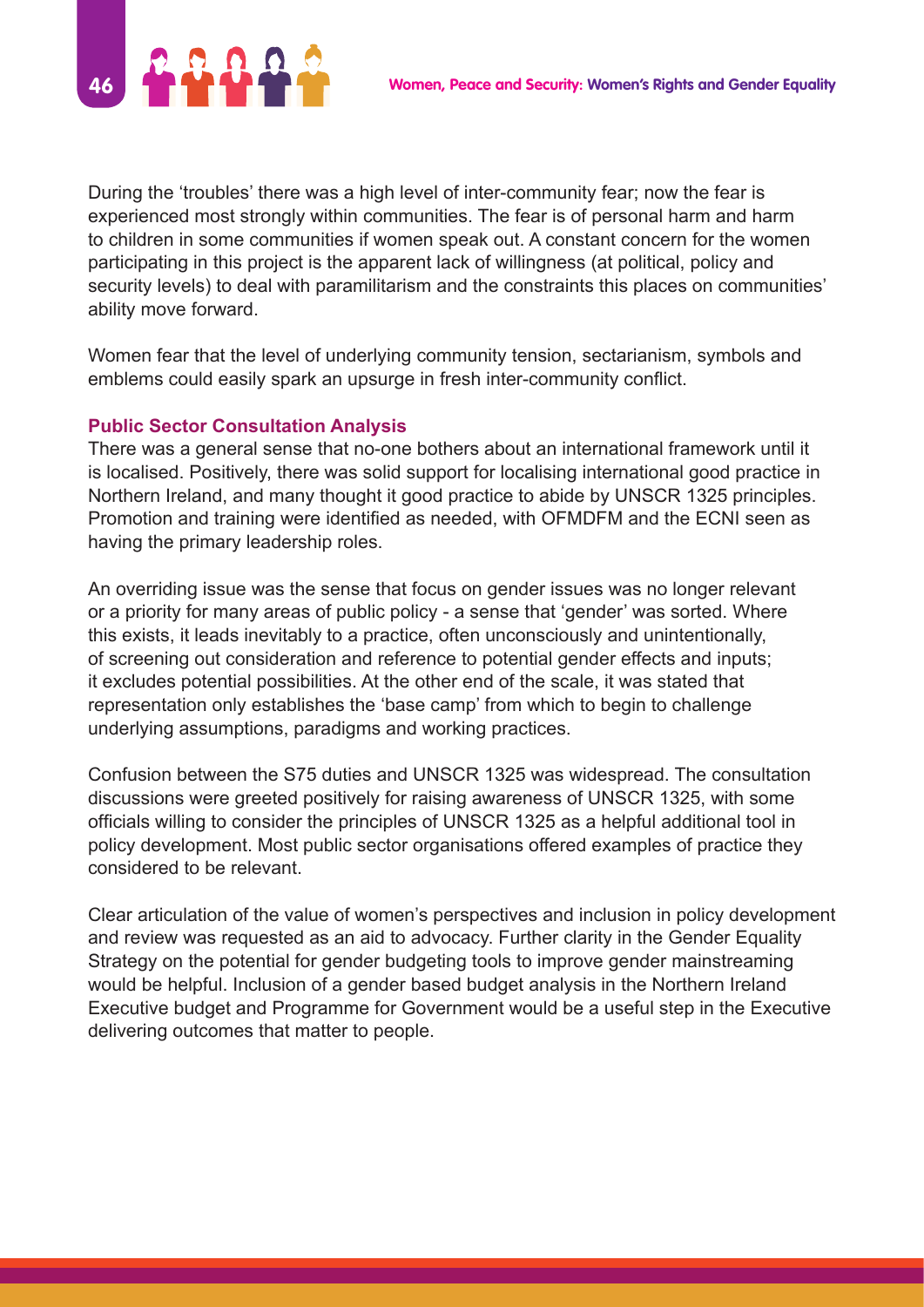

#### **Women's Perspectives**

There was consensus across all groups and sessions on the urgency of increasing women's representation and visibility, especially in politics and public life. Policing and the judiciary were also highlighted. A balanced representation between women and men was called for. There was a distinct sense that women were becoming more invisible and that public boards were becoming more male, particularly those which are remunerated.

Women leaders should be recognised in whatever sphere they operate - business, public life and community development. The absence of women's voices and role models across the range is problematic, and more female role models would help women across society, by inspiring confidence and aspiration. Women have not reached close to a critical mass in politics or public life to make a difference. There was recognition of the need to build this critical mass in different spheres to enable transformative change.

It was felt that decision making is more effective when women are involved, so women should be involved in all decision making realms, their views should be actively sought, and they should be supported to participate. Women are not a homogenous group, the prism of differences reflect those in wider society, so policy-makers should not expect women to 'speak with one voice'.

Greater focus is needed on increasing women's engagement, participation and representation both numerically and in effective influence. Support can take many forms: strengthening existing networks; mentoring younger women; empowering women through appropriate skills to build confidence to actively engage, develop policy and lobby; guidance for women's groups; and more sustainable funding. Policy-makers and funders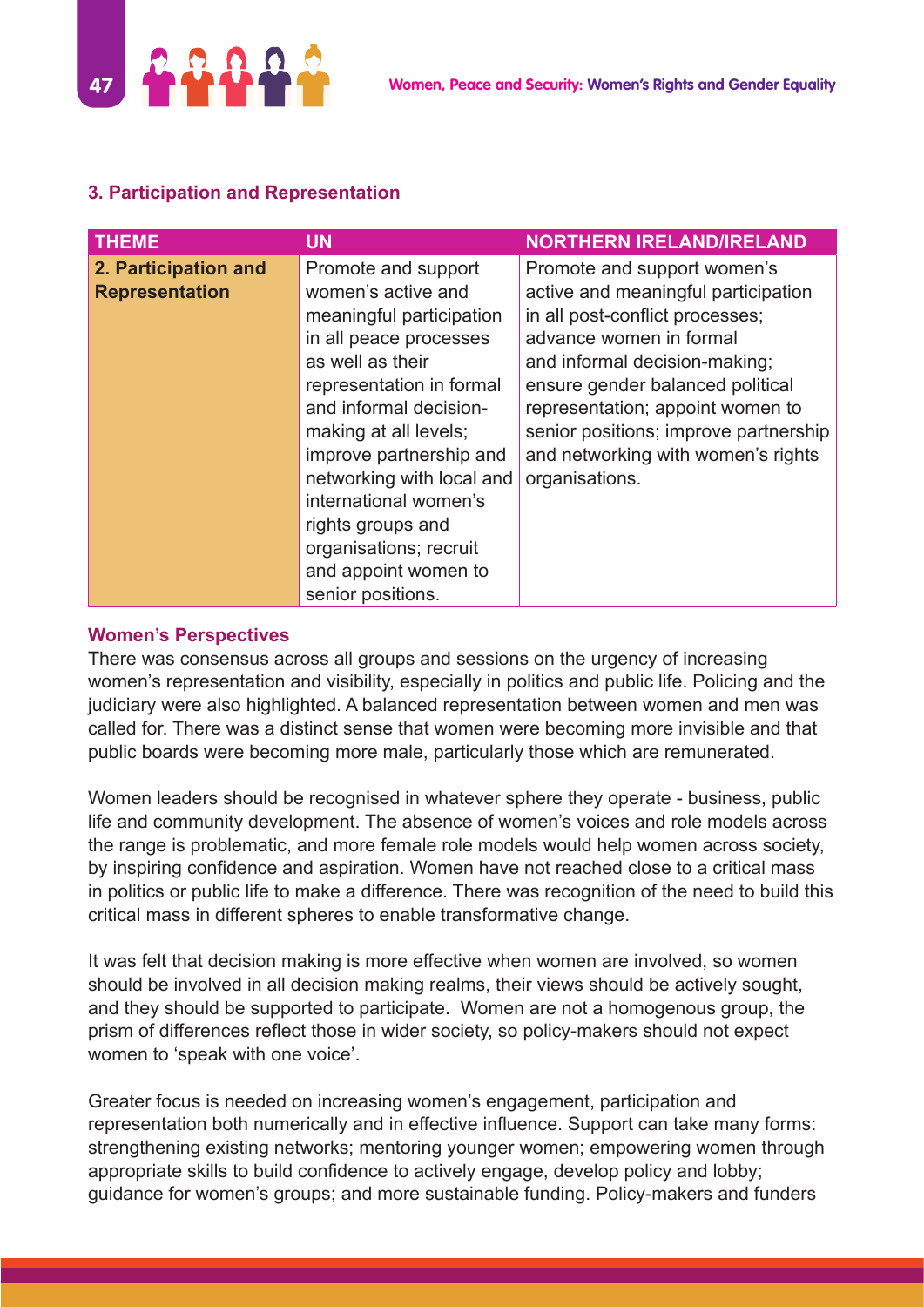

are urged to seek gender parity within projects, consultations, community structures, and engagements.

Women felt that a mechanism in which they could contribute meaningfully to public life would be useful. Something akin to a redeveloped civic forum was identified as a potential conduit for women's voices and an enabler for building confidence in the peace process.

#### **Public Sector Consultation Analysis**

When considering the involvement of women in decision making, there was a tendency to refer to the civil service central policy development guidance and s75 obligations. Often this can mean that women are viewed as one group amongst many others.

Since the signing of the Belfast/Good Friday Agreement there has been an increase in women's representation and participation in decision making (from a low base) in some notable areas - in the senior civil service and the PSNI, in the number of women officers and those in senior ranks, with women holding posts across all PSNI responsibilities. The number of women appointed through regulated and unregulated public appointments systems has remained at best static, while the number appointed and holding posts as chair has decreased on the position 5 years previously.

Advances towards gender balance has sometimes been as a direct consequence of political and managerial leadership. For example, the Police (Northern Ireland) Act 2000 assisted the rise in the number of women police officers. The Department of Agriculture's target of 50% women board members is led from the top. Such a specific target, while ambitious, contrasts with goals which simply seek an increase in the number of women where an additional woman on one board could be viewed as success.

Under-representation of women in local government is a concern, not only for women but also for policy makers. Local politics does not appear to be an effective access route for women into politics. It may mean also that there are fewer councillors attuned to women's perspectives or who will naturally seek to engage with women and women's groups on community planning.

There seems to be confidence about positive action as it relates to protecting political/ religious balance but distinct discomfort about positive action on gender. This suggests a hierarchy of equality, where political/religious identity is primary and gender comes at best second to this. It is difficult to see how the difference in approach can be defended on the basis of merit and competence.

Few women were invited to the 'Cardiff' talks on protests and flags, although women have expertise in building and sustaining peace within communities. Nor were women adequately represented in the Haass/O'Sullivan Panel of Parties or reflected in the final proposals. UNSCR 1325 was framed precisely to elevate attention to women in conflict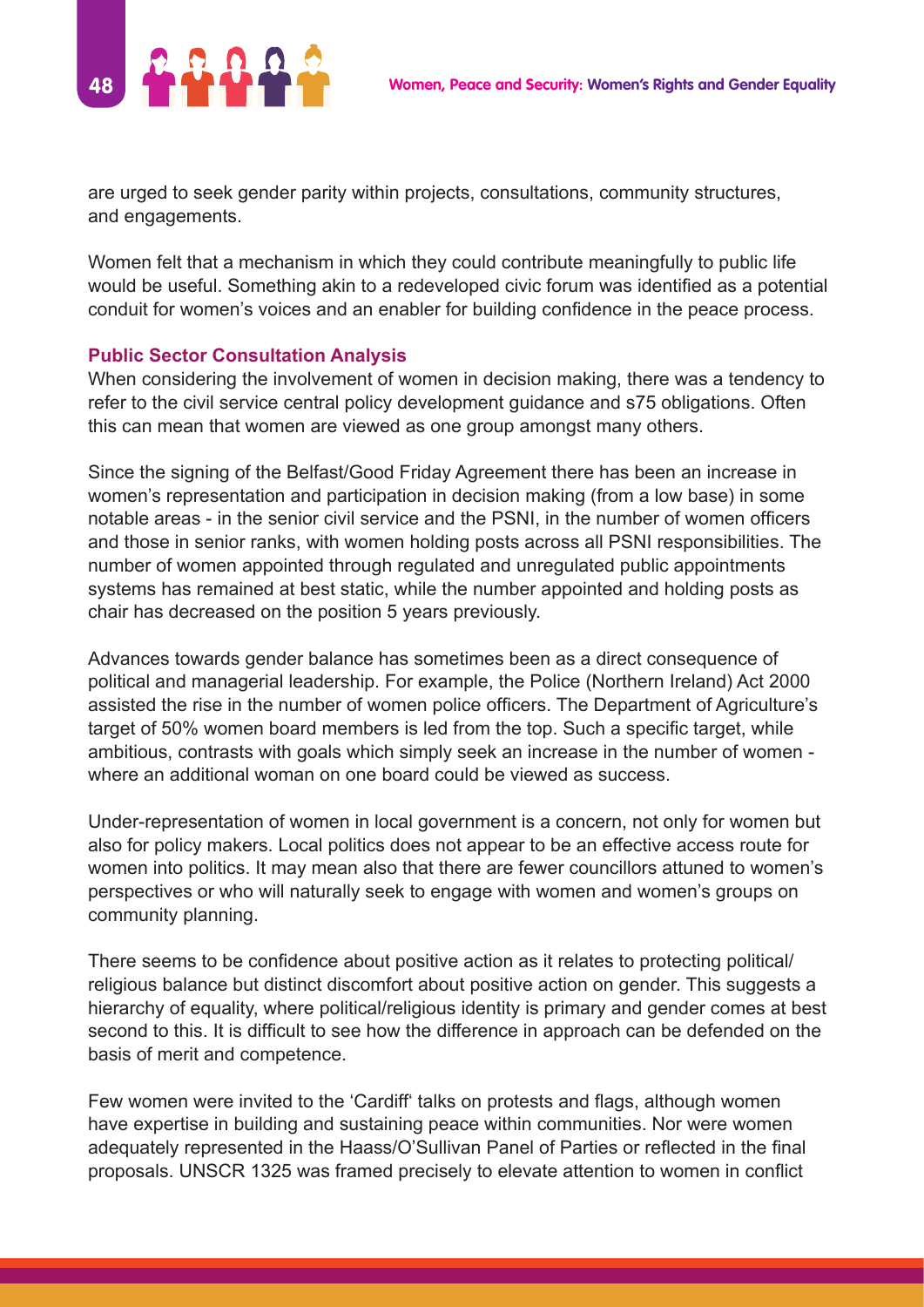

and post-conflict situations, such as where Northern Ireland finds itself as it strives to transition from conflict to stable peace.

#### **4. Protection, Realisation of Rights, Economic and Social Justice**

| <b>THEME</b>                  | <b>UN</b>                  | <b>NORTHERN IRELAND/IRELAND</b>     |
|-------------------------------|----------------------------|-------------------------------------|
| 3. Protection,                | Strengthen and amplify     | Provide safety and security for     |
| <b>Realisation of Rights,</b> | efforts to secure the      | women, and address gender-          |
| <b>Economic and Social</b>    | safety, physical or        | based violence; provide physical    |
| <b>Justice</b>                | mental health, well-       | and mental well-being, economic     |
|                               | being, economic security   | opportunity and social justice      |
|                               | and/or dignity of women    | for women; drive cultural and       |
|                               | and girls; promote         | institutional change to protect and |
|                               | and safeguard human        | advance women's human rights in     |
|                               | rights of women and        | practice.                           |
|                               | mainstream a gender        |                                     |
|                               | perspective into the legal |                                     |
|                               | and institutional reforms. |                                     |

#### **Women's Perspectives**

A sense of palpable fear that overshadowed women's everyday lives was expressed in many of the workshops across a range of issues. Anti-social behaviour and drug dealing is a considerable worry in many communities. Women are afraid their children will become involved in such activities if paramilitary influence continues unabated. Many women sought community facilities to divert young people from violence.

Some women lamented that there appeared to be no consequences for young people perpetrating anti-social behaviour. Often the police did not respond - *"the police don't trust the community and the community don't trust the police"* was a view expressed.<sup>61</sup>

Domestic and sexual violence is not decreasing, rather there remains significant underreporting. Women called for zero tolerance of any gender-based violence. Victims should be treated with respect. Often they felt they were used, individually or as a group, for political purposes either in opposition to a particular view or as arbiters between differing views. There was some concern that little exists for victims and survivors particularly in rural and border areas.

The criminal justice system must treat victims fairly and tackle delays in hearings for victims of domestic and sexual abuse.<sup>62</sup>As one woman said, 'Victimhood takes over your life and prolongs the conflict and the pain'.

<sup>61</sup> Dealing with the Past Report: www.wrda.net/Documents/Belfast 62 Dealing with the Past Repost: www.wrda.net/documents/Belfast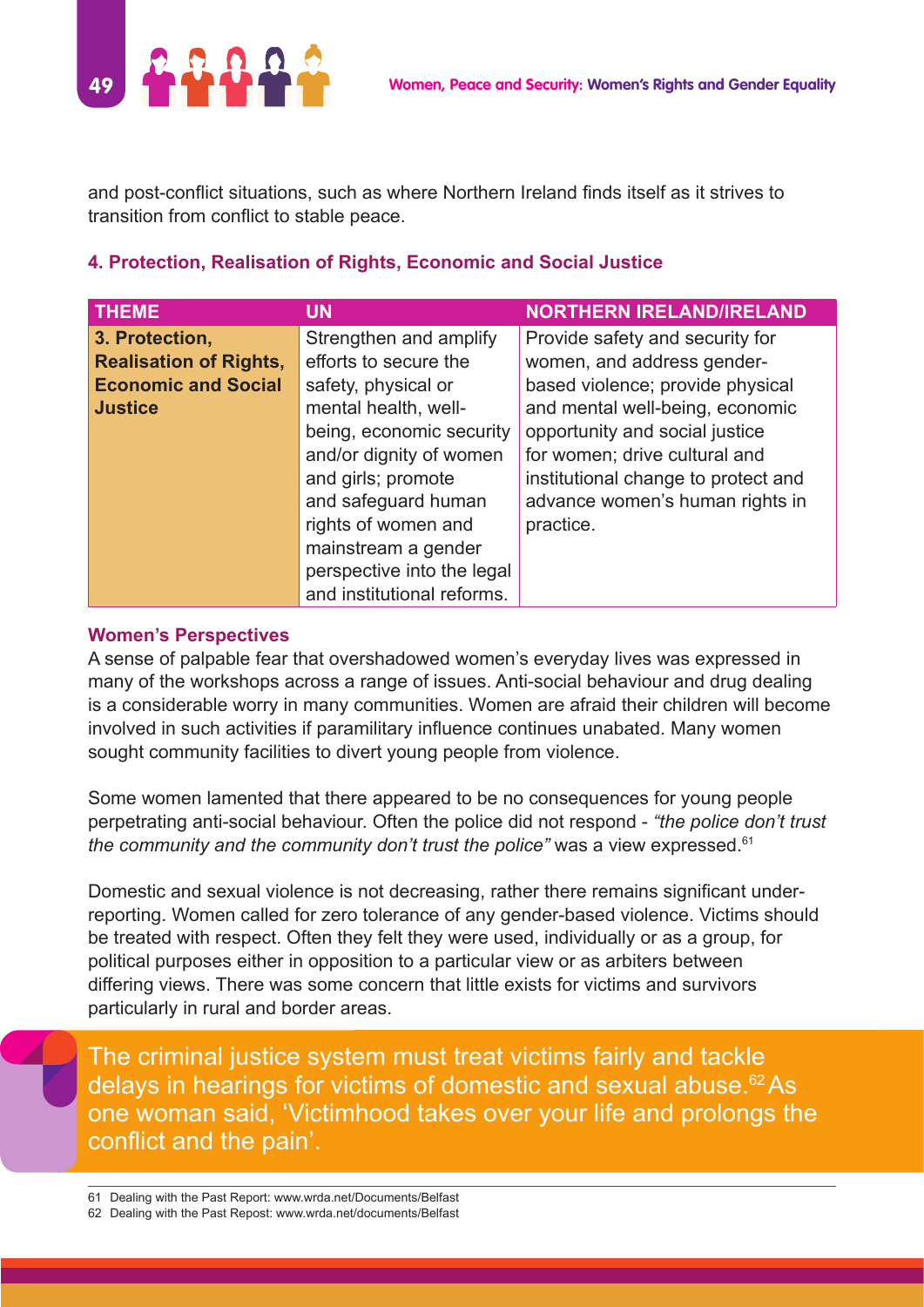

#### **Public Sector Consultation Analysis**

The engagement approaches taken to the *Domestic and Sexual Violence Strategy* and the *Victims and Witnesses Strategy* in Northern Ireland are models of good practice: engage with relevant organisations at the earliest opportunity, genuinely consider what is said and involve groups in policy development and monitoring. Identified challenges are data collection and research and it was acknowledged these need to be built into the implementation of the strategy.

The test of success is whether women victims of crime have confidence that the criminal justice system will listen and take them seriously. Cases of serious crime against women should be dealt with in a timely manner through the courts.

Data is available on the use of prescription drugs and mental health in disadvantaged areas that should evidence the impact of the conflict on women's health. Whilst it can be difficult to clearly separate out a 'conflict' effect, there is clearly room for more focused monitoring. The monitoring could be undertaken as a pilot, analysed and assessed.

In *Together: Building a United Community*, all of TBUC's four pillars (children and young people, shared community, safe community, and cultural expression) are important for women and children. With its cross departmental and multi-agency responsibilities, the *Community Safety Strategy* provides an opportunity for women to engage with local government under its new community planning responsibilities on issues of violence and safety. The approach to engagement taken by the Department of Justice (DOJ) and the Department of Health and Social Services and Public Safety (DHSSPS) could be used as a model of good practice.

| <b>THEME</b>           | UN                           | <b>NORTHERN IRELAND/IRELAND</b>     |
|------------------------|------------------------------|-------------------------------------|
| 4. Relief, Recovery,   | Promote women's equal        | Ensure gender balance in all        |
| <b>Reconstruction,</b> | access to aid distribution   | mechanisms and arrangements         |
| <b>Legacy</b>          | mechanisms and               | in dealing with the past; apply     |
|                        | services, including those    | gendered perspectives when          |
|                        | dealing with the specific    | addressing legacies of the past and |
|                        | needs of women and           | social and economic reconstruction; |
|                        | girls in all relief recovery | include women equally with men in   |
|                        | efforts.                     | budget and funding considerations.  |

#### **5. Relief, Recovery, Reconstruction and Legacy**

#### **Women's Perspectives**

There was repeated discussion about the need to tackle poverty and deal directly with the impact of poor educational attainment and changes in welfare benefits on the economy, the economic autonomy of women, and the job prospects for young people and women. Financial autonomy enables women to be less fearful about their future and, if necessary, to escape from abusive partners.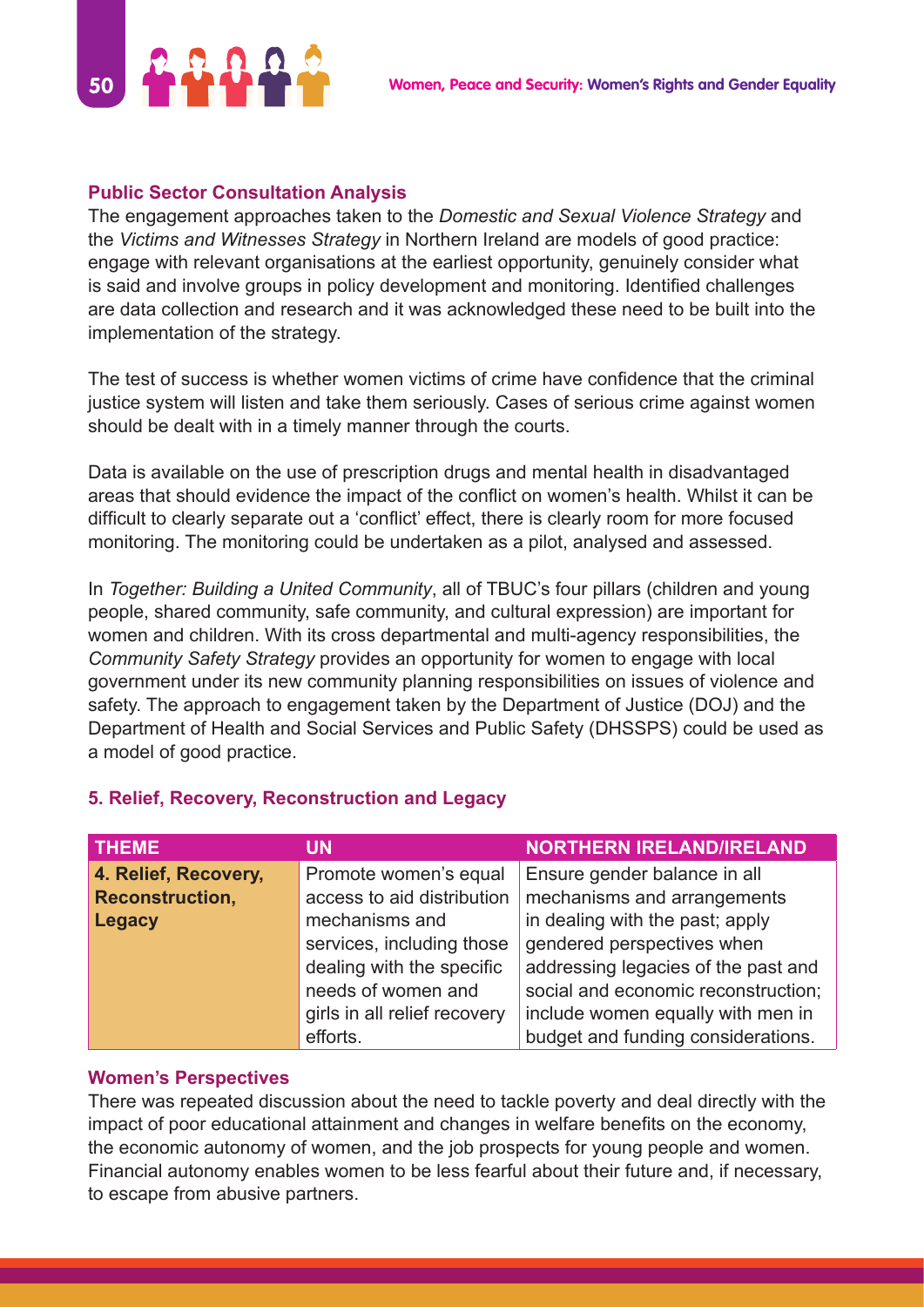

Many women fit their working lives around caring. The absence of accessible and affordable childcare was cited as a major barrier to women's effective participation in employment and in community life.

Policies, strategies and resources to tackle poverty and inequality were viewed as crucial to enhancing community safety and feelings of human security. Concerns were expressed that welfare policies introduced since the economic recession were increasing the vulnerability of people in deprived communities to poverty.

Conditions of dereliction in some communities made people feel threatened and unsafe, including empty houses left unsecured; the increase in theft and burglary; drug dealing; car crime; no street lighting; rubbish being burned; and strangers being seen as potentially threatening.

Trauma remains a significant issue in Northern Ireland which has not been supported by the provision of appropriate services; there are not enough therapeutic services available. Post Traumatic Stress Disorder (PTSD) is a major trauma affecting victims, many of whom have waited decades for a diagnosis. Resources need to be available to deal with this legacy of the troubles.<sup>63</sup>

There was strong support for *"collective responsibility to find mechanisms to sustain the peace and overcome the wounds of the past"*. <sup>64</sup> Women expressed distress, and some anger, at the lack of consultation with women in local communities during the Haass/ O'Sullivan Talks on the contentious issues that remain unresolved: parades, protests and flags and emblems.

#### **Public Sector Consultation Analysis**

The absence of a coherent plan to implement UNSCR 1325 in Northern Ireland, coupled with lack of awareness of the 1325 suite of resolutions has resulted in a lack of attention to women, peace and security. Gender perspectives are absent or weak in key strategies, sometimes with a single reference to women, or women's inclusion standing as proxy for mainstreaming women's perspectives.

There is a concern that the women's sector will be adversely affected when responsibility for its support and funding shifts to the new local government councils in Northern Ireland; and further concern that government departments will lose the tangible contact and valued views and analysis they gain from the women's sector as, whilst much work is undertaken at community level, there are strategic issues that the women's sector addresses. It was suggested that this strategic work may suffer and as a direct consequence the voice of women will be further diminished at governmental and Executive level.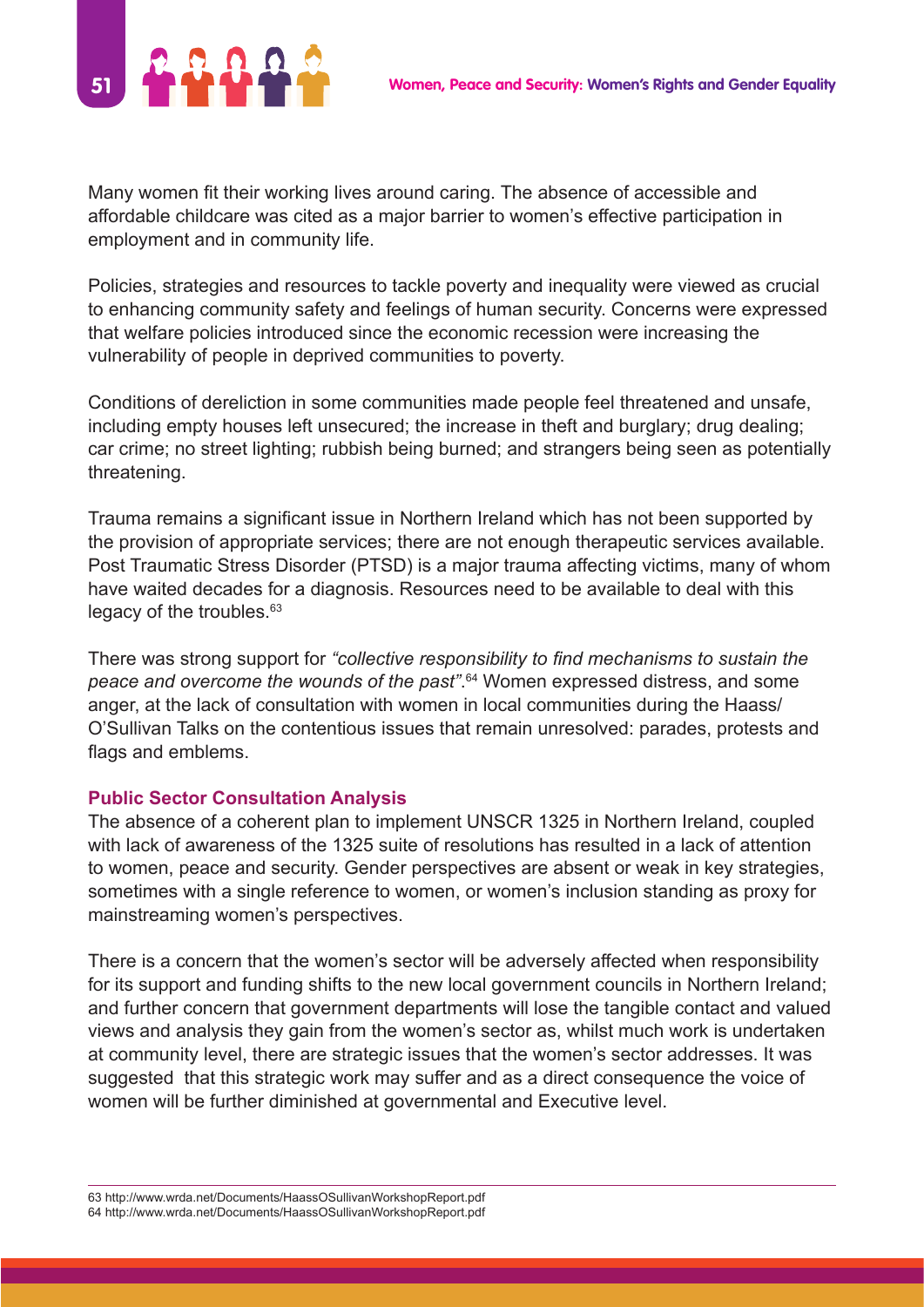

| <b>THEME</b>     | <b>UN</b>                 | <b>NORTHERN IRELAND/IRELAND</b>      |
|------------------|---------------------------|--------------------------------------|
| 5. Promotion and | Champion women rights,    | Promote UNSCR 1325 principles        |
| <b>Advocacy</b>  | inclusion and gender      | and international obligations and    |
|                  | perspectives as a cross-  | standards on women's rights.         |
|                  | cutting action in the     | Champion women rights, inclusion     |
|                  | UN resolutions, the EU    | and gender perspectives as a cross-  |
|                  | process and national      | cutting action to give leadership in |
|                  | actions plans, to provide | attending to the implementation of   |
|                  | leadership and attention  | the 1325 principles and approach in  |
|                  | to the implementation of  | all arenas, strategies and policies. |
|                  | the 1325 principles and   |                                      |
|                  | approach in all arenas,   |                                      |
|                  | strategies and policies.  |                                      |

#### **Women's Perspectives**

Sensationalised media reporting of crime and violence was seen as augmenting the sense of personal insecurity. Education was viewed as important in terms of changing attitudes in how girls and women are seen, and also for raising awareness about issues such as domestic violence and sexual abuse.

Lobbying for a criminal justice system that ensures the needs of victims are properly acknowledged and responded to in a positive fashion at all levels of the judicial process is a priority.

During a discussion on the Haass/O'Sulllivan proposals it was clear that many women within communities were not aware of the detail. There was a consensus that the Haass/ O'Sullivan process and proposals should be viewed as the start of a more inclusive process of meaningful engagement with women on peacebuilding issues.<sup>65</sup>

#### **Public Sector Consultation Analysis**

The Commissioner for Public Appointments has raised concerns and advocated strongly about the representation of women in public appointments in his annual report<sup>66</sup> and his specific report on underrepresentation and diversity in public appointment.<sup>67</sup> He has undertaken a range of outreach work with civil society groups and with senior civil servants to address the matter.

<sup>65</sup> http://www.wrda.net/Documents/HaassOSullivanWorkshopReport.pdf

<sup>66</sup> The Public Bodies and Public Appointments Annual Report 2011/12, http://www.ofmdfmni.gov.uk/index/making-government-work/ public-appointments/public-appointments-annual-reports.htm

<sup>67</sup> Under Representation and Lack of Diversity in Public Appointments in NI January 2014 http://www.publicappointmentsni.org/index/ publications.htm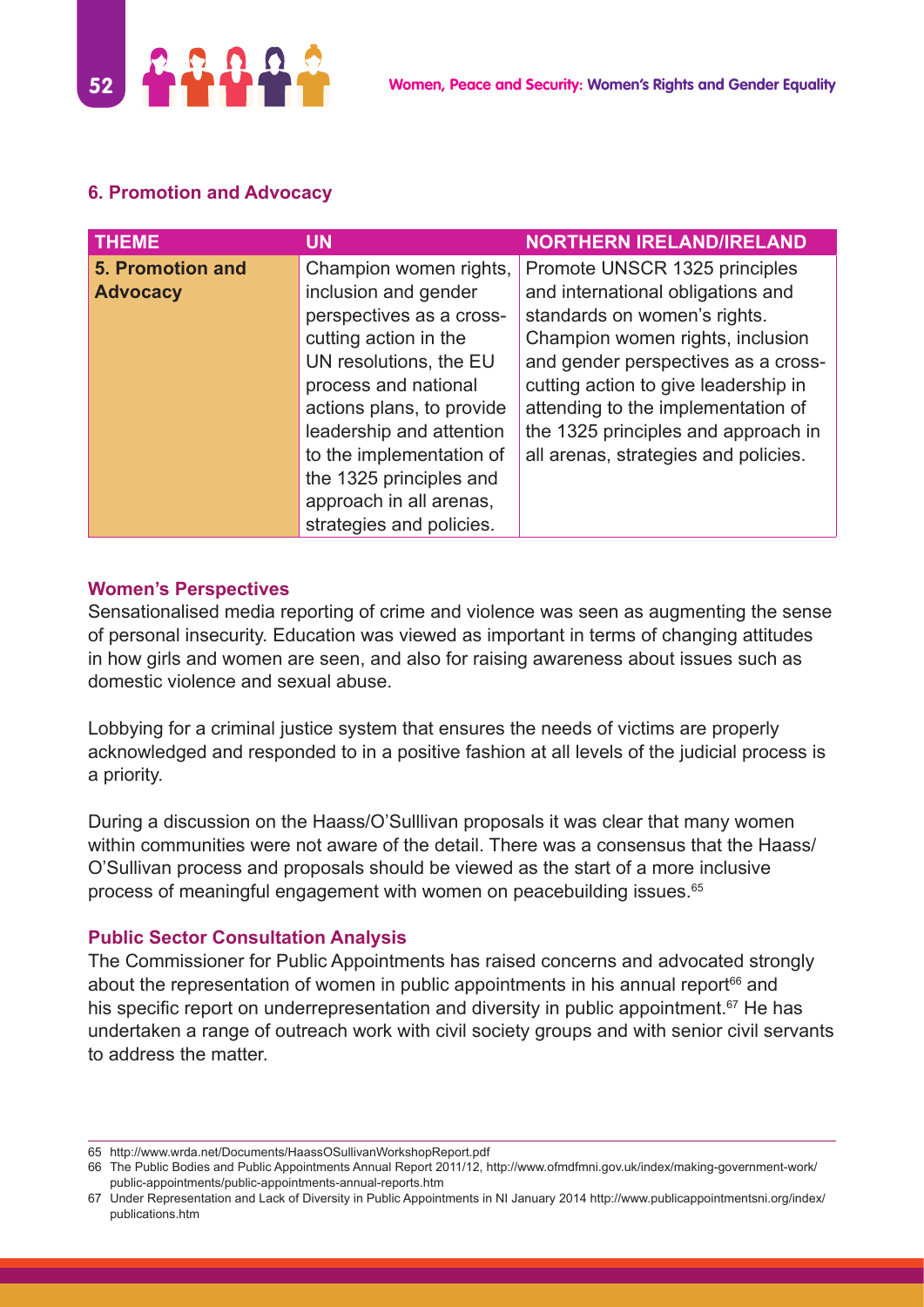

The Northern Ireland Policing Board has, through its appointments to the Policing and Community Safety Partnerships and its engagement with women, recognised the important difference women can make to public and civic life. The Women in Local Councils initiative with its gender champions, and the Department of Justice engagement strategy are examples of proactive promotion and engagement.

In general there was a lack of understanding about what gender perspectives meant and the value of including them. There was a general view that "gender was done" and, with some notable exceptions, gender was treated as one of the nine s75 categories and often as difference in sex rather than gender. Gender was not understood to be an all encompassing category within which other s75 groupings can then be viewed which would aid greater awareness of the multi-dimensional nature of equality. This illustrates one of the main differences between s75 duties and the UNSCR 1325 framework which does speak to the importance of gender perspectives in peacebuilding. The approach in the UNSCR 1325 framework also seeks the achievement of outcomes, which is akin to what the Equality Commission for Northern Ireland wishes to deliver.

A clear articulation is needed of the value of women's perspectives and inclusion in policy development and review. How women represent themselves is an issue with a sense that the women's sector could be more coordinated on major strategic issues.

Building in engagement with women on a range of social, economic and cultural issues at the earliest stage of policy development is a key way forward in not only building in gender perspectives but ultimately developing good policy. Whilst such a policy process may take a little longer to complete, the outcomes are likely to be more robust and incorporate the experience of the experts i.e. women working in communities and on strategic issues. Departments who operate in this way are clear that this is their experience. Such approaches need to be led by both Ministers and Permanent Secretaries; when their commitment is visible other officials are ready to participate.

The 1325 Monitoring Committee in Ireland, comprised of 50/50 government and nongovernment representatives, is an example of a mechanism focusing on monitoring outcomes to ensure that women's rights and opportunities are championed and promoted.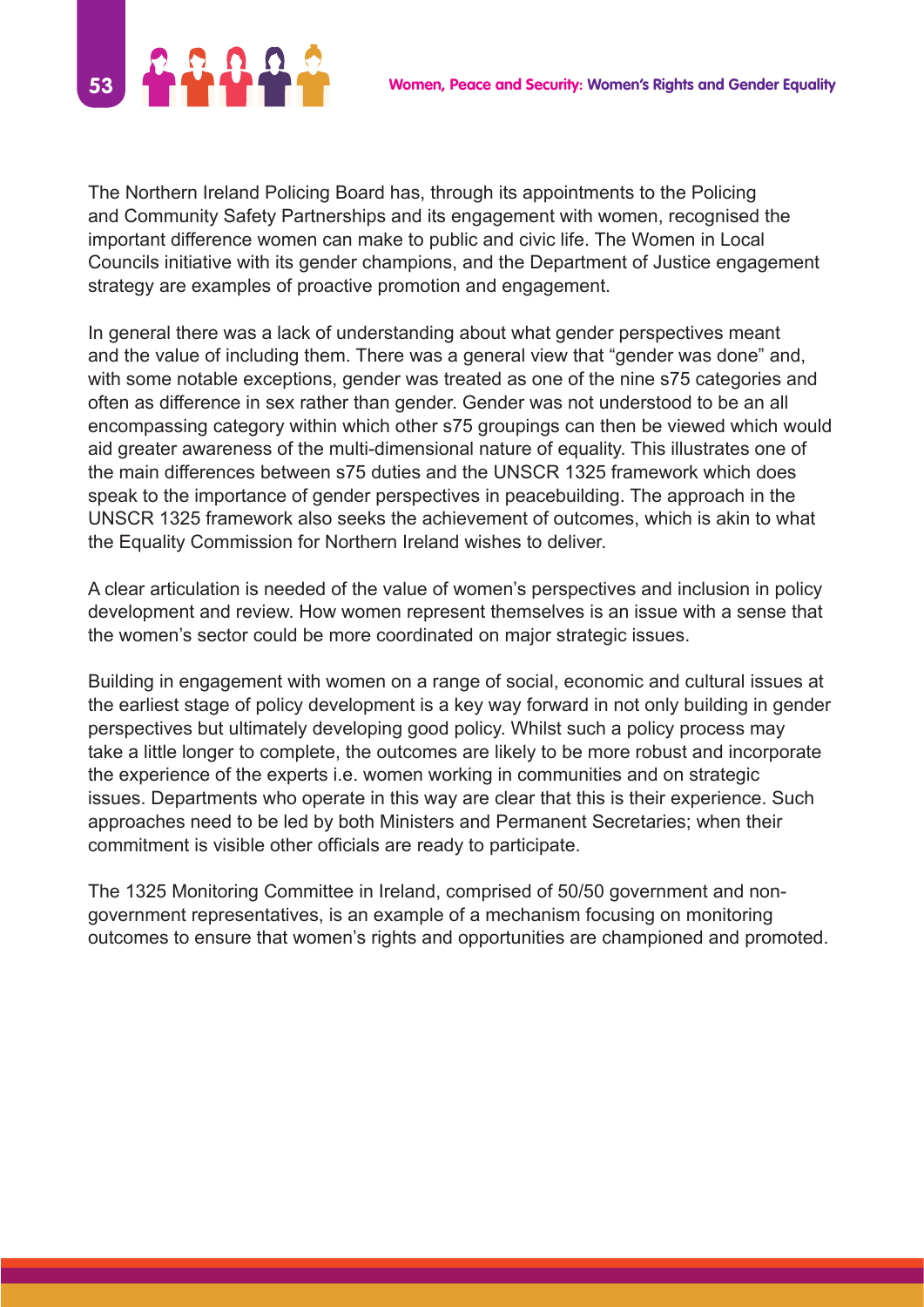

# **Appendix 2 PRINCIPLES68**

The acceptance of the following eight principles is the starting point for effective work towards gender parity.

#### **PRINCIPLES**

**1. Recognition:** Gender issues permeate all aspects of systems, cultures, working methods and issues from policy planning, programming and implementation to evaluation. Acknowledging this is necessary to tackle the systemic barriers to gender equality.

**2. Diversity and intersection:** Policies, programmes and projects affect women and men differently but not all women and men experience the same form of gender-based discrimination and marginalisation. Sub-groups of each may experience specific gender inequalities.

**3. Equality:** Gender equality requires the protection and promotion of human rights for all women and men, girls and boys; and ensuring equal opportunities.

**4. Equity:** Specific measures that favour the most disadvantaged sex must be designed to eliminate disparities between the sexes, sexist stereotypes and discrimination. Equity compensates for unequal opportunities, guarantees fairness and leads to equality.

**5. Empowerment and agency:** Individual and collective empowerment are central.

**6. Participation and parity:** Equal participation as agents of change in economic, social and political processes is essential to achieving gender equality.

**7. Partnership between women and men:** Empowering women does not mean excluding men. It is about establishing partnerships that empower both sexes where men and women have an equally pivotal role in creating more equal societies.

**8. Social justice:** Poverty reduction efforts and actions in other policy/programme areas must be coupled with actions to eliminate gender inequality to be truly effective.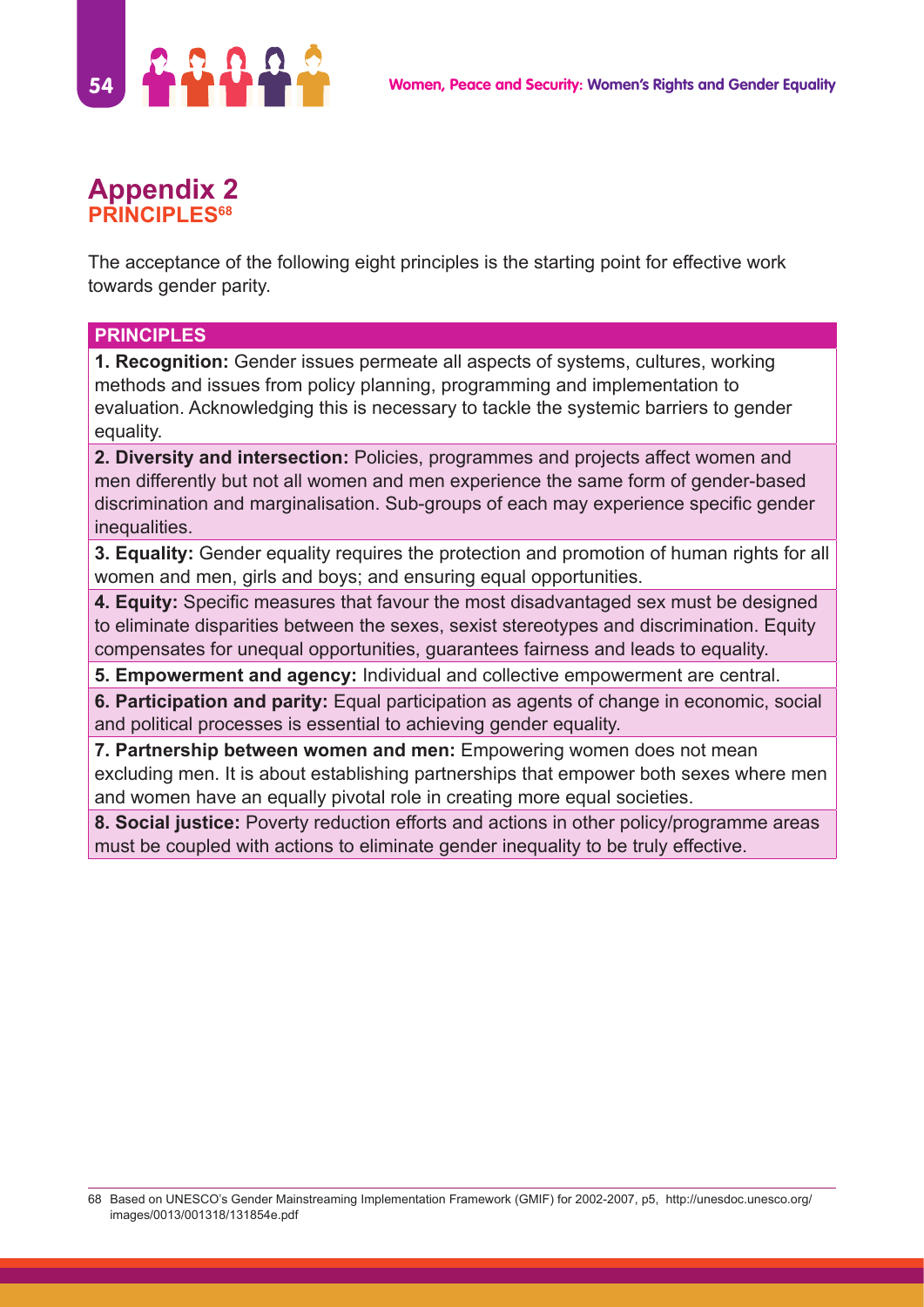

# **Appendix 3 KEY GENDER ANALYSIS STEPS69**

| <b>KEY GENDER ANALYSIS STEPS</b> |                                                                                                                                                                                                                         |  |
|----------------------------------|-------------------------------------------------------------------------------------------------------------------------------------------------------------------------------------------------------------------------|--|
| Step 1                           | Collect sex disaggregated household, workplace and<br>community data/information relevant to the programme/project<br>for each area below.                                                                              |  |
| Step <sub>2</sub>                | Assess how the gender division of labour and patterns of<br>decision-making affects the policy/programme/project, and<br>how the policy/programme/project affects the gender division of<br>labour and decision making. |  |
| Step 3                           | Assess who has access to and control over resources, assets<br>and benefits, including policy/programme/project benefits.                                                                                               |  |
| Step 4                           | Understand the different needs, priorities and strengths of<br>women/girls and men/boys.                                                                                                                                |  |
| Step 5                           | Understand the complexity of gender relations in the context<br>of societal relations, and how this constrains or provides<br>opportunities for addressing gender inequality.                                           |  |
| Step 6                           | Assess the <b>barriers and constraints</b> to women and men<br>participating and benefiting equally from the policy/programme/<br>project.                                                                              |  |
| Step 7                           | Develop strategies to address barriers and constraints,<br>include these strategies in policy/programme/project design and<br>implementation, and ensure that they are adequately resourced.                            |  |
| <b>Step 8</b>                    | Assess counterpart/partner capacity for gender sensitive<br>planning, implementation and monitoring, and develop strategies<br>to strengthen capacity.                                                                  |  |
| Step 9                           | Assess the potential of the policy/programme/project to<br>empower women, address strategic gender interests and<br>transform gender relations.                                                                         |  |
| Step 10                          | Develop gender-sensitive indicators to monitor participation,<br>benefits, the effectiveness of gender equality strategies, and<br>changes in gender relations.                                                         |  |
| Step 11                          | Apply the above information and analysis throughout the policy/<br>programme/project cycle.                                                                                                                             |  |

69 J Hunt, *Introduction to gender analysis concepts and steps,* Development Bulletin, no.64, pp100-106.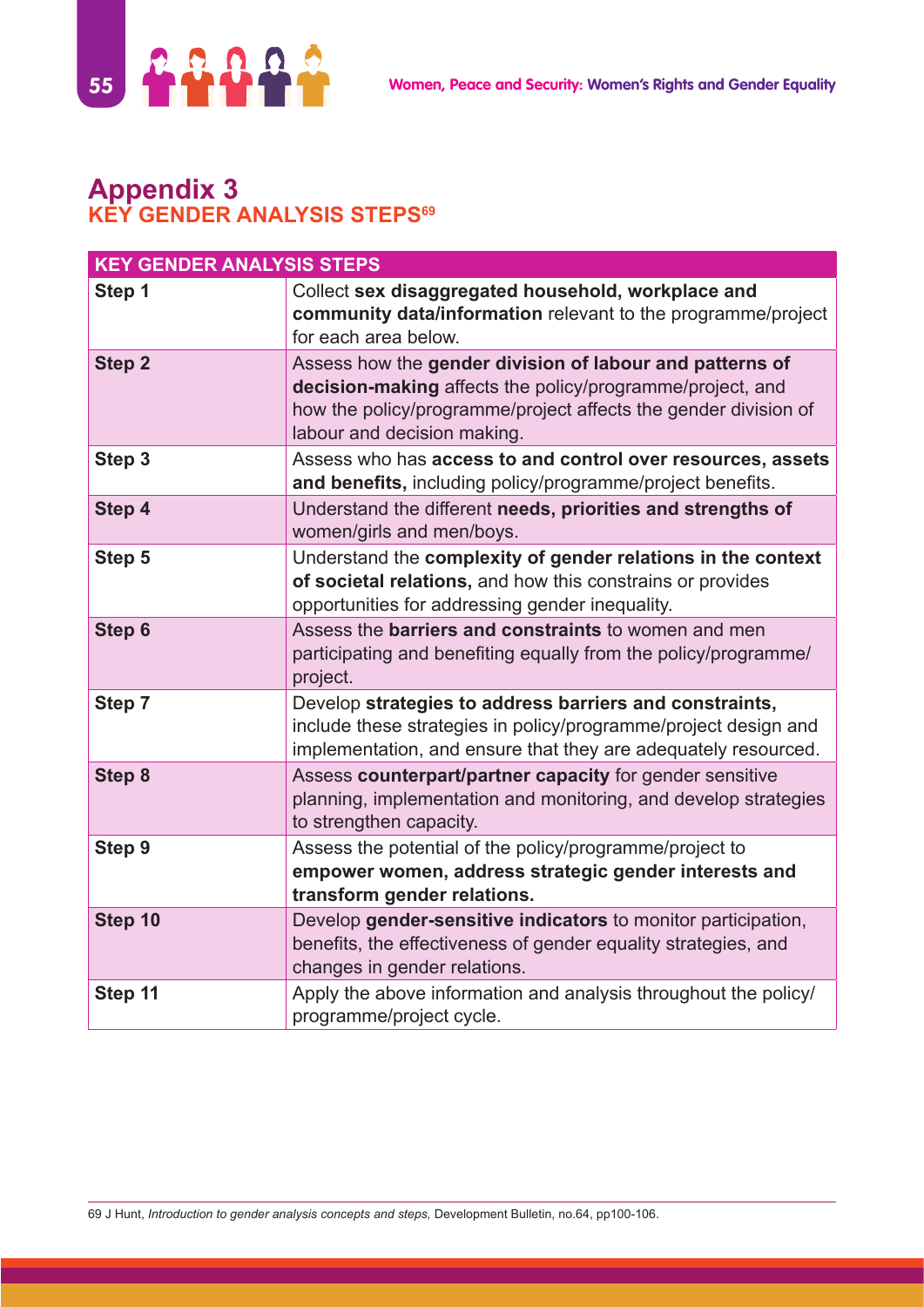

# **Appendix 4 GENDER PERSPECTIVE FRAMEWORK70**

| <b>A Gender Perspective</b>                                                               |                                                                                                                                                                                                              |
|-------------------------------------------------------------------------------------------|--------------------------------------------------------------------------------------------------------------------------------------------------------------------------------------------------------------|
| does NOT mean                                                                             | <b>DOES involve</b>                                                                                                                                                                                          |
| Focusing only on women                                                                    | Looking at the inequalities between men<br>and women                                                                                                                                                         |
| Treating women only as a vulnerable group                                                 | Recognizing that both men and women are<br>actors in any process                                                                                                                                             |
| Treating women and men exactly the same                                                   | Designing strategies that take the<br>inequalities and differences of men and<br>women into account                                                                                                          |
| Striving solely or mainly for numerically<br>equal participation between men and<br>women | Moving beyond only counting the number<br>of male and female participants to focus on<br>the substance of their involvement as well<br>as the impact of policies, programmes and<br>actions on men and women |
| Assuming that all women (or all men) have<br>the same interests, views or priorities      | Recognising the differences between<br>different groups of men and women (based<br>on age, ethnicity, socio-economic status,<br>$etc.$ )                                                                     |
| Focusing only on employment equity issues<br>within organizations                         | Recognising that equal opportunity in<br>employment for women within organisations<br>is only one aspect of gender equality                                                                                  |
| Assuming who does what work, and who<br>holds what responsibilities                       | Understanding the specific situation and<br>documenting the actual conditions and<br>priorities                                                                                                              |

<sup>70</sup> Based on Inclusive and Sustainable Urban Planning: A Guide for Municipalities, in: UNON Publishing Service Section, volume 1, 2007, 26. Retrieved from: http://www.unhabitat.org/pmss/listItemDetails.aspx?publicationID=2662; http://securipedia.eu/mediawiki/ index.php/Gender\_perspective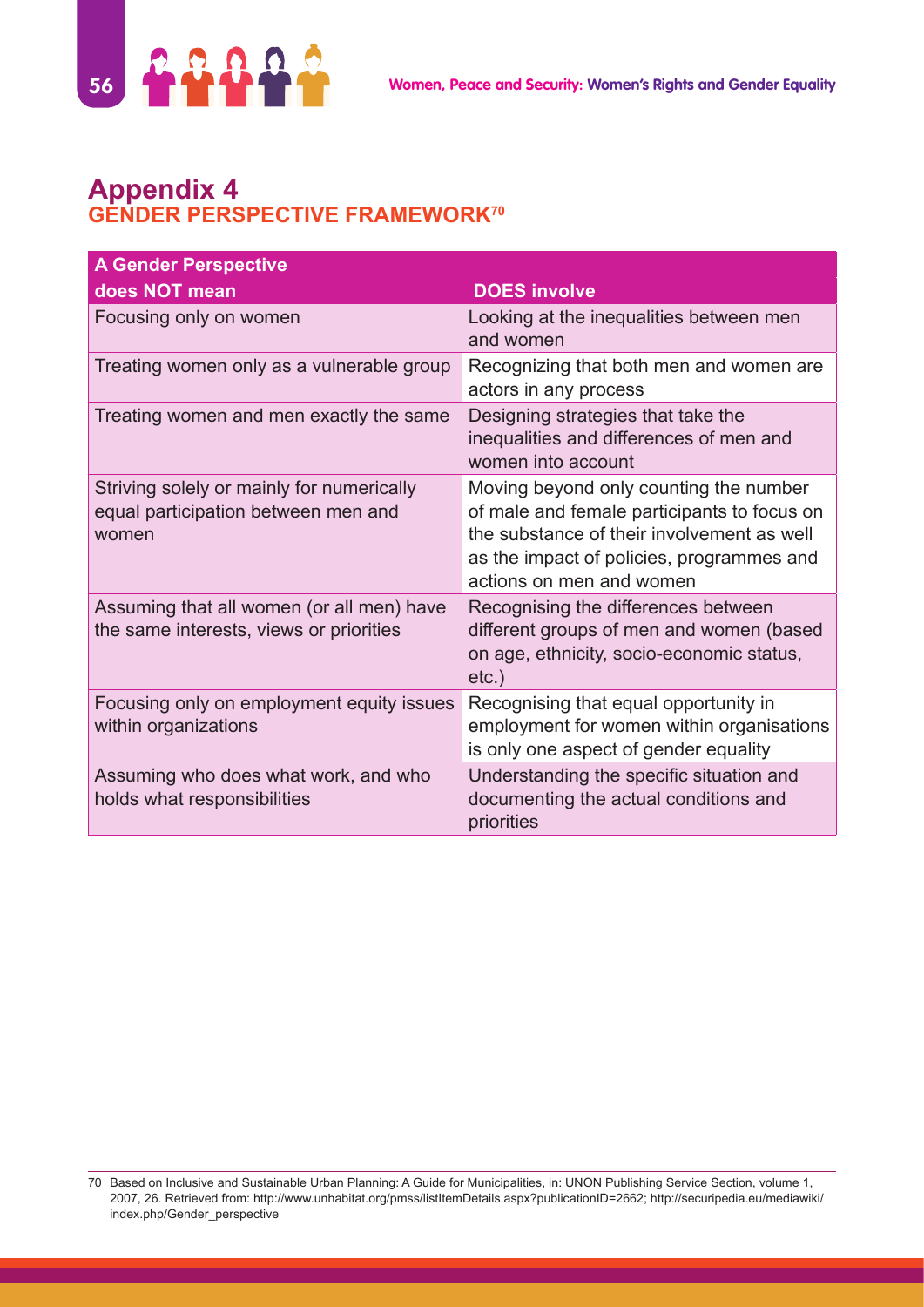

# **Appendix 5 MAINSTREAMING GENDER PERSPECTIVES71**

#### **MAINSTREAMING GENDER PERSPECTIVES**

- Issues across all areas of activity should be defined in such a manner that gender differences can be diagnosed - that is, an assumption of gender neutrality should not be made.
- Responsibility for translating gender mainstreaming into practice should be system wide and rest at the highest levels. Accountability for outcomes needs to be monitored constantly.
- Gender mainstreaming requires that every effort be made to broaden women's participation at all levels of decision-making.
- Gender mainstreaming must be institutionalized through concrete steps, mechanisms and processes in all parts of the system.
- Gender mainstreaming does not replace the need for targeted, women specific policies and programmes or positive legislation, nor does it substitute for gender units/ focal points.
- Clear political will and the allocation of adequate and, if need be, additional human and financial resources for gender mainstreaming from all available funding sources are important for the successful translation of the concept into practice.

<sup>71</sup> These are based on the UN Principles, See Report to the General Assembly of the Economic and Social Council 1997 A/52/3, 18 September 1997, http://www.un.org/documents/ga/docs/52/plenary/a52-3.htm; Chapter 4 Extract on Gender Mainstreaming http:// www.un.org/womenwatch/daw/csw/GMS.PDF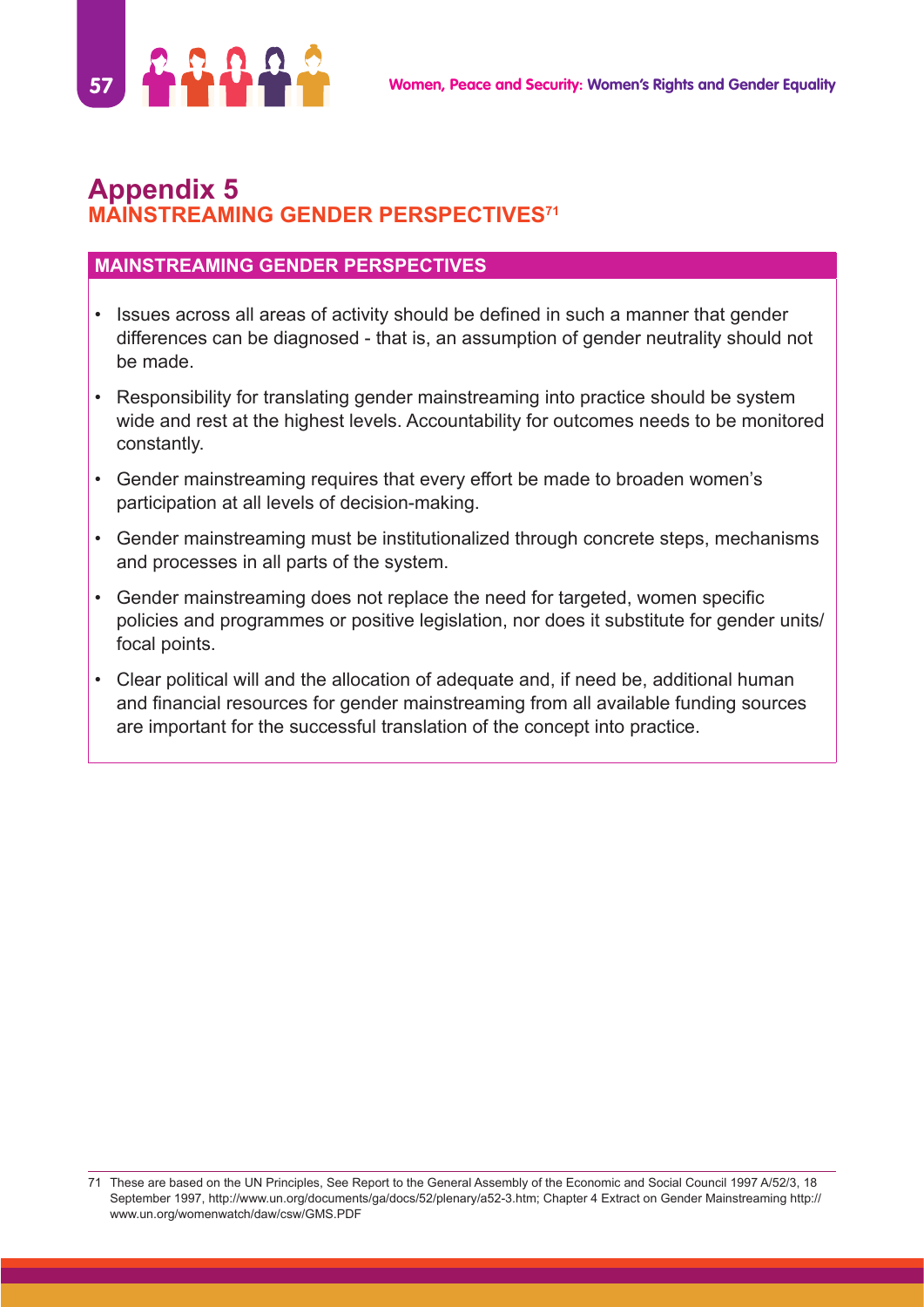

# **Appendix 6 GENDER BUDGETING TOOLS72**

| <b>GENDER BUDGETING TOOLS</b>                                            |                                                                                                                                                                                                                                                     |
|--------------------------------------------------------------------------|-----------------------------------------------------------------------------------------------------------------------------------------------------------------------------------------------------------------------------------------------------|
| Gender-aware policy appraisal                                            | To analyse policies and programmes from<br>a gender perspective and identify the ways<br>in which policies and resources are likely to<br>reduce or increase gender inequalities.                                                                   |
| Gender-disaggregated beneficiary<br>assessment                           | To evaluate the extent to which<br>programmes or services are meeting the<br>needs of actual or potential beneficiaries.                                                                                                                            |
| Gender-disaggregated public expenditure<br>benefit incidence analysis    | To evaluate the distribution of resources<br>among women and men, girls and boys.                                                                                                                                                                   |
| Gender-disaggregated analysis of the<br>impact of the budget on time use | To establish a link between budget,<br>services and the way different household<br>members spend their time.                                                                                                                                        |
| Gender-aware economic policy framework                                   | To incorporate a gender perspective into<br>the frameworks of policy development,<br>planning and budgetary allocations, such<br>as disaggregating variables by gender<br>and highlighting gender-blind assumptions<br>about how the economy works. |
| Gender-aware budget statement                                            | Reports generated by government agencies<br>on the implications of their expenditure on<br>gender equality objectives.                                                                                                                              |
| Gender disaggregated tax-incidence<br>analysis                           | To assess the differential impacts of<br>taxation on women and men as well as<br>evaluate the level of expenditure raised<br>in relation to the needs and demands for<br>public expenditure.                                                        |

<sup>72</sup> Information support for gender budget analysis, Extract from Bridge Gender and Budgets Cutting Edge Pack (section 4), July 2003 quoting also Budlender D, Sharp R and Allen K, How to do a Gender-Sensitive Budget Analysis: Contemporary Research and Practice, Commonwealth Secretariat, London, 1998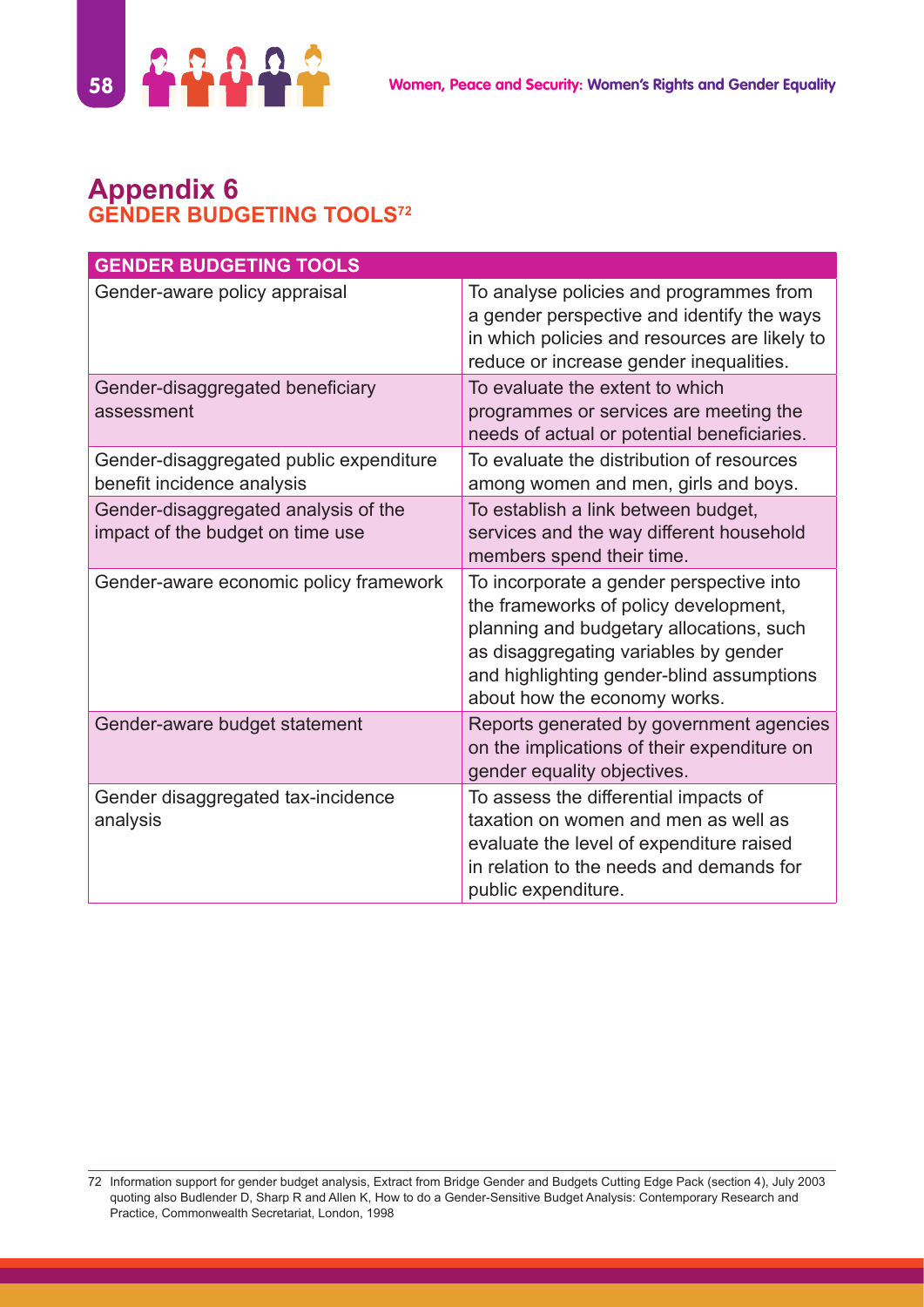

#### **Appendix 7 ILLUSTRATIVE INDICATORS TO TRACK IMPLEMENTATION OF WOMEN, PEACE AND SECURITY (Based on the UN Indicators)**

| Goal 1 | Prevention of conflict through gender sensitive strategies and support<br>for women's and girls' human rights                                                                                                                                                      |
|--------|--------------------------------------------------------------------------------------------------------------------------------------------------------------------------------------------------------------------------------------------------------------------|
|        | Extent to which the government engages with and addresses specific<br>issues affecting women and girls in terms of reference, strategies,<br>programmes and reports.                                                                                               |
|        | Extent to which measures to support women's and girls' human rights<br>are included in governmental and inter-governmental mechanisms and<br>guidance across all sectors.                                                                                          |
|        | Extent to which measures to protect women's and girls human rights are<br>included in policing, security, health and economic frameworks.                                                                                                                          |
|        | Proportion of senior officials in the civil service North and South, the<br>Northern Ireland Office, and non-departmental public bodies North and<br>South who are aware fo the relationship between national and international<br>human rights obligations.       |
|        | Proportion of senior officials in the civil service North and South, the<br>Northern Ireland Office, and NDPBs North and South who are aware of<br>UNSCR 1325 and its relationship to domestic equality duties in Northern<br>Ireland and the Republic of Ireland. |
|        | Extent to which women's and girl's human rights are reported, referred and<br>investigated by human rights and equality bodies.                                                                                                                                    |
|        | Number and nature of gender issues reflected in policing plans.                                                                                                                                                                                                    |
|        | Evidence which demonstrates that women's security, health and economic<br>status has been improved through implementation of key strategies e.g<br>GES, DSVS, Victims and Witnesses, community safety, economic, etc.                                              |

| Goal 2 | Women participate equally with men; and gender equality is promoted<br>in decision-making processes                                                                                                                          |
|--------|------------------------------------------------------------------------------------------------------------------------------------------------------------------------------------------------------------------------------|
|        | Proportion of women (i) appointed to public sector boards; (ii) holding<br>leadership positions in the civil service, rest of the public sector, the private<br>sector; (iii) holding board positions in the private sector. |
|        | Number of departments and agencies with senior gender champions and<br>using gender experts to develop strategies and policies.                                                                                              |
|        | Number and proportion of women in governance bodies of human rights<br>and equality bodies.                                                                                                                                  |
|        | Proportion of of women in the justice system, including as prosecutors and<br>judges.                                                                                                                                        |
|        | Proportion of women (i) among PSNI officers; (ii) in senior PSNI positions;<br>(iii) on NI Policing Board; (iv) on PCSPs.                                                                                                    |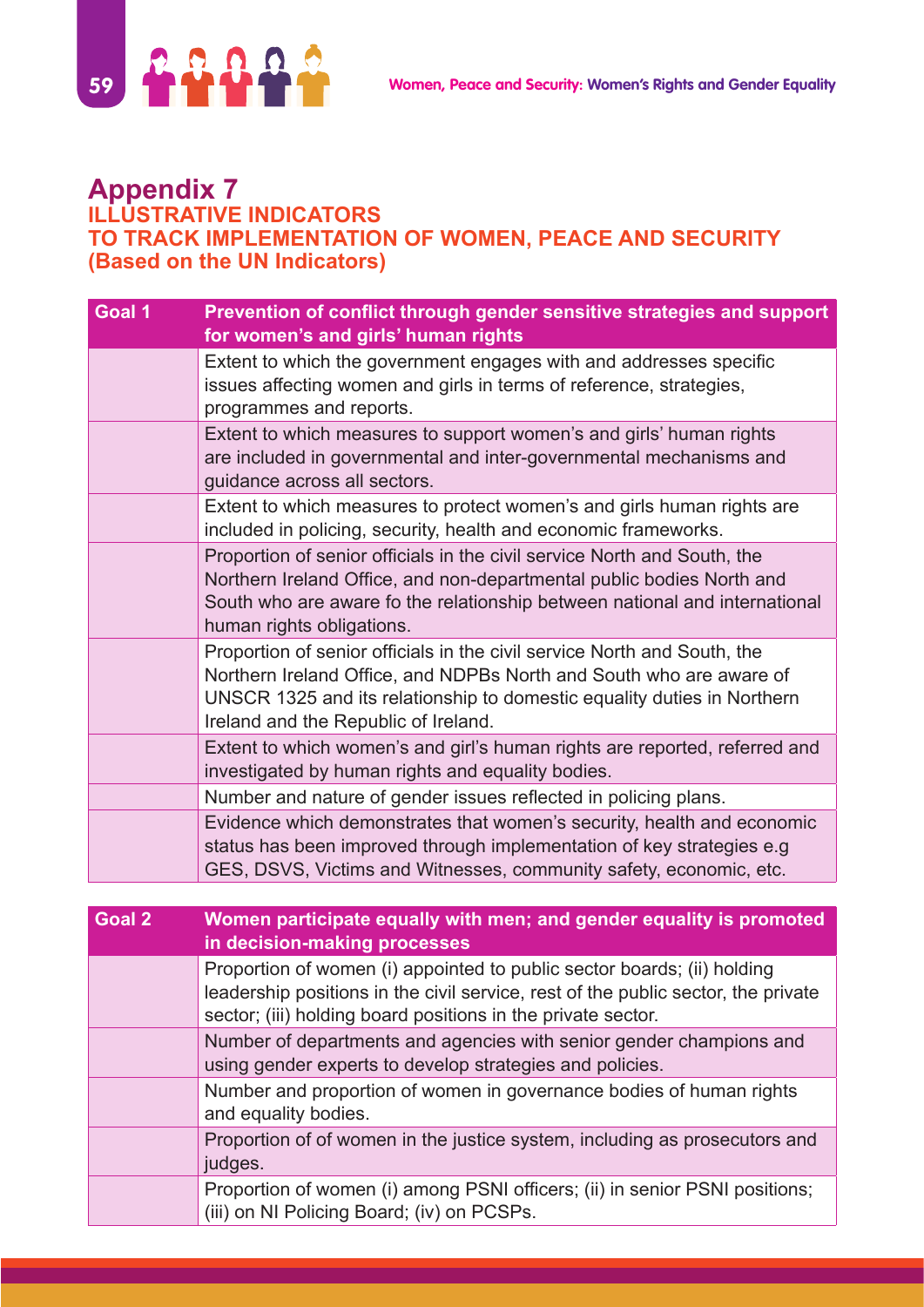

| Goal 2 | Women participate equally with men; and gender equality is promoted<br>in decision-making processes                                                                                                |
|--------|----------------------------------------------------------------------------------------------------------------------------------------------------------------------------------------------------|
|        | Proportion of women mediators, negotiators and technical experts in<br>ongoing and sporadic peacebuilding: (i) strategies; (ii) mechanisms; (iii)<br>governance; (iv) implementation arrangements. |
|        | Number and proportion of women in neighbourhood and special committees<br>for advancing community reconstruction, economic regeneration and social<br>development.                                 |
|        | Proportion of women in Parliament, the Dail, the Northern Ireland Assembly,<br>ministerial positions, councillors and mayoral positions.                                                           |
|        | Proportion of women as political candidates, in party executives and as<br>constituency chairs.                                                                                                    |
|        | Evidence of use of existing positive action legislation to advance women's<br>political representation.                                                                                            |

| Goal 3 | Women's and girls' safety, health and economic well-being<br>are protected                                                                                                                                                            |
|--------|---------------------------------------------------------------------------------------------------------------------------------------------------------------------------------------------------------------------------------------|
|        | Prevalence and patterns of gender-based violence and abuse.                                                                                                                                                                           |
|        | Increased reporting on gender-based violence and abuse (i) to PSNI; (ii) in<br>PSNI regular reports and analysis.                                                                                                                     |
|        | Percentage of cases of gender-based violence against women and girls<br>that are reported, investigated, prosecuted and sentenced.                                                                                                    |
|        | Proportion of women who (i) feel safe in their communities; and (ii) feel able<br>to express their views freely within their communities.                                                                                             |
|        | Hours of training per head of (i) decision-making/senior personnel; and (ii)<br>all personnel in security and justice institutions on gender-based violence<br>and women's human rights.                                              |
|        | Extent to which national/NI laws to protect women's and girls' human rights<br>are in line with international standards (e.g. through the NIHRC annual<br>monitoring report to the NI Assembly).                                      |
|        | Incidence of PTSD amongst women.                                                                                                                                                                                                      |
|        | Mental health issues: (i) incidence of PTSD amongst women; (ii) evidence<br>of the recognition of the effects of the 'troubles' on women's mental health;<br>(iii) extent of provision of treatment for women's mental health issues. |
|        | Proportion of women employed full-time and part-time.                                                                                                                                                                                 |
|        | Extent to which women's enterprises benefit from economic development<br>initiatives.                                                                                                                                                 |
|        | Proportion of women involved in trade missions.                                                                                                                                                                                       |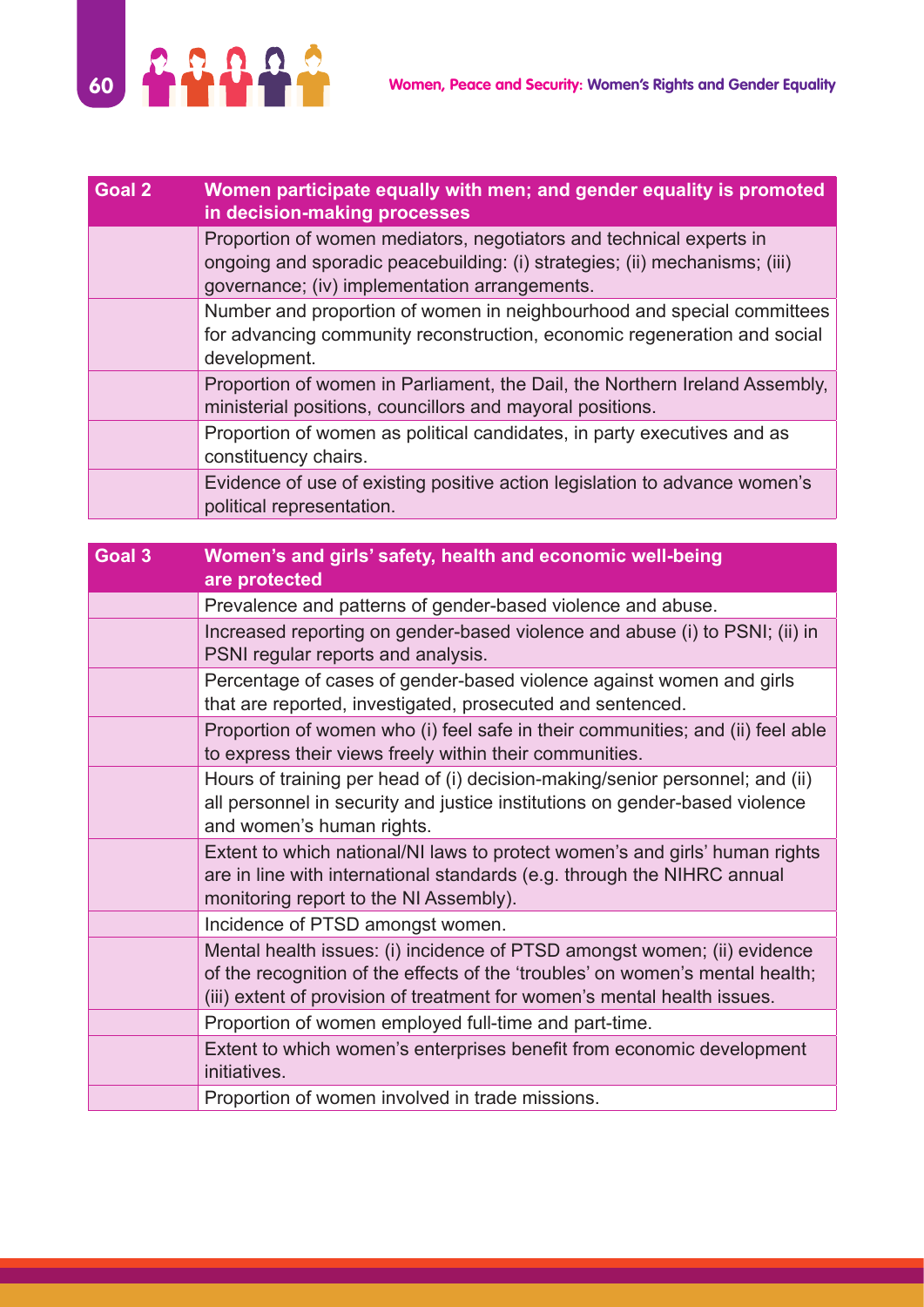

| Goal 4 | Women's and girls' specific reconstruction and legacy needs are<br>met; and women's capacities to act as agents in reconstruction and<br>recovery are reinforced                                                       |
|--------|------------------------------------------------------------------------------------------------------------------------------------------------------------------------------------------------------------------------|
|        | Proportion of publicly funded programmes/ projects in which there is a<br>requirement of gender equality and gender indicators are evident.                                                                            |
|        | Proportion/ number of programmes/ projects which apply Gender<br>Responsive Budgeting.                                                                                                                                 |
|        | Proportion of budget related to indicators that address gender equality<br>issues in strategic planning frameworks.                                                                                                    |
|        | Proportion of budgets related to targets that address gender equality issues<br>in strategic planning.                                                                                                                 |
|        | Proportion of total disbursed funding (i) to civil society organisations that is<br>allocated to address gender equality; (ii) to support gender equality that is<br>allocated to civil society organisations.         |
|        | Extent to which truth recovery and legacy of the past processes include<br>provisions to address the participation, rights, interests and concerns of<br>women and girls.                                              |
|        | Extent to which peace building strategies include provisions to address the<br>participation, rights, interests and concerns of women and girls                                                                        |
|        | Extent to which community reconstruction, social and economic<br>development initiatives, strategic governance and local committees include<br>women and address the rights, interests and concerns of women and girls |
|        | Proportion of women involved in local government arrangements for<br>community planning.                                                                                                                               |

| Goal 5 | Women's rights and inclusion is championed; and gender sensitive<br>policy-making is routinely done                                                                                                                                                             |
|--------|-----------------------------------------------------------------------------------------------------------------------------------------------------------------------------------------------------------------------------------------------------------------|
|        | Inclusion of objective on gender equality in the Programme for Government<br>and in inter-governmental arrangements.                                                                                                                                            |
|        | Inclusion of international obligations and frameworks in the Gender Equality<br>Strategy.                                                                                                                                                                       |
|        | The revised Gender Equality Strategy includes the thematic framework<br>based on five internationally recognised themes.                                                                                                                                        |
|        | The revised Gender Equality Strategy advocates the equal representation<br>and inclusion of women.                                                                                                                                                              |
|        | Evidence that the Gender Equality Strategy has affected the implementation<br>of key strategies for peacebulding, reconstruction and recovery (e.g. TBUC,<br>economic strategy, Delivering Social Change, legacy, etc), to deliver peace<br>benefits for women. |
|        | Ireland's future 1325 National Action Plans extend and focuses activity in<br>relation to women affected by the Northern Ireland conflict.                                                                                                                      |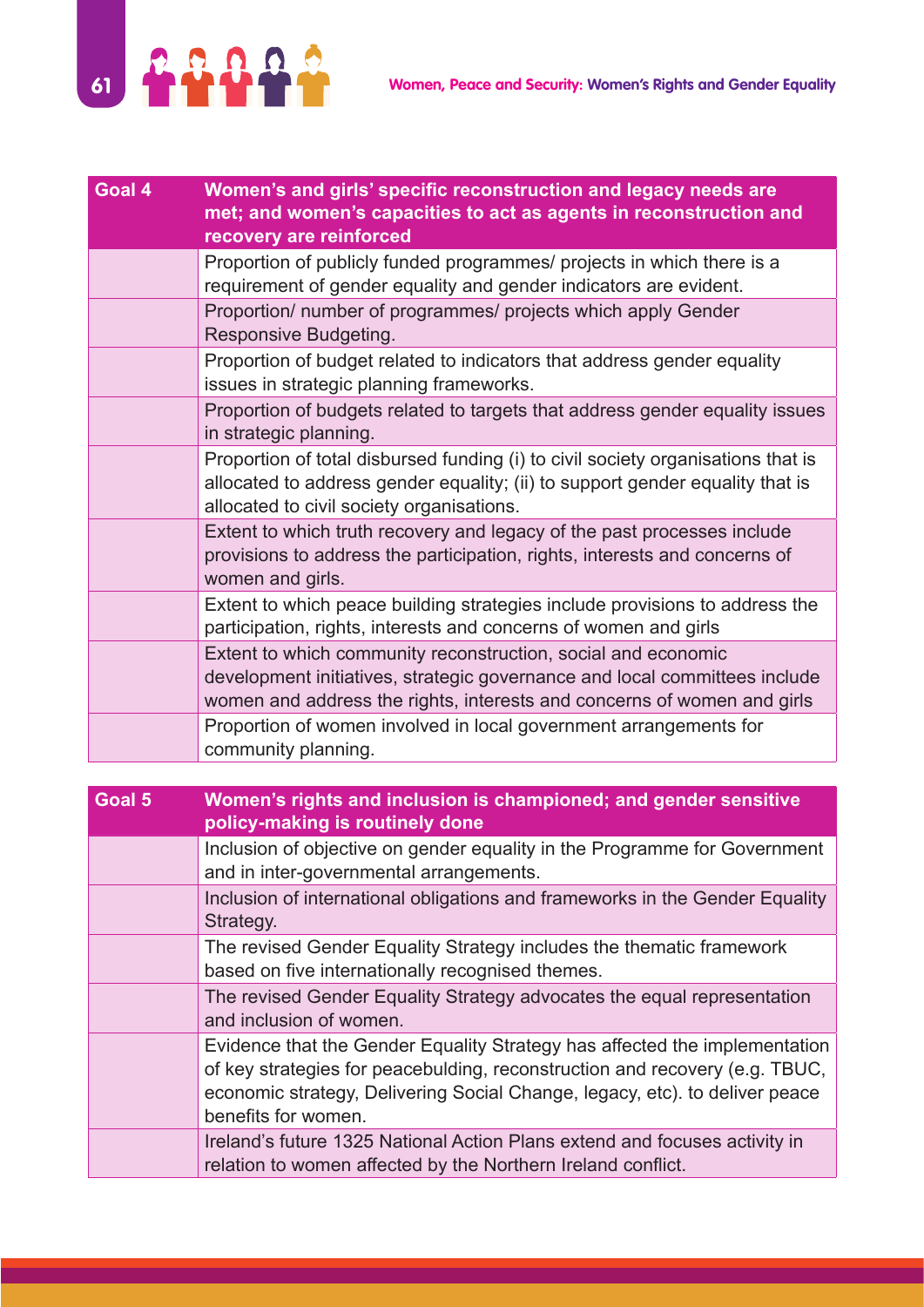

| Goal 5 | Women's rights and inclusion is championed; and gender sensitive<br>policy-making is routinely done                                                 |
|--------|-----------------------------------------------------------------------------------------------------------------------------------------------------|
|        | Number of 'missions' sharing lessons from NI conflict and peacebuilding to<br>international communities that include equal representation of women. |
|        | Proportion of women involved in trade missions.                                                                                                     |
|        | Evidence of inter-jurisdictional collaboration on delivering on the peace<br>commitments and benefits for women.                                    |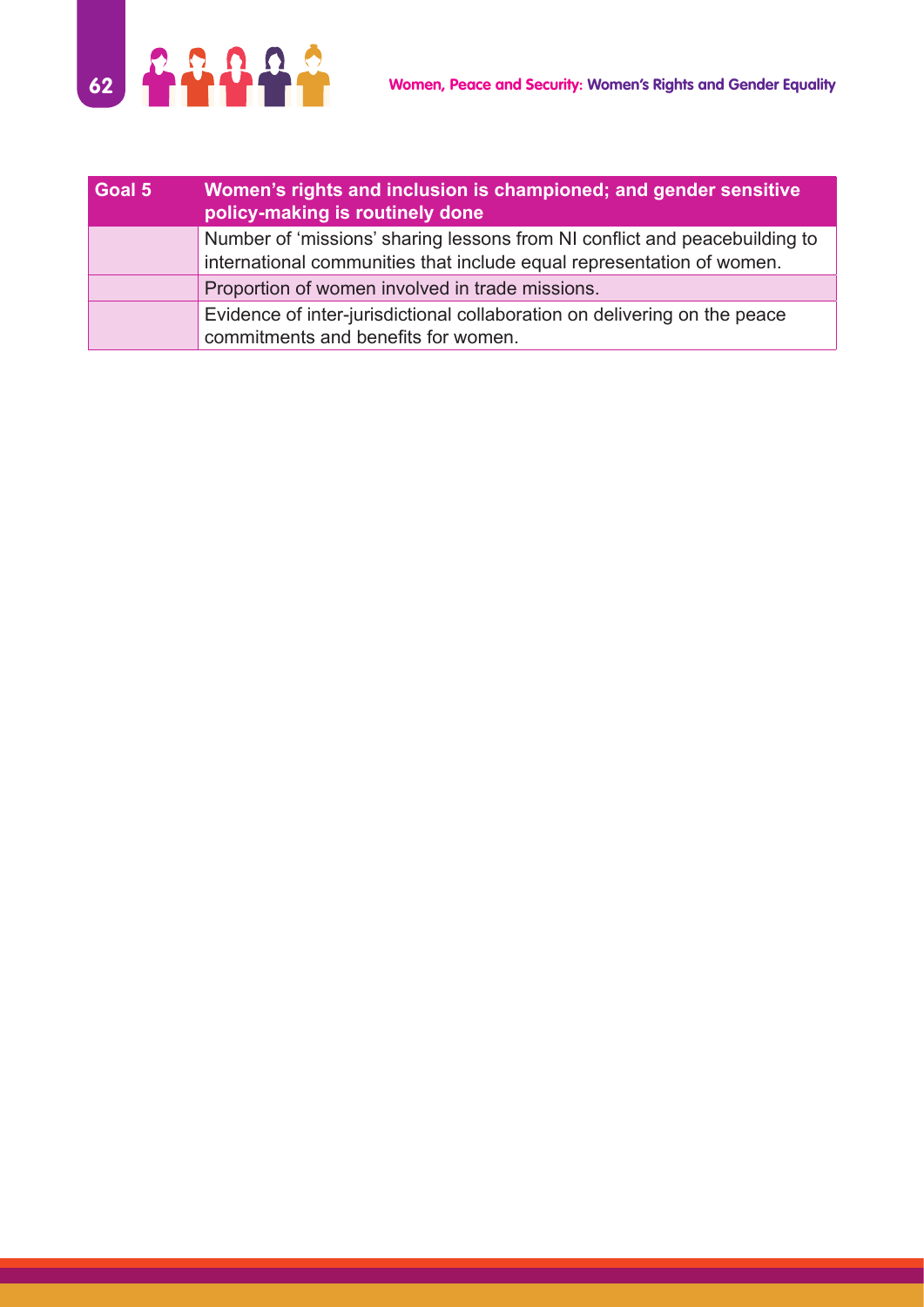

### **Appendix 8 ILLUSTRATIVE PRACTICE EXAMPLES PROVIDED BY NORTHERN IRELAND EXECUTIVE DEPARTMENTS AND PUBLIC BODIES**

This appendix contains a number of examples of practice provided by Northern Ireland Executive Departments and Non-Departmental Public Bodies (NDPBs) on gendering policies and programmes. They have been provided to the Women and Peacebuilding: Sharing the Learning project as illustrations of the range of work on gendering polices in respect of women, peace and security issues across government.

The information was provided by organisations against a pre-set template. The examples are illustrative and not intended to be exhaustive.

In keeping with the structure of the framework, the examples are provided under five themes:

- **1. Prevention, Framework of Security & Rights**
- **2. Participation & Representation**
- **3. Protection, Realisation of Rights, Economic & Social Justice**
- **4. Relief, Recovery, Reconstruction, Legacy**
- **5. Promotion & Advocacy**

Each of these themes is explained at the beginning of the relevant section. Further explanation can be found in Chapter 2 of the Women Peace and Security: Guide to Developing and Applying Women, Peace and Security Practice In Northern Ireland/Ireland.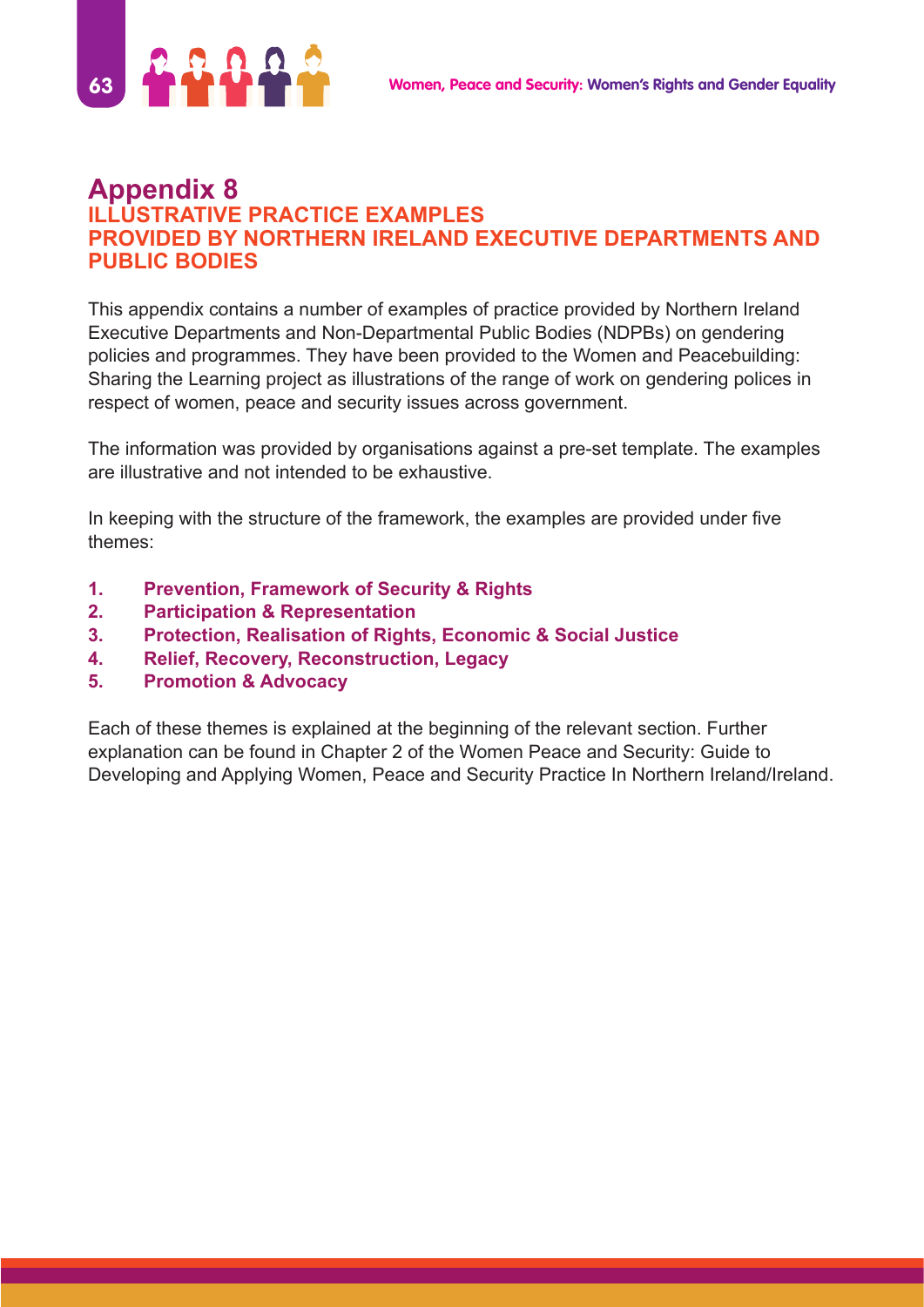

#### **1. Prevention, Framework of Security & Rights**

**Mainstream a gender perspective into all conflict prevention activities and strategies; provide a secure environment that prevents violence against women; protect and advance women's human rights and gender equality in government strategies.**

| Department/Agency                                                                                                                                                            | Department of Justice |
|------------------------------------------------------------------------------------------------------------------------------------------------------------------------------|-----------------------|
|                                                                                                                                                                              |                       |
| 1. Title of the Good Practice Experience/Initiative                                                                                                                          |                       |
| Violence Against Women: Engaging with Stakeholders                                                                                                                           |                       |
| 2. Brief summary of the Good Practice Experience/Initiative                                                                                                                  |                       |
| The Domestic and Sexual Violence Protection and Justice Sub-Group ("the Sub-Group")<br>considers how the justice system supports victims of demostic and sexual violence and |                       |

considers how the justice system supports victims of domestic and sexual violence and abuse and how it deals with those who are accused and convicted of domestic and sexual violence offences. The Sub-Group seeks ways to improve both the criminal and civil justice response to all aspects of domestic and sexual violence and abuse.

The Sub-Group puts forward proposals to the Regional Strategy Group with a view to securing effective criminal justice responses to domestic and sexual violence and abuse, and increased public confidence in the criminal justice process in Northern Ireland.

There is wide membership on the Sub-Group from all relevant bodies in both the voluntary and statutory sector.

#### 3. Rationale for the Initiative

#### **Functions:**

In discharging its role and responsibilities the Sub-Group in accordance with its terms of reference:

• considers and, where appropriate, responds to relevant legislative and policy initiatives regarding domestic and sexual violence and abuse and advises and reports on those initiatives to the Regional Strategy Group;

• encourages and reports on the progress of policy consideration of Northern Ireland domestic and sexual violence offences, taking account of changes in the law in other jurisdictions.

• monitors best policy and practice, identifies any required continuous improvement actions for each agency and encourages the implementation of those actions, with a view to improving the response to victims and perpetrators in both the civil and criminal justice spheres.

• identifies and supports the introduction of appropriate professional development and skills programmes relevant to the treatment of victims (and witnesses) of domestic and sexual violence within the criminal justice system.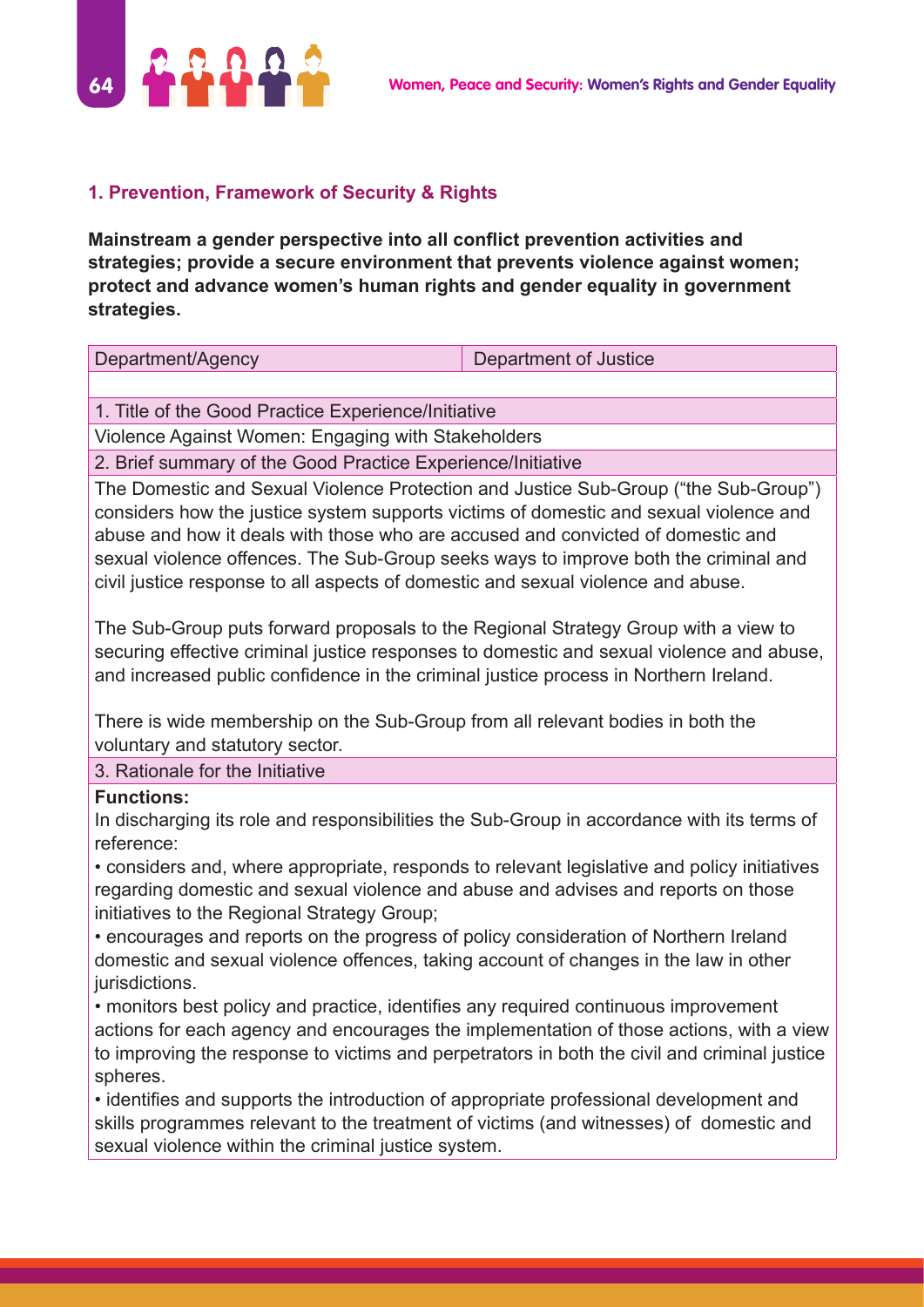

## 4. Other Partners (including funding partners), and the type of cooperation

There is wide membership on the Sub-Group from all relevant bodies in both the voluntary and statutory sectors. Membership includes representatives from:

- Department of Justice;
- Police Service of Northern Ireland;
- Northern Ireland Prison Service;
- Probation Board for Northern Ireland;
- Public Prosecution Service
- Northern Ireland Courts and Tribunal Service;
- NI Legal Service Commission
- NI Law Commission
- NI Law Society
- Civil Law Reform Division of DFP
- Women's Aid
- Victim support NI
- NSPCC
- NEXUS
- Health and Social Care Trust
- National Treatment of Offenders

5. Key Objectives & how they are reflected in the Experience/Initiative

As at 3 above

6. Description of the Good Practice (e.g. phases, processes & activities)

There are regular meetings of the Sub Group and the wide ranging membership ensures that key stakeholder have the opportunity to discuss and influence actions to address the issues under consideration.

7. Stakeholder engagement in development and evaluation

Relevant Statutory and Voluntary Sector Stakeholders participate in Sub-Group meetings and considerations of pertinent issues. The position of Chair is rotated and is currently held by the Director of the Women's Aid Federation Northern Ireland.

8. Outcomes (attained or expected)

The Sub-Group seeks ways to improve both the criminal and civil justice response to all aspects of domestic and sexual violence and abuse

9. Results and lessons learned (Impact; Opportunities, Difficulties & Challenges; Key Lessons)

The opportunity to work in partnership with all key stakeholders in the development of plans to address these issues is particularly useful. The wide ranging group of stakeholders allows for full debate on the different elements of the work which can be challenging but extremely valuable.

10. How widely deployed is the Good Practice?

The same ethos of including all relevant stakeholders in the area of domestic and sexual violence and abuse is replicated at the level of the Regional Strategy Group.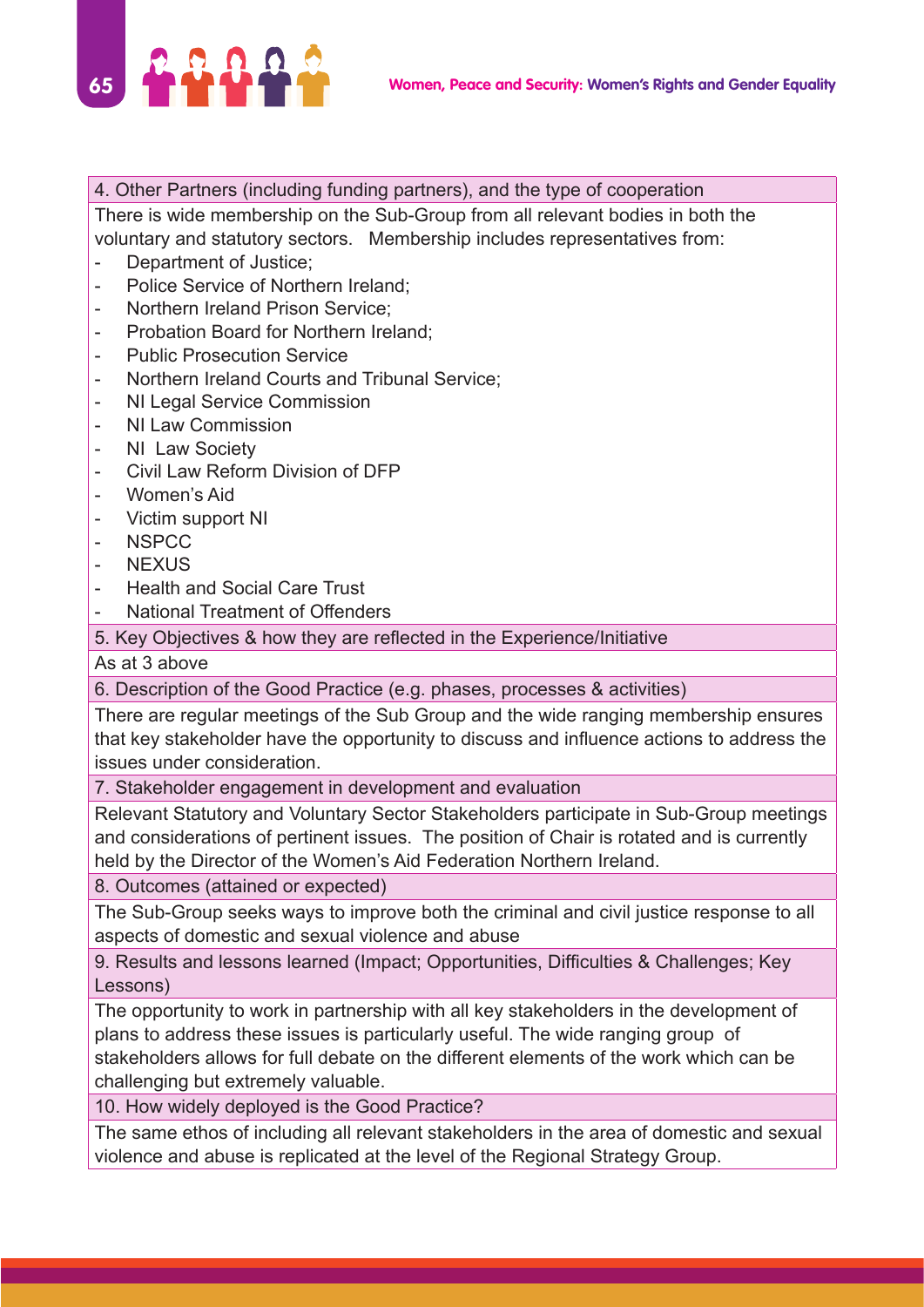

| Department/Agency | Department of Justice |
|-------------------|-----------------------|
|                   |                       |

1. Title of the Good Practice Experience/Initiative

Oversight of the PSNI Equality, Diversity and Good Relations Strategy (which includes the Gender Action Plan and Disability Action Plan)

2. Brief summary of the Good Practice Experience/Initiative

The PSNI Strategic Diversity Steering Group (SDSG) monitors progress of the PSNI Equality, Diversity and Good Relations Strategy and evaluate the implementation of this Strategy. The NI Policing Board's Resources Committee receive regular reports and updates on the out-workings of the Strategy (which includes the Gender Action Plan and Disability Action Plan) and sit as an observer on this group. This allows Members to monitor the implementation of these actions and gain an insight as to how PSNI are addressing Equality, Diversity and Good Relation matters and allows the Committee to input from an independent viewpoint.

3. Rationale for the Initiative

PSNI's Equality, Diversity & Good Relations Strategy was approved by the Equality Commission in September 2012 and it evidences how they meet PSNI's legal obligations under:

- Section 48 of 2000 Police Act;
- Section 49 of the 2006 Disability Discrimination Order; and
- Section 75 of the NI Act 1998.

The objective is to have a workforce reflective of the society we serve

4. Other Partners (including funding partners), and the type of cooperation

Different work streams feed into PSNI's Strategic Diversity Steering Group (SDSG) which monitors progress against the Equality, Diversity and Good Relations Strategy, these are:

- Strategic Diversity Steering Group
- Operational Diversity Group
- Gender Implementation Group
- Diversity Advocates
- IAGs
- Staff Associations
- Equality & Diversity Unit (3 Professional Members)

The Gender Implementation Group is chaired by the Deputy Chief Constable and has representatives from Police Federation NI, Superintendents' Association, NIPSA, all Districts and Departments, as well as representatives from NI Policing Board. This group meets on a quarterly basis to review progress and address any emerging gender issues.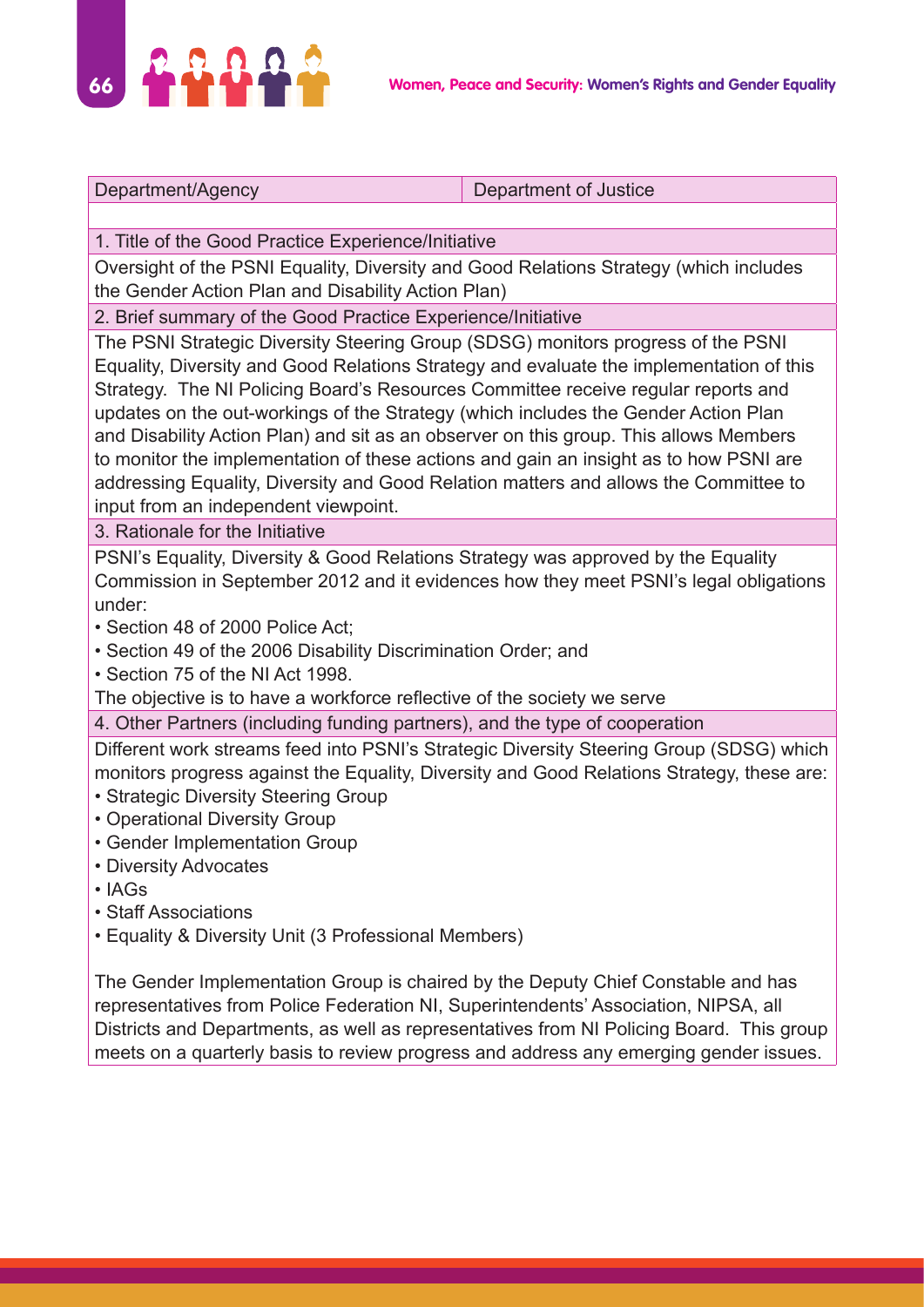

#### 5. Key Objectives & how they are reflected in the Experience/Initiative

The Action Plan from the Strategy has a total of 46 actions which sit under three themes, namely:

- Identifying, Addressing and Reducing Inequalities in Service Delivery & Employment Practice;
- Evidencing equality and diversity across the Police Service; and
- Improving the prevention and detection of Hate Crime and crimes which act as a "signal" to a community that they are at risk.

The Action Plan allows PSNI to manage, track and monitor the progress of recommendations, as well as providing a clear audit trail of work carried out by the Service in implementing the recommendations/programmes of work.

The objective is to have a workforce reflective of the society we serve and this is measured by PSNI preparing and submitting a draft plan to the NI Policing Board which identifies our workforce composition by grade/rank/location in terms of:

- Gender
- Ethnicity
- Disability
- Community Background

PSNI also need to ensure that they have in place the following:

• Have a retention strategy, specifically focused on officers and staff from

underrepresented backgrounds within the Service and within specialist posts/locations;

- Ensure PSNI is a workplace which is inclusive, fair and welcoming;
- Develop a corporate prevention strategy for Hate and Signal Crime; and

• Develop and deliver an improved corporate investigation and detection strategy for Hate Crime and Signal crimes.

6. Description of the Good Practice (e.g. phases, processes & activities)

• PSNI is seen to be "fair" in delivering policing to all sections of society by having appropriate employment and working practices;

• PSNI is seen to have an engaged workforce reflective of the society it services at all grades, ranks, and in specialist posts/locations; and

• PSNI is seen as an organisation which contributes to a safer Northern Ireland by dealing effectively with Hate Crime and crime which acts as a signal to minority communities that they are vulnerable.

7. Stakeholder engagement in development and evaluation

PSNI are held to account by the NI Policing Board by having to report on a 6 monthly basis to the Board's Resources Committee on their progress.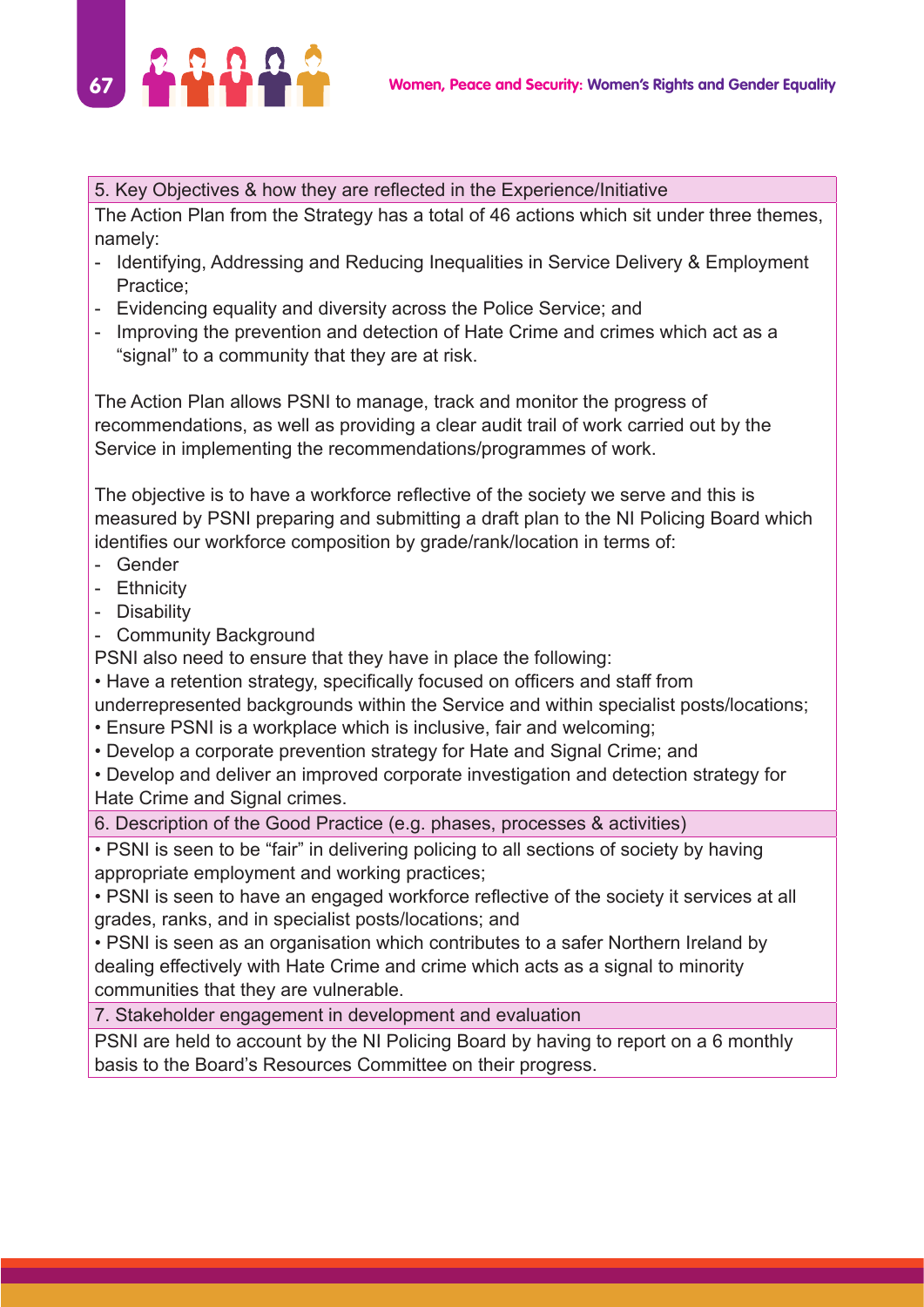

#### 8. Outcomes (attained or expected)

There are many outcomes from the SDSG, some of which include:

**Flexible Working** - PSNI have an objective to maximize operational capability with regards to flexible working and the need for the changes to be built into the organisational culture whilst retaining the focus of business needs;

**Close Protection Unit (CPU)** - A temporary attachment opportunity for female officers to the CPU to assist with the G8 summit as a pilot scheme was organised as females can find it challenging to pass the physical assessments required to gain entry into the CPU. Under Section 75, the Physical Education Department are currently equality screening all physical assessments to identify any detriment to females (or other section 75 groupings) and the Committee will continue to monitor PSNI's endeavours in this area;

**The Cultural Audit Report 2011** - The purpose of the cultural audit is to assess the extent to which the culture of PSNI was fit for purpose in terms of service delivery envisaged by Patten to assess changes since the audit carried out in 2008. This is the third cultural audit the first of which was carried out in 2005. The NI Policing Board's Resources Committee has worked with PSNI to help them develop a variety of work streams as a result of the recommendations, such as an Engagement Strategy. The Committee's aim is to look at new methods and the use of other tools as well as the Cultural Audit to capture this information in future so it does not become stale by using the same tool.

9. Results and lessons learned (Impact; Opportunities, Difficulties & Challenges; Key Lessons)

There have been many positive outcomes from the out workings of the Strategic Diversity Steering Group.

10. How widely deployed is the Good Practice?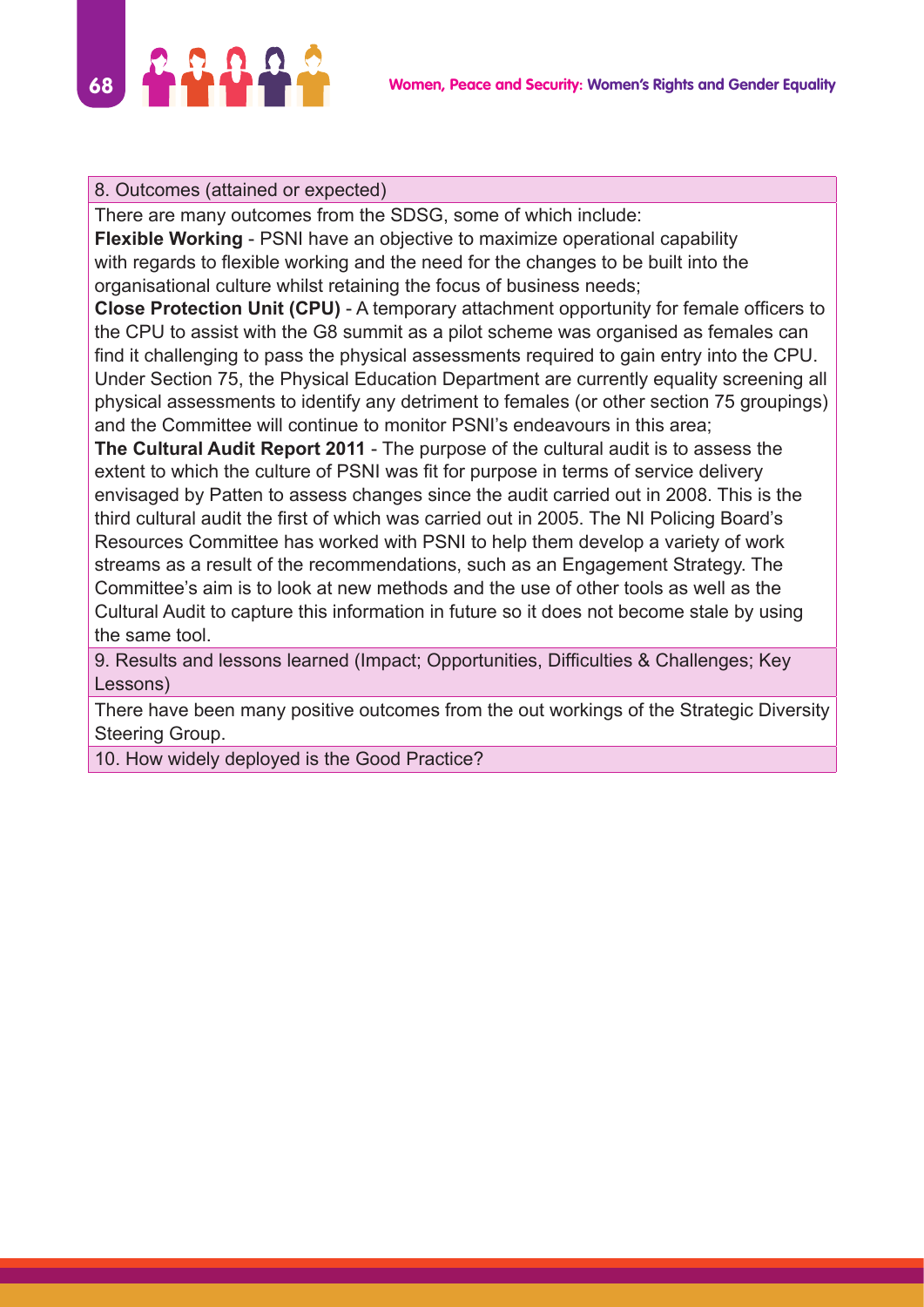

#### **2. PARTICIPATION and REPRESENTATION**

**Promote and support women's active and meaningful participation in all postconflict processes; advance women in formal and informal decision-making; ensure gender balanced political representation; appoint women to senior positions; improve partnership and networking with women's rights organisations.**

| Department/Agency                                                                                                                                                                                                                                                                                                                                                                                                                                              | Department of Agriculture and Rural<br>Development (DARD) |
|----------------------------------------------------------------------------------------------------------------------------------------------------------------------------------------------------------------------------------------------------------------------------------------------------------------------------------------------------------------------------------------------------------------------------------------------------------------|-----------------------------------------------------------|
|                                                                                                                                                                                                                                                                                                                                                                                                                                                                |                                                           |
| 1. Title of the Good Practice Experience/Initiative                                                                                                                                                                                                                                                                                                                                                                                                            |                                                           |
| Improving participation and representation levels by women                                                                                                                                                                                                                                                                                                                                                                                                     |                                                           |
| 2. Brief summary of the Good Practice Experience/Initiative                                                                                                                                                                                                                                                                                                                                                                                                    |                                                           |
| <b>Background</b><br>A key recommendation from the Equality Commission's Review of Effectiveness of<br>the Section 75 Duties(2008) was that public authorities should undertake an audit<br>of inequalities by examining their functions and how these relate to the promotion<br>of equality and good relations.                                                                                                                                              |                                                           |
| In 2011 DARD published its Audit of Inequalities and accompanying Action Plan (2011-<br>2016) <sup>1</sup> . The Action Plan has two gender targets:                                                                                                                                                                                                                                                                                                           |                                                           |
| By 2016 - To improve representation by women on DARD NDPBs and associated<br>bodies to 50% by 2016.                                                                                                                                                                                                                                                                                                                                                            |                                                           |
| By 2016 – To improve representation by women on internal decision making teams /<br>groups to achieve fair representation (50:50)                                                                                                                                                                                                                                                                                                                              |                                                           |
| In the Strategic Plan (2012-2020) <sup>2</sup> the Department sets out its significant work streams<br>in coming years and reaffirms its commitment to equality and Section 75 obligations, and<br>working towards the targets set out in its Audit of inequalities.                                                                                                                                                                                           |                                                           |
| 3. Rationale for the Initiative                                                                                                                                                                                                                                                                                                                                                                                                                                |                                                           |
| <b>DARD Public Appointments</b><br>Whilst there has been some increase on the proportion of women on DARD boards over<br>the past 10 years, there is still some work to do to meet the 50% target in the Action Plan.<br>- In 2002 32% female on NI NDPB's - DARD had 56 males / 10 females (15.2%);<br>- In 2007 32% female on NI NDPBs - DARD had 64 males / 15 females (19%);<br>- In 2012 33% female on NI NDPB's - DARD had 35 males / 12 females (25.5%) |                                                           |
| 2012/13 38% of all new appointments to public bodies in NI were women (87 out of<br>227). In DARD the figure was 27.3% (3 out of 11 new appointments female). Although in<br>2011/12 31% of all new appointments to public boards in NI were women (73 out of 234),<br>DARD appointed 33.3% of women (4 out of 12 new appointments).                                                                                                                           |                                                           |

<sup>1</sup> The DARD Audit of Inequalities and Action Plan (2011-2016) can be assessed at http://www.dardni.gov.uk/index/equality/audit-ofinequalities.htm;

<sup>2</sup> Strategic Plan: http://www.dardni.gov.uk/dard-strategic-plan-2020-english-version.pdf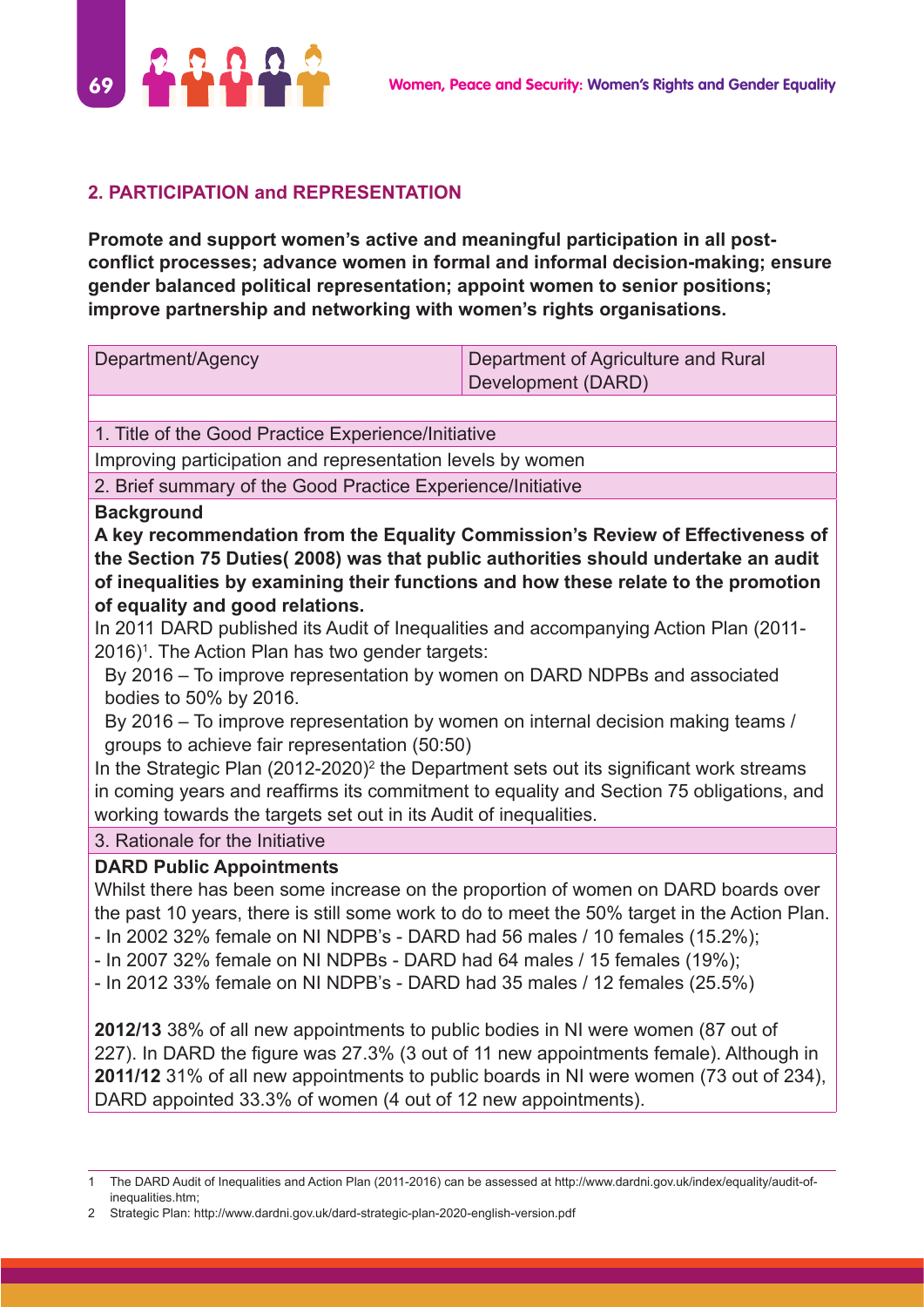

| Department/Agency | Local Government Staff Commission for |
|-------------------|---------------------------------------|
|                   | Northern Ireland                      |

1. Title of the Good Practice Experience/Initiative

Women in Local Councils-making a difference

2. Brief summary of the Good Practice Experience/Initiative

The Local Government Staff Commission (the Commission) is an Executive Non Departmental Public Body which has general oversight of matters connected with recruitment, training and terms and conditions of employment of officers in the 26 district councils and the Northern Ireland Housing Executive (NIHE) and with making recommendations to councils and the NIHE on such matters.

Based in Belfast, the Commission has a team of 11 staff to ensure that a professional service is provided to the Commission's clients. The Commission has a Chairman and 14 Members appointed by the Department of the Environment.

The Commission aims to be 'the strategic organisation for the development of human resource management and the promotion of excellence through people in the delivery of local government services in Northern Ireland'.

The Commission's specific actions and target outcomes are reflected in seven key performance areas:

- Local Government Reform
- Recruitment and Selection
- Equality and Diversity
- Learning and Development
- Employee Relations
- Organisation Design and Development
- Corporate Governance

Commission officers provide ongoing services to councils and the NIHE by providing professional HR advice and assistance and supporting the sector by recommending best practice and facilitating wider public sector cooperation.

The Commission leads a number of initiatives in the local government sector including 'Women in Local Councils – making a difference', which is designed to attract women into local government at all levels and 'Disability in Local Councils', which is aimed at encouraging people with disabilities to participate in public life through election or employment.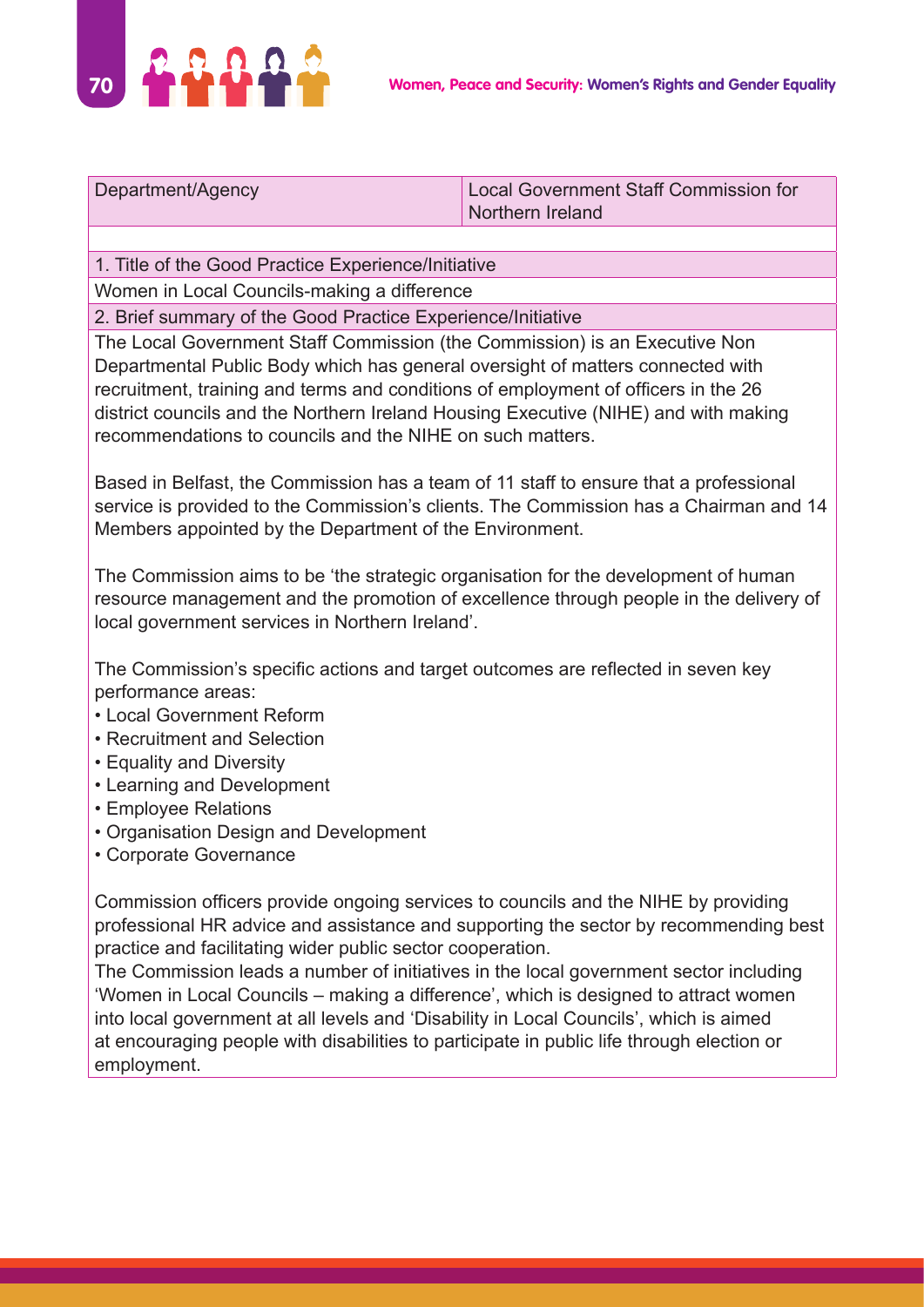# **71 March 2018 Women, Peace and Security: Women's Rights and Gender Equality**

#### 3. Rationale for the Initiative

The 'Women in Local Councils – making a difference' initiative is coordinated by the Local Government Staff Commission for Northern Ireland (the Commission).

For a number of years, the Commission had introduced initiatives to address the under representation of women in local government, particularly in senior grades. In 2005, the Commission undertook an analysis of the composition of the local government workforce which showed that:

- There were no women Chief Executives
- 16% of second tier posts were held by women
- 14 of the 26 councils had no women in senior posts

• Although women accounted for 44% in middle management grades and 40% in other grades, this masked under representation in various work categories, particularly in the non traditional sectors where only 7% of posts were held by women

• Women elected representatives currently hold 127 of the 582 council seats accounting for 22% of elected member representation.

In addition research projects into women's perceived barriers to advancement carried out over the period continued to reveal the same problems, ie women complained of a very male dominated culture, long working hours, including evening working; lack of flexible working to accommodate home responsibilities and the use of demeaning language, such as terms like 'wee girl'.

The Commission agreed to develop a more proactive strategy, based on the involvement of key stakeholders, to address the under representation of women. A stakeholder analysis was carried out and key partner organisations were identified and agreed to come together to form a Women's Development Steering Group to guide the change process.

The Steering Group concluded that these changes represented a cultural shift for local government and that although the Steering Group was representative of the local government system in Northern Ireland, it could not bring about this major change without ownership by the 26 district councils in Northern Ireland. Further, it was felt that cultural change in local government would not be sustained without ownership by elected representatives and the five main political parties, therefore the Steering Group saw the political dimension as critical to the success of the initiative.

'The Women in Local Councils – making a difference' initiative was launched in January 2006 and received widespread media coverage throughout Northern Ireland and the support of the five main political parties and all 26 district councils.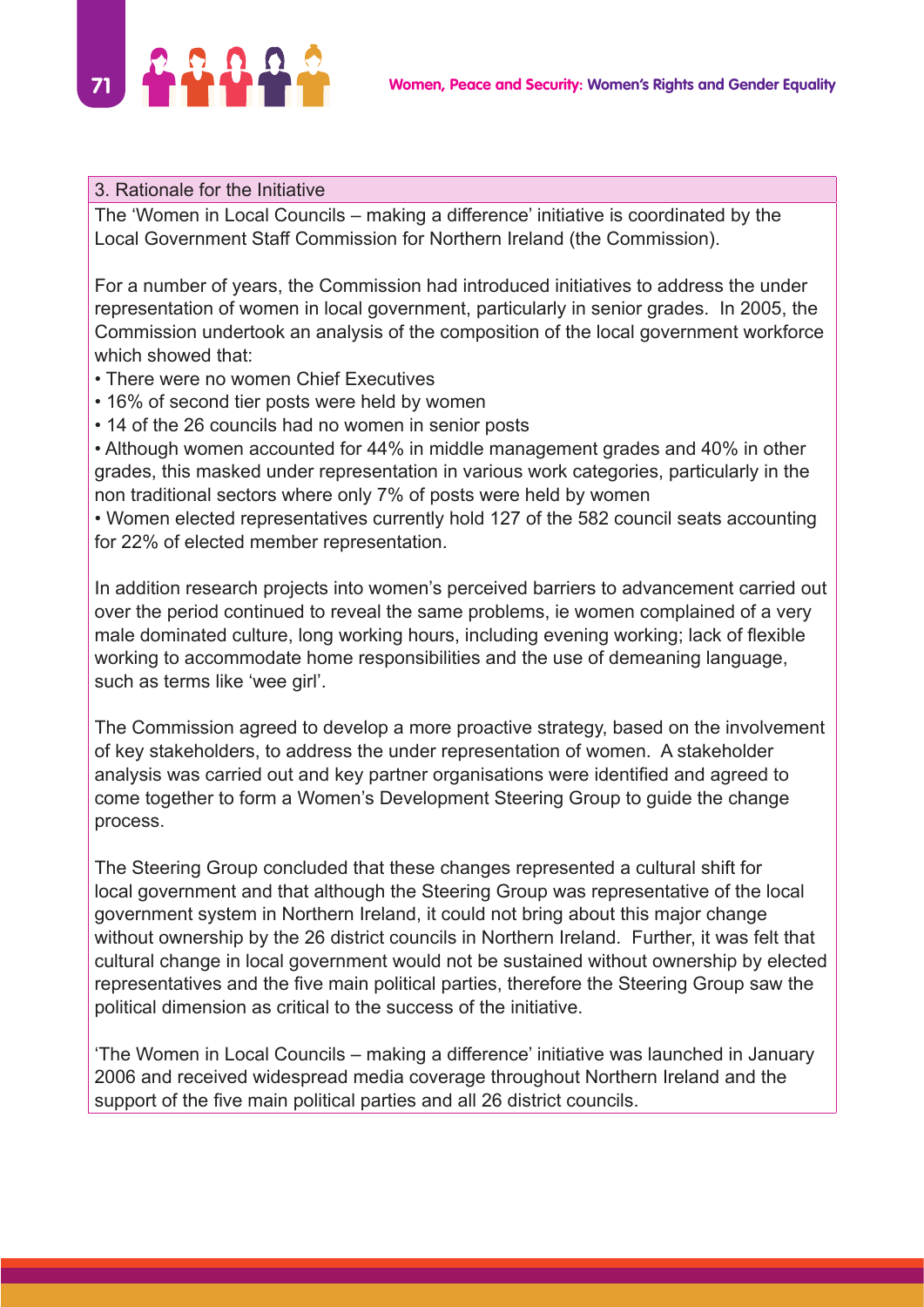

#### **Staff (Extracts from DARD Audit of Inequalities 2011)**

According to NISRA statistics as at 1/1/2010, of a total of 2656 non-industrial DARD staff, 44.7% are female. This compares to 54.6% female across the rest of the NICS. $3$  Female representation at AO level accounts for 73.3% of the total number, while this drops to 14.3% at Grade 5 level and above.

Women continue to be under-represented across DARD NDPBs, internal and external decision-making boards, committees and management teams. As representation on internal management teams and boards is often made up by individuals in specific management grades, this can often mean that women are excluded simply because they are not at the appropriate grades.

Action is needed to encourage female interest and participation in areas currently under-represented and to work to eliminate those barriers that may hinder or limit their involvement. While grade is likely to remain a key aspect at times, it is however, important to seek representation from those with the necessary skills and competences needed, rather than only those from specific grades of management.

#### 4. Other Partners (including funding partners), and the type of cooperation

5. Key Objectives & how they are reflected in the Experience/Initiative

The DARD Audit of Inequalities Action Plan (2011-2016) has two gender targets – By 2016 – To improve representation by women on DARD NDPBs and associated bodies to 50% by 2016.

By 2016 – To improve representation by women on internal decision making teams / groups to achieve fair representation (50:50)

6. Description of the Good Practice (e.g. phases, processes & activities)

Setting targets for the proportion of women on public bodies, the Departmental board will monitor progress.

7. Stakeholder engagement in development and evaluation

The Equality Unit has been encouraging a range of actions across business areas such as awareness raising sessions and workshops which the Permanent Secretary senior managers, policy makers and members of the Department's Equality Steering Group have participated in.

The sessions included input from invited external gender experts who have extensive experience in both delivering enhanced gender balance in difficult circumstances and in international research on gender issues. The Department has also engaged proactively with the Commissioner for Public Appointments in Northern Ireland, including on the recommendations made in his Diversity report (January 2014).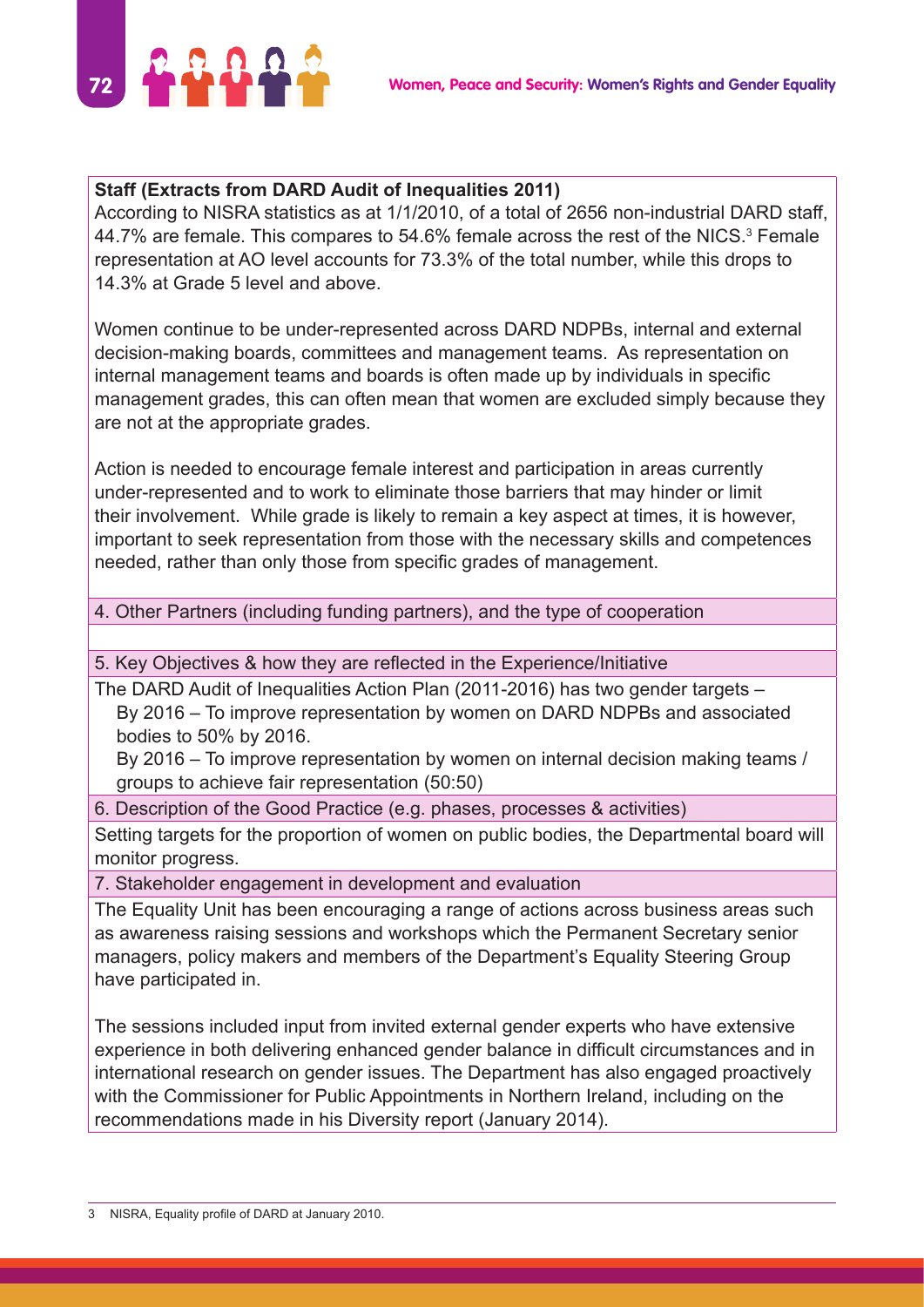

DARD was also represented on the Public Appointments Working Group which was tasked by the Permanent Secretaries Group to review existing processes, and identify ways to improve diversity generally, address inequalities and underrepresentation levels.

External engagement to encourage women's participation and highlight access to funding opportunities has happened through the Rural Development Programme (2007- 2013), the Rural Network for NI, and NI Rural Women's Network (NIRWN). A good practice guide featuring some of the women who have received funding under the RDP and who have been involved in the Thematic Group activities throughout 2012 was published. This group also worked closely with the QUB research team with their work on gender mainstreaming the NIRDP and has fed into additional research on Gender Mainstreaming.

8. Outcomes (attained or expected)

The Department has set out its clear commitment to equality and to working towards the gender targets in its Audit of Inequalities. It will continue to monitor its progress closely and hopes to see steady improvements being made to the number and proportion of women submitting applications and ultimately being successful in appointments to its sponsored NDPBs; and in working to improve representation by women on internal decision making teams and groups.

9. Results and lessons learned (Impact; Opportunities, Difficulties & Challenges; Key Lessons)

Availability of independent advice and guidance to the Department through the work of the Commissioner for Public appointments and from the expertise of the gender experts, local women's organisations and their engagement with management teams.

A visible commitment from the Permanent Secretary and the Departmental Board through the inclusion of equality and reference to the Audit of Inequalities targets in the Strategic Plan.

10. How widely deployed is the Good Practice?

The practice has been shared amongst the rural community networks, members of the Public Appointments Working Group, and gender experts.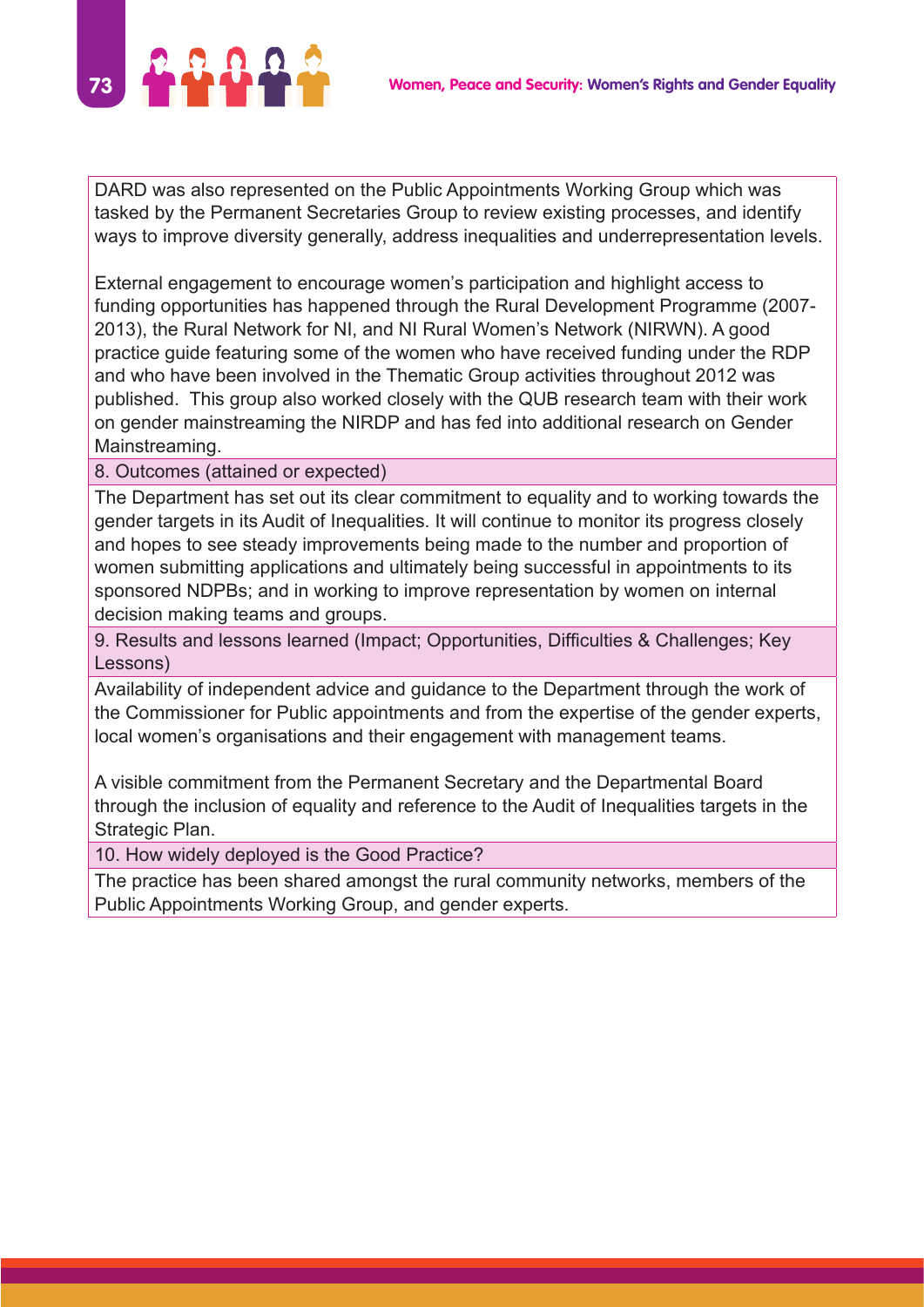

Key achievements include:

• A Declaration of Principles was endorsed by all district councils, committing them to the principles of equality and the promotion of a culture in which women feel able to participate fully in order to utilise their skills, knowledge **and experience**.

• A unique feature identified was the creation of a 'network of Gender Champions' which brought a local identity to the initiative and acted as the change agents.

• Each council agreed a Gender Action Plan which provided a framework to address any gender under representation and identify any barriers that might exist.

• The provision of a calendar of events and development programmes to support the major themes of cultural change, work life balance, local democracy, capacity building and personal development.

• A dedicated website designed to support the Women in Local Councils initiative at **www.womeninlocalcouncils.org.uk**

• The Women in Local Councils week in March 2010 which encouraged councils to hold events to coincide with International Women's Day and raise awareness of women in public life and decision making roles.

In January 2009 the Steering Group reviewed its membership and reflected on the achievements of the Women in Local Councils initiative and the lessons learnt to date. As a result Jane Morrice, Deputy Chair, Equality Commission NI was appointed as an independent Chair and representatives from OFMDFM, Opportunity Now and the women's sector were invited to join the Steering Group.

A further analysis of the composition of the local government workforce in 2009 highlighted that whilst women remained under represented, progress had been made:

- There were now 3 women Chief Executives
- 26% of second tier posts were held by women
- 19 councils now had women in senior posts

4. Other Partners (including funding partners), and the type of cooperation

See attached diagram of partners

Major partners included representatives from trade unions, the Equality Commission for NI, Chief Executives, senior women officers, Northern Ireland Local Government Association (NILGA) and National Association of Councillors (NAC), Business in the Community and public/private NGOs

The Commission has committed significant resources to the Women in Local Councils initiative: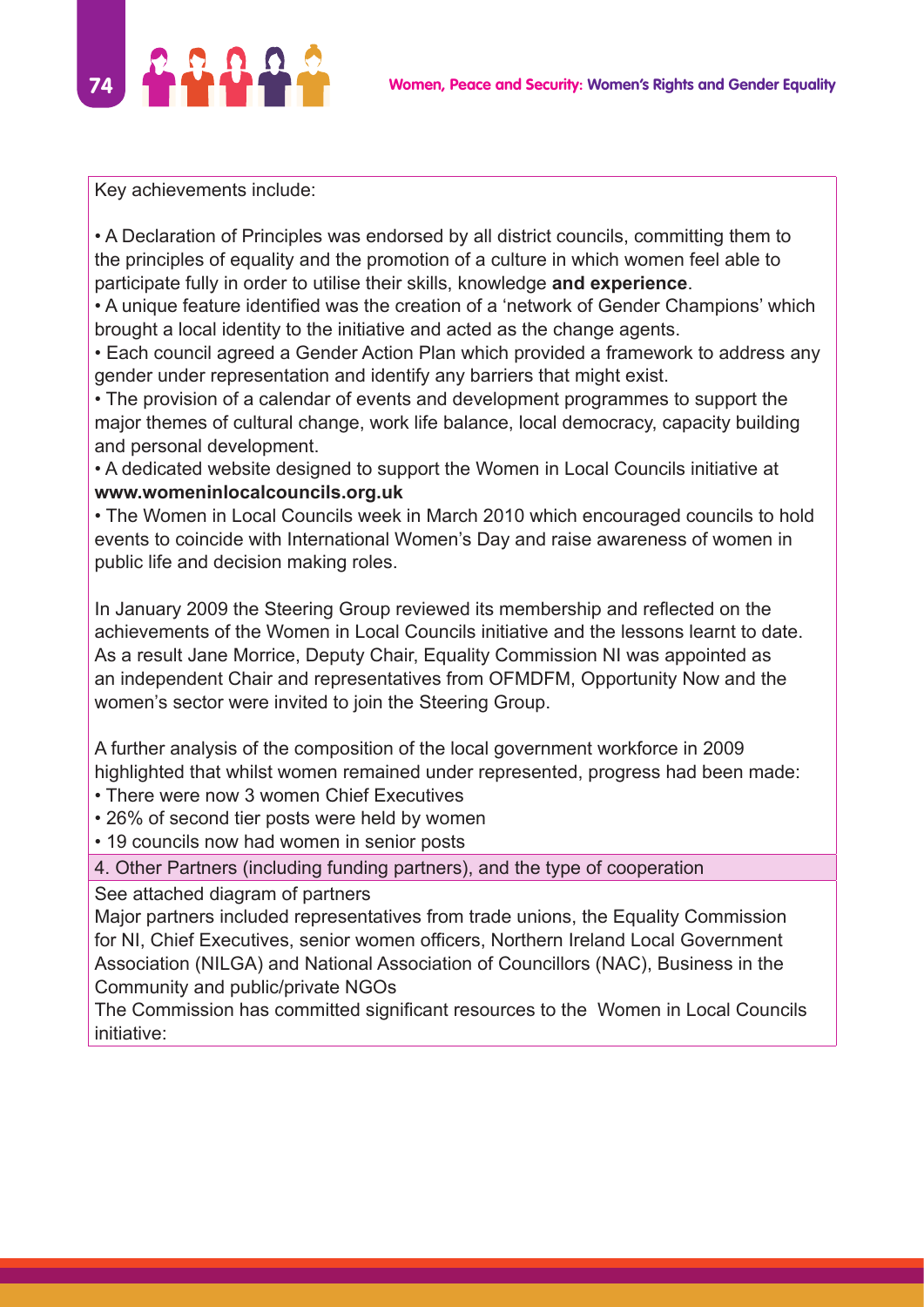

• The involvement of the Chief Executive and 3 officers on the Steering Group, as well as a member of staff to manage the initiative

• £25K funding per annum has been ring-fenced for the initiative since 2006

• A programme of events has been put in place to attract women into councils as employers of choice, to encourage those already employed to apply for higher grade posts and to raise the profile of women in local politics. These have included coaching, mentoring and personal development programmes for council officers and elected members, as well as events for school girls and community groups

• A programme of support for the Gender Champions, for example, mentoring, coaching, influencing skills and chairing meetings, as well as workshops enabling them to network, share knowledge and support one another

5. Key Objectives & how they are reflected in the Experience/Initiative

The key objectives of the Women in Local Councils initiative were to:

• Identify, develop and promote initiatives to encourage the participation and advancement of women in local government and specifically at senior levels, nontraditional areas and elected representatives

• Achieve steps towards gender equality throughout local government now and in the new council arrangements.

6. Description of the Good Practice (e.g. phases, processes & activities)

The initiative is lead and driven by a Steering Group comprising senior officers from the Commission and a range of partner organisations.

All 26 district councils adopted the Declaration of Principles, drafted by the Commission, which committed elected members and officers to work towards the goal of gender equality. The Principles were also adopted by NILGA, NAC and SOLACE, the Chief Executive's professional body.

A particular, unique feature of the Women in Local Councils initiative is the appointment of 'Change Champions' by the 26 district councils, by the five main political parties and by NILGA. These 37 champions are committed to maximising the profile of the initiative and participation in the programme of events within their respective areas. They also assist in identifying and sharing examples of best practice and act as the main point of contact with the Commission. Over half the councils nominated the Chief Executive to act as the council's Gender Champion with an officer providing support at an operational level.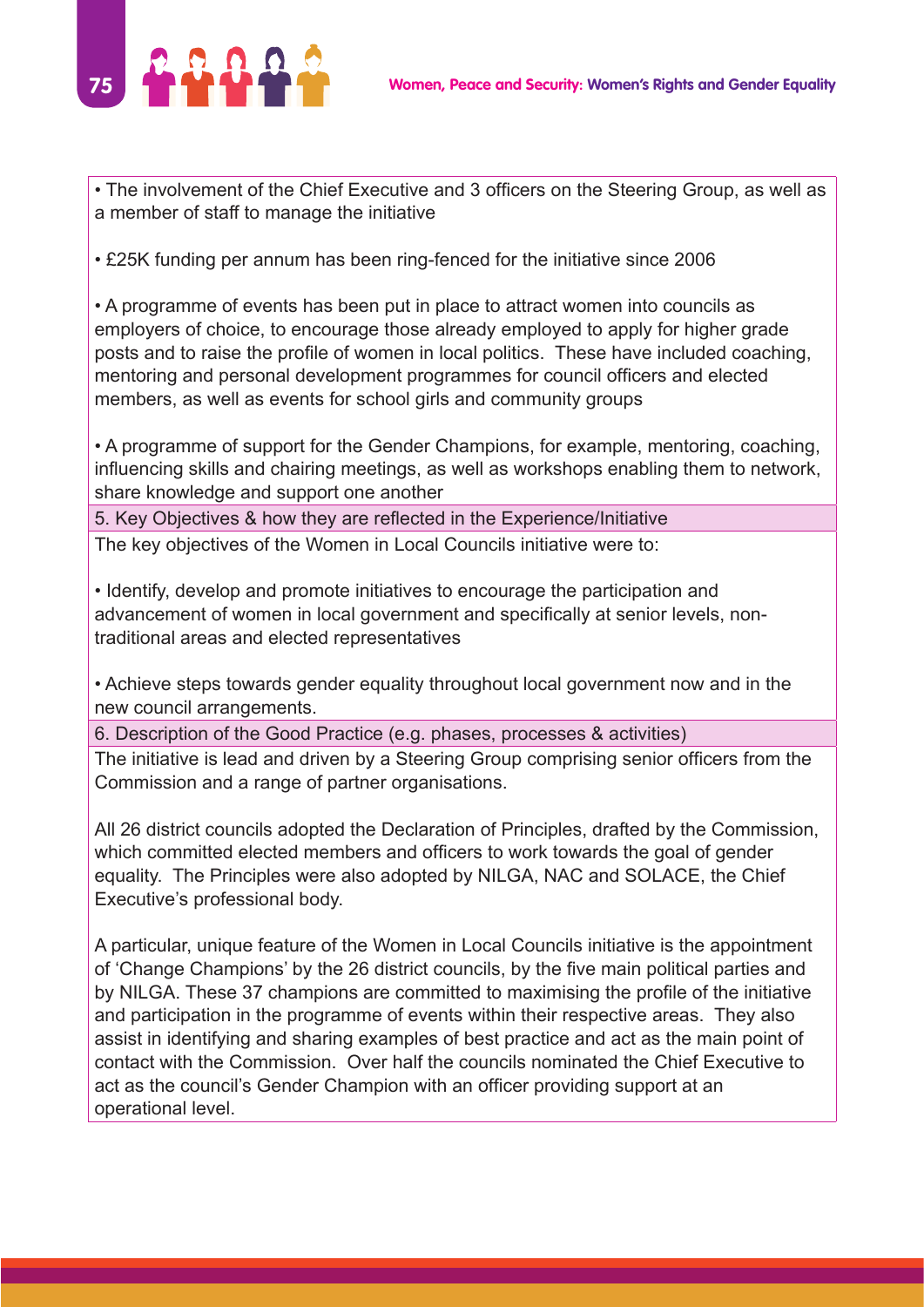

The Commission developed a model Gender Action Plan and wrote to councils suggesting this be used as a template for embedding gender equality into all their policies and practices. The Action Plan includes sections for elected members and for officers respectively. A separate Action Plan for political parties has also been developed by the Commission. These action plans are used as an audit toll to set goals and targets and to assess progress in meeting these goals and targets. They are essential for identifying barriers and showing how to overcome them.

Each Gender Champion, supported by the Commission, developed a Gender Action Plan tailored to help address the key issues in the Declaration of Principles. Councils then established local steering groups, consisting of elected members, trade union representatives and officers from a wide range of council functions to oversee the plans.

The launch of the Women in Local Council initiative in 2006 was the beginning of a strategic and co-ordinated campaign to address the long term problem of underrepresentation of women in councils.

The Commission, in partnership with the Equality Commission, provided direct support to individual councils to assist them to benchmark their workforce composition, to have monitoring systems in place and to develop strategies to set objectives and measure success. This exercise showed great disparity between councils but enabled individual councils, through their Gender Champions and Steering Group to develop a focused Gender Action Plans.

In addition, for the first time, councils analysed data in relation to women elected members by, for example, gathering information on which committees they participated in, which outside bodies they were nominated to, what access they have to training and associated budget allocations.

The Women in Local Councils Award, presented by Business in the Community in 2008, was based on progress made by councils in developing and implementing their Gender Action Plans.

7. Stakeholder engagement in development and evaluation

The Commission has engaged councils and other partners in this initiative primarily through the involvement of all the partner organisations on the Steering Group and the network of Gender Champions from individual councils and the political parties.

A variety of media, including newsletters, have been used to publicise the initiative to all officers and elected members in councils and the wider public sector. A number of high profile events have been held to increase the visibility of the initiative and to celebrate its successes.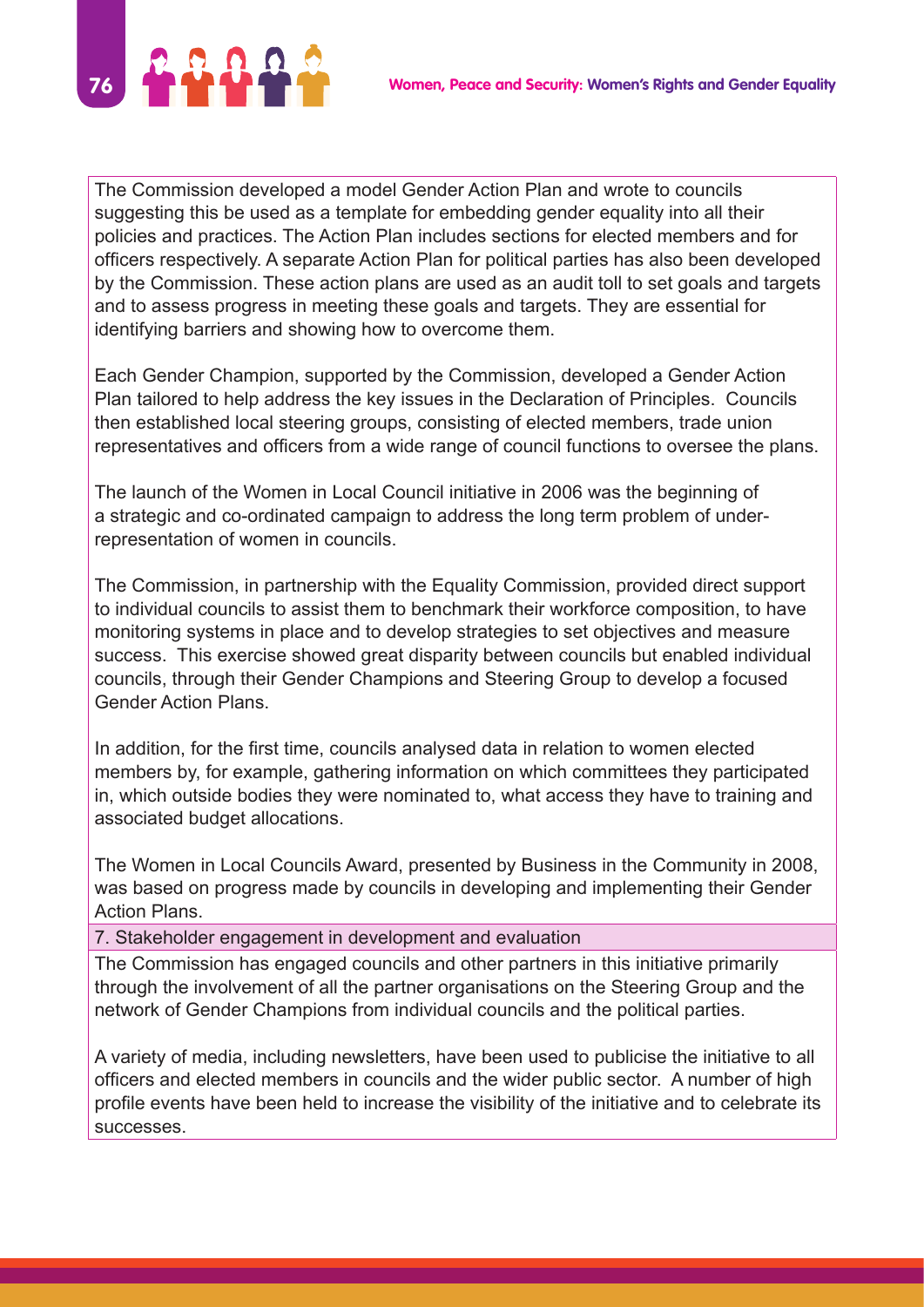

The initiative has a dedicated website, and a short film was commissioned in 2009 which has been shown at national events and local conferences.

The Commission has sponsored Women in Local Councils Award categories in both Business and the Community and the Local Government Awards to recognise the progress made by councils.

The initiative has been highlighted as a case study in national publications such as the Equal Opportunities Review (EOR) and recognised in National Awards. The Commission has been recognised as an Exemplar Employer for its work on this initiative.

#### 8. Outcomes (attained or expected)

The benefit of this initiative for the Commission has been to demonstrate the success of this strategic, partnership approach to tacking the under-representation of women in councils. This model has now been replicated in the 'Disability in Local Councils' initiative which the Commission launched in September 2009. Councils have recently appointed an officer and elected member Disability Champion and the Commission has developed a programme of training and support to support them in this role.

The benefit of this initiative to councils can be demonstrated in the increased representation of women at all levels in councils, making councils more representative of the communities which they serve. This is demonstrated in the analysis of the workforce in 2009 which highlighted that progress had been made since the launch of the initiative in 2006:

- There were now 6 women Chief Executives
- 29% of second tier posts were held by women
- 21 councils had women in Chief Executive or Director posts

Evidence from recruitment exercises has shown more women applying, and being appointed to senior posts in councils. Issues such as work-life balance, stress and personal development, which have been addressed by this initiative, have resulted in an improved working environment for all council employees.

Individual women have benefited from the development opportunities which have been offered, including acting as Gender Champions, and this should ensure that women are not disadvantaged by the reorganisation of local government by enabling them to manage the change process positively, and having the confidence to take on new roles.

Through the Gender Champions, each council has developed its own initiatives or clusters of councils are working together, for example, to hold their own events, set up women's forum and establish women's awards to deliver real cultural change in their local area.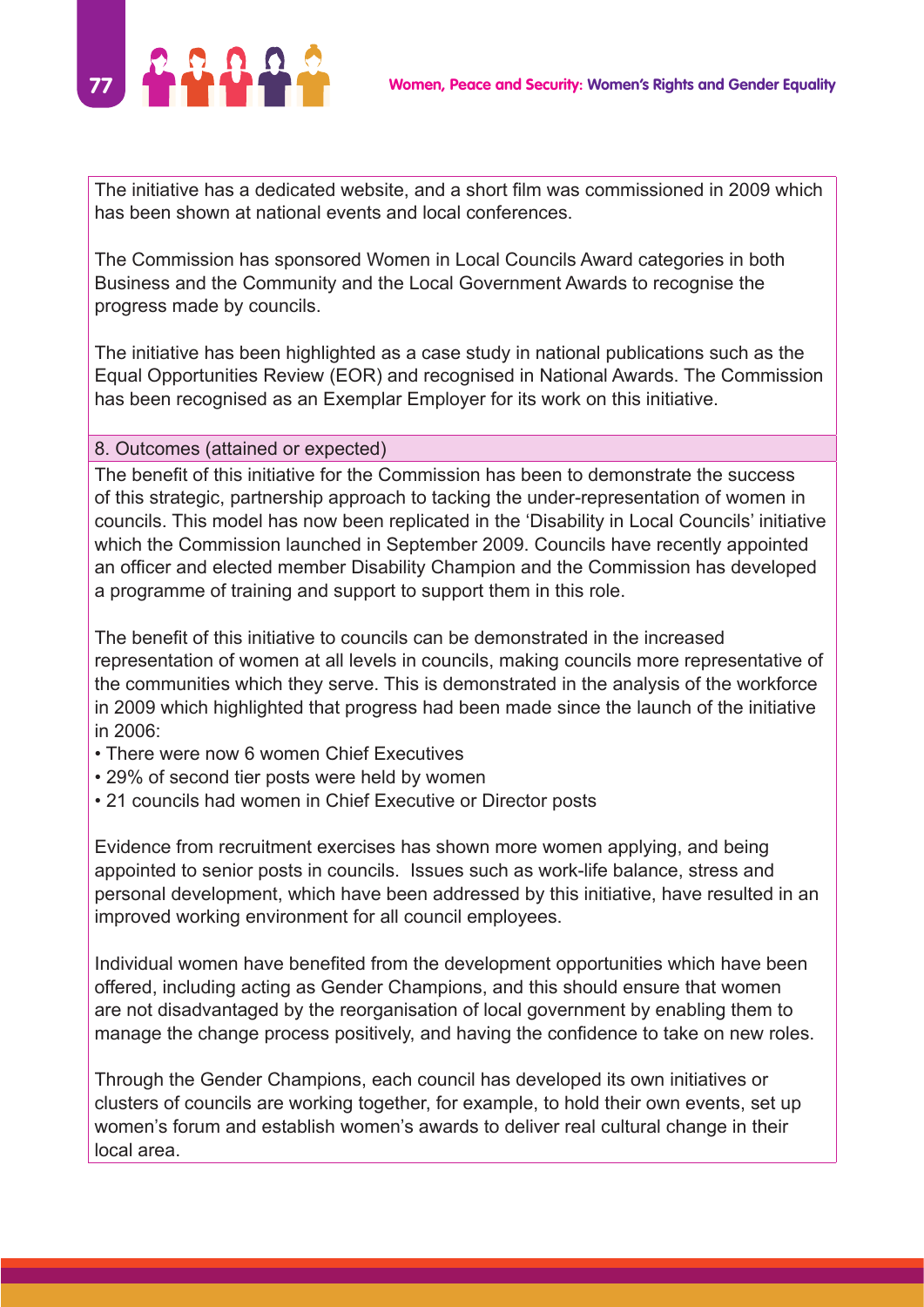

The findings of the 2002 Northern Ireland Life and Times Survey, revealed that 'women from all sectors believed that reaching a gender balanced council is essential to a comfortable working environment for senior female officers and staff, better relations with civic organisations representing women and better policy outcomes for society as a whole'. This initiative has sought to address this and to involve the local community in the work of the council through, for example, career days for school girls, local and international volunteering opportunities and events to celebrate the achievements of women from the local council areas.

9. Results and lessons learned (Impact; Opportunities, Difficulties & Challenges; Key Lessons)

See above no 8

10. How widely deployed is the Good Practice?

The model of delivering change through 'Champions' is being replicated in the Disability in Local Councils initiative which was recently launched but could also be replicated in other organisations in the wider public and private sector.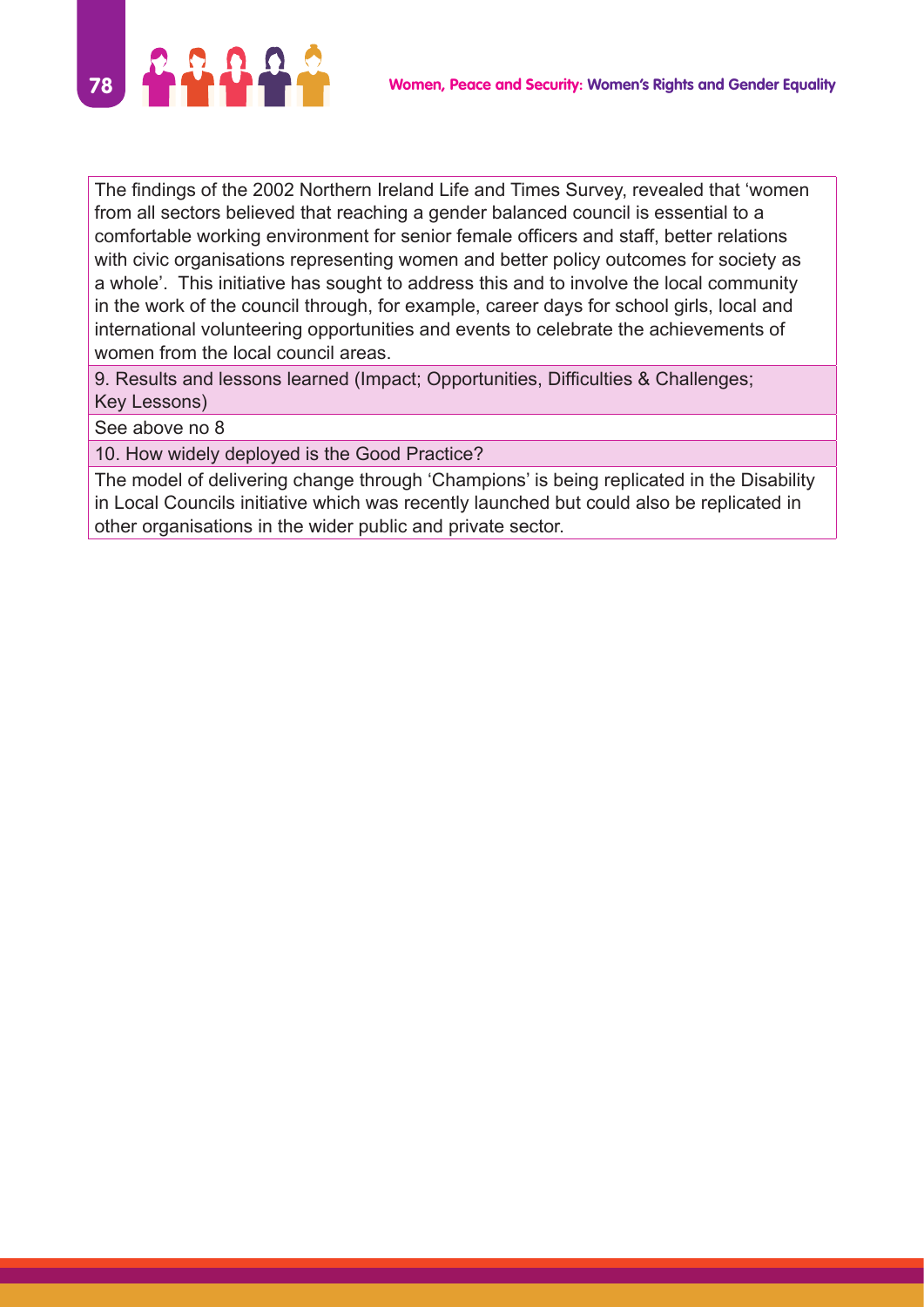

#### **Protection, Realisation of Rights, Economic & Social Justice**

**Provide safety and security for women, and address gender-based violence; provide physical and mental well-being, economic opportunity and social justice for women; drive cultural and institutional change to protect and advance women's human rights in practice.**

| Department/Agency                                                                                                                                                                                                                                                                                                 | Department of Justice |  |
|-------------------------------------------------------------------------------------------------------------------------------------------------------------------------------------------------------------------------------------------------------------------------------------------------------------------|-----------------------|--|
|                                                                                                                                                                                                                                                                                                                   |                       |  |
| 1. Title of the Good Practice Experience/Initiative                                                                                                                                                                                                                                                               |                       |  |
| Violence Against Women: Engaging with Stakeholders                                                                                                                                                                                                                                                                |                       |  |
| 2. Brief summary of the Good Practice Experience/Initiative                                                                                                                                                                                                                                                       |                       |  |
| The development (following consultation with relevant key stakeholders), in partnership<br>with DHSSPS, of a draft domestic and sexual violence and abuse strategy (2013-2020)<br>which is currently the subject of a public consultation.                                                                        |                       |  |
| 3. Rationale for the Initiative                                                                                                                                                                                                                                                                                   |                       |  |
| This is a new integrated domestic and sexual violence and abuse strategy which builds<br>on the previous successes of separate strategies Tackling Violence at Home (2005) and<br>Tackling Sexual Violence and Abuse (2008).                                                                                      |                       |  |
| 4. Other Partners (including funding partners), and the type of cooperation                                                                                                                                                                                                                                       |                       |  |
| The development of the new integrated domestic and sexual violence and abuse<br>Strategy was overseen by the Regional Strategy Group for domestic and sexual violence<br>and abuse which is composed of statutory and voluntary organisations with a remit in this<br>area.                                       |                       |  |
| 5. Key Objectives & how they are reflected in the Experience/Initiative                                                                                                                                                                                                                                           |                       |  |
| The Aim of the Strategy is to work towards the development of a society in which<br>domestic and sexual violence and abuse is unacceptable and will not be tolerated.                                                                                                                                             |                       |  |
| Through the production of the Strategy and associated action plans this group aspires<br>to meet the needs of all victims of domestic and sexual violence and abuse through the<br>development of better, more equitable, accessible and effective services while ensuring<br>perpetrators are called to account. |                       |  |
| 6. Description of the Good Practice (e.g. phases, processes & activities)                                                                                                                                                                                                                                         |                       |  |
| There have been many meetings with various key stakeholders who have the opportunity<br>to discuss and influence the strategic content of the new integrated domestic and sexual<br>violence and abuse strategy.                                                                                                  |                       |  |

#### **Development stage of draft Strategy**

Officials from both the Department of Justice and the Department of Health, Social Services and Public Safety, have consulted widely with statutory, voluntary and community organisations through the Regional Strategy Group and related domestic and sexual violence and abuse sub-groups to develop the strategy.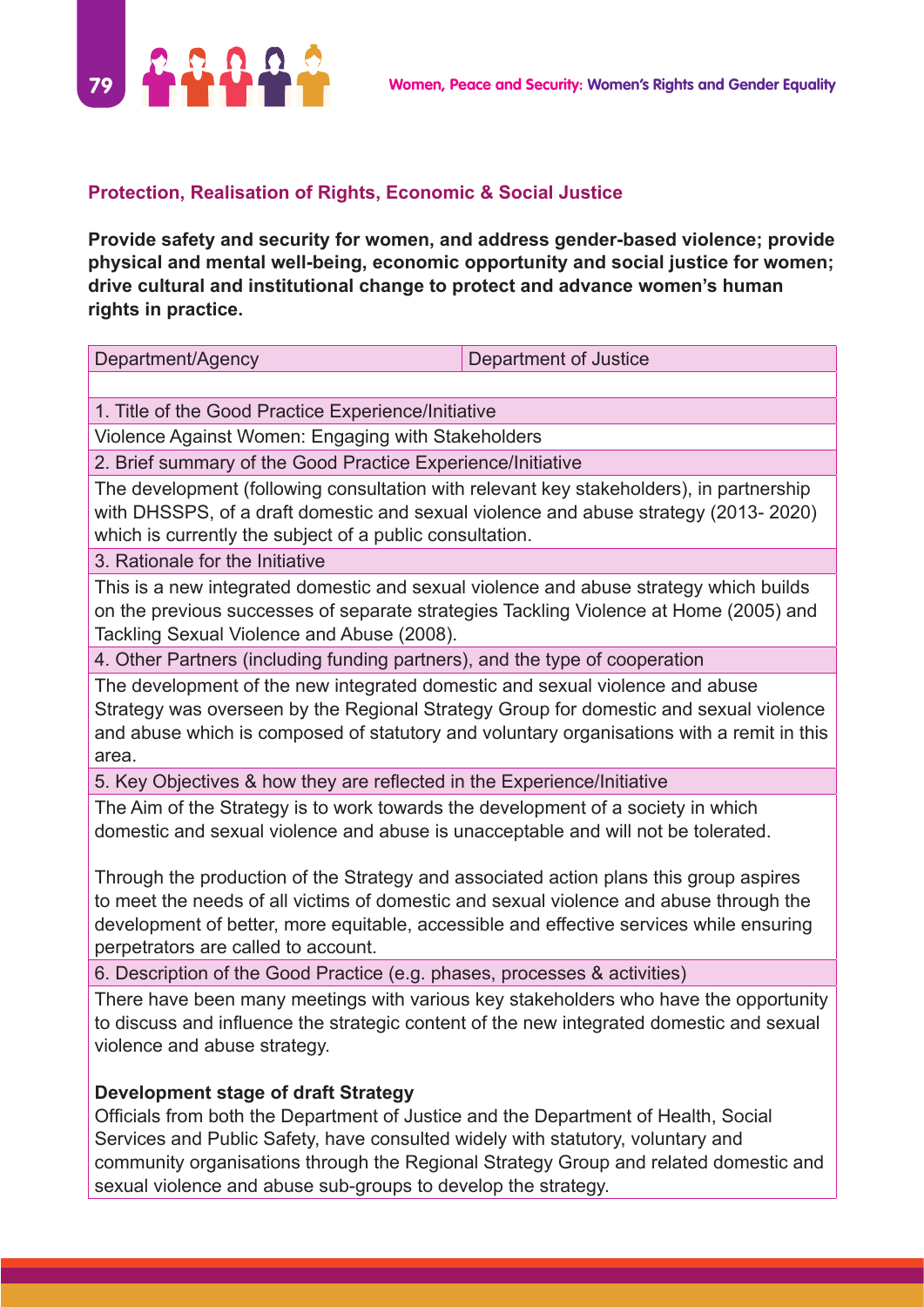

During the development stage of the draft strategy, relevant key stakeholders from these sectors attended one of three workshops held across the province. Their views and comments on how domestic and sexual violence and abuse should be strategically addressed during the next seven years were obtained and used to formulate the draft strategy document.

## **Consultation on Draft Strategy**

An easy access document and questionnaire were developed to help promote full engagement with all stakeholders during a 12 week consultation period on the draft strategy document. During this period officials from both Departments proactively engaged with relevant stakeholders (voluntary and statutory), including Section 75 and other hard-to-reach groups, providing the rationale and thinking behind the content of the draft document in order to assist these stakeholders in providing a robust consultation response.

7. Stakeholder engagement in development and evaluation

As for 6 Above in relation to development of Strategy

## **Evaluation of Strategy**

Relevant statutory and voluntary sector stakeholders participate in Sub-Group meetings and considerations of pertinent issues. The position of Chair for these sub-groups is rotated with voluntary sector members also involved in chairing roles.

The Regional Strategy Group and the various sub-groups will regularly monitor progress of the implementation of the agreed Strategy and associated action plans and reports on progress will be given to the Inter-Ministerial Group for Domestic and Sexual Violence

8. Outcomes (attained or expected)

The implementation of the agreed new Strategy will improve and enhance how Government, in partnership with all relevant voluntary and community bodies, prevent and respond to all aspects of domestic and sexual violence and abuse.

9. Results and lessons learned (Impact; Opportunities, Difficulties & Challenges; Key Lessons)

The opportunity to work in partnership with all key stakeholders in the development of plans to address these issues is particularly useful.

10. How widely deployed is the Good Practice?

The Government is committed to the ethos of working in partnership and including all relevant stakeholders, both statutory and voluntary in addressing the area of domestic and sexual violence and abuse.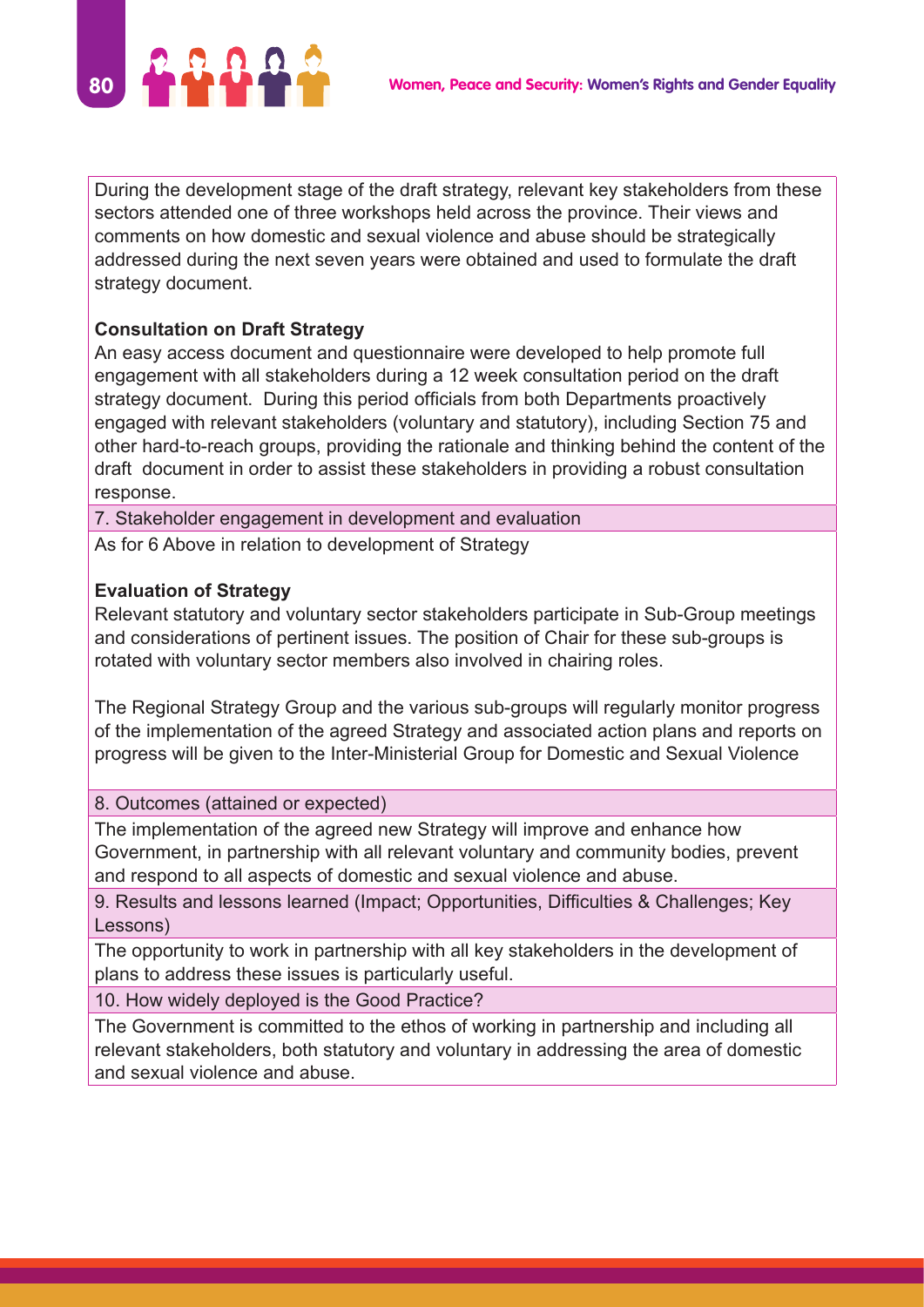

| Department/Agency                                                                                                                                                                                                                                                                                                                                                                                                                                                                                                                                                                                                                                                                                                                                                                                                                       | Department of Justice - Human Trafficking<br>Team |  |
|-----------------------------------------------------------------------------------------------------------------------------------------------------------------------------------------------------------------------------------------------------------------------------------------------------------------------------------------------------------------------------------------------------------------------------------------------------------------------------------------------------------------------------------------------------------------------------------------------------------------------------------------------------------------------------------------------------------------------------------------------------------------------------------------------------------------------------------------|---------------------------------------------------|--|
|                                                                                                                                                                                                                                                                                                                                                                                                                                                                                                                                                                                                                                                                                                                                                                                                                                         |                                                   |  |
| 1. Title of the Good Practice Experience/Initiative                                                                                                                                                                                                                                                                                                                                                                                                                                                                                                                                                                                                                                                                                                                                                                                     |                                                   |  |
| NGO Human Trafficking Engagement Group                                                                                                                                                                                                                                                                                                                                                                                                                                                                                                                                                                                                                                                                                                                                                                                                  |                                                   |  |
| 2. Brief summary of the Good Practice Experience/Initiative                                                                                                                                                                                                                                                                                                                                                                                                                                                                                                                                                                                                                                                                                                                                                                             |                                                   |  |
| The Human Trafficking Engagement Group was established in December 2012 after<br>a consultation on how the Department should best engage and work with civil society<br>organisations on this issue. The Group has evolved, identifying Training, Awareness and<br>Education as priorities and has established sub-groups to respond to these. The Group<br>has been a key delivery partner as well as helping to inform the development of new<br>policies on human trafficking and slavery.                                                                                                                                                                                                                                                                                                                                           |                                                   |  |
| 3. Rationale for the Initiative                                                                                                                                                                                                                                                                                                                                                                                                                                                                                                                                                                                                                                                                                                                                                                                                         |                                                   |  |
| To engage and work in partnership with civil society organisations to tackle human<br>trafficking and modern day slavery.                                                                                                                                                                                                                                                                                                                                                                                                                                                                                                                                                                                                                                                                                                               |                                                   |  |
| 4. Other Partners (including funding partners), and the type of cooperation                                                                                                                                                                                                                                                                                                                                                                                                                                                                                                                                                                                                                                                                                                                                                             |                                                   |  |
| Engagement Group members include:<br>• Department of Justice<br>• PSNI<br>• Amnesty International<br>• South Tyrone Empowment Project (STEP)<br>• NI Strategic Migration Partnership (NISMP)<br>• Law Centre NI<br>• Belfast and Lisburn Women's Aid<br>• Community Faiths' Forum<br>$\cdot$ CARE NI<br>• Migrant Help<br>• Urban Angels<br>• Invisible Traffik<br>• Soroptomist International<br>• Northern Ireland Council of Ethnic Minorities (NICEM)<br>. Irish Congress of Trade Unions Northern Ireland Committee (ICTUNI)<br>• Policing and Community Safety Partnerships (PCSPs)<br>• Northern Ireland Commissioner for Children and Young People (NICCY)<br>• Freedom Acts<br>• No More Traffik<br>• Health and Social Care Board<br>• National Union of Students - Union of Students in Ireland<br>• Barnardo's Safe Choices |                                                   |  |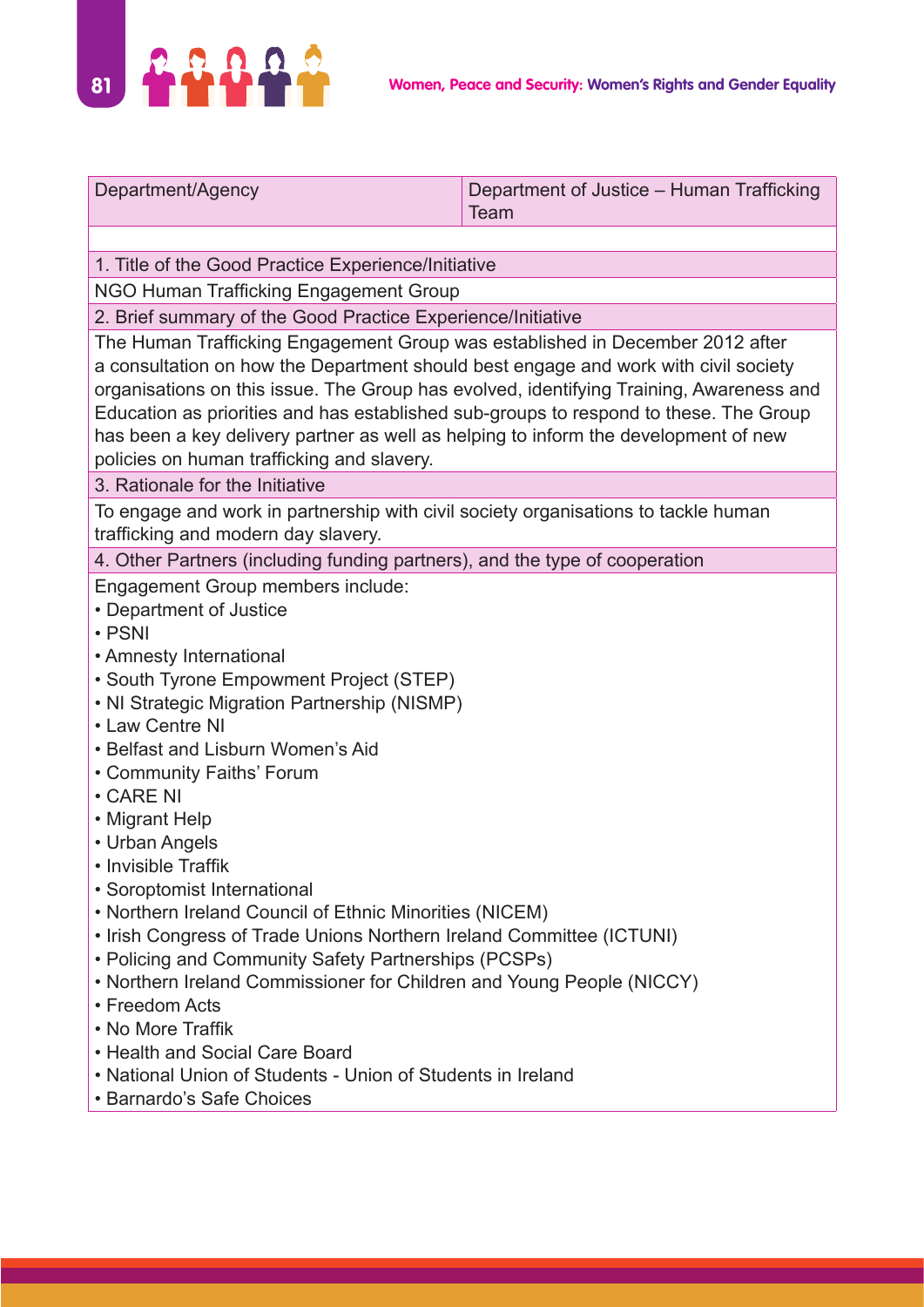

#### 5. Key Objectives & how they are reflected in the Experience/Initiative

To facilitate a partnership approach and joint working amongst Government Departments, statutory bodies, voluntary and community organisations and other agencies to help avoid duplication of effort and to encourage the sharing of resources and expertise by:

- clarifying the roles of statutory and non-statutory groups;
- providing an arena for exchange of information and ideas;
- identifying best practice and lessons learned from experience, including from other jurisdictions;
- identifying core information needs and any gaps in information and provision of services;
- identifying areas where more research is required;
- assisting Government and law enforcement agencies etc in their work in tackling human trafficking;
- informing development of human trafficking policy and programmes; and
- seeking to identify the groups involved in the issue of human trafficking in Northern Ireland;
- dissemination of information.
- 6. Description of the Good Practice (e.g. phases, processes & activities)

Group members are consulted on membership of the group; on establishing priorities; and on the formulation of subgroups. The Group is consulted on Departmental policy development and The Group (and its constituent members) are key delivery partners on the Northern Ireland Human Trafficking Action Plan 2013-14. Group members were consulted on the content of the Action Plan and are involved in strategic planning.The Group comprises a wide range of organisations who bring different individual priorities, skills and focus. The DOJ is able to set a strategic direction (with input from Group members) however civil society organisations involved can add value with their extended reach and grass-roots links within the community.

7. Stakeholder engagement in development and evaluation

The role and terms of reference for the Group were informed by public consultation. Group members continue to be consulted on new policy and involved in strategic planning. Organisations represented on the Engagement Group have wider links with other interested NGOs and so are able both to represent the views of a wider stakeholder base as well as communicating and disseminating information outward.

8. Outcomes (attained or expected)

Better co-ordination of activities;

Dissemination of accurate information and consistent, agreed messaging;

Enhanced public awareness;

Targeted engagement on human trafficking and slavery issues;

Development of educational resource and other awareness materials

Intelligent dissemination of victim information

Joined up response to tackling human trafficking and slavery.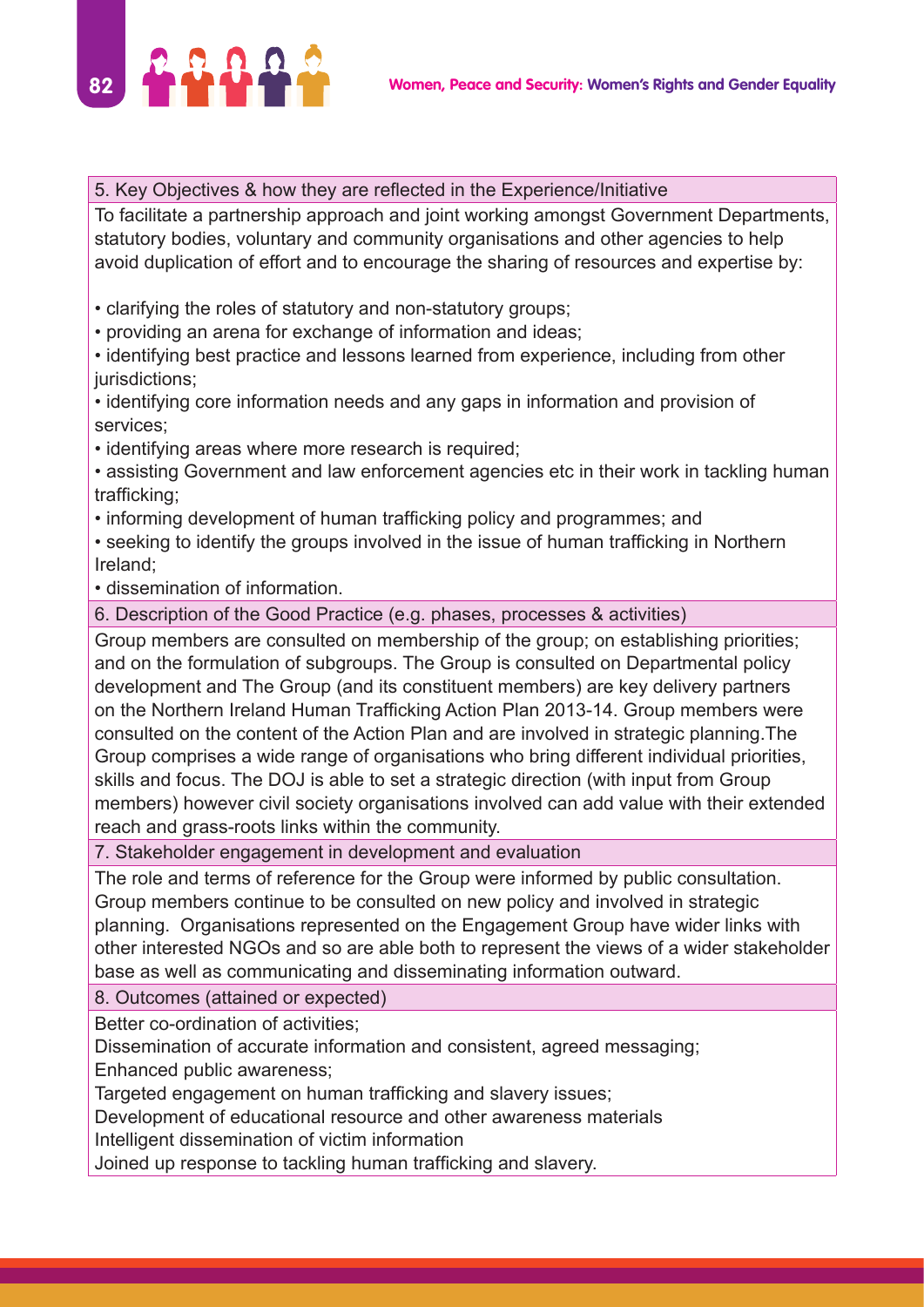

9. Results and lessons learned (Impact; Opportunities, Difficulties & Challenges; Key Lessons)

The group exemplifies the value of working together, recognising and utilising the varying skills, strengths and interests of the constituent members to create a stronger, joined up and co-ordinated response

10. How widely deployed is the Good Practice?

The Engagement Group brings together Government with civil society organisations across Northern Ireland and acts as an umbrella for other, linked groups.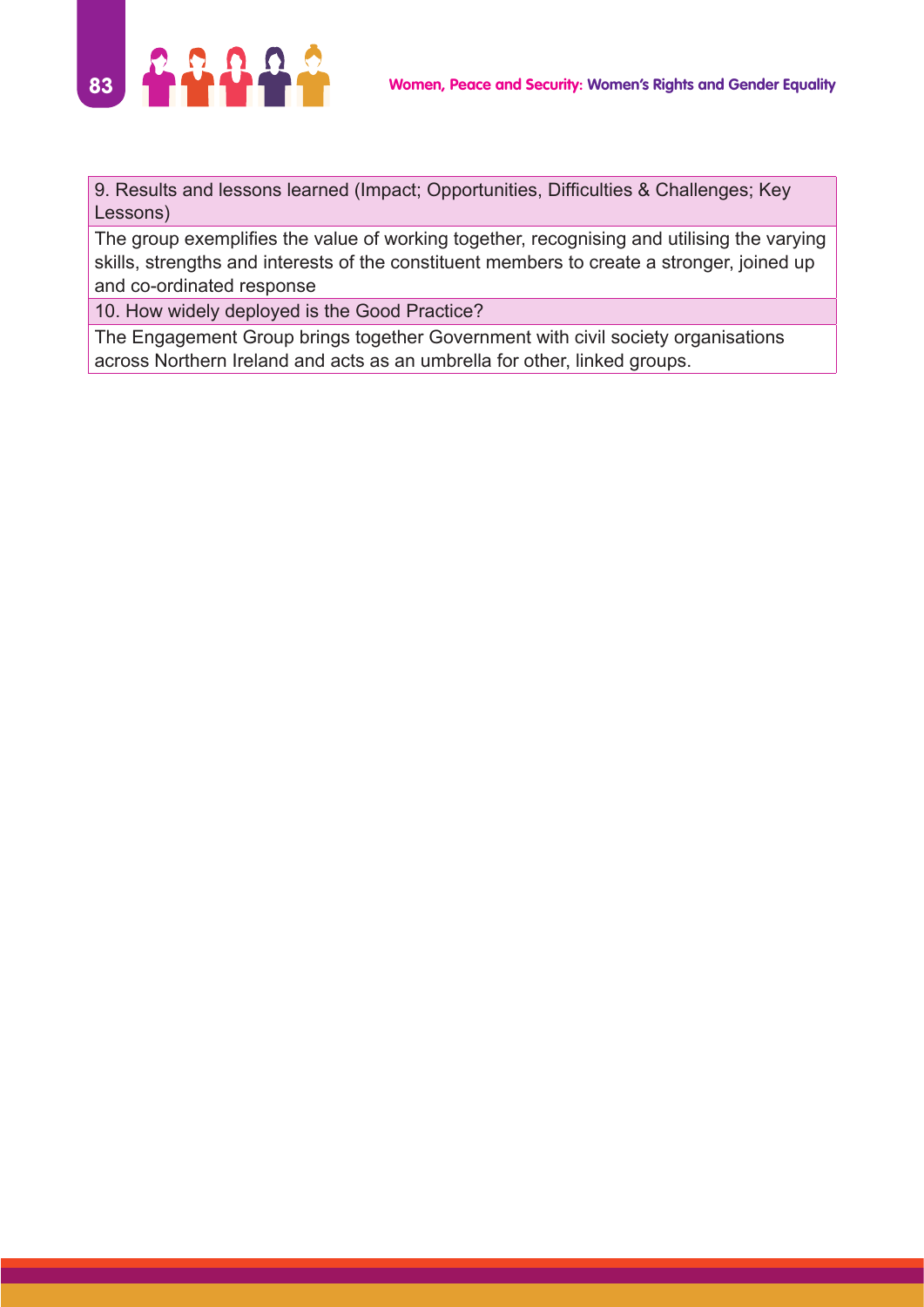

Department/Agency **Police Service of Northern Ireland** 

1. Title of the Good Practice Experience/Initiative

Women of Influence - Pilot

2. Brief summary of the Good Practice Experience/Initiative

The PSNI aim to measure the social impact of policing on victims of domestic abuse.

3. Rationale for the Initiative

When victims of domestic abuse contact police their primary purpose is not to enter the justice system, rather to seek help to address the immediate crisis.

4. Other Partners (including funding partners), and the type of cooperation

Women's Aid

5. Key Objectives & how they are reflected in the Experience/Initiative

To improve the service to victims of domestic abuse based on evidence.

To help victims on the way to resolution of their abuse.

To explore the methods for examining victims perception of their experience of policing. To be clear about the outcome that is to be achieved, for example, if successful outcomes for victims is assessed against arrest or conviction figures only then a target

may be hit yet the point may be totally missed. To make recommendations, based on the evaluation of the pilot, for wider use across all

PSNI Districts,

6. Description of the Good Practice (e.g. phases, processes & activities)

The Pilot aims to shift the focus from the perpetrator and offer alternative methods of measuring the impact of police and other interventions. The model that will be used is the Risk Assessment and Distance Travelled Model. It is anticipated that this assessment tool will provide a holistic framework for assessing risks in all areas of the victim's life. An action plan agreed with the victim will be implemented according to individual needs. It is hoped that this will help chart the journey travelled by the victim towards resolution of their abuse

7. Stakeholder engagement in development and evaluation

Northern Ireland Housing Executive and

Department of Health and Social Services

8. Outcomes (attained or expected)

To have victims feel safe through collaborative working which moves from a focus on outputs to informed decision making based on evidence.

9. Results and lessons learned (Impact; Opportunities, Difficulties & Challenges; Key Lessons)

This is in pilot form at present

10. How widely deployed is the Good Practice?

Once evaluated, and if the findings from the pilot are assessed as useful and helpful to victims, it could be rolled out across all policing districts.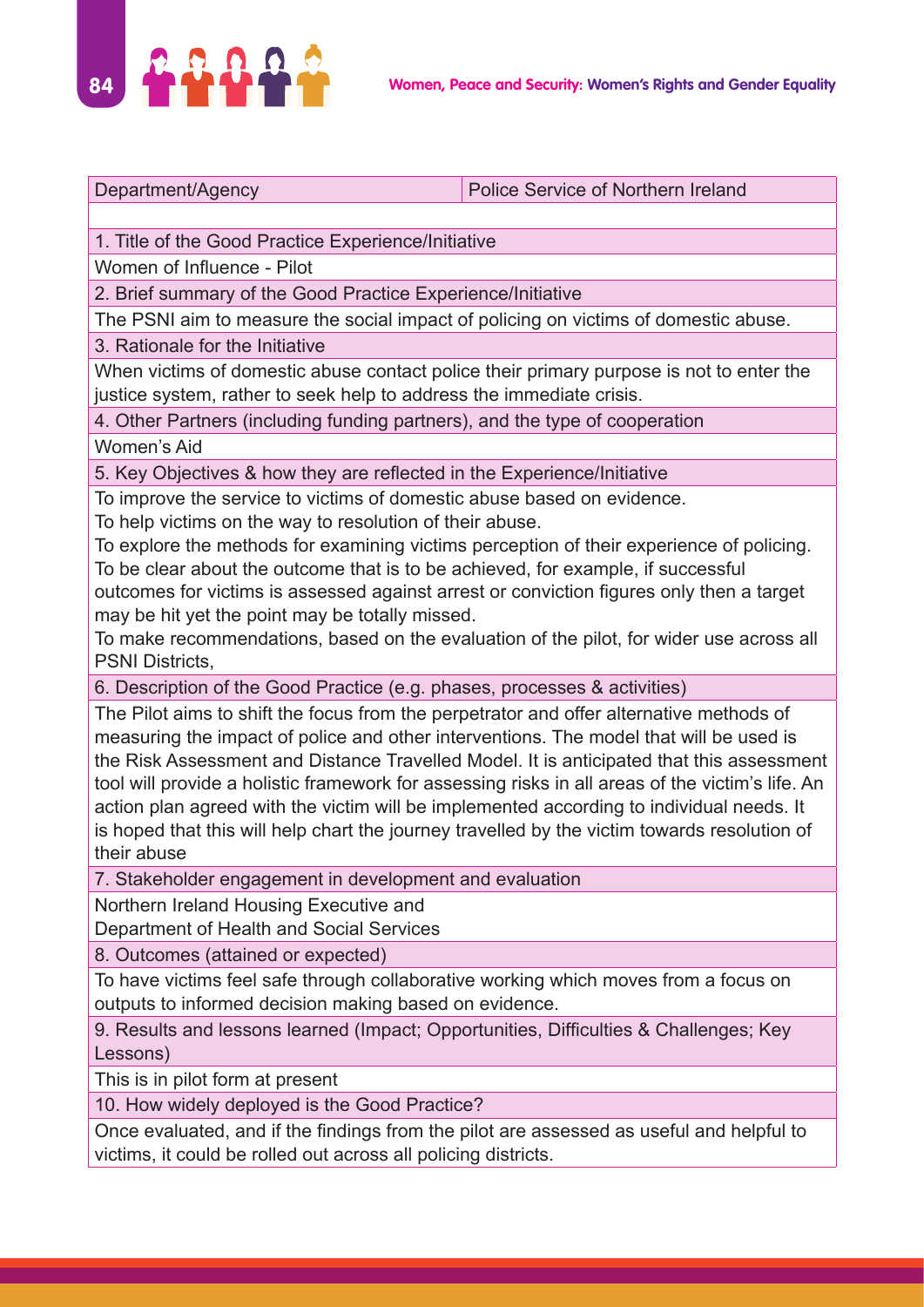

### **Relief, Recovery, Reconstruction, Legacy**

**Ensure gender balance in all mechanisms and arrangements in dealing with the past; apply gendered perspectives when addressing legacies of the past and social and economic reconstruction; include women equally with men in budget and funding considerations.**

| Department/Agency | Department for Employment and |
|-------------------|-------------------------------|
|                   | Learning (DEL)                |

1. Title of the Good Practice Experience/Initiative

**STEM Strategy** 

.

2. Brief summary of the Good Practice Experience/Initiative

To implement recommendation 4 to 2 "address gender bias" of the STEM Strategy (2011), 'Success through STEM',

3. Rationale for the Initiative

The 'Success through STEM Strategy' includes a recommendation to address the issue of gender bias, particularly the disparity between, on the one hand, the Physical Sciences and Engineering and on the other, Life Sciences. This is one of five recommendations that are Industry led and as such, the STEM Business group has carried out statistical research along with feedback from industry, culminating in a seminar with the Equality Commission, to engage further with businesses to look at the issue of gender bias, share best practice and identify additional steps that businesses can take to make careers in the STEM industries more attractive

This challenge has been recognised by government and was highlighted in an Oral Statement to the Northern Ireland Assembly on 4th June by the Minister for Employment and Learning. DEL has funded a post through the interchange scheme, known as STEM Business coordinator. The coordinator has organized a STEM gender seminar and published a report called 'Addressing Gender Balance – Reaping the Gender Dividend', on behalf of the STEM Business sub group.

4. Other Partners (including funding partners), and the type of cooperation

As part of the STEM strategy, DEL is working in collaboration with organisations such as e-skills UK, Improve and SEMTA, which actively promote STEM careers to females.

5. Key Objectives & how they are reflected in the Experience/Initiative

To encourage women into high level STEM areas, particularly computer science and engineering.

Working with the Equality Commission for Northern Ireland, the Department has produced an "Addressing Gender Balance – A Good Practice Manual" containing the Charter, the good practice guidelines and the supporting case studies. It will also run a series of seminars supporting the implementation of good practice.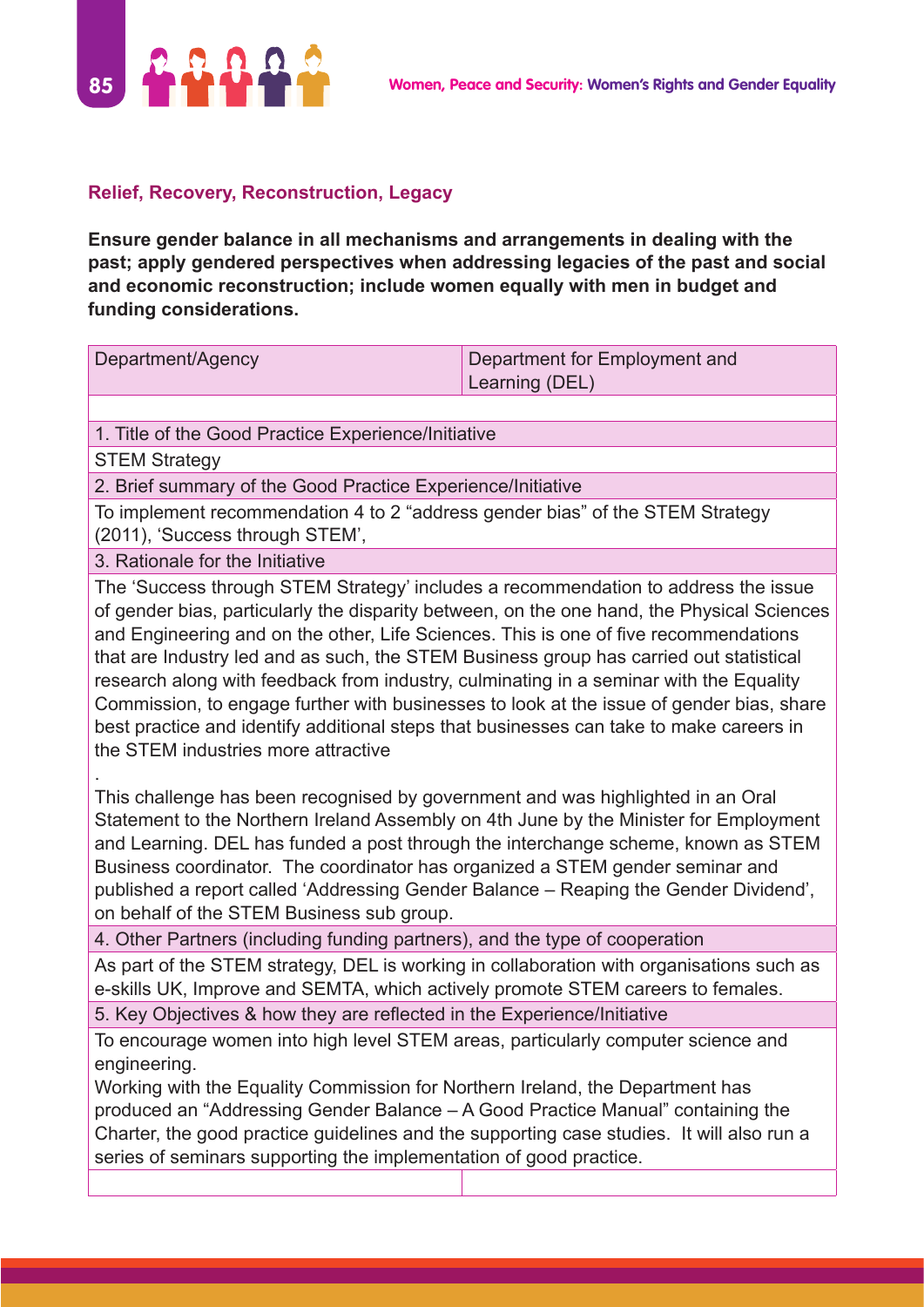

#### 6. Description of the Good Practice (e.g. phases, processes & activities)

The **Addressing Gender Balance – Reaping the Gender Dividend** report contains a number of good practice guidelines aimed at addressing the STEM gender gap. These guidelines have been given to other organisations for comment: Equality Commission, Queen's University Belfast, WRDA, enei, WISE, the Equality Coalition and several STEM businesses.

## *ROLE MODELS- PRIOR TO RECRUITMENT*

1. Encourage staff to become STEM Ambassadors, working with organisations such as W5, Sentinus, BiTC or School Employer Connections.

- 2. Participate in Careers talks and fairs.
- 3. Use welcoming statements in recruitment advertisements.
- 4. Use female role models in advertising and other brochures.

## *SUPPORTIVE PERSONNEL POLICIES*

- 5. Refer to family friendly policies in recruitment literature.
- 6. Refer to flexible working practices in recruitment literature.
- 7. Refer to any home working policies in recruitment literature.
- 8. Consider using a female only undergraduate scholarship scheme.

9. Use of salary sacrifice schemes e.g. Employers for Childcare, to support working parents with childcare costs.

10. Consider partnering pregnant employees with a mentor or buddy, who has recently returned to work after maternity leave.

## *NETWORKING*

11. Utilise existing networks for women which address work issues.

12. Establish a women's network, if none exists in your business or industry.

## *CAREER DEVELOPMENT*

13. Enable all staff to articulate their career aspirations at regular intervals.

14. Recognise that career aspirations may change, as caring roles change over time.

15. Consider horizontal career moves to develop breadth of knowledge and respect across the business.

16. Ensure that all staff members are clear about career progression and promotion procedures.

## *MENTORING*

17. Consider the use of mentoring within and outside the organisation.

18. Consider partnering a male mentor with a female mentee and the reverse.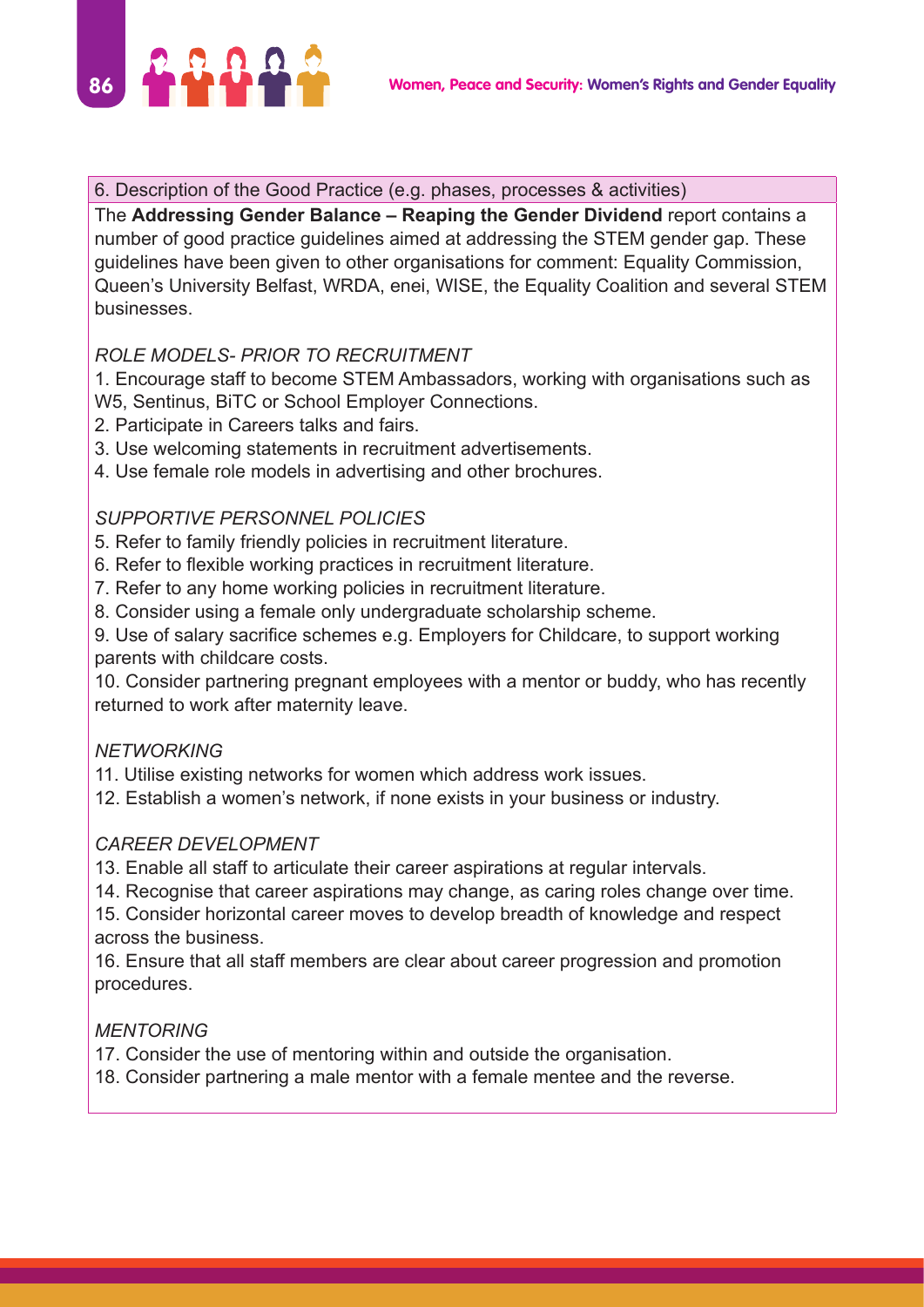

#### *ROLE MODELS- POST RECRUITMENT*

19. Increase visibility by having female speakers at internal and external meetings. 20. Have female representation on internal/external committees.

### *MONITORING PROGRESS*

21. Obtain feedback from staff about these issues and suggestions, particularly in exit interviews.

22. Take all opportunities to challenge unconscious bias.

7. Stakeholder engagement in development and evaluation

DEL is working in collaboration with organisations such as e-skills UK, Improve and SEMTA, which actively promote STEM careers to females.

8. Outcomes (attained or expected)

It is too early yet to be able to gauge the impact of the actions to date but the expected outcome will be an increase in the numbers of women in high level STEM areas, particularly computer science and engineering.

9. Results and lessons learned (Impact; Opportunities, Difficulties & Challenges; Key Lessons)

10. How widely deployed is the Good Practice?

Many organisations in Northern Ireland display good practice. The **Addressing Gender Balance – Reaping the Gender Dividend** report contains 7 best practice case studies. The STEM Business Coordinator also provides assistance to employers who wanting to profile or benchmark their current practice.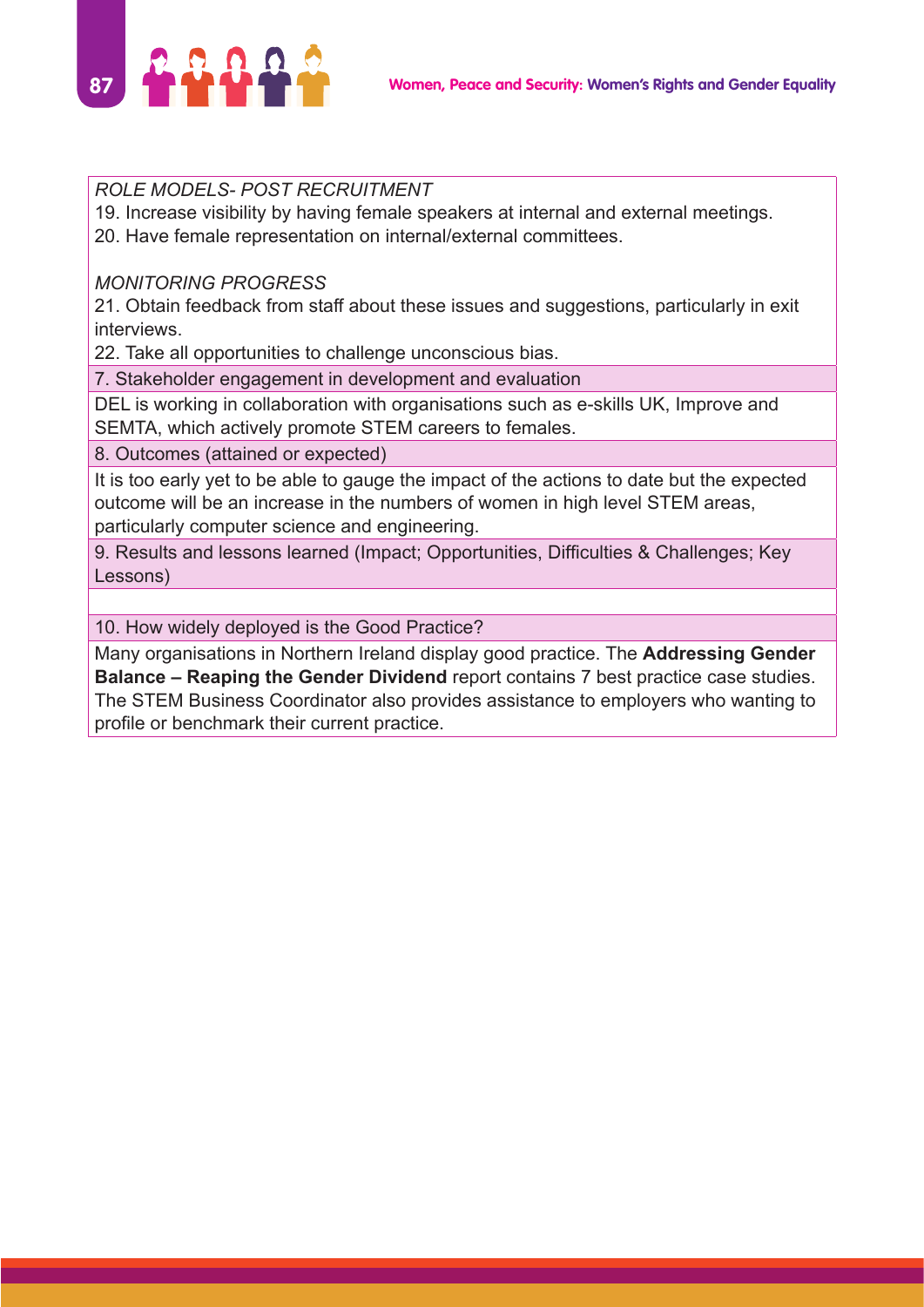

Department/Agency **Equality Commission for Northern Ireland** 

1. Title of the Good Practice Experience/Initiative

Equality Responsive Budgeting - http://www.equalityni.org/ECNI/media/ ECNI/Publications/Employers%20and%20Service%20Providers/

Equalityresponsivebugeting2013.pdf?ext=.pdf

2. Brief summary of the Good Practice Experience/Initiative

The Equality Commission commissioned a paper to consider whether gender responsive budgeting could be adapted to the broader equality agenda for which public authorities in Northern Ireland have a statutory duty.

#### 3. Rationale for the Initiative

Traditionally the budget has been viewed as a technical instrument of public finance management, free from value and benefitting all members of the public equally without distinction. In fact, decisions about spending that promote equality outcomes can happen at all stages along the spending line. Recognising that the budgetary process is a key policy in working for equality of opportunity and good relations the Commission, in its wide ranging work on the budget, decided to explore how the approach exemplified by gender equality budgeting can assist public authorities in meeting the requirements of Section 75 of the Northern Ireland Act 1998 (Section 75). It was envisaged that this would build on the recognition that gender responsive budgeting has established and show how budget work can assist public authorities to deliver better public services and by extension public services that deliver equality outcomes.

4. Other Partners (including funding partners), and the type of cooperation

The research project had an advisory group that included, in a personal capacity, people chosen for their experience in OFMDFM, the Department of Finance and Personnel and in equality matters in NGOs as well as policy and advice staff from the Commission.

5. Key Objectives & how they are reflected in the Experience/Initiative

The main objective of the paper was to propose a framework to set out how equality responsive budgeting can be used to assist public authorities promote equality of opportunity and good relations. The paper does this by establishing the link between the assessment process and outcomes focus seen in both gender responsive budgeting and the Equality Commission's revised guidance to public authorities on meeting the requirements of Section 75.

6. Description of the Good Practice (e.g. phases, processes & activities)

The paper has confirmed that the focus on outcomes and results that is at the heart of delivery of public authorities' requirements under Section 75 is similar to the gender responsive budgeting process.

7. Stakeholder engagement in development and evaluation

While only a small number of stakeholder advisors were involved in the development of the paper itself, the paper has been presented to and discussed by a wide range of stakeholders. This has allowed the Commission to gather views on the potential next steps in the initiative.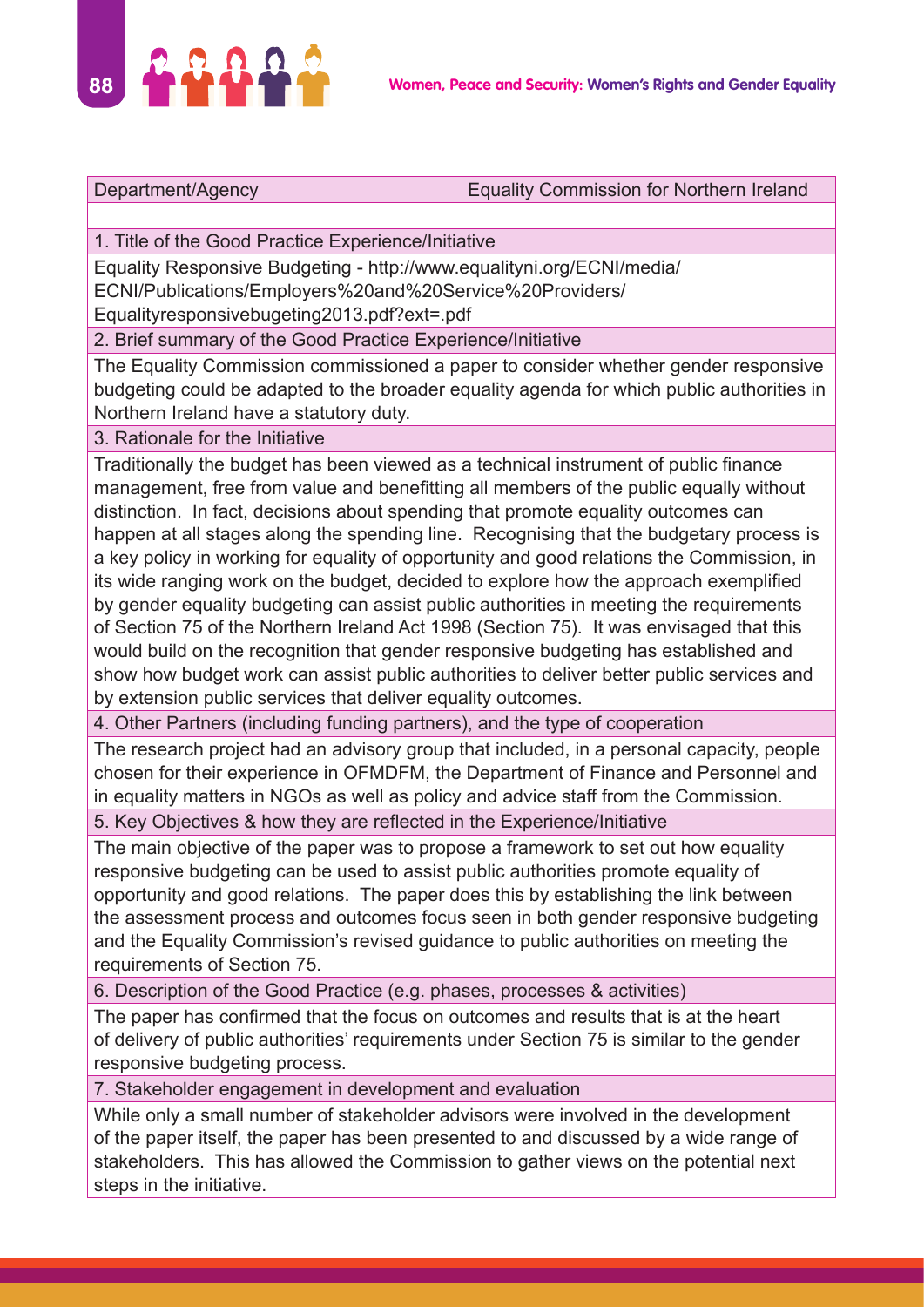

#### 8. Outcomes (attained or expected)

The paper recommends that there be further consultation with a number of key stakeholders and a high level seminar allowing international models to be shared and examined. This could lead to the identification of pilot projects to test the applicability of gender budgeting tools. There should also, the paper recommends, be raising of awareness of equality responsive budgeting across government and civil society.

9. Results and lessons learned (Impact; Opportunities, Difficulties & Challenges; Key Lessons)

Presentation of the paper and its general discussion has met with interest and enthusiasm about the possibilities as well as caution in regard to the task of changing the complex process that is the budget.

10. How widely deployed is the Good Practice?

The Commission is considering the next steps in this initiative.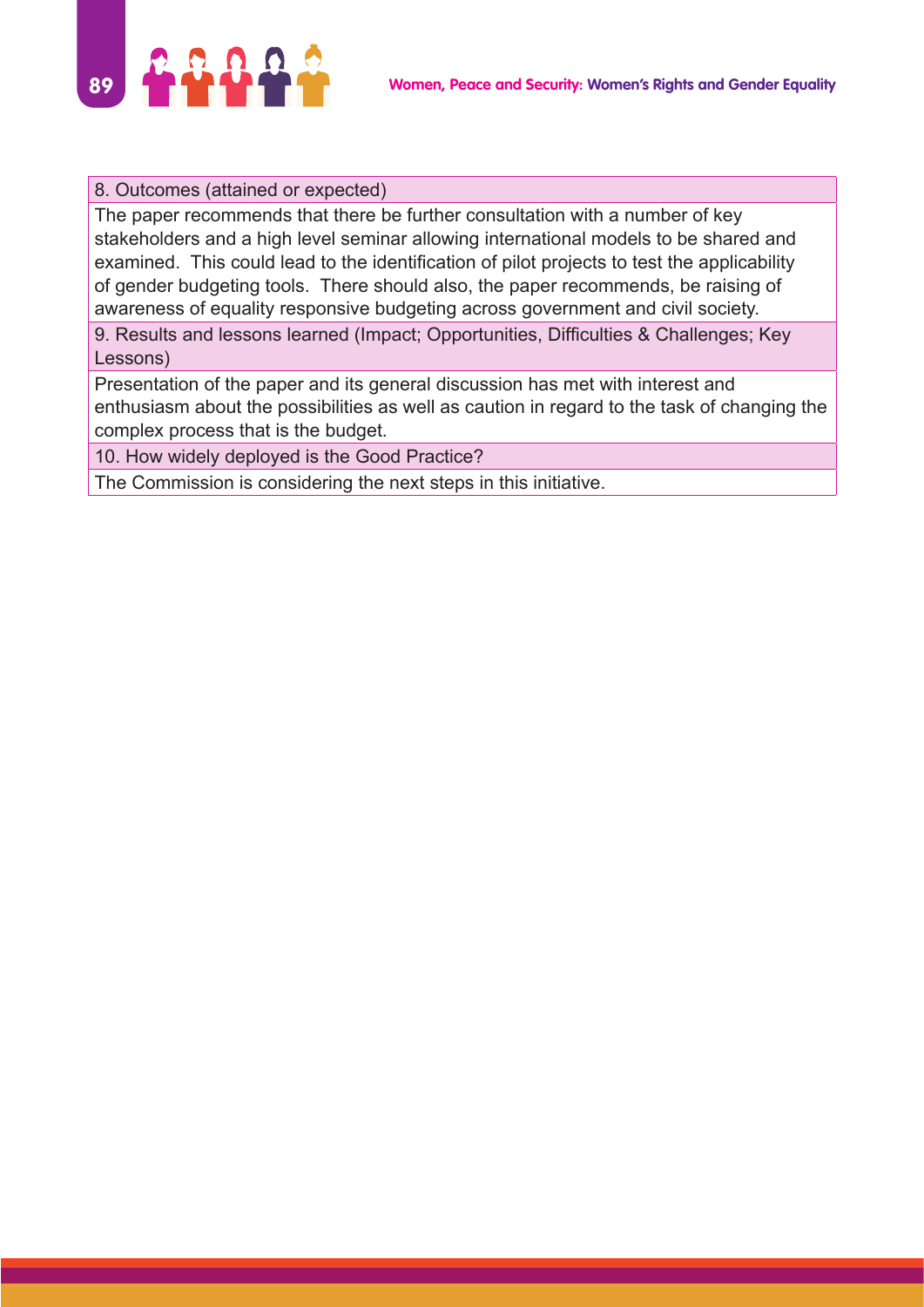

# **5. Promotion & Advocacy**

**Promote UNSCR 1325 principles and international obligations and standards on women's rights. Champion women rights, inclusion and gender perspectives as a cross-cutting action to give leadership in attending to the implementation of the 1325 principles and approach in all arenas, strategies and policies.**

Department/Agency Department of Justice 1. Title of the Good Practice Experience/Initiative Violence Against Women: Engaging with and Supporting Stakeholders 2. Brief summary of the Good Practice Experience/Initiative The provision of financial support by DOJ to enable two representatives from Northern Ireland Women's European Platform (NIWEP) to attend the 57th session of the Commission on the Status of Women (CSW). The session took place at the United Nations in New York from 4 to 15 March 2013 and focused on the elimination and prevention of all forms of violence against women and girls. 3. Rationale for the Initiative The Department of Justice (DOJ) and the Department of Health, Social Service and Public Safety (DHSSPS) had a significant interest in the outcomes of the session and are committed to the elimination and prevention of all forms of domestic and sexual violence and abuse. DOJ plan to use current thinking and best practice highlighted during the session to inform the new joint domestic and sexual violence and abuse strategy, The information and insight gained will also benefit the Community Safety Strategy which includes the key strand of addressing domestic and sexual violence and abuse. Other Departments and voluntary groups including NIWEP would be key stakeholders in efforts to tackle domestic and sexual violence and abuse. NIWEP has provided local women with a link and a voice in influencing European and International Policy making. 4. Other Partners (including funding partners), and the type of cooperation The Department of Justice funded attendance at the 57th Session. However other NI Government Departments have funded attendance at previous sessions and may fund future sessions. The NIWEP was established in 1988 in response to the creation of the European Women's Lobby (EWL) and is one of four national organisations that make up the UK Joint Committee on Women. Membership is drawn from a diverse range of Groups across Northern Ireland who represent Women and Women's issues. 5. Key Objectives & how they are reflected in the Experience/Initiative • To gain insight into new European and International thinking on Domestic and Sexual Violence and abuse against women and girls; • To inform the new Joint Domestic and Sexual Violence and abuse Strategy.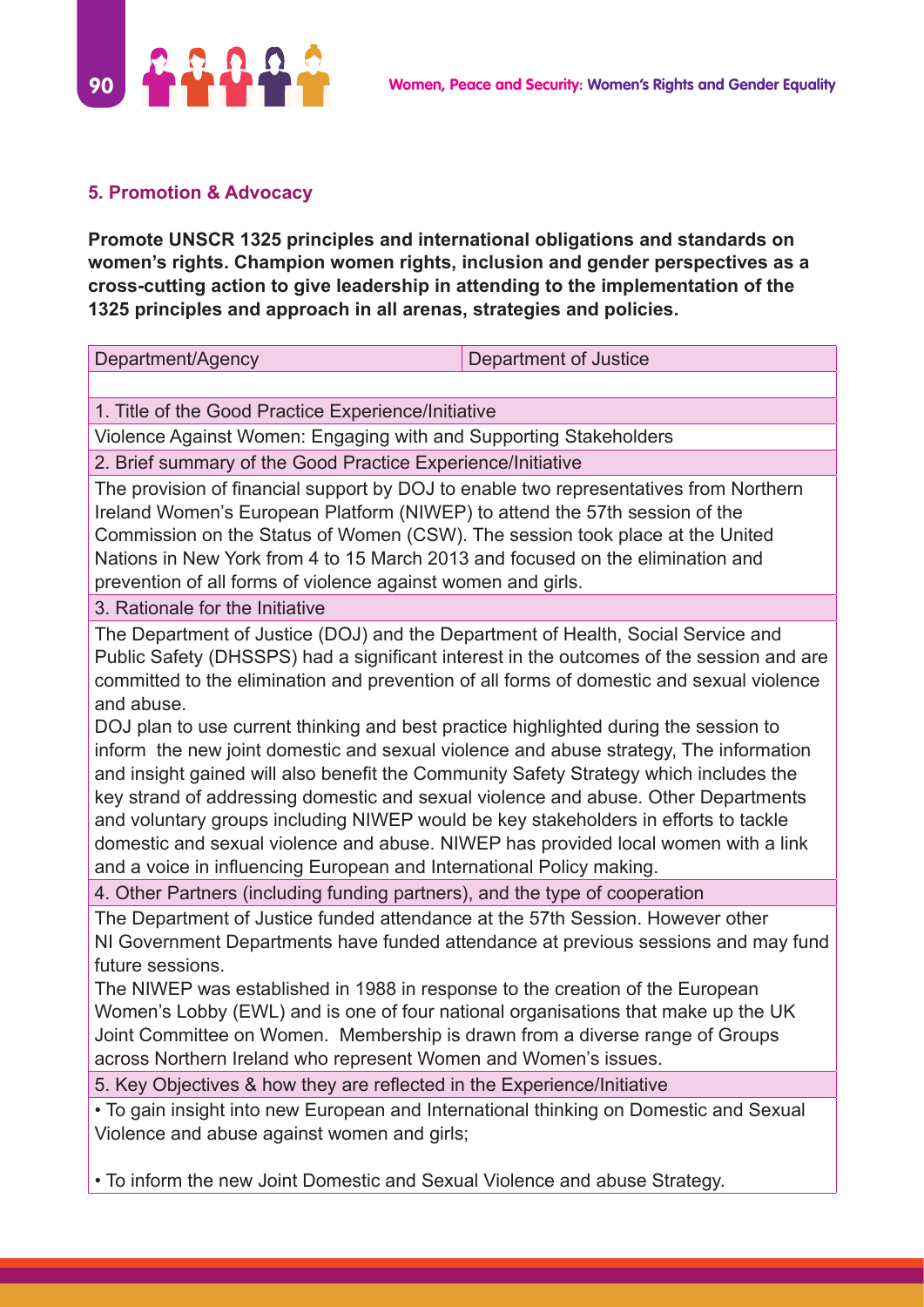

6. Description of the Good Practice (e.g. phases, processes & activities)

• Prior to attending conference officials from DOJ met with the two NIWEP attendees to discuss the session programme and mutually agree which caucuses were relevant to attend;

• DOJ Officials met with attendees following attendance to obtain initial feedback on event;

• Attendees completed a report on the event;

• Report was analysed by DOJ officials and will assist in the formulation of the new integrated draft joint domestic and sexual violence and abuse strategy.

7. Stakeholder engagement in development and evaluation

As for 6 Above in relation to development

**Evaluation** 

The themes which formed part of the discussions at the CSW 57th session, were in line with the current aims of the Domestic Violence and Sexual Violence and abuse Strategies – improving services and support for all victims and their families; developing and delivering a high quality, co-ordinated multi-agency response and improving responses for victims from the Criminal Justice System.

Learning from the discussions as documented in the final report was beneficial to the work of the Department as it allowed us to consider the latest international thinking in the development of the new domestic and sexual violence and abuse strategy.

8. Outcomes (attained or expected)

The new draft joint domestic and sexual violence and abuse Strategy reflects current and developing thinking attained by attendance at the 57th session of the Commission on the Status of Women

9. Results and lessons learned (Impact; Opportunities, Difficulties & Challenges; Key Lessons)

The opportunity to work in partnership with these stakeholders in utilizing the knowledge conveyed at the conference in order to inform future strategy on tackling domestic and sexual violence and abuse.

10. How widely deployed is the Good Practice?

The Government is committed to the ethos of working in partnership and including all relevant stakeholders, both statutory and voluntary in addressing the area of domestic and sexual violence and abuse.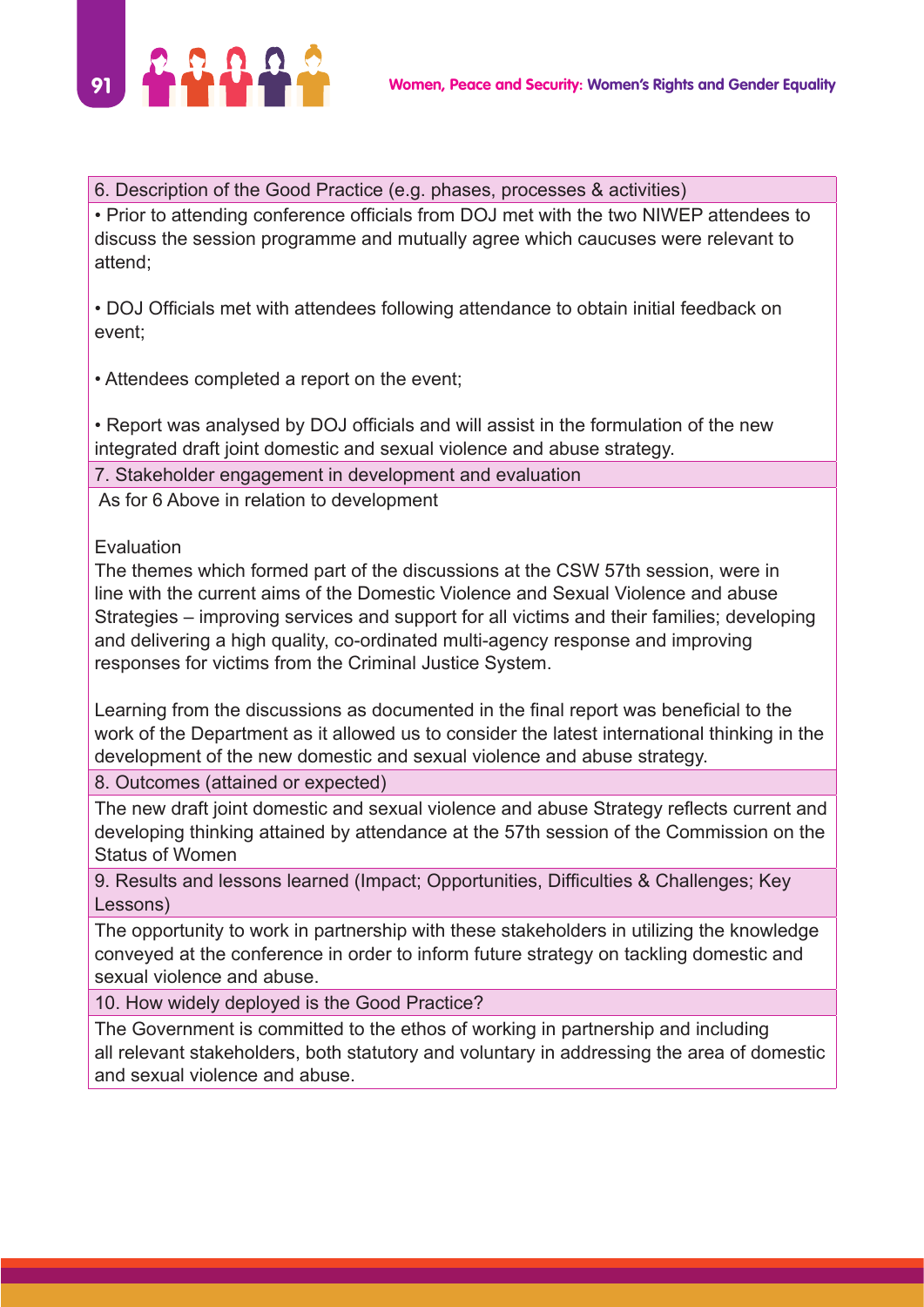

Department/Agency **Police Service of Northern Ireland** 

1. Title of the Good Practice Experience/Initiative

Women's Police Association (WPA)

2. Brief summary of the Good Practice Experience/Initiative

To effectively represent and demonstrate the positive value of women who work throughout the police service in Northern Ireland

Vision:

For women to be valued for their contribution free from discrimination and treated with respect and dignity. To contribute to policy, to the organisation and to the greater international workforce and society by being an example of excellence in securing a best practice workplace in NI

3. Rationale for the Initiative

Since 2001 the numbers of women in policing have increased, particularly in the police officer roles. 27% of officers and 64% of police staff are female (numbers as of 1 May 2014). However many of these women are at the lower ranks and grades within the Service. The Association was established in 2007.

4. Other Partners (including funding partners), and the type of cooperation

The Association receives funding from the Equality and Diversity unit in PSNI

5. Key Objectives & how they are reflected in the Experience/Initiative

Ensuring that the achievements of women and their contributions to the organisation and to society are recognised internally and externally.

Raising the profile of gender issues within the organisation

Encouraging networking and peer support

Capacity Building of staff

Influencing Culture of the Organisation

6. Description of the Good Practice (e.g. phases, processes & activities)

The association has delivered a number of programmes since its formation in 2007 such as capacity building training programmes, mentoring and coaching schemes and a conference.

7. Stakeholder engagement in development and evaluation

There are approximately 500 members in the Association and there are events throughout the year where they have the opportunity to engage with the committee and other members directly. The WPA also has its own webpage and dedicated email account to facilitate information sharing and effective communication with members and the Service as a whole. Female officers and staff have somewhere to reach out to and contact for help and support. The WPA does not seek to duplicate or replace the role of the Police Federation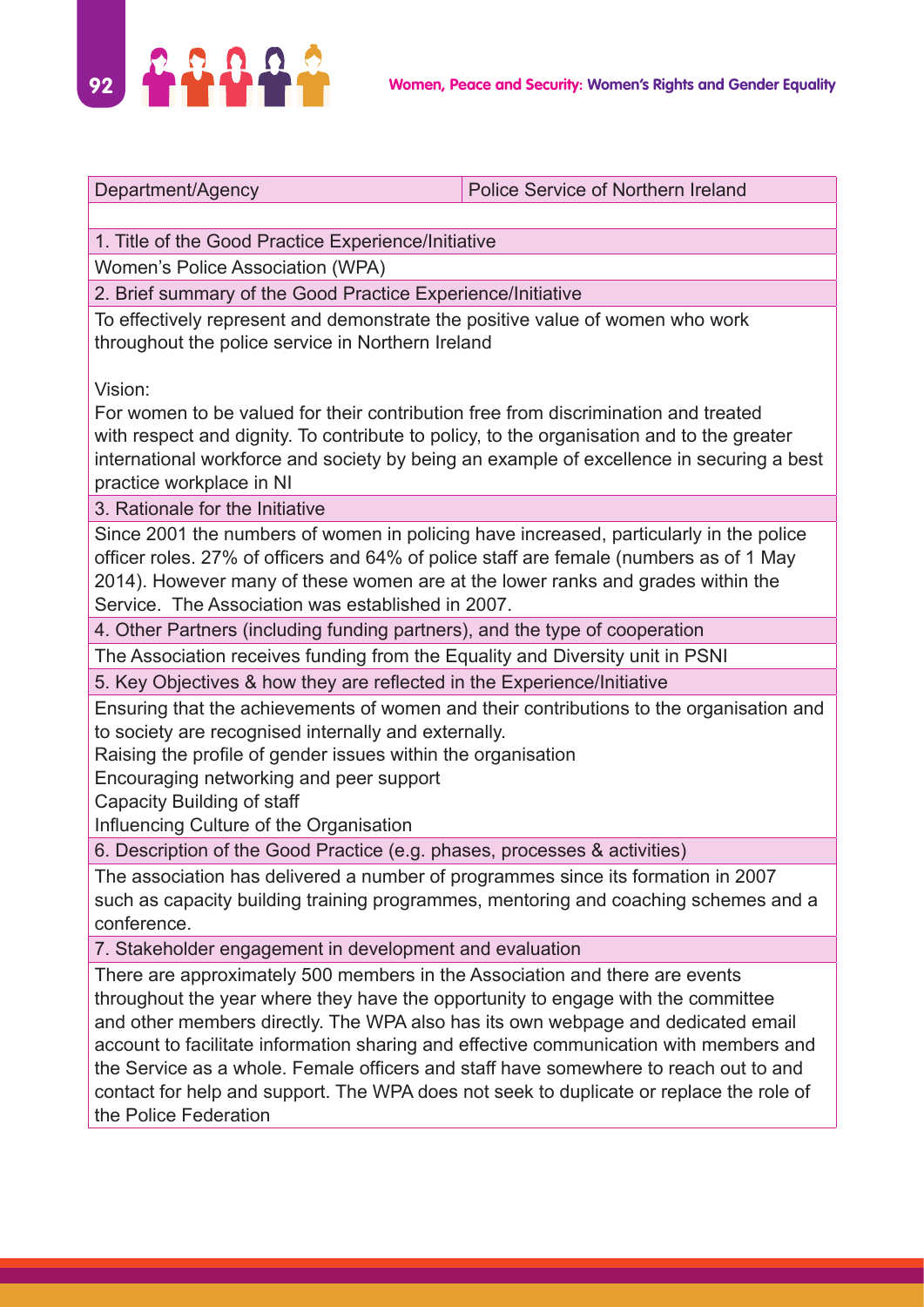

#### 8. Outcomes (attained or expected)

Capacity Building Training Programme for female officers and staff with particular focus on confidence building and empowering staff – Nov 2013-February 2014 – very positive feedback received

Mentoring Programme in place within PSNI managed by WPA

Links with Women in Business and Business in the Community established Gender Focused Strategic Leadership Event with Senior Officers and Staff May 2014 with specific projects to be delivered in key business areas as a result.

WPA Chair sits on BAWP committee and PSNI members have had the opportunity to feed into national research that has assisted in the development of Gender Agenda 3 which is due for issue later in 2014.

9. Results and lessons learned (Impact; Opportunities, Difficulties & Challenges; Key Lessons)

The Association is continually evolving. It has a change in committee every 3 years and this allows for a new and fresh approach to be looked at on a regular basis. The association was very well supported by the previous Deputy Chief Constable Judith Gillespie and WPA has a place on the Gender Implementation Group. The committee consists of both officers and staff from across the Service at various ranks and grades. Some of the challenges come from the fact that the committee do the work in addition to their daily jobs and the capacity to do that bit extra is not always there. It is due to the fact the members are committed and believe in the association and the role it has in supporting others that the work often gets done.

10. How widely deployed is the Good Practice?

Members exist in all districts and most Departments. There are associations at National level (BAWP – British Association of Women in Policing) and at international level in respect of policing and each Service in GB has a local Women's network or association.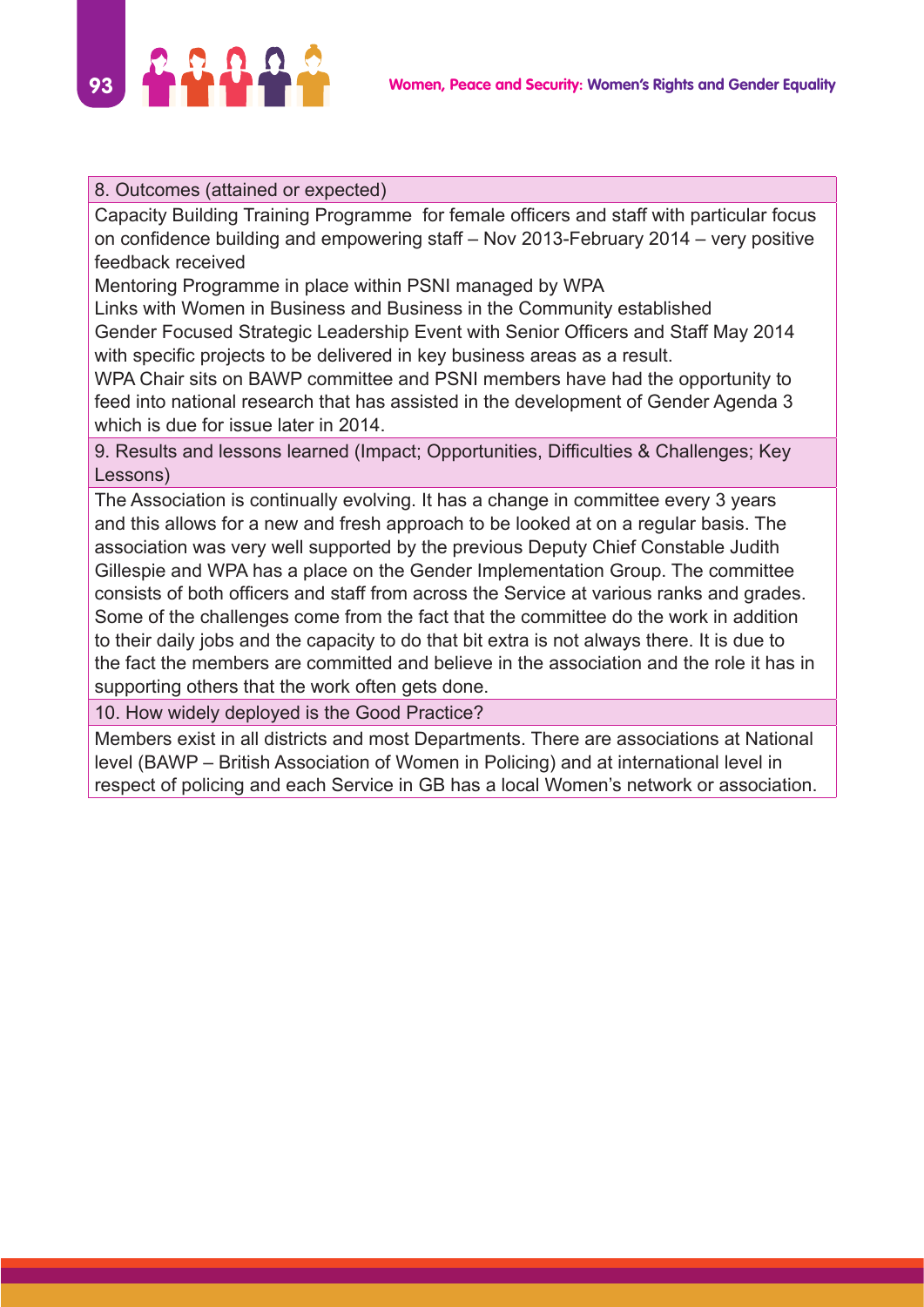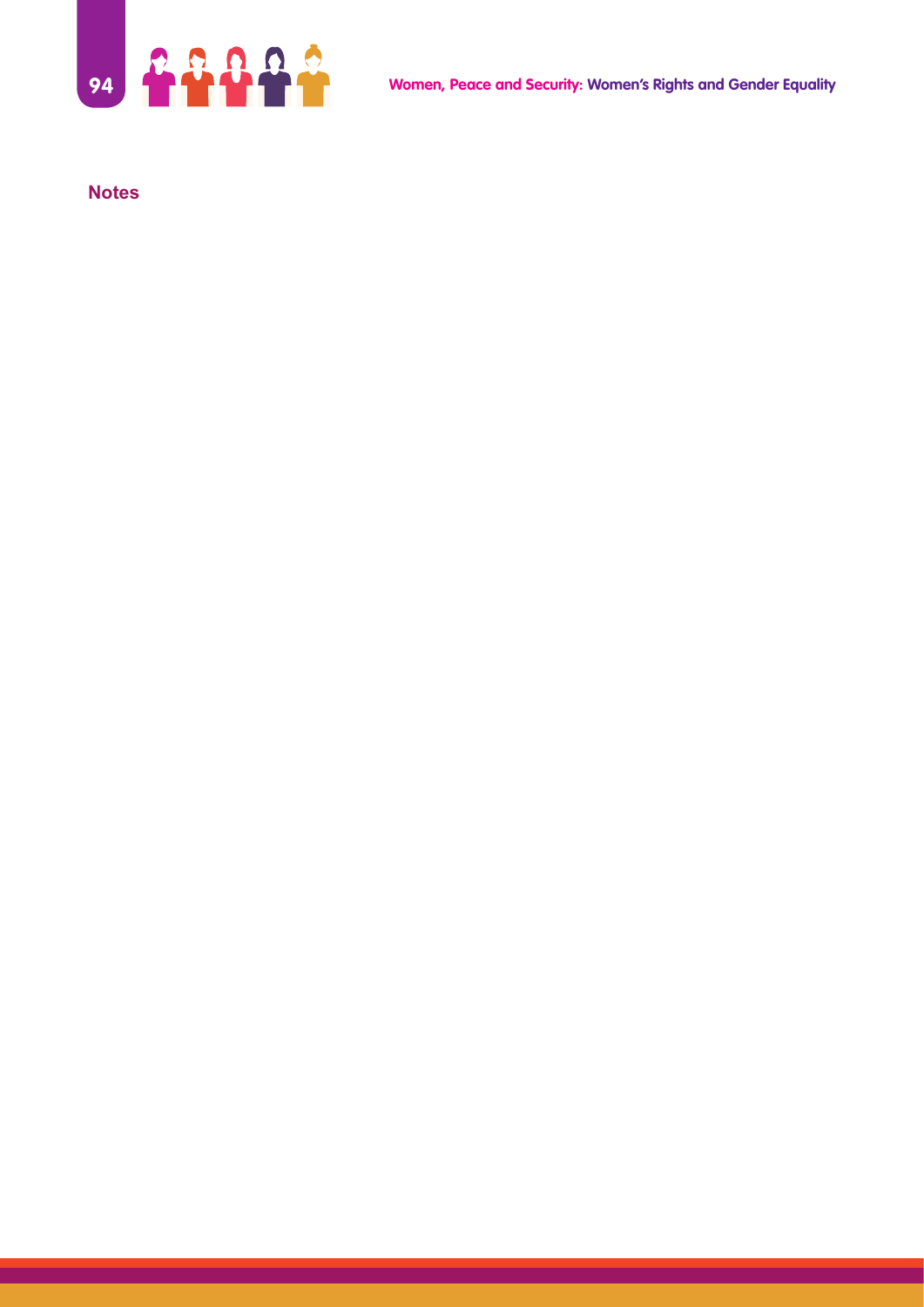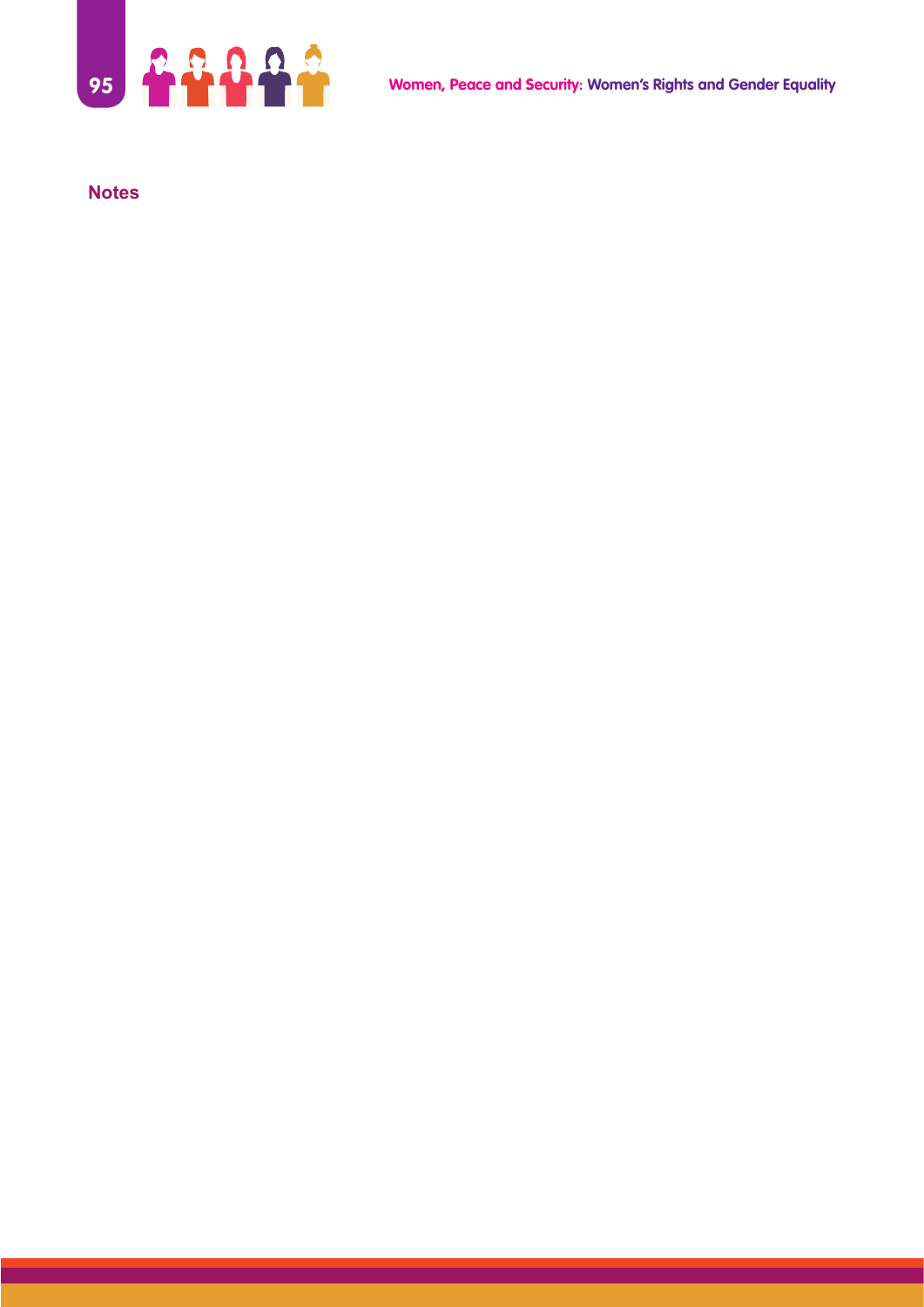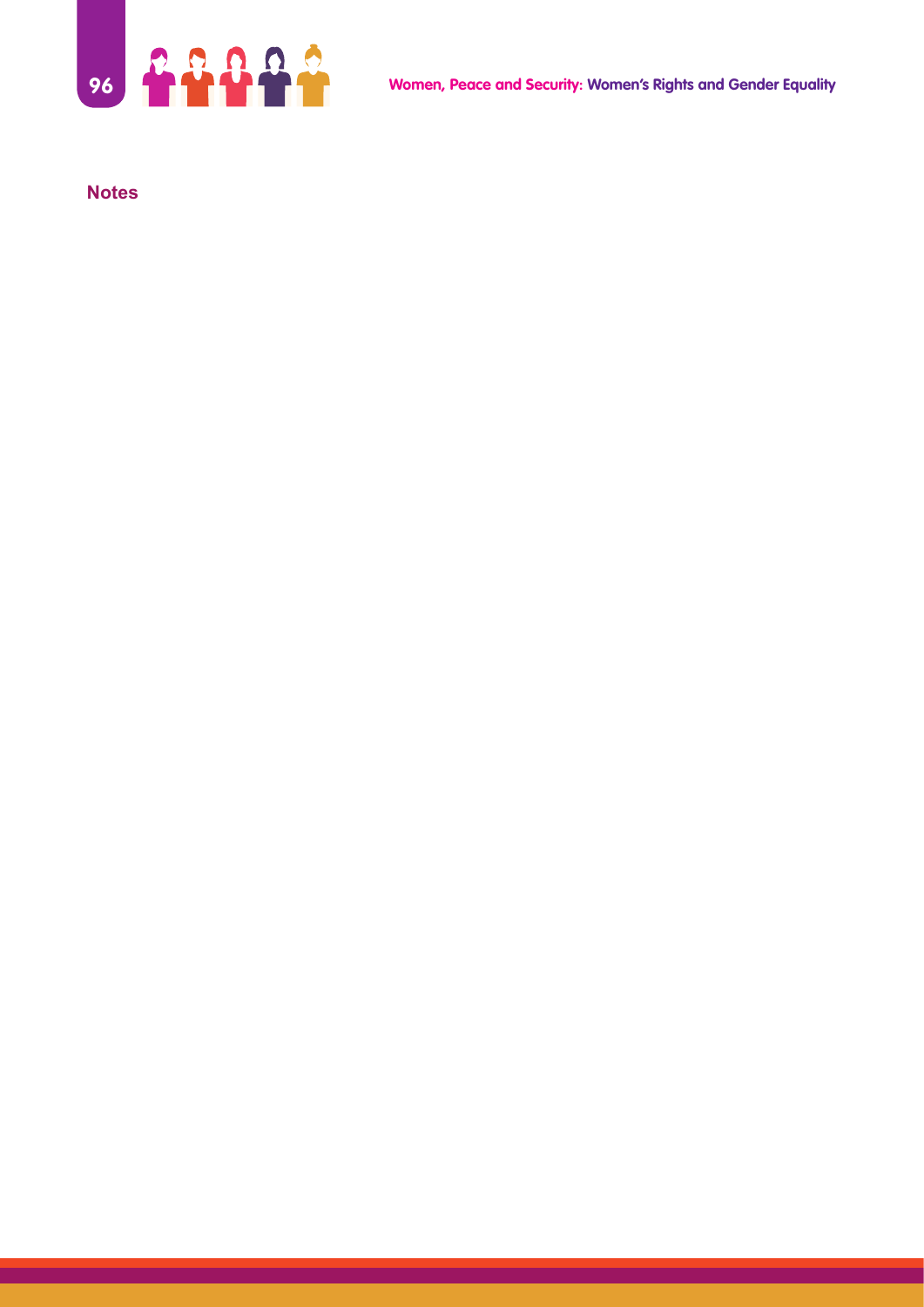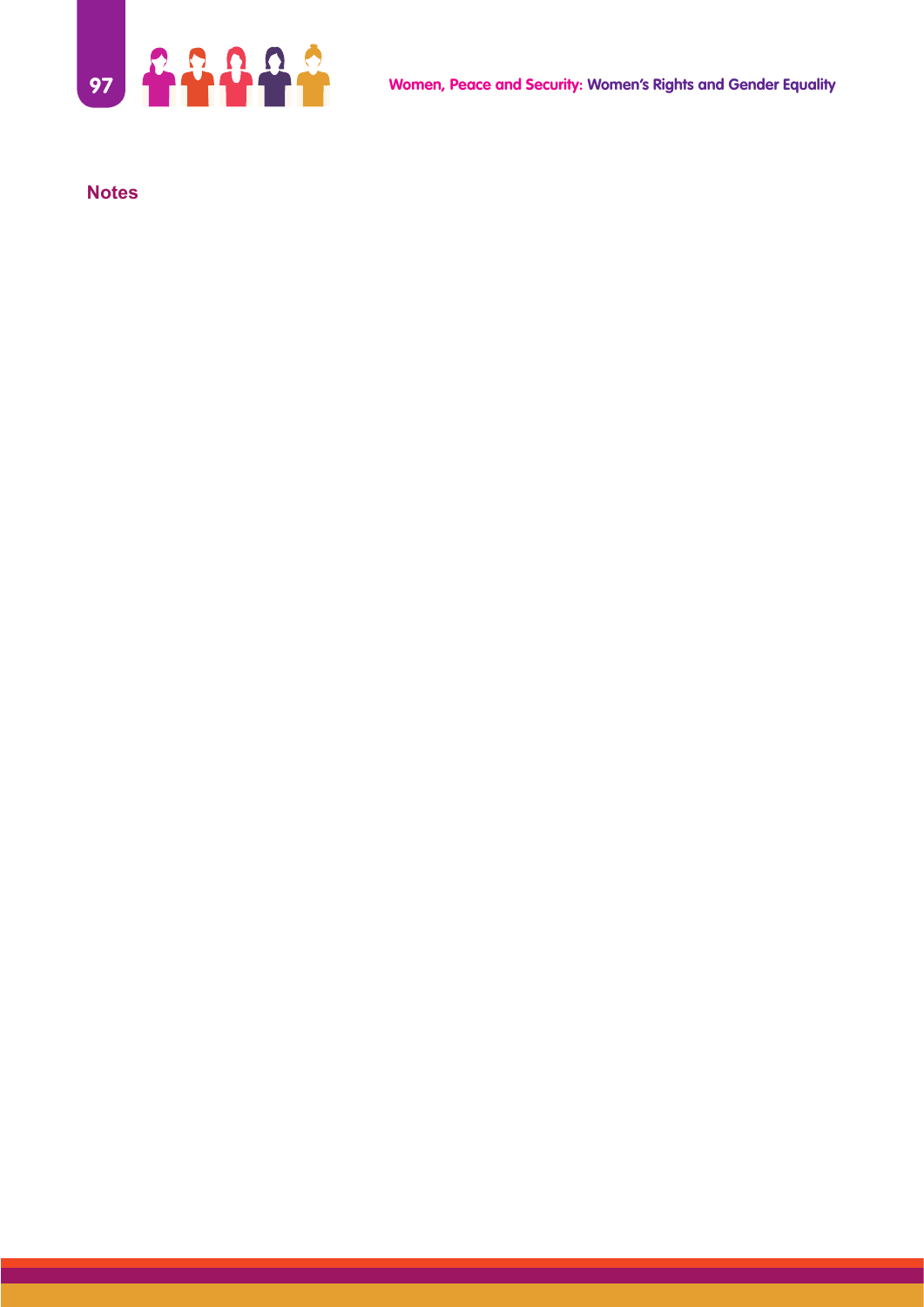